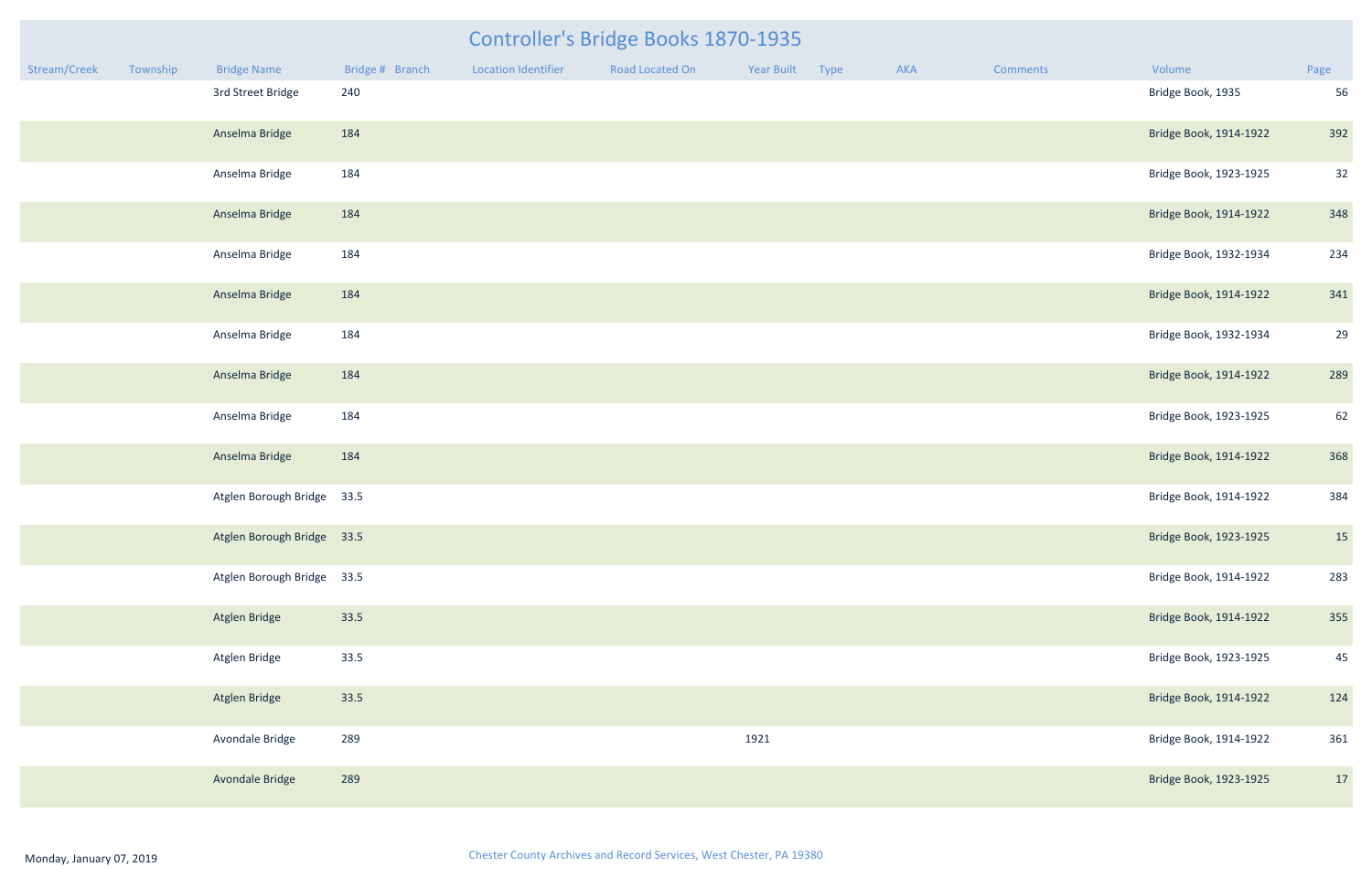|              |          |                            | Controller's Bridge Books 1870-1935 |                            |                 |            |      |     |          |                        |      |  |
|--------------|----------|----------------------------|-------------------------------------|----------------------------|-----------------|------------|------|-----|----------|------------------------|------|--|
| Stream/Creek | Township | <b>Bridge Name</b>         | Bridge # Branch                     | <b>Location Identifier</b> | Road Located On | Year Built | Type | AKA | Comments | Volume                 | Page |  |
|              |          | Avondale Bridge            | 240                                 |                            |                 |            |      |     |          | Bridge Book, 1914-1922 | 126  |  |
|              |          | Avondale Bridge            | 289                                 |                            |                 |            |      |     |          | Bridge Book, 1923-1925 | 12   |  |
|              |          | <b>Baker's Bridge</b>      | 59                                  |                            |                 |            |      |     |          | Bridge Book, 1923-1925 | 65   |  |
|              |          | <b>Baker's Bridge</b>      | 59                                  |                            |                 |            |      |     |          | Bridge Book, 1923-1925 | 44   |  |
|              |          | <b>Baker's Bridge</b>      | 59                                  |                            |                 |            |      |     |          | Bridge Book, 1935      | 11   |  |
|              |          | <b>Baker's Bridge</b>      | 59                                  |                            |                 |            |      |     |          | Bridge Book, 1932-1934 | 195  |  |
|              |          | <b>Baker's Ford Bridge</b> | 82                                  |                            |                 |            |      |     |          | Bridge Book, 1914-1922 | 345  |  |
|              |          | <b>Baker's Ford Bridge</b> | 82                                  |                            |                 |            |      |     |          | Bridge Book, 1914-1922 | 121  |  |
|              |          | <b>Baker's Ford Bridge</b> | 82                                  |                            |                 |            |      |     |          | Bridge Book, 1914-1922 | 291  |  |
|              |          | <b>Baker's Ford Bridge</b> | 82                                  |                            |                 |            |      |     |          | Bridge Book, 1923-1925 | 14   |  |
|              |          | <b>Barneston Bridge</b>    | 142                                 |                            |                 |            |      |     |          | Bridge Book, 1914-1922 | 349  |  |
|              |          | <b>Barneston Bridge</b>    | 142                                 |                            |                 |            |      |     |          | Bridge Book, 1914-1922 | 308  |  |
|              |          | <b>Barneston Bridge</b>    | 142                                 |                            |                 |            |      |     |          | Bridge Book, 1923-1925 | 47   |  |
|              |          | <b>Barneston Bridge</b>    | 142                                 |                            |                 |            |      |     |          | Bridge Book, 1914-1922 | 384  |  |
|              |          | <b>Barneston Bridge</b>    | 142                                 |                            |                 |            |      |     |          | Bridge Book, 1914-1922 | 376  |  |
|              |          | <b>Bartol's Bridge</b>     | 280                                 |                            |                 |            |      |     |          | Bridge Book, 1923-1925 | 63   |  |
|              |          | Baughman's Bridge          | 179                                 |                            |                 |            |      |     |          | Bridge Book, 1923-1925 | 59   |  |
|              |          | <b>Becker's Bridge</b>     | 61                                  |                            |                 |            |      |     |          | Bridge Book, 1923-1925 | 69   |  |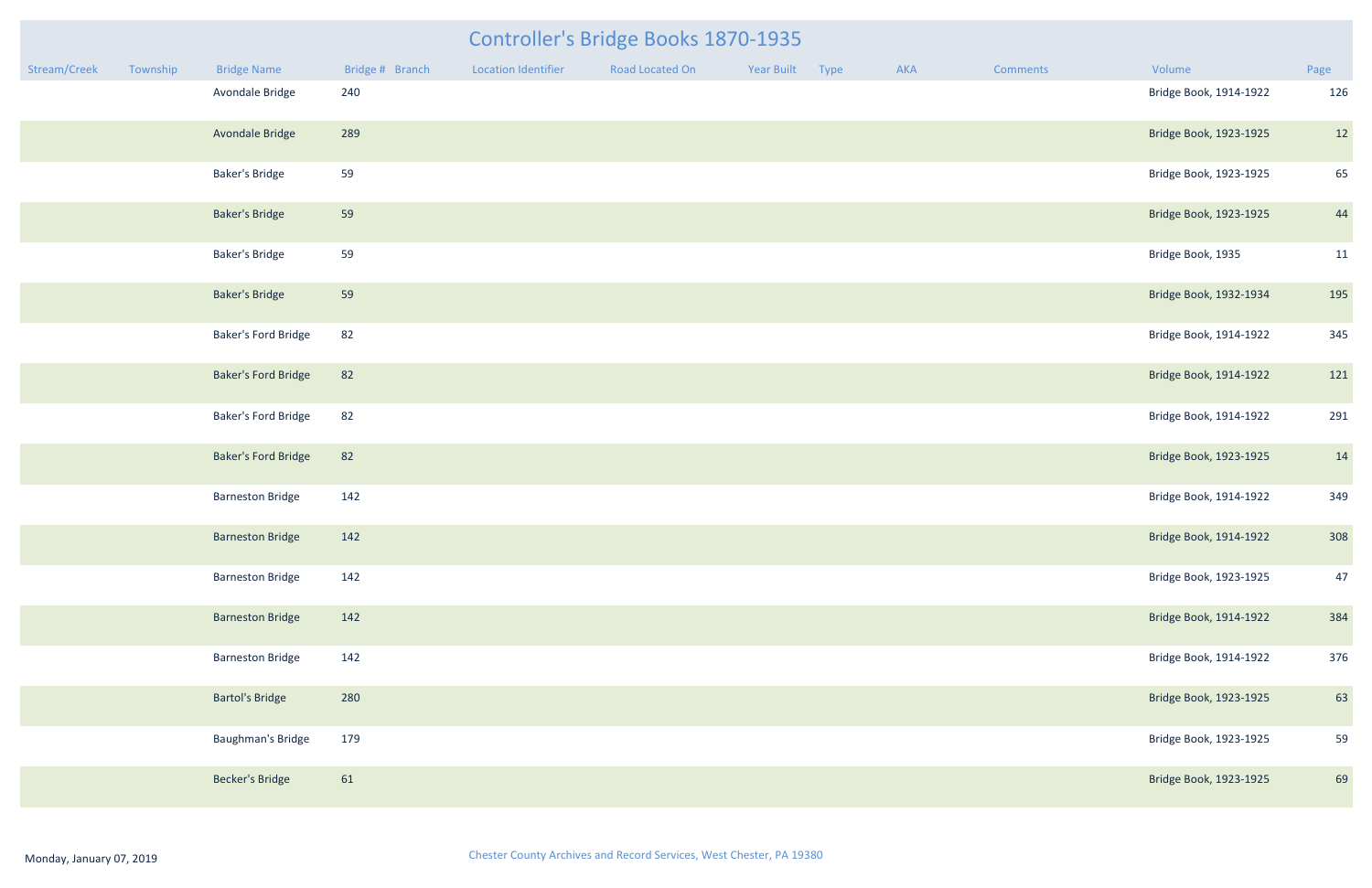|              | Controller's Bridge Books 1870-1935 |                            |                 |                            |                 |            |      |     |          |                        |      |
|--------------|-------------------------------------|----------------------------|-----------------|----------------------------|-----------------|------------|------|-----|----------|------------------------|------|
| Stream/Creek | Township                            | <b>Bridge Name</b>         | Bridge # Branch | <b>Location Identifier</b> | Road Located On | Year Built | Type | AKA | Comments | Volume                 | Page |
|              |                                     | <b>Becker's Bridge</b>     | 61              |                            |                 |            |      |     |          | Bridge Book, 1914-1922 | 271  |
|              |                                     | <b>Becker's Bridge</b>     | 61              |                            |                 |            |      |     |          | Bridge Book, 1923-1925 | 48   |
|              |                                     | Becker's Bridge            | 61              |                            |                 |            |      |     |          | Bridge Book, 1914-1922 | 390  |
|              |                                     | Becker's Run Bridge        | 61              |                            |                 |            |      |     |          | Bridge Book, 1932-1934 | 196  |
|              |                                     | Becker's Run Bridge        | 61              |                            |                 |            |      |     |          | Bridge Book, 1932-1934 | 76   |
|              |                                     | Becker's Run Bridge        | 61              |                            |                 |            |      |     |          | Bridge Book, 1935      | 11   |
|              |                                     | Becker's Run Bridge        | 61              |                            |                 |            |      |     |          | Bridge Book, 1932-1934 | 9    |
|              |                                     | Beitler - Davis Bridge     | 178             |                            |                 |            |      |     |          | Bridge Book, 1923-1925 | 13   |
|              |                                     | Beitler's Bridge           | 178             |                            |                 |            |      |     |          | Bridge Book, 1923-1925 | 67   |
|              |                                     | <b>Beitler's Bridge</b>    | 178             |                            |                 |            |      |     |          | Bridge Book, 1914-1922 | 345  |
|              |                                     | <b>Beitler's Bridge</b>    |                 |                            |                 |            |      |     |          | Bridge Book, 1914-1922 | 385  |
|              |                                     | <b>Bellbank Bridge</b>     | 11              |                            |                 |            |      |     |          | Bridge Book, 1932-1934 | 54   |
|              |                                     | <b>Birch Street Bridge</b> | 70              |                            |                 |            |      |     |          | Bridge Book, 1932-1934 | 199  |
|              |                                     | <b>Birch Street Bridge</b> | 70              |                            |                 |            |      |     |          | Bridge Book, 1914-1922 | 103  |
|              |                                     | <b>Birch Street Bridge</b> | 70              |                            |                 |            |      |     |          | Bridge Book, 1923-1925 | 42   |
|              |                                     | <b>Birch Street Bridge</b> | 70              |                            |                 |            |      |     |          | Bridge Book, 1914-1922 | 79   |
|              |                                     | <b>Birch Street Bridge</b> | 70              |                            |                 |            |      |     |          | Bridge Book, 1914-1922 | 390  |
|              |                                     | Birchrunville Bridge       | 291             |                            |                 |            |      |     |          | Bridge Book, 1923-1925 | 23   |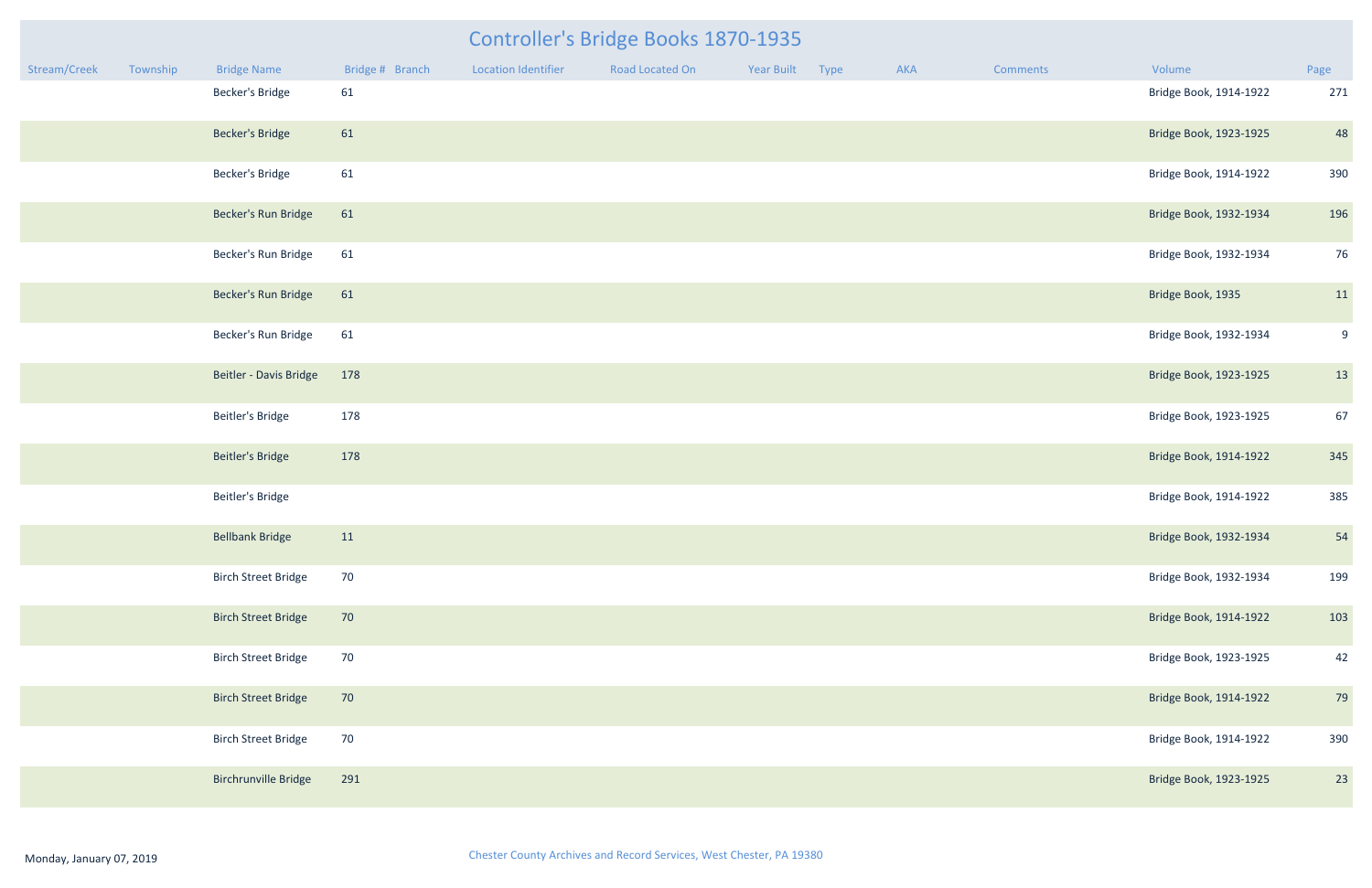|              |          |                             |                 |                            | Controller's Bridge Books 1870-1935 |            |      |     |                 |                        |      |
|--------------|----------|-----------------------------|-----------------|----------------------------|-------------------------------------|------------|------|-----|-----------------|------------------------|------|
| Stream/Creek | Township | <b>Bridge Name</b>          | Bridge # Branch | <b>Location Identifier</b> | Road Located On                     | Year Built | Type | AKA | <b>Comments</b> | Volume                 | Page |
|              |          | Birchrunville Bridge        | 291             |                            |                                     |            |      |     |                 | Bridge Book, 1932-1934 | 159  |
|              |          | <b>Birchrunville Bridge</b> | 291             |                            |                                     |            |      |     |                 | Bridge Book, 1932-1934 | 276  |
|              |          | <b>Birdell Bridge</b>       | 108             |                            |                                     |            |      |     |                 | Bridge Book, 1914-1922 | 381  |
|              |          | <b>Birdell Bridge</b>       | 108             |                            |                                     |            |      |     |                 | Bridge Book, 1923-1925 | 14   |
|              |          | <b>Birdell Bridge</b>       | 108             |                            |                                     |            |      |     |                 | Bridge Book, 1923-1925 | 66   |
|              |          | <b>Birdell Bridge</b>       | 108             |                            |                                     |            |      |     |                 | Bridge Book, 1914-1922 | 375  |
|              |          | <b>Birdell Bridge</b>       | 108             |                            |                                     |            |      |     |                 | Bridge Book, 1914-1922 | 281  |
|              |          | <b>Birdell Bridge</b>       | 108             |                            |                                     |            |      |     |                 | Bridge Book, 1914-1922 | 398  |
|              |          | <b>Birdell Bridge</b>       | 108             |                            |                                     |            |      |     |                 | Bridge Book, 1914-1922 | 349  |
|              |          | <b>Birdell Bridge</b>       | 108             |                            |                                     |            |      |     |                 | Bridge Book, 1932-1934 | 91   |
|              |          | <b>Birdell's Bridge</b>     | 108             |                            |                                     |            |      |     |                 | Bridge Book, 1932-1934 | 211  |
|              |          | <b>Black Horse Bridge</b>   | 112             |                            |                                     |            |      |     |                 | Bridge Book, 1914-1922 | 388  |
|              |          | <b>Black Horse Bridge</b>   | 112             |                            |                                     |            |      |     |                 | Bridge Book, 1914-1922 | 120  |
|              |          | <b>Black Horse Bridge</b>   | 112             |                            |                                     |            |      |     |                 | Bridge Book, 1914-1922 | 255  |
|              |          | <b>Black Horse Bridge</b>   | 112             |                            |                                     |            |      |     |                 | Bridge Book, 1923-1925 | 66   |
|              |          | <b>Black Rock Bridge</b>    |                 |                            |                                     |            |      |     |                 | Bridge Book, 1914-1922 | 88   |
|              |          | <b>Blackburn's Bridge</b>   | $\overline{4}$  |                            |                                     |            |      |     |                 | Bridge Book, 1932-1934 | 51   |
|              |          | <b>Blast Furnace Bridge</b> |                 |                            |                                     |            |      |     |                 | Bridge Book, 1914-1922 | 298  |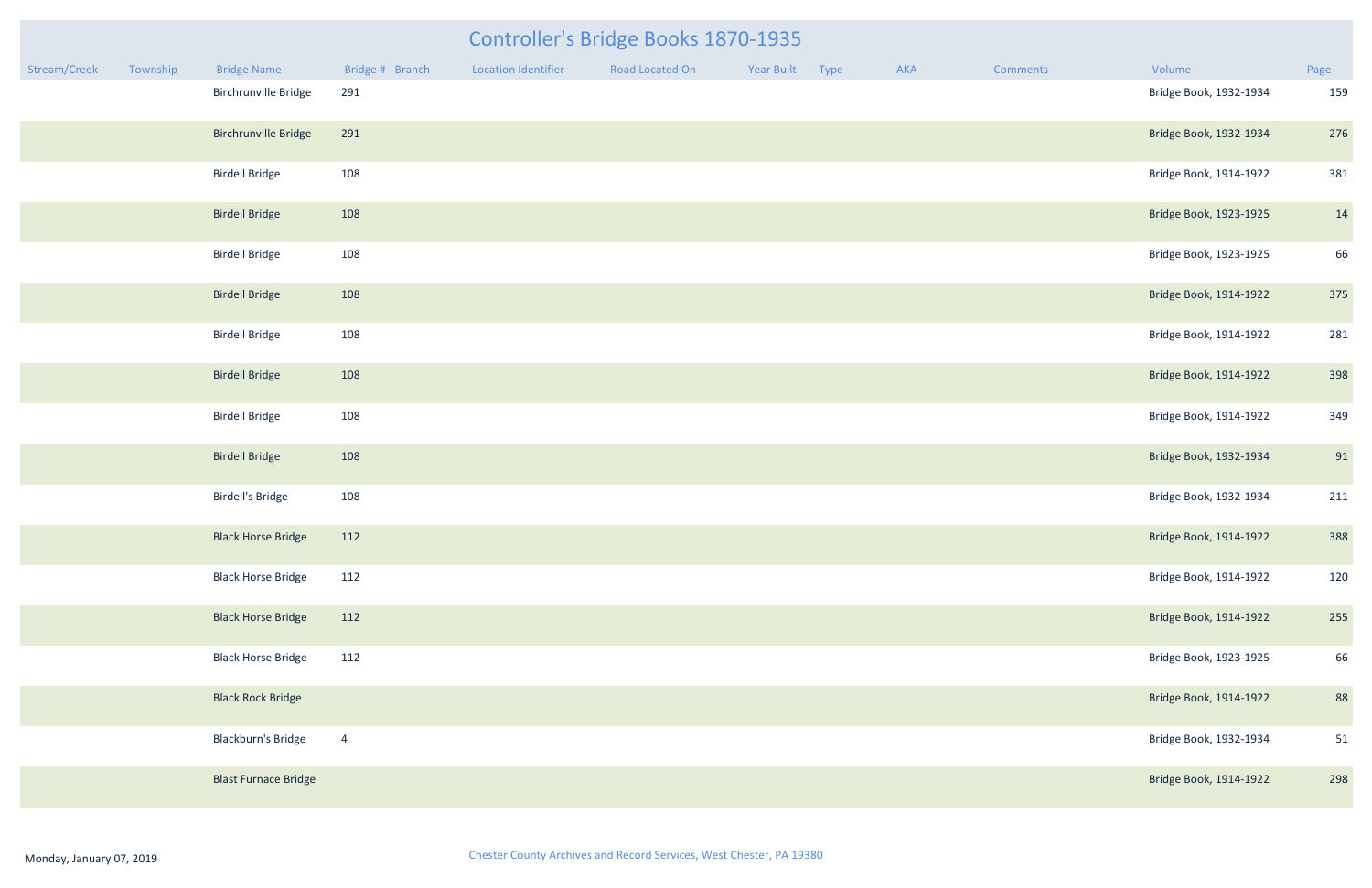|              |          |                               |                 |                            | <b>Controller's Bridge Books 1870-1935</b> |                 |     |                 |                        |      |
|--------------|----------|-------------------------------|-----------------|----------------------------|--------------------------------------------|-----------------|-----|-----------------|------------------------|------|
| Stream/Creek | Township | <b>Bridge Name</b>            | Bridge # Branch | <b>Location Identifier</b> | Road Located On                            | Year Built Type | AKA | <b>Comments</b> | Volume                 | Page |
|              |          | <b>Bondsville Bridge</b>      | 125             |                            |                                            |                 |     |                 | Bridge Book, 1914-1922 | 288  |
|              |          | <b>Bondsville Bridge</b>      | 125             |                            |                                            |                 |     |                 | Bridge Book, 1932-1934 | 95   |
|              |          | <b>Bondsville Bridge</b>      | 125             |                            |                                            |                 |     |                 | Bridge Book, 1932-1934 | 19   |
|              |          | <b>Bondsville Bridge</b>      | 125             |                            |                                            |                 |     |                 | Bridge Book, 1932-1934 | 214  |
|              |          | <b>Bondsville Bridge</b>      | 125             |                            |                                            |                 |     |                 | Bridge Book, 1914-1922 | 105  |
|              |          | <b>Bondsville Bridge</b>      | 125             |                            |                                            |                 |     |                 | Bridge Book, 1914-1922 | 375  |
|              |          | <b>Bondsville Bridge</b>      | 125             |                            |                                            |                 |     |                 | Bridge Book, 1923-1925 | 37   |
|              |          | <b>Bradford Hill's Bridge</b> | 230             |                            |                                            |                 |     |                 | Bridge Book, 1923-1925 | 9    |
|              |          | <b>Brandamore Bridge</b>      | 107             |                            |                                            |                 |     |                 | Bridge Book, 1935      | 23   |
|              |          | <b>Brandamore Bridge</b>      | 107             |                            |                                            |                 |     |                 | Bridge Book, 1932-1934 | 210  |
|              |          | <b>Brandamore Bridge</b>      | 107             |                            |                                            |                 |     |                 | Bridge Book, 1923-1925 | 15   |
|              |          | <b>Brandamore Bridge</b>      | 107             |                            |                                            |                 |     |                 | Bridge Book, 1923-1925 | 66   |
|              |          | <b>Brandamore Bridge</b>      | 107             |                            |                                            |                 |     |                 | Bridge Book, 1932-1934 | 17   |
|              |          | <b>Brandamore Bridge</b>      | 107             |                            |                                            |                 |     |                 | Bridge Book, 1932-1934 | 90   |
|              |          | <b>Brandamore Bridge</b>      | 107             |                            |                                            |                 |     |                 | Bridge Book, 1914-1922 | 282  |
|              |          | <b>Brandamore Bridge</b>      | 107             |                            |                                            |                 |     |                 | Bridge Book, 1923-1925 | 33   |
|              |          | <b>Brandamore Bridge</b>      | 107             |                            |                                            |                 |     |                 | Bridge Book, 1914-1922 | 385  |
|              |          | <b>Brandywine Bridge</b>      | 95              |                            |                                            |                 |     |                 | Bridge Book, 1914-1922 | 387  |

| <b>Brandamore Bridge</b> |  |
|--------------------------|--|
| Brandamore Bridge        |  |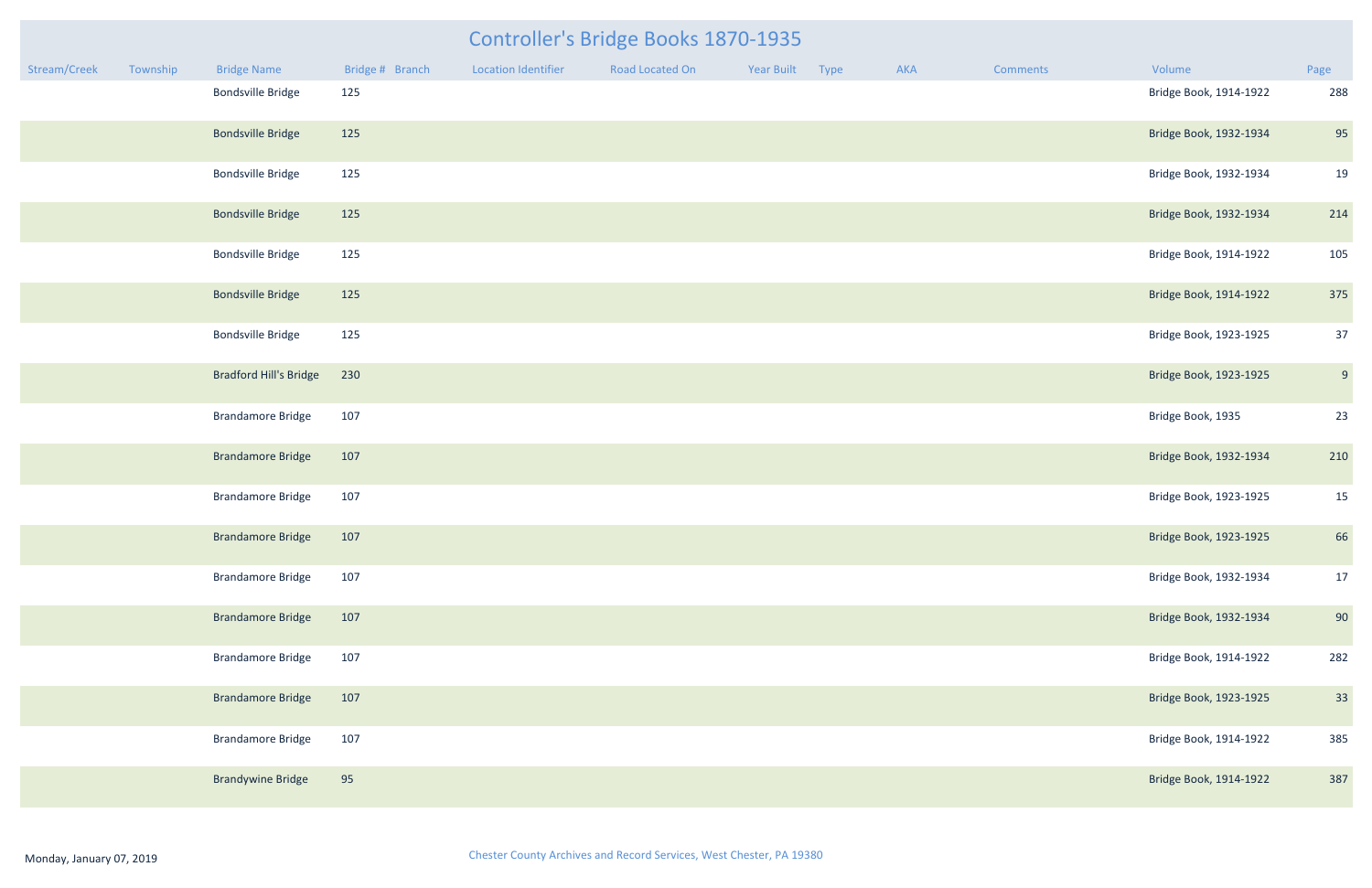#### Controller's Bridge Books 1870-1935

| Stream/Creek | Township | <b>Bridge Name</b>           | Bridge # Branch | <b>Location Identifier</b> | Road Located On | Year Built | Type | AKA | Comments | Volume                 | Page           |
|--------------|----------|------------------------------|-----------------|----------------------------|-----------------|------------|------|-----|----------|------------------------|----------------|
|              |          | <b>Brinton's Bridge</b>      | 85              |                            |                 |            |      |     |          | Bridge Book, 1932-1934 | 13             |
|              |          | <b>Brinton's Bridge</b>      | 85              |                            |                 |            |      |     |          | Bridge Book, 1935      | 17             |
|              |          | <b>Brinton's Bridge</b>      | 85              |                            |                 |            |      |     |          | Bridge Book, 1914-1922 | 384            |
|              |          | <b>Brinton's Bridge</b>      | 78              |                            |                 |            |      |     |          | Bridge Book, 1914-1922 | 301            |
|              |          | <b>Brinton's Mill Bridge</b> | 78              |                            |                 |            |      |     |          | Bridge Book, 1932-1934 | 202            |
|              |          | Brinton's Mill Bridge        | 78              |                            |                 |            |      |     |          | Bridge Book, 1914-1922 | 129            |
|              |          | <b>Brinton's Mill Bridge</b> | 78              |                            |                 |            |      |     |          | Bridge Book, 1932-1934 | 81             |
|              |          | <b>Brinton's Mill Bridge</b> | 78              |                            |                 |            |      |     |          | Bridge Book, 1923-1925 | 10             |
|              |          | <b>Brinton's Mill Bridge</b> | 78              |                            |                 |            |      |     |          | Bridge Book, 1932-1934 | 12             |
|              |          | <b>Broad Run Bridge</b>      |                 |                            |                 |            |      |     |          | Bridge Book, 1914-1922 | 278            |
|              |          | <b>Broad Run Bridge</b>      | 233             |                            |                 |            |      |     |          | Bridge Book, 1923-1925 | 34             |
|              |          | <b>Broomall's Bridge</b>     | 175             |                            |                 |            |      |     |          | Bridge Book, 1914-1922 | 128            |
|              |          | <b>Broomall's Bridge</b>     | 76              |                            |                 |            |      |     |          | Bridge Book, 1914-1922 | 345            |
|              |          | <b>Broomall's Bridge</b>     | 75              |                            |                 |            |      |     |          | Bridge Book, 1923-1925 | $\overline{7}$ |
|              |          | <b>Broomall's Bridge</b>     | 75              |                            |                 |            |      |     |          | Bridge Book, 1923-1925 | 71             |
|              |          | <b>Broomall's Bridge</b>     | 75              |                            |                 |            |      |     |          | Bridge Book, 1914-1922 | 269            |
|              |          | <b>Brower's Bridge</b>       | 200             |                            |                 |            |      |     |          | Bridge Book, 1935      | 46             |
|              |          | <b>Brower's Bridge</b>       | 200             |                            |                 |            |      |     |          | Bridge Book, 1923-1925 | 69             |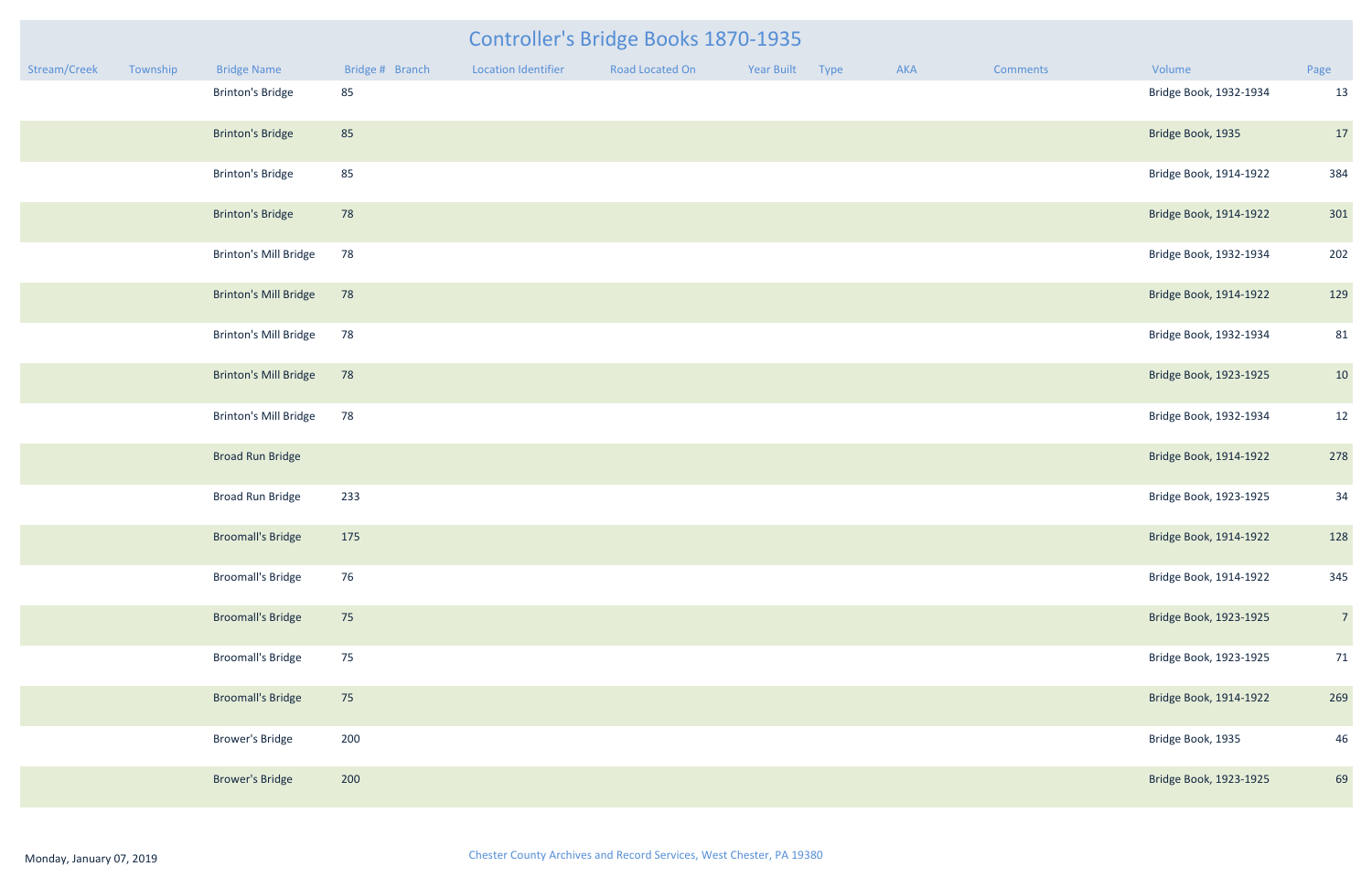|              |          |                            |                 | Controller's Bridge Books 1870-1935 |                 |            |      |     |                 |                        |      |
|--------------|----------|----------------------------|-----------------|-------------------------------------|-----------------|------------|------|-----|-----------------|------------------------|------|
| Stream/Creek | Township | <b>Bridge Name</b>         | Bridge # Branch | <b>Location Identifier</b>          | Road Located On | Year Built | Type | AKA | <b>Comments</b> | Volume                 | Page |
|              |          | <b>Buck Run Bridge</b>     | 72              |                                     |                 |            |      |     |                 | Bridge Book, 1914-1922 | 293  |
|              |          | <b>Buck Run Bridge</b>     | 72              |                                     |                 |            |      |     |                 | Bridge Book, 1914-1922 | 117  |
|              |          | <b>Buck Run Bridge</b>     | 77              |                                     |                 |            |      |     |                 | Bridge Book, 1923-1925 | 33   |
|              |          | <b>Canal Bridge</b>        | 217             |                                     |                 |            |      |     |                 | Bridge Book, 1914-1922 | 376  |
|              |          | <b>Canal Bridge</b>        | 56              |                                     |                 |            |      |     |                 | Bridge Book, 1914-1922 | 396  |
|              |          | <b>Canal Bridge</b>        | 217             |                                     |                 |            |      |     |                 | Bridge Book, 1914-1922 | 392  |
|              |          | <b>Canal Bridge</b>        | 56              |                                     |                 |            |      |     |                 | Bridge Book, 1923-1925 | 48   |
|              |          | <b>Canal Bridge</b>        |                 | Parkerford                          |                 |            |      |     |                 | Bridge Book, 1914-1922 | 304  |
|              |          | <b>Cedar Hollow Bridge</b> | 171             |                                     |                 |            |      |     |                 | Bridge Book, 1932-1934 | 111  |
|              |          | <b>Cedar Hollow Bridge</b> | 171             |                                     |                 |            |      |     |                 | Bridge Book, 1923-1925 | 11   |
|              |          | <b>Cedar Hollow Bridge</b> | 171             |                                     |                 |            |      |     |                 | Bridge Book, 1923-1925 | 70   |
|              |          | <b>Cedar Knoll Bridge</b>  | 105             |                                     |                 |            |      |     |                 | Bridge Book, 1935      | 22   |
|              |          | Cedar Knoll Bridge         | 105             |                                     |                 |            |      |     |                 | Bridge Book, 1914-1922 | 315  |
|              |          | <b>Cedar Knoll Bridge</b>  | 105             |                                     |                 |            |      |     |                 | Bridge Book, 1932-1934 | 16   |
|              |          | Cedar Knoll Bridge         | 105             |                                     |                 |            |      |     |                 | Bridge Book, 1923-1925 | 71   |
|              |          | <b>Cedar Knoll Bridge</b>  | 105             |                                     |                 |            |      |     |                 | Bridge Book, 1914-1922 | 389  |
|              |          | Cedar Knoll Bridge         | 105             |                                     |                 |            |      |     |                 | Bridge Book, 1923-1925 | 33   |
|              |          | <b>Cedar Knoll Bridge</b>  | 105             |                                     |                 |            |      |     |                 | Bridge Book, 1932-1934 | 89   |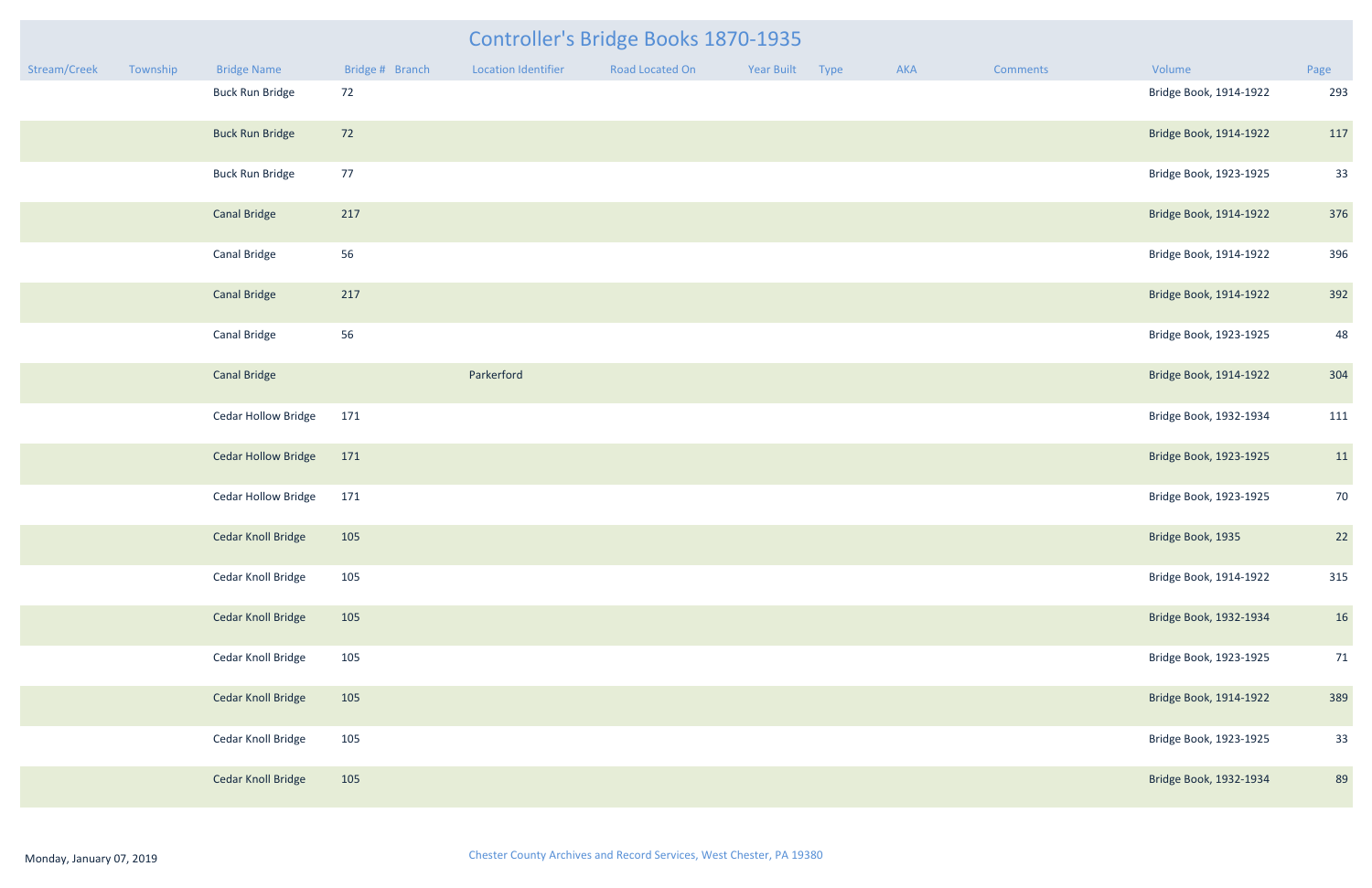|              |          |                                             | Controller's Bridge Books 1870-1935 |                            |                 |            |      |     |          |                        |      |  |
|--------------|----------|---------------------------------------------|-------------------------------------|----------------------------|-----------------|------------|------|-----|----------|------------------------|------|--|
| Stream/Creek | Township | <b>Bridge Name</b>                          | Bridge # Branch                     | <b>Location Identifier</b> | Road Located On | Year Built | Type | AKA | Comments | Volume                 | Page |  |
|              |          | Chadd's Ford Bridge                         |                                     |                            |                 |            |      |     |          | Bridge Book, 1914-1922 | 89   |  |
|              |          | <b>Chalfant's Bridge</b>                    | 269                                 |                            |                 |            |      |     |          | Bridge Book, 1914-1922 | 120  |  |
|              |          | Chalfant's Bridge                           | 269                                 |                            |                 |            |      |     |          | Bridge Book, 1923-1925 | 34   |  |
|              |          | <b>Chalfant's Bridge</b>                    | 269                                 |                            |                 |            |      |     |          | Bridge Book, 1932-1934 | 266  |  |
|              |          | <b>Chalfant's Bridge</b>                    | 269                                 |                            |                 |            |      |     |          | Bridge Book, 1932-1934 | 42   |  |
|              |          | <b>Chalrestown Village</b><br><b>Bridge</b> | 177                                 |                            |                 |            |      |     |          | Bridge Book, 1914-1922 | 372  |  |
|              |          | Chandler's Bridge                           | 65                                  |                            |                 |            |      |     |          | Bridge Book, 1923-1925 | 66   |  |
|              |          | <b>Chandler's Bridge</b>                    | 65                                  |                            |                 |            |      |     |          | Bridge Book, 1923-1925 | 9    |  |
|              |          | Chandler's Bridge                           | 65                                  |                            |                 |            |      |     |          | Bridge Book, 1932-1934 | 77   |  |
|              |          | <b>Chandler's Bridge</b>                    | 65                                  |                            |                 |            |      |     |          | Bridge Book, 1914-1922 | 375  |  |
|              |          | Chandler's Bridge                           | 65                                  |                            |                 |            |      |     |          | Bridge Book, 1923-1925 | 15   |  |
|              |          | <b>Chandler's Bridge</b>                    | 65                                  |                            |                 |            |      |     |          | Bridge Book, 1932-1934 | 9    |  |
|              |          | Chandler's Bridge                           | 65                                  |                            |                 |            |      |     |          | Bridge Book, 1914-1922 | 310  |  |
|              |          | <b>Chandler's Bridge</b>                    | 65                                  |                            |                 |            |      |     |          | Bridge Book, 1914-1922 | 390  |  |
|              |          | Chandler's Bridge                           | 65                                  |                            |                 |            |      |     |          | Bridge Book, 1932-1934 | 197  |  |
|              |          | <b>Charlestown Bridge</b>                   | 177                                 |                            |                 |            |      |     |          | Bridge Book, 1923-1925 | 16   |  |
|              |          | Charlestown Bridge                          | 177                                 |                            |                 |            |      |     |          | Bridge Book, 1914-1922 | 266  |  |
|              |          | <b>Charlestown Bridge</b>                   | 177                                 |                            |                 |            |      |     |          | Bridge Book, 1932-1934 | 232  |  |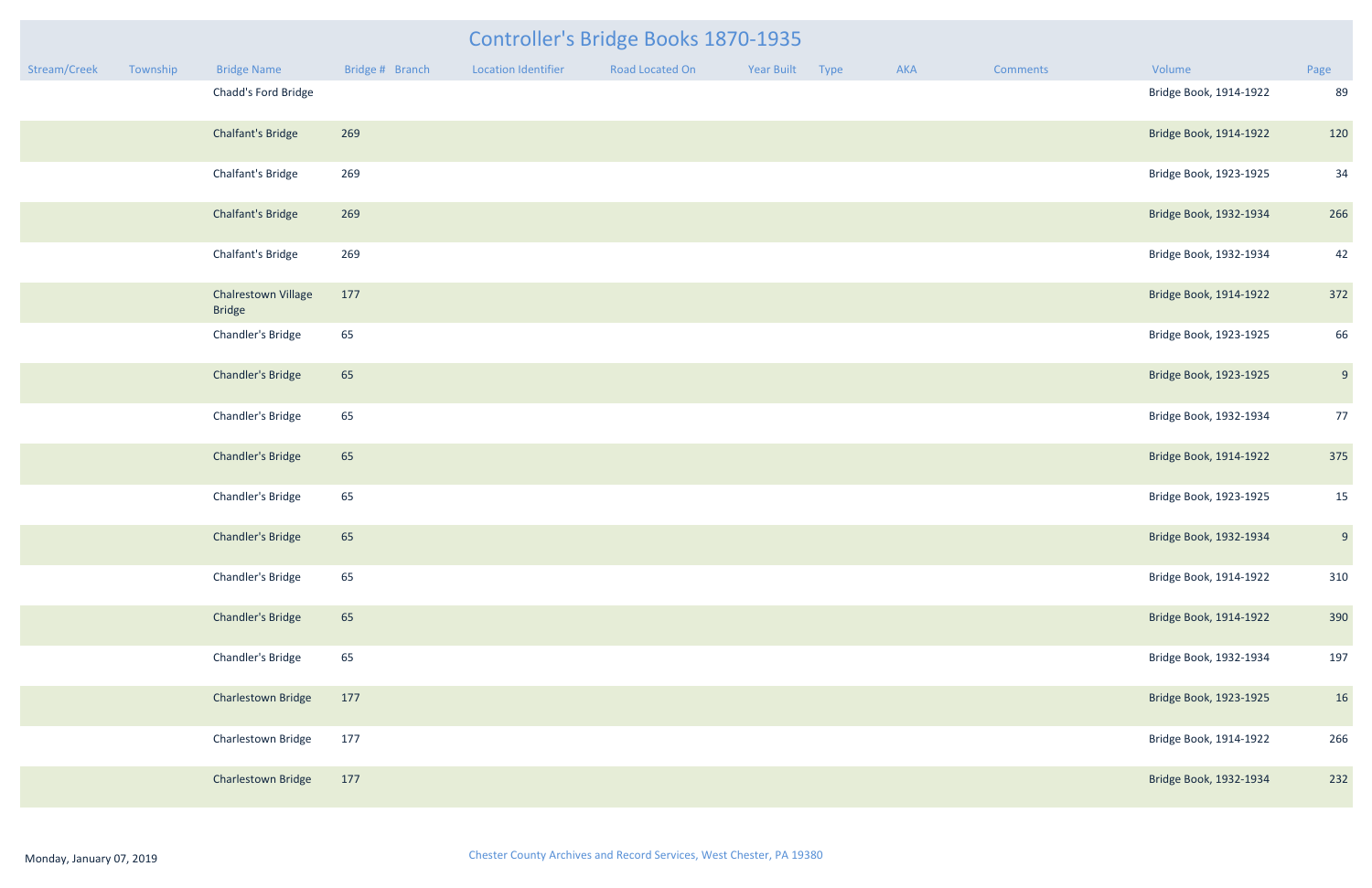# Controller's Bridge Books 1870-1935

| Stream/Creek | Township | <b>Bridge Name</b>                              | Bridge # Branch | <b>Location Identifier</b> | Road Located On | Year Built | Type | AKA | <b>Comments</b> | Volume                 | Page         |
|--------------|----------|-------------------------------------------------|-----------------|----------------------------|-----------------|------------|------|-----|-----------------|------------------------|--------------|
|              |          | Charlestown Bridge                              | 177             |                            |                 |            |      |     |                 | Bridge Book, 1932-1934 | 27           |
|              |          | Charlestown Village<br><b>Bridge</b>            | 177             |                            |                 |            |      |     |                 | Bridge Book, 1914-1922 | 114          |
|              |          | Chester Springs Bridge 182                      |                 |                            |                 |            |      |     |                 | Bridge Book, 1932-1934 | 115          |
|              |          | Chester Springs Bridge 182                      |                 |                            |                 |            |      |     |                 | Bridge Book, 1914-1922 | 308          |
|              |          | Chester Springs Bridge 181                      |                 |                            |                 |            |      |     |                 | Bridge Book, 1914-1922 | 312          |
|              |          | Chester Springs Bridge 182                      |                 |                            |                 |            |      |     |                 | Bridge Book, 1932-1934 | 28           |
|              |          | <b>Chester Springs</b><br>Covered Bridge        | 182             |                            |                 |            |      |     |                 | Bridge Book, 1914-1922 | 383          |
|              |          | <b>Chester Springs</b><br><b>Covered Bridge</b> | 182             |                            |                 |            |      |     |                 | Bridge Book, 1923-1925 | 62           |
|              |          | <b>Chester Springs</b><br>Covered Bridge        | 182             |                            |                 |            |      |     |                 | Bridge Book, 1914-1922 | 102          |
|              |          | <b>Chester Springs</b><br><b>Covered Bridge</b> | 182             |                            |                 |            |      |     |                 | Bridge Book, 1923-1925 | 33           |
|              |          | <b>Chester Springs</b><br>Covered Bridge        | 182             |                            |                 |            |      |     |                 | Bridge Book, 1923-1925 | $\mathbf{1}$ |
|              |          | <b>Chester Springs Iron</b><br>Bridge           | 181             |                            |                 |            |      |     |                 | Bridge Book, 1914-1922 | 117          |
|              |          | Clifton Mills Bridge                            | 67              |                            |                 |            |      |     |                 | Bridge Book, 1935      | 13           |
|              |          | <b>Clifton Mills Bridge</b>                     | 67              |                            |                 |            |      |     |                 | Bridge Book, 1923-1925 | 38           |
|              |          | <b>Clifton Mills Bridge</b>                     | 67              |                            |                 |            |      |     |                 | Bridge Book, 1932-1934 | 10           |
|              |          | <b>Clifton Mills Bridge</b>                     | 67              |                            |                 |            |      |     |                 | Bridge Book, 1932-1934 | 198          |
|              |          | Clifton Mills Bridge                            | 67              |                            |                 |            |      |     |                 | Bridge Book, 1932-1934 | 78           |
|              |          | <b>Clifton Mills Bridge</b>                     | 67              |                            |                 |            |      |     |                 | Bridge Book, 1914-1922 | 364          |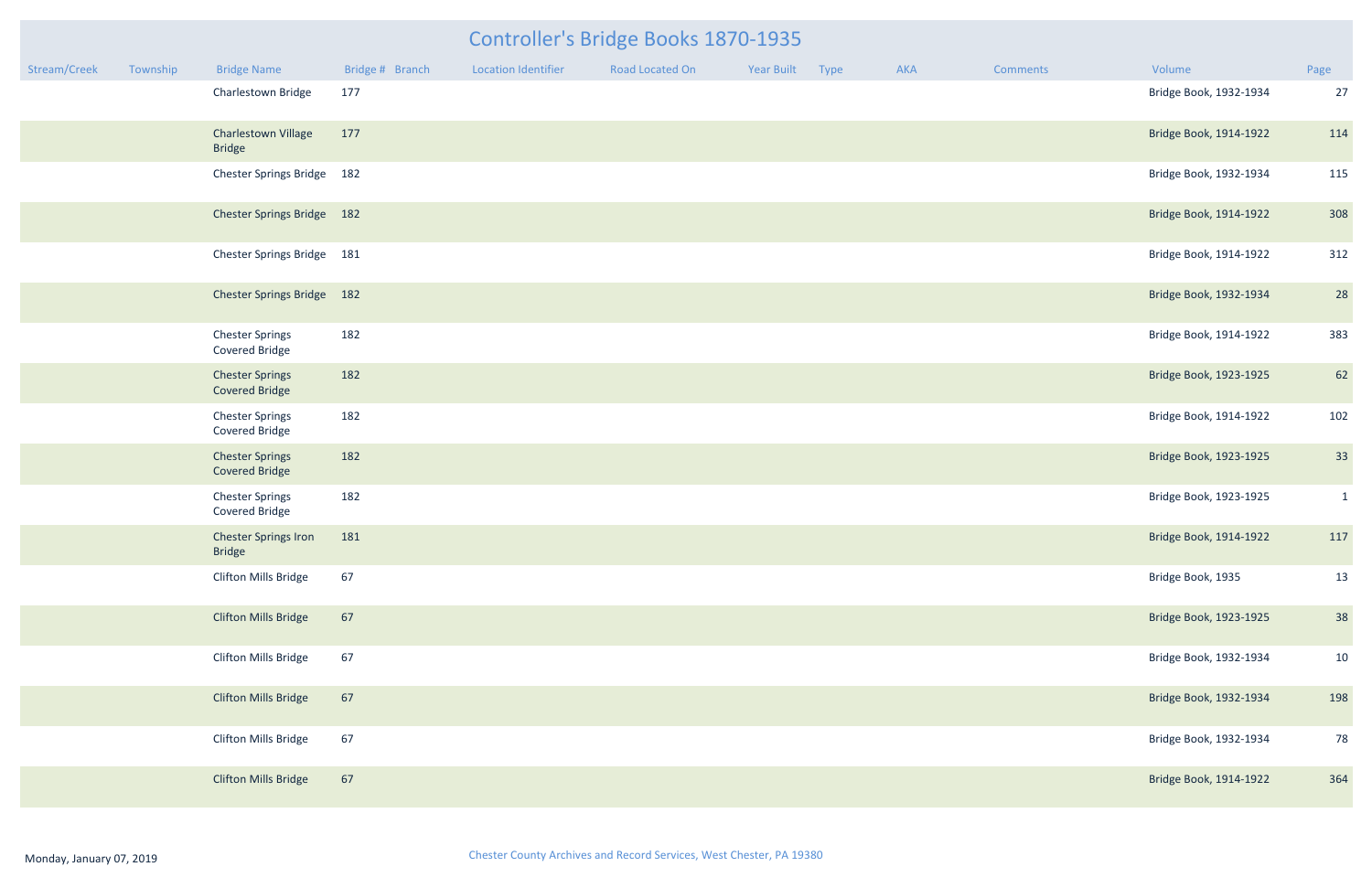|              |          |                       |                 |                            | Controller's Bridge Books 1870-1935 |                 |     |                 |                        |      |
|--------------|----------|-----------------------|-----------------|----------------------------|-------------------------------------|-----------------|-----|-----------------|------------------------|------|
| Stream/Creek | Township | <b>Bridge Name</b>    | Bridge # Branch | <b>Location Identifier</b> | Road Located On                     | Year Built Type | AKA | <b>Comments</b> | Volume                 | Page |
|              |          | Clifton's Mill Bridge | 67              |                            |                                     |                 |     |                 | Bridge Book, 1914-1922 | 292  |
|              |          | <b>Coates Bridge</b>  | 323             |                            |                                     |                 |     |                 | Bridge Book, 1935      | 75   |
|              |          | <b>Coates Bridge</b>  | 323             |                            |                                     | 1934            |     |                 | Bridge Book, 1932-1934 | 294  |
|              |          | Conn's Ford Bridge    | 23              |                            |                                     |                 |     |                 | Bridge Book, 1914-1922 | 124  |
|              |          | Conn's Ford Bridge    | 29              |                            |                                     |                 |     |                 | Bridge Book, 1932-1934 | 182  |
|              |          | Conn's Ford Bridge    | 29              |                            |                                     |                 |     |                 | Bridge Book, 1923-1925 | 10   |
|              |          | Conn's Ford Bridge    | 29              |                            |                                     |                 |     |                 | Bridge Book, 1932-1934 | 62   |
|              |          | Conn's Ford Bridge    | 29              |                            |                                     |                 |     |                 | Bridge Book, 1923-1925 | 32   |
|              |          | Cook's Bridge         | 195             |                            |                                     |                 |     |                 | Bridge Book, 1932-1934 | 239  |
|              |          | Cook's Bridge         | 195             |                            |                                     |                 |     |                 | Bridge Book, 1914-1922 | 376  |
|              |          | Cook's Bridge         | 195             |                            |                                     |                 |     |                 | Bridge Book, 1914-1922 | 389  |
|              |          | Cook's Bridge         | 195             |                            |                                     |                 |     |                 | Bridge Book, 1932-1934 | 120  |
|              |          | Cook's Bridge         | 195             |                            |                                     |                 |     |                 | Bridge Book, 1932-1934 | 32   |
|              |          | Cook's Bridge         | 195             |                            |                                     |                 |     |                 | Bridge Book, 1923-1925 | 70   |
|              |          | Cook's Fording Bridge | 195             |                            |                                     |                 |     |                 | Bridge Book, 1914-1922 | 316  |
|              |          | Cook's Glen Bridge    | 195             |                            |                                     |                 |     |                 | Bridge Book, 1923-1925 | 16   |
|              |          | Cope's Bridge         | 114             |                            |                                     |                 |     |                 | Bridge Book, 1923-1925 | 18   |
|              |          | Cope's Bridge         | 114             |                            |                                     |                 |     |                 | Bridge Book, 1914-1922 | 120  |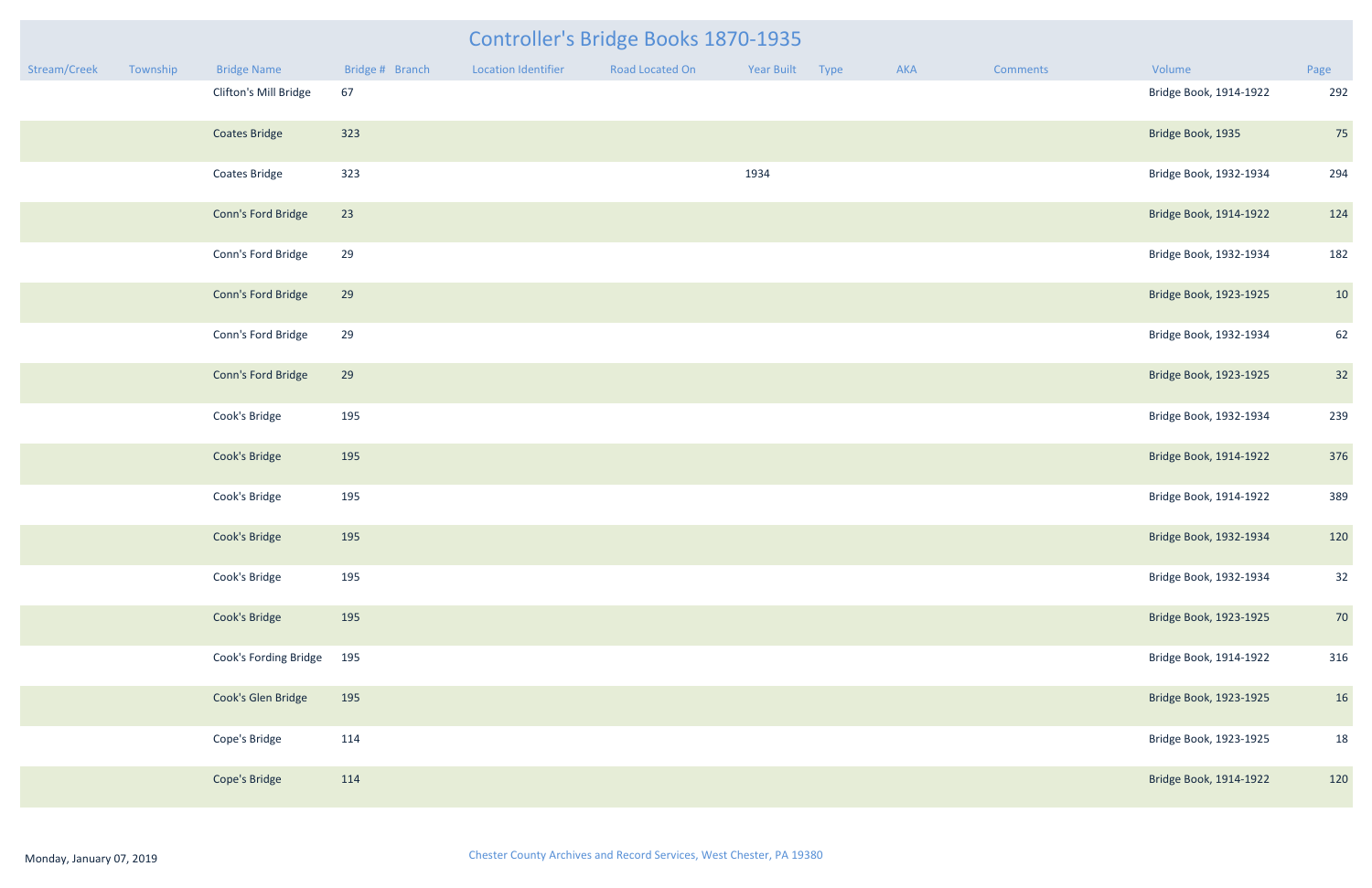|              |          |                      |                 |                     | <b>Controller's Bridge Books 1870-1935</b> |                 |     |          |                        |      |
|--------------|----------|----------------------|-----------------|---------------------|--------------------------------------------|-----------------|-----|----------|------------------------|------|
| Stream/Creek | Township | <b>Bridge Name</b>   | Bridge # Branch | Location Identifier | Road Located On                            | Year Built Type | AKA | Comments | Volume                 | Page |
|              |          | Cope's Bridge        | 114             |                     |                                            |                 |     |          | Bridge Book, 1923-1925 | 17   |
|              |          | Cope's Bridge        | 114             |                     |                                            |                 |     |          | Bridge Book, 1923-1925 | 70   |
|              |          | Cope's Bridge        | 114             |                     |                                            |                 |     |          | Bridge Book, 1914-1922 | 261  |
|              |          | Cornog's Bridge      | 137             |                     |                                            |                 |     |          | Bridge Book, 1932-1934 | 21   |
|              |          | Cornog's Bridge      | 137             |                     |                                            |                 |     |          | Bridge Book, 1923-1925 | 62   |
|              |          | Cornog's Bridge      | 137             |                     |                                            |                 |     |          | Bridge Book, 1914-1922 | 391  |
|              |          | Cornog's Bridge      | 137             |                     |                                            |                 |     |          | Bridge Book, 1914-1922 | 374  |
|              |          | Cornog's Bridge      | 137             |                     |                                            |                 |     |          | Bridge Book, 1914-1922 | 342  |
|              |          | Cornog's Bridge      | 137             |                     |                                            |                 |     |          | Bridge Book, 1914-1922 | 279  |
|              |          | Cornog's Bridge      | 137             |                     |                                            |                 |     |          | Bridge Book, 1923-1925 | 18   |
|              |          | Cornog's Bridge      | 137             |                     |                                            |                 |     |          | Bridge Book, 1932-1934 | 100  |
|              |          | Coventryville Bridge | 198             |                     |                                            |                 |     |          | Bridge Book, 1914-1922 | 87   |
|              |          | Coventryville Bridge | 198             |                     |                                            |                 |     |          | Bridge Book, 1914-1922 | 376  |
|              |          | Coventryville Bridge | 198             |                     |                                            |                 |     |          | Bridge Book, 1914-1922 | 103  |
|              |          | Coventryville Bridge | 198             |                     |                                            |                 |     |          | Bridge Book, 1935      | 46   |
|              |          | Coventryville Bridge | 198             |                     |                                            |                 |     |          | Bridge Book, 1932-1934 | 240  |
|              |          | Coventryville Bridge | 198             |                     |                                            |                 |     |          | Bridge Book, 1914-1922 | 128  |
|              |          | Coventryville Bridge | 198             |                     |                                            |                 |     |          | Bridge Book, 1914-1922 | 389  |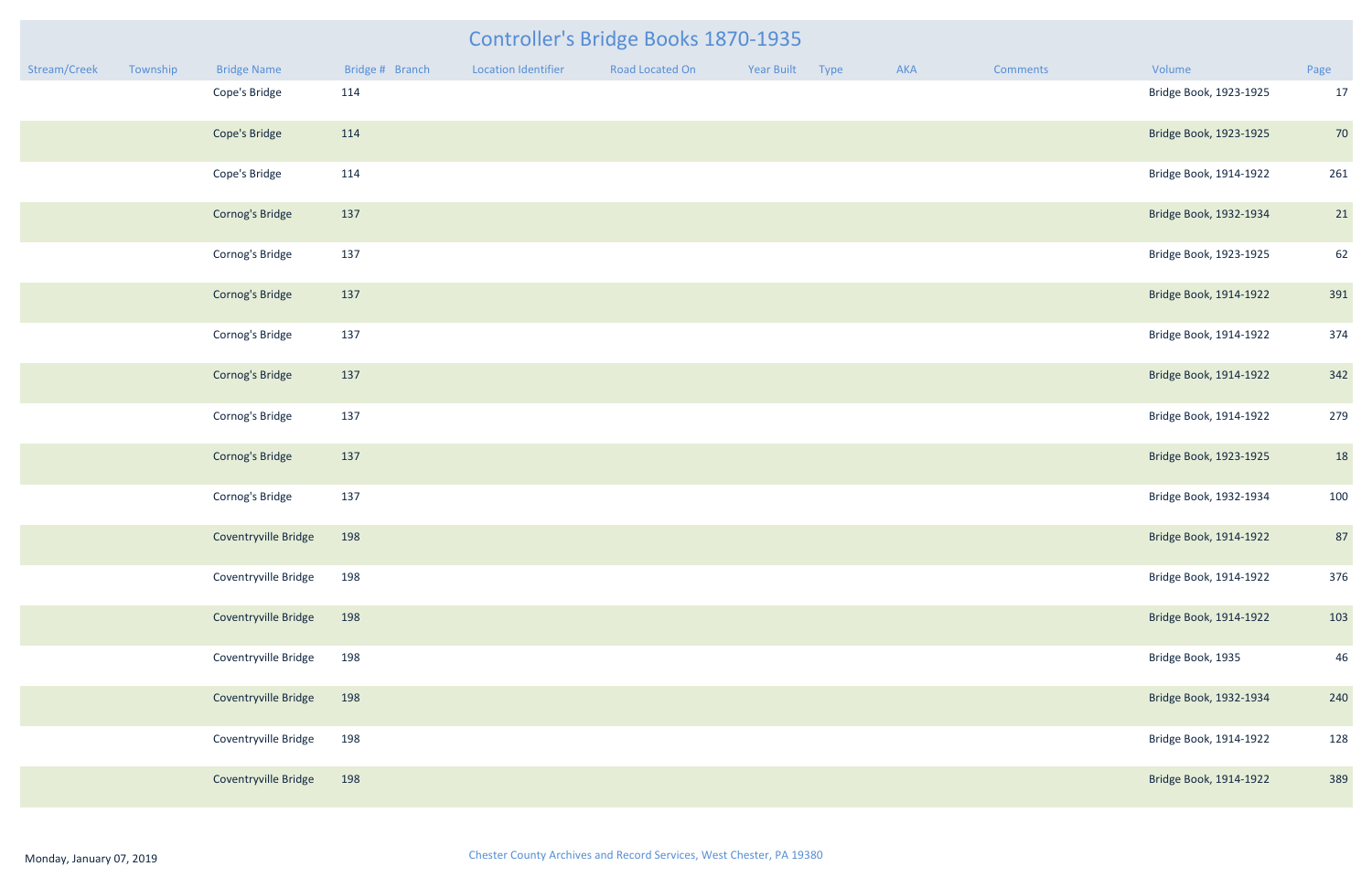|              |          |                                 |                 |                       | <b>Controller's Bridge Books 1870-1935</b> |                 |     |          |                        |              |
|--------------|----------|---------------------------------|-----------------|-----------------------|--------------------------------------------|-----------------|-----|----------|------------------------|--------------|
| Stream/Creek | Township | <b>Bridge Name</b>              | Bridge # Branch | Location Identifier   | Road Located On                            | Year Built Type | AKA | Comments | Volume                 | Page         |
|              |          | Coventryville Bridge            | 198             |                       |                                            |                 |     |          | Bridge Book, 1932-1934 | 121          |
|              |          | Covered Wooden<br><b>Bridge</b> |                 | head Valley Forge Dam |                                            |                 |     |          | Bridge Book, 1914-1922 | 273          |
|              |          | Cream Bridge                    | 20              |                       |                                            |                 |     |          | Bridge Book, 1932-1934 | 58           |
|              |          | <b>Cream Bridge</b>             | 20              |                       |                                            |                 |     |          | Bridge Book, 1914-1922 | 294          |
|              |          | Cream Bridge                    | 20              |                       |                                            |                 |     |          | Bridge Book, 1935      | $\mathbf{1}$ |
|              |          | <b>Cream Bridge</b>             | 20              |                       |                                            |                 |     |          | Bridge Book, 1932-1934 | $\vert$ 1    |
|              |          | <b>Cromby Bridge</b>            | 205             |                       |                                            |                 |     |          | Bridge Book, 1914-1922 | 353          |
|              |          | <b>Cromby Bridge</b>            | 205             |                       |                                            |                 |     |          | Bridge Book, 1914-1922 | 360          |
|              |          | <b>Cromby Bridge</b>            | 205             |                       |                                            |                 |     |          | Bridge Book, 1923-1925 | 18           |
|              |          | <b>Cromby Bridge</b>            | 205             |                       |                                            |                 |     |          | Bridge Book, 1923-1925 | 41           |
|              |          | <b>Cromby Bridge</b>            | 205             |                       |                                            |                 |     |          | Bridge Book, 1932-1934 | 242          |
|              |          | <b>Cromby Bridge</b>            | 205             |                       |                                            |                 |     |          | Bridge Book, 1932-1934 | 123          |
|              |          | <b>Cromby Bridge</b>            | 205             |                       |                                            |                 |     |          | Bridge Book, 1914-1922 | 375          |
|              |          | Cromby's Bridge                 | 205             |                       |                                            |                 |     |          | Bridge Book, 1914-1922 | 307          |
|              |          | Crossan's Bridge                | 55              |                       |                                            |                 |     |          | Bridge Book, 1914-1922 | 267          |
|              |          | <b>Crossan's Bridge</b>         | 55              |                       |                                            |                 |     |          | Bridge Book, 1923-1925 | 59           |
|              |          | Crossan's Bridge                | 55              |                       |                                            |                 |     |          | Bridge Book, 1932-1934 | 194          |
|              |          | Crossan's Bridge                | 55              |                       |                                            |                 |     |          | Bridge Book, 1932-1934 | 73           |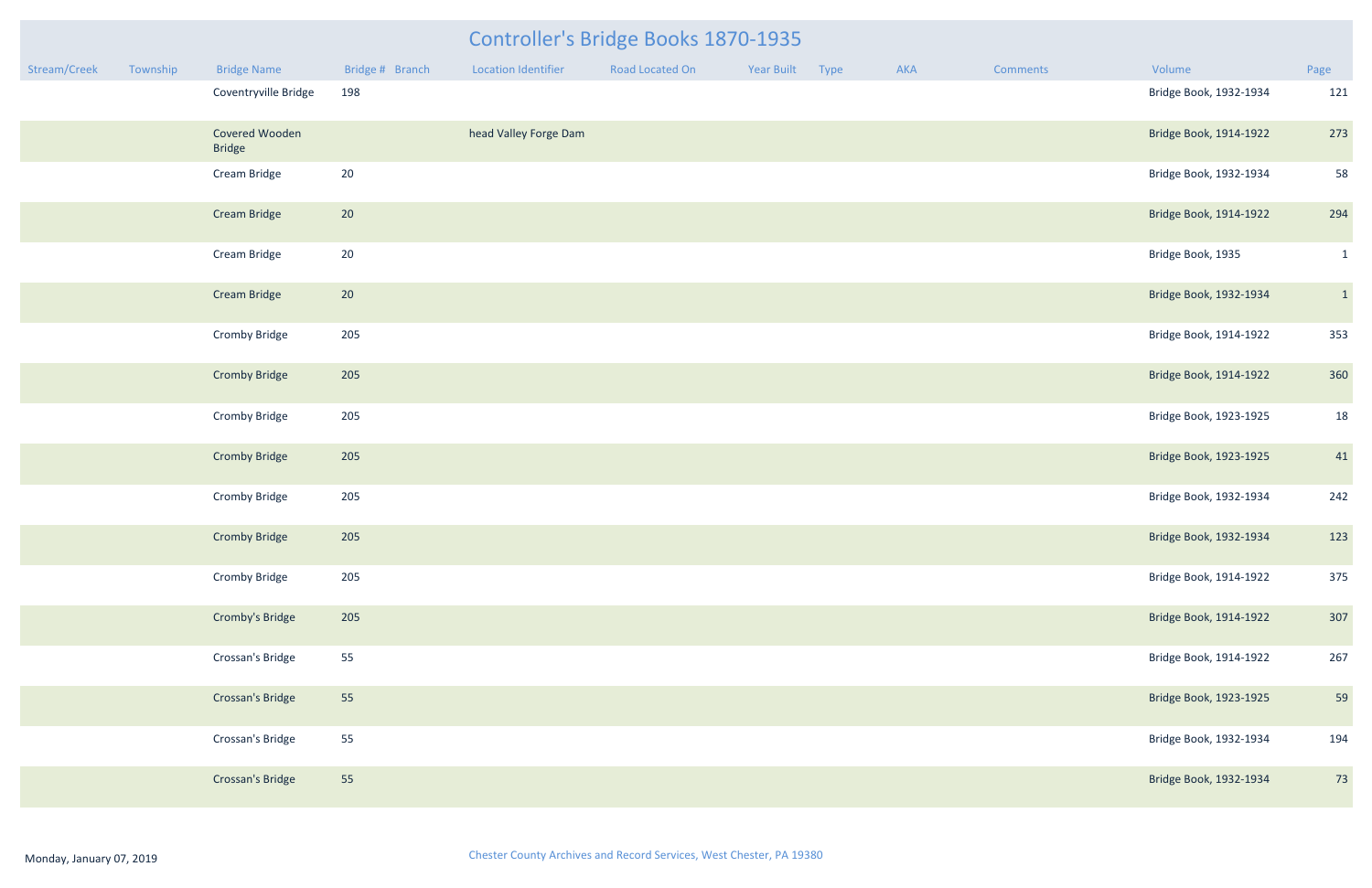| Controller's Bridge Books 1870-1935 |          |                     |                 |                            |                 |            |      |     |                 |                        |                |
|-------------------------------------|----------|---------------------|-----------------|----------------------------|-----------------|------------|------|-----|-----------------|------------------------|----------------|
| Stream/Creek                        | Township | <b>Bridge Name</b>  | Bridge # Branch | <b>Location Identifier</b> | Road Located On | Year Built | Type | AKA | <b>Comments</b> | Volume                 | Page           |
|                                     |          | Crossan's Bridge    | 55              |                            |                 |            |      |     |                 | Bridge Book, 1914-1922 | 383            |
|                                     |          | Crossan's Bridge    | 55              |                            |                 |            |      |     |                 | Bridge Book, 1932-1934 | $\overline{7}$ |
|                                     |          | Cupola Bridge       | 145             |                            |                 |            |      |     |                 | Bridge Book, 1914-1922 | 254            |
|                                     |          | Darlington's Bridge |                 |                            |                 |            |      |     |                 | Bridge Book, 1914-1922 | 254            |
|                                     |          | Davis Bridge        | 178             |                            |                 |            |      |     |                 | Bridge Book, 1923-1925 | 11             |
|                                     |          | Davis Bridge        | 178             |                            |                 |            |      |     |                 | Bridge Book, 1914-1922 | 385            |
|                                     |          | Davis Bridge        |                 |                            |                 |            |      |     |                 | Bridge Book, 1914-1922 | 294            |
|                                     |          | Davis Bridge        | 178             |                            |                 |            |      |     |                 | Bridge Book, 1932-1934 | 113            |
|                                     |          | Davis Bridge        | 178             |                            |                 |            |      |     |                 | Bridge Book, 1935      | 41             |
|                                     |          | Deery's Bridge      | 306             |                            |                 |            |      |     |                 | Bridge Book, 1932-1934 | 167            |
|                                     |          | Deery's Bridge      | 306             |                            |                 |            |      |     |                 | Bridge Book, 1932-1934 | 283            |
|                                     |          | Dengler's Bridge    | 201             |                            |                 |            |      |     |                 | Bridge Book, 1914-1922 | 313            |
|                                     |          | Dengler's Bridge    | 201             |                            |                 |            |      |     |                 | Bridge Book, 1932-1934 | 33             |
|                                     |          | Dengler's Bridge    | 201             |                            |                 |            |      |     |                 | Bridge Book, 1932-1934 | 241            |
|                                     |          | Dengler's Bridge    | 201             |                            |                 |            |      |     |                 | Bridge Book, 1935      | 46             |
|                                     |          | Dengler's Bridge    | 201             |                            |                 |            |      |     |                 | Bridge Book, 1932-1934 | 122            |
|                                     |          | Dengler's Bridge    | 201             |                            |                 |            |      |     |                 | Bridge Book, 1923-1925 | 71             |
|                                     |          | Denny's Bridge      | 130             |                            |                 |            |      |     |                 | Bridge Book, 1914-1922 | 105            |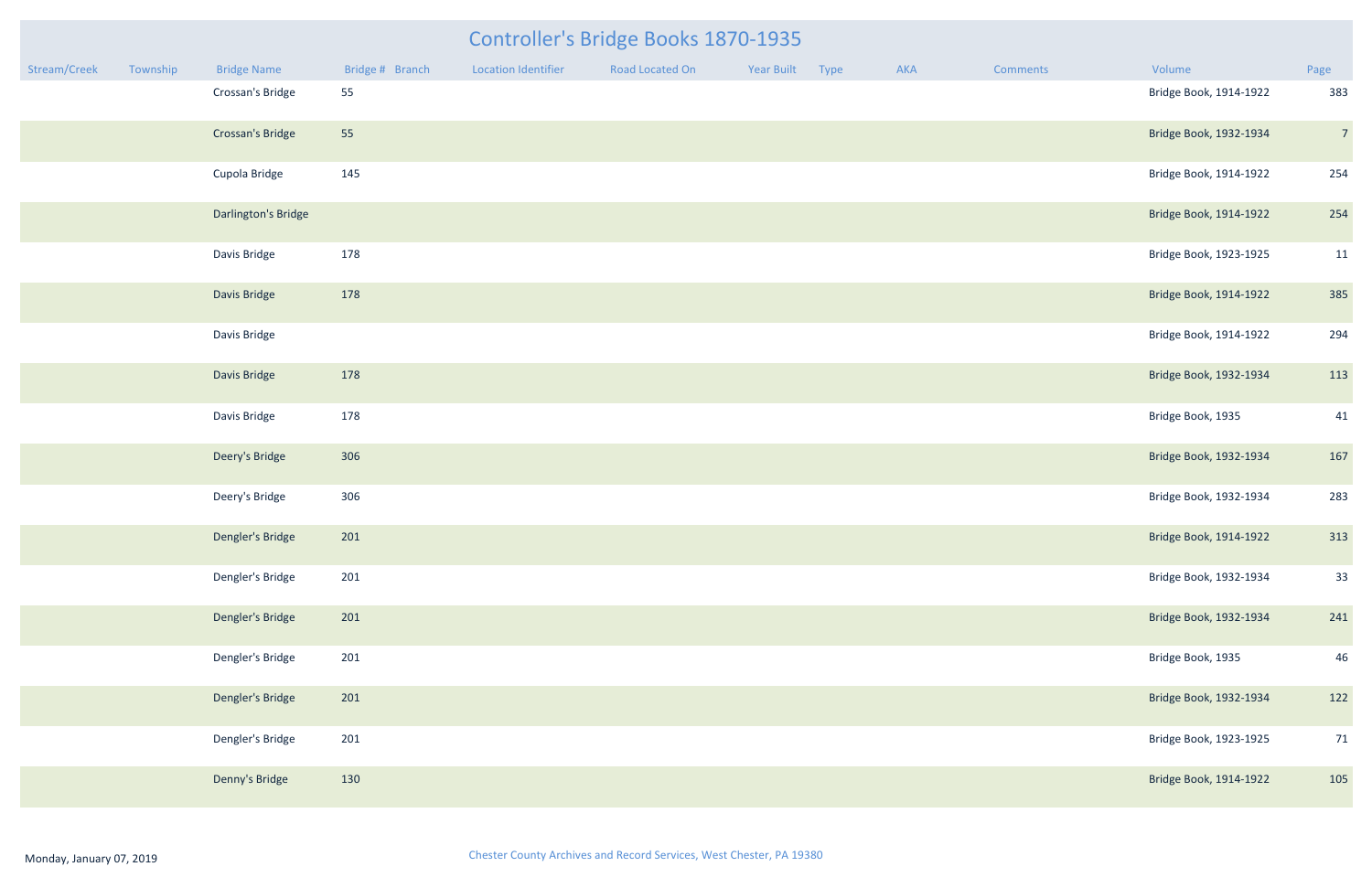|              |          |                    |                 |                            | <b>Controller's Bridge Books 1870-1935</b> |                 |     |                 |                        |      |
|--------------|----------|--------------------|-----------------|----------------------------|--------------------------------------------|-----------------|-----|-----------------|------------------------|------|
| Stream/Creek | Township | <b>Bridge Name</b> | Bridge # Branch | <b>Location Identifier</b> | Road Located On                            | Year Built Type | AKA | <b>Comments</b> | Volume                 | Page |
|              |          | Denny's Bridge     | 130             |                            |                                            |                 |     |                 | Bridge Book, 1932-1934 | 97   |
|              |          | Denny's Bridge     | 130             |                            |                                            |                 |     |                 | Bridge Book, 1923-1925 | 45   |
|              |          | Denny's Bridge     | 130             |                            |                                            |                 |     |                 | Bridge Book, 1914-1922 | 126  |
|              |          | Denny's Bridge     | 130             |                            |                                            |                 |     |                 | Bridge Book, 1914-1922 | 313  |
|              |          | Denny's Bridge     | 130             |                            |                                            |                 |     |                 | Bridge Book, 1932-1934 | 216  |
|              |          | Doe Run Bridge     | 81              |                            |                                            |                 |     |                 | Bridge Book, 1914-1922 | 383  |
|              |          | Doe Run Bridge     | 81              |                            |                                            |                 |     |                 | Bridge Book, 1923-1925 | 47   |
|              |          | Doe Run Bridge     | 81              |                            |                                            |                 |     |                 | Bridge Book, 1914-1922 | 129  |
|              |          | Doe Run Bridge     | 81              |                            |                                            |                 |     |                 | Bridge Book, 1923-1925 | 15   |
|              |          | Doe Run Bridge     | 81              |                            |                                            |                 |     |                 | Bridge Book, 1914-1922 | 369  |
|              |          | Dorlan's Bridge    | 133             |                            |                                            |                 |     |                 | Bridge Book, 1914-1922 | 266  |
|              |          | Dorlan's Bridge    | 133             |                            |                                            |                 |     |                 | Bridge Book, 1914-1922 | 119  |
|              |          | Dorlan's Bridge    | 133             |                            |                                            |                 |     |                 | Bridge Book, 1923-1925 | 66   |
|              |          | Dorlan's Bridge    | 133             |                            |                                            |                 |     |                 | Bridge Book, 1923-1925 | 15   |
|              |          | Dorlan's Bridge    | 133             |                            |                                            |                 |     |                 | Bridge Book, 1923-1925 | 45   |
|              |          | Dorlan's Bridge    | 133             |                            |                                            |                 |     |                 | Bridge Book, 1935      | 29   |
|              |          | Dorlan's Bridge    | 133             |                            |                                            |                 |     |                 | Bridge Book, 1932-1934 | 21   |
|              |          | Dorlan's Bridge    | 133             |                            |                                            |                 |     |                 | Bridge Book, 1914-1922 | 350  |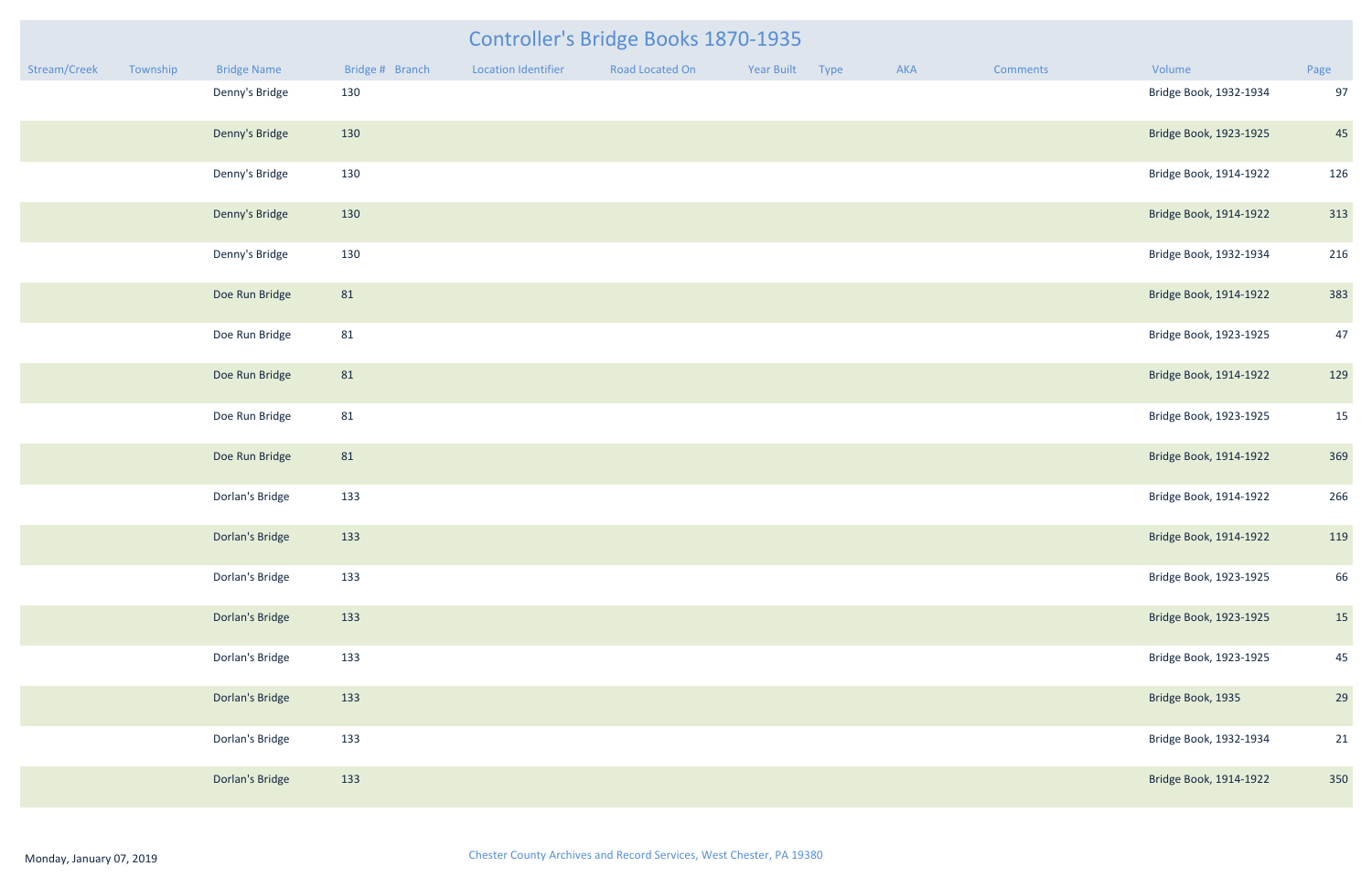| Controller's Bridge Books 1870-1935<br><b>Bridge Name</b><br>Bridge # Branch<br><b>Location Identifier</b><br>Road Located On<br>Year Built<br>Type<br>AKA<br>Volume<br>Page<br>Township<br>Comments |  |                             |     |  |  |  |  |  |       |                        |     |
|------------------------------------------------------------------------------------------------------------------------------------------------------------------------------------------------------|--|-----------------------------|-----|--|--|--|--|--|-------|------------------------|-----|
| Stream/Creek                                                                                                                                                                                         |  |                             |     |  |  |  |  |  |       |                        |     |
|                                                                                                                                                                                                      |  | Dorlan's Bridge             | 133 |  |  |  |  |  |       | Bridge Book, 1914-1922 | 376 |
|                                                                                                                                                                                                      |  | Dowlin's Bridge             | 127 |  |  |  |  |  |       | Bridge Book, 1914-1922 | 372 |
|                                                                                                                                                                                                      |  | Dowlin's Bridge             | 127 |  |  |  |  |  |       | Bridge Book, 1932-1934 | 20  |
|                                                                                                                                                                                                      |  | Dowlin's Bridge             | 127 |  |  |  |  |  |       | Bridge Book, 1914-1922 | 396 |
|                                                                                                                                                                                                      |  | Dowlin's Bridge             | 127 |  |  |  |  |  |       | Bridge Book, 1914-1922 | 362 |
|                                                                                                                                                                                                      |  | Dowlin's Bridge             | 127 |  |  |  |  |  |       | Bridge Book, 1914-1922 | 118 |
|                                                                                                                                                                                                      |  | Dowlin's Bridge             | 127 |  |  |  |  |  |       | Bridge Book, 1935      | 28  |
|                                                                                                                                                                                                      |  | Dowlin's Bridge             | 127 |  |  |  |  |  |       | Bridge Book, 1914-1922 | 270 |
|                                                                                                                                                                                                      |  | Dowlin's Bridge             | 127 |  |  |  |  |  |       | Bridge Book, 1932-1934 | 215 |
|                                                                                                                                                                                                      |  | Dowlin's Bridge             | 127 |  |  |  |  |  |       | Bridge Book, 1914-1922 | 342 |
|                                                                                                                                                                                                      |  | Dowlin's Bridge             | 127 |  |  |  |  |  |       | Bridge Book, 1923-1925 | 68  |
|                                                                                                                                                                                                      |  | Dowlin's Bridge             | 127 |  |  |  |  |  |       | Bridge Book, 1932-1934 | 95  |
|                                                                                                                                                                                                      |  | Dowlin's Station Bridge 137 |     |  |  |  |  |  |       | Bridge Book, 1923-1925 | 32  |
|                                                                                                                                                                                                      |  | Downingtown Bridge          | 126 |  |  |  |  |  |       | Bridge Book, 1923-1925 | 49  |
|                                                                                                                                                                                                      |  | Downingtown Bridge          | 126 |  |  |  |  |  |       | Bridge Book, 1914-1922 | 381 |
|                                                                                                                                                                                                      |  | Downingtown Bridge          | 124 |  |  |  |  |  | "New" | Bridge Book, 1914-1922 | 363 |
|                                                                                                                                                                                                      |  | Downingtown Bridge          | 126 |  |  |  |  |  |       | Bridge Book, 1914-1922 | 275 |
|                                                                                                                                                                                                      |  | Downingtown Bridge          | 122 |  |  |  |  |  |       | Bridge Book, 1914-1922 | 395 |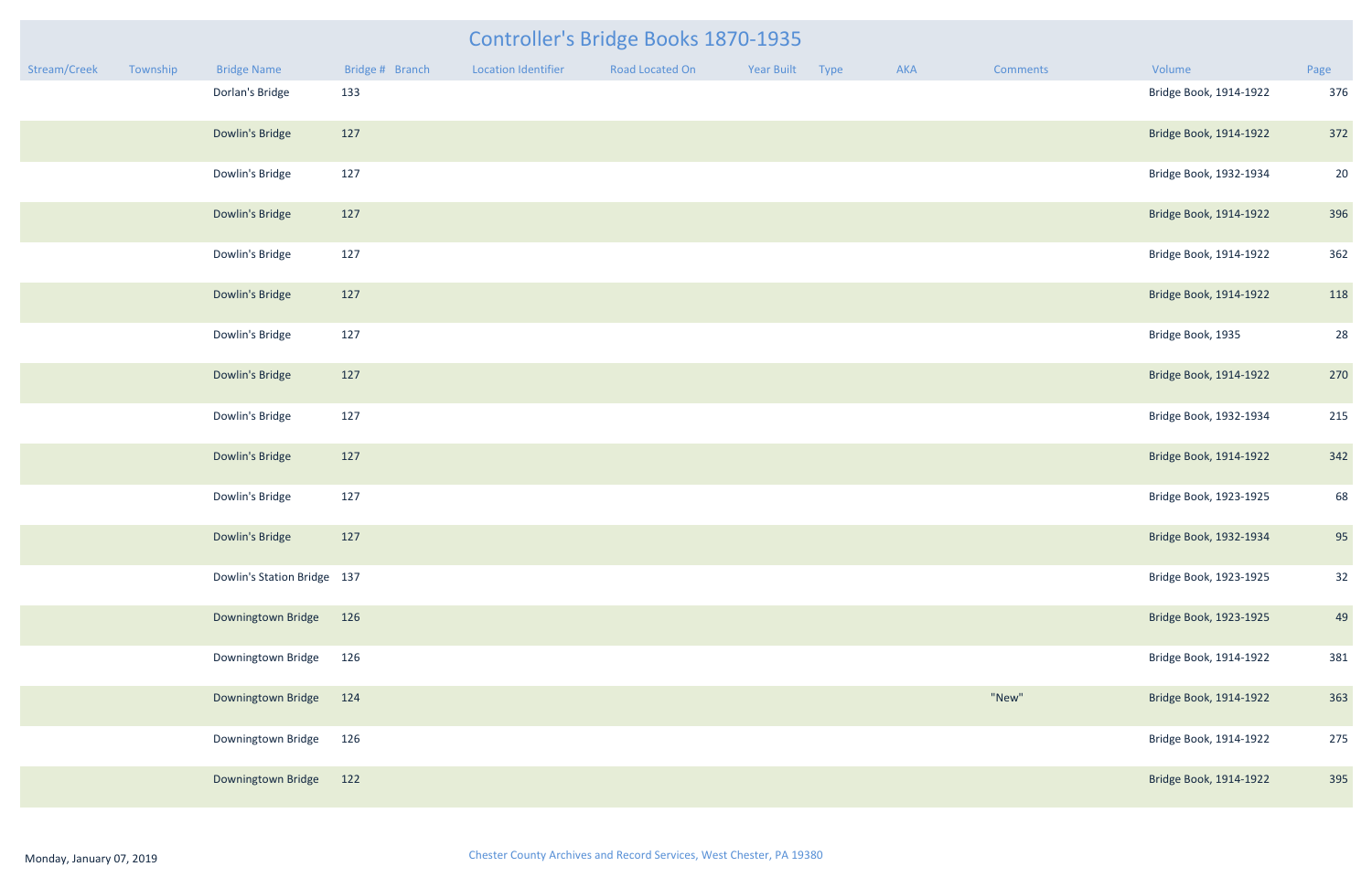| Controller's Bridge Books 1870-1935 |          |                                   |                 |                            |                 |            |             |     |          |                        |      |
|-------------------------------------|----------|-----------------------------------|-----------------|----------------------------|-----------------|------------|-------------|-----|----------|------------------------|------|
| Stream/Creek                        | Township | <b>Bridge Name</b>                | Bridge # Branch | <b>Location Identifier</b> | Road Located On | Year Built | <b>Type</b> | AKA | Comments | Volume                 | Page |
|                                     |          | Downingtown Bridge                | 126             |                            |                 |            |             |     |          | Bridge Book, 1923-1925 | 67   |
|                                     |          | Downingtown Bridge                | 126             |                            |                 |            |             |     |          | Bridge Book, 1923-1925 | 18   |
|                                     |          | Downingtown Iron<br><b>Bridge</b> | 126             |                            |                 |            |             |     |          | Bridge Book, 1914-1922 | 377  |
|                                     |          | <b>Dutton's Bridge</b>            |                 |                            |                 |            |             |     |          | Bridge Book, 1914-1922 | 277  |
|                                     |          | Dutton's Mill Bridge              | 238             |                            |                 |            |             |     |          | Bridge Book, 1923-1925 | 41   |
|                                     |          | <b>Dutton's Mill Bridge</b>       | 238             |                            |                 |            |             |     |          | Bridge Book, 1923-1925 | 68   |
|                                     |          | Dutton's Mill Bridge              | 157             |                            |                 |            |             |     |          | Bridge Book, 1914-1922 | 399  |
|                                     |          | <b>Dutton's Mill Bridge</b>       | 157             |                            |                 |            |             |     |          | Bridge Book, 1932-1934 | 225  |
|                                     |          | Dutton's Mill Bridge              | 38              |                            |                 |            |             |     |          | Bridge Book, 1923-1925 | 34   |
|                                     |          | <b>Dutton's Mill Bridge</b>       | 238             |                            |                 |            |             |     |          | Bridge Book, 1932-1934 | 134  |
|                                     |          | Dutt's Bridge                     | 267             |                            |                 |            |             |     |          | Bridge Book, 1923-1925 | 39   |
|                                     |          | Dutt's Bridge                     | 267             |                            |                 |            |             |     |          | Bridge Book, 1932-1934 | 265  |
|                                     |          | Dutt's Iron Bridge                |                 |                            |                 |            |             |     |          | Bridge Book, 1914-1922 | 304  |
|                                     |          | Dutt's Mill Bridge                | 267             |                            |                 |            |             |     |          | Bridge Book, 1923-1925 | 71   |
|                                     |          | Eavenson's Bridge                 | 296             |                            |                 |            |             |     |          | Bridge Book, 1923-1925 | 28   |
|                                     |          | Ecker's Run Bridge                | 311             |                            |                 |            |             |     |          | Bridge Book, 1932-1934 | 169  |
|                                     |          | Ecker's Run Bridge                | 311             |                            |                 |            |             |     |          | Bridge Book, 1935      | 74   |
|                                     |          | Edge's Mill Bridge                | 124             |                            |                 |            |             |     |          | Bridge Book, 1923-1925 | 36   |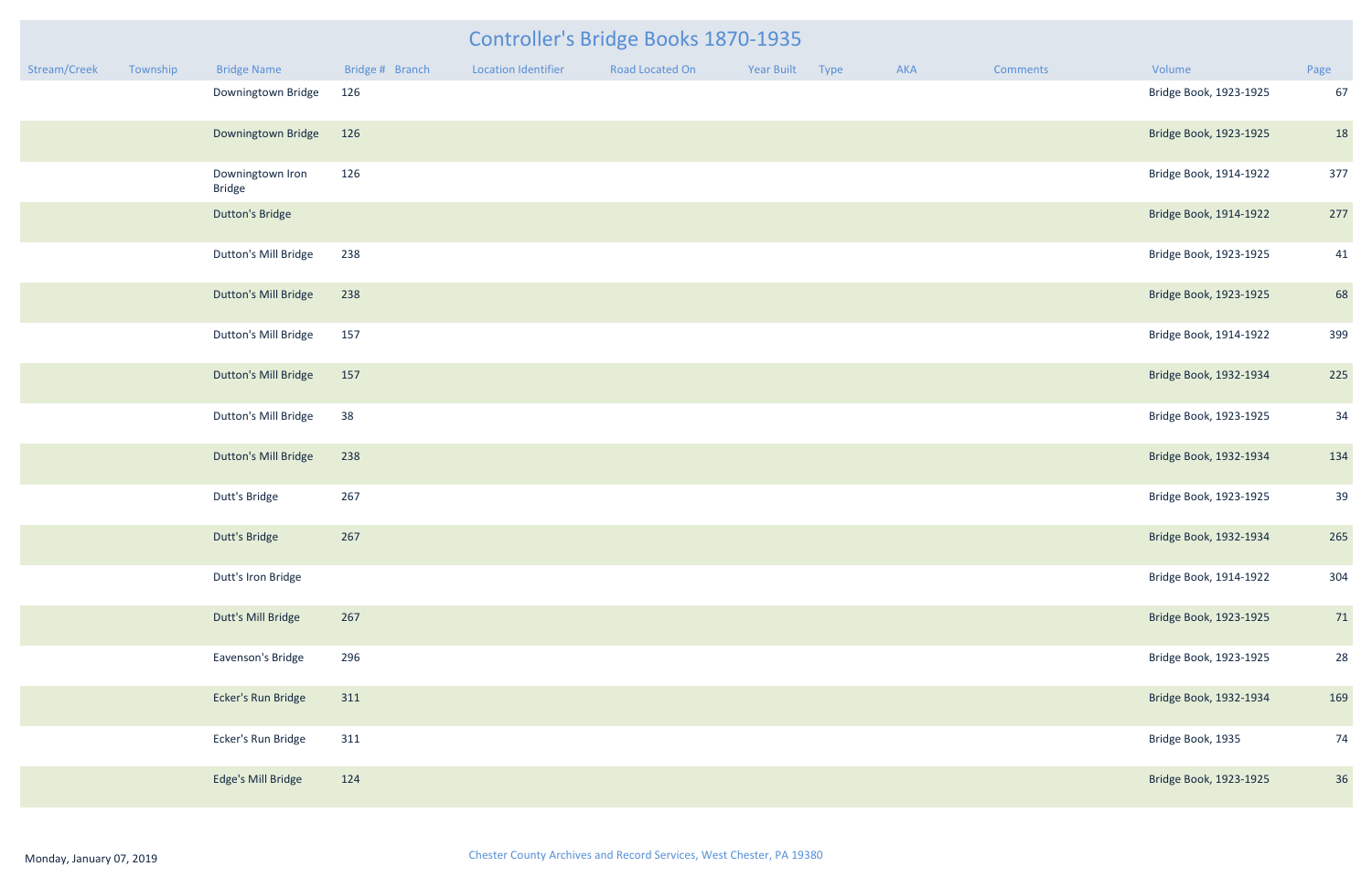|              |          |                           |                 |                     | <b>Controller's Bridge Books 1870-1935</b> |                 |     |                 |                        |                |
|--------------|----------|---------------------------|-----------------|---------------------|--------------------------------------------|-----------------|-----|-----------------|------------------------|----------------|
| Stream/Creek | Township | <b>Bridge Name</b>        | Bridge # Branch | Location Identifier | Road Located On                            | Year Built Type | AKA | <b>Comments</b> | Volume                 | Page           |
|              |          | Elk Bridge                | 227             |                     |                                            |                 |     |                 | Bridge Book, 1932-1934 | 247            |
|              |          | Elk Bridge                | 227             |                     |                                            |                 |     |                 | Bridge Book, 1923-1925 | 70             |
|              |          | Elk Dale Bridge           | 34              |                     |                                            |                 |     |                 | Bridge Book, 1923-1925 | 46             |
|              |          | Elk Dale Bridge           | 34              |                     |                                            |                 |     |                 | Bridge Book, 1914-1922 | 391            |
|              |          | Elk Dale Bridge           | 34              |                     |                                            |                 |     |                 | Bridge Book, 1923-1925 | 63             |
|              |          | Elk Dale Bridge           | 34              |                     |                                            |                 |     |                 | Bridge Book, 1923-1925 | 17             |
|              |          | Elk Dale Bridge           | 34              |                     |                                            |                 |     |                 | Bridge Book, 1914-1922 | 368            |
|              |          | Elk Dale Bridge           | 34              |                     |                                            |                 |     |                 | Bridge Book, 1932-1934 | 184            |
|              |          | Elk Dale Bridge           | 34              |                     |                                            |                 |     |                 | Bridge Book, 1932-1934 | $\overline{4}$ |
|              |          | Elk Dale Bridge           | 34              |                     |                                            |                 |     |                 | Bridge Book, 1932-1934 | 64             |
|              |          | Elk Dale Bridge           | 34              |                     |                                            |                 |     |                 | Bridge Book, 1935      | $\overline{4}$ |
|              |          | Elk Dale Bridge           | 34              |                     |                                            |                 |     |                 | Bridge Book, 1914-1922 | 286            |
|              |          | Elliott's Bridge          | 205             |                     |                                            |                 |     |                 | Bridge Book, 1914-1922 | 385            |
|              |          | <b>Ellis Bridge</b>       | 257             |                     |                                            |                 |     |                 | Bridge Book, 1932-1934 | 40             |
|              |          | Ellis Bridge              | 257             |                     |                                            |                 |     |                 | Bridge Book, 1914-1922 | 118            |
|              |          | Embreeville Bridge        | 91              |                     |                                            |                 |     |                 | Bridge Book, 1923-1925 | 49             |
|              |          | Embreeville Bridge        | 91              |                     |                                            |                 |     |                 | Bridge Book, 1914-1922 | 394            |
|              |          | <b>Embreeville Bridge</b> | 91              |                     |                                            |                 |     |                 | Bridge Book, 1923-1925 | 56             |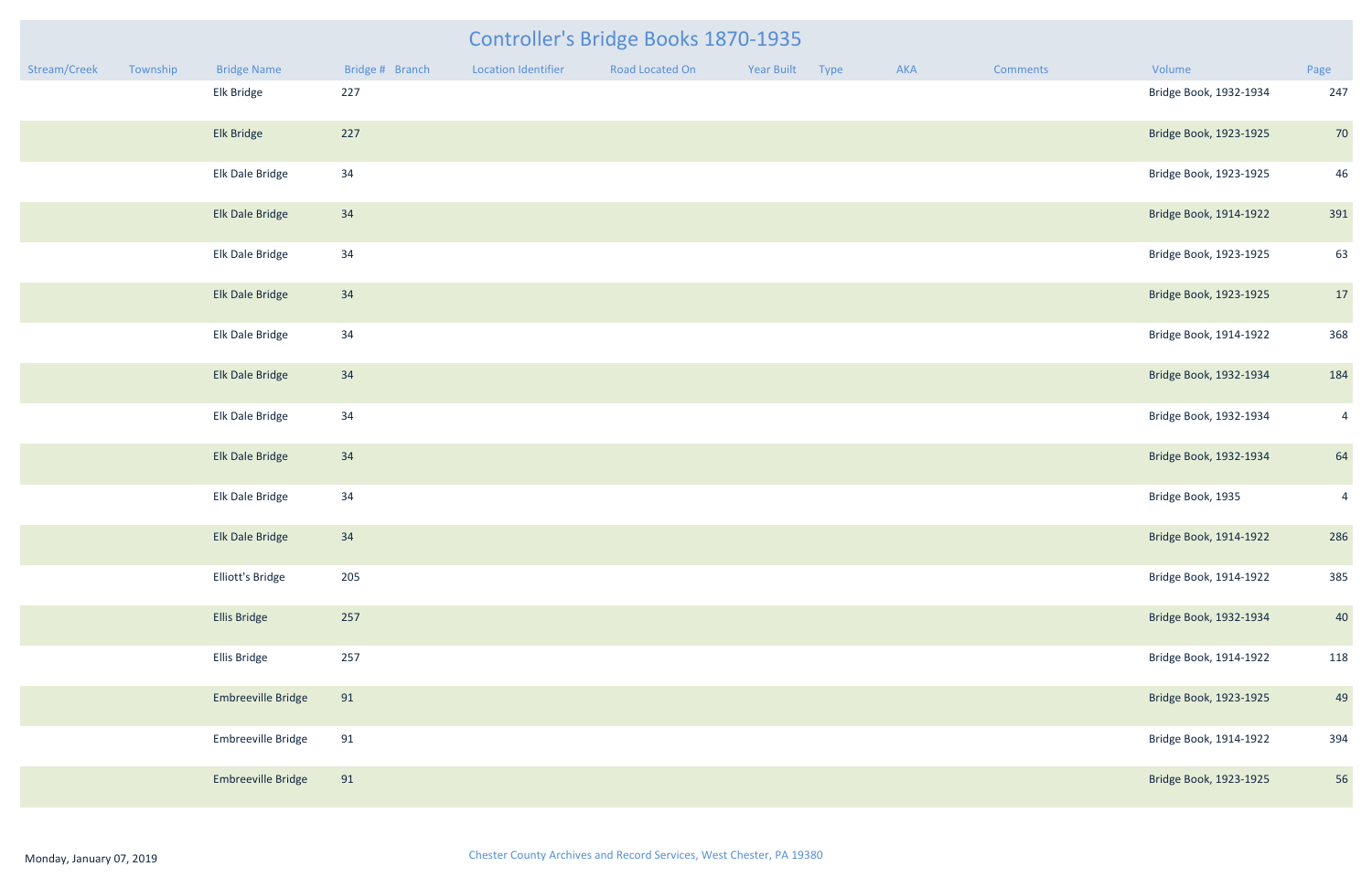| <b>Controller's Bridge Books 1870-1935</b> |          |                       |                 |                            |                 |                 |  |     |                 |                        |      |
|--------------------------------------------|----------|-----------------------|-----------------|----------------------------|-----------------|-----------------|--|-----|-----------------|------------------------|------|
| Stream/Creek                               | Township | <b>Bridge Name</b>    | Bridge # Branch | <b>Location Identifier</b> | Road Located On | Year Built Type |  | AKA | <b>Comments</b> | Volume                 | Page |
|                                            |          | Embreeville Bridge    | 91              |                            |                 |                 |  |     |                 | Bridge Book, 1914-1922 | 296  |
|                                            |          | Embreeville Bridge    | 91              |                            |                 |                 |  |     |                 | Bridge Book, 1914-1922 | 373  |
|                                            |          | Embreeville Bridge    | 91              |                            |                 |                 |  |     | "New"           | Bridge Book, 1923-1925 | 22   |
|                                            |          | <b>Emery's Bridge</b> | 232             |                            |                 |                 |  |     |                 | Bridge Book, 1914-1922 | 386  |
|                                            |          | Emery's Bridge        | 232             |                            |                 |                 |  |     |                 | Bridge Book, 1932-1934 | 133  |
|                                            |          | <b>Emery's Bridge</b> | 232             |                            |                 |                 |  |     |                 | Bridge Book, 1914-1922 | 377  |
|                                            |          | Evans Bridge          | 22              |                            |                 |                 |  |     |                 | Bridge Book, 1923-1925 | 14   |
|                                            |          | Evan's Bridge         | 22              |                            |                 |                 |  |     |                 | Bridge Book, 1914-1922 | 370  |
|                                            |          | Evan's Mill Bridge    | 22              |                            |                 |                 |  |     |                 | Bridge Book, 1914-1922 | 309  |
|                                            |          | Ferguson's Bridge     | 20              |                            |                 |                 |  |     |                 | Bridge Book, 1914-1922 | 272  |
|                                            |          | Ferguson's Bridge     | 20              |                            |                 |                 |  |     |                 | Bridge Book, 1914-1922 | 387  |
|                                            |          | Ferguson's Bridge     | 20              |                            |                 |                 |  |     |                 | Bridge Book, 1923-1925 | 17   |
|                                            |          | Ferguson's Bridge     | 20              |                            |                 |                 |  |     |                 | Bridge Book, 1923-1925 | 42   |
|                                            |          | Ferguson's Bridge     | 20              |                            |                 |                 |  |     |                 | Bridge Book, 1923-1925 | 68   |
|                                            |          | Fetter's Bridge       |                 |                            |                 |                 |  |     |                 | Bridge Book, 1914-1922 | 285  |
|                                            |          | Fetter's Mill Bridge  | 282             |                            |                 |                 |  |     |                 | Bridge Book, 1932-1934 | 155  |
|                                            |          | Forrest Bridge        | 146             |                            |                 |                 |  |     |                 | Bridge Book, 1914-1922 | 273  |
|                                            |          | <b>Forrest Bridge</b> | 146             |                            |                 |                 |  |     |                 | Bridge Book, 1932-1934 | 103  |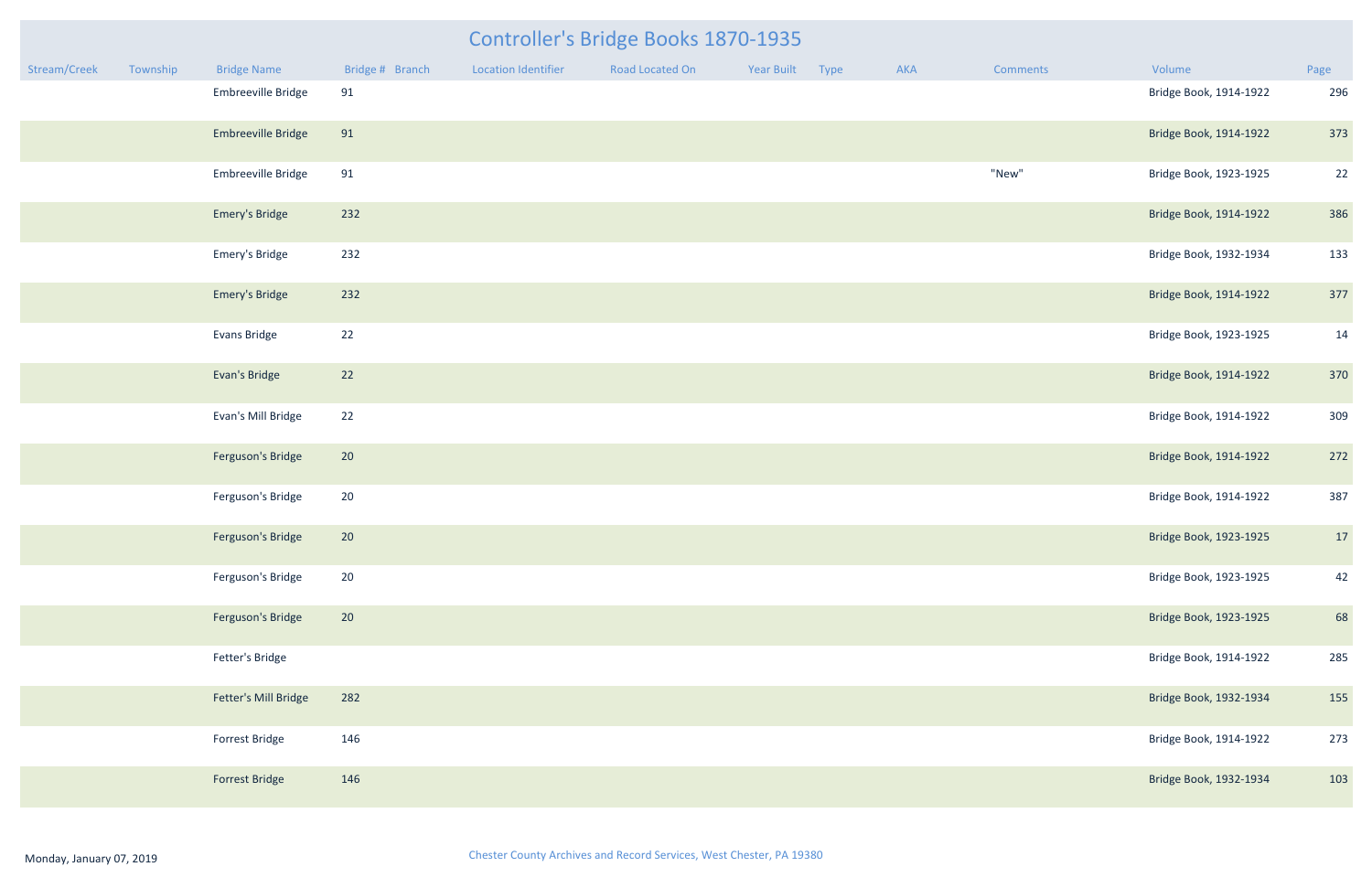| <b>Controller's Bridge Books 1870-1935</b><br>Stream/Creek<br>Bridge # Branch<br><b>Location Identifier</b><br>Road Located On<br>Year Built Type<br>Volume<br>Township<br><b>Bridge Name</b><br>AKA<br><b>Comments</b> |  |                          |     |  |  |  |  |  |  |                        |                |
|-------------------------------------------------------------------------------------------------------------------------------------------------------------------------------------------------------------------------|--|--------------------------|-----|--|--|--|--|--|--|------------------------|----------------|
|                                                                                                                                                                                                                         |  |                          |     |  |  |  |  |  |  |                        | Page           |
|                                                                                                                                                                                                                         |  | Forrest Bridge           | 146 |  |  |  |  |  |  | Bridge Book, 1923-1925 | 8              |
|                                                                                                                                                                                                                         |  | <b>Forrest Bridge</b>    | 146 |  |  |  |  |  |  | Bridge Book, 1914-1922 | 119            |
|                                                                                                                                                                                                                         |  | Forrest Bridge           | 146 |  |  |  |  |  |  | Bridge Book, 1932-1934 | 223            |
|                                                                                                                                                                                                                         |  | <b>Frazer Bridge</b>     | 235 |  |  |  |  |  |  | Bridge Book, 1923-1925 | 68             |
|                                                                                                                                                                                                                         |  | Frazer Bridge            | 235 |  |  |  |  |  |  | Bridge Book, 1914-1922 | 121            |
|                                                                                                                                                                                                                         |  | Funk's Bridge            | 206 |  |  |  |  |  |  | Bridge Book, 1923-1925 | 47             |
|                                                                                                                                                                                                                         |  | Funk's Bridge            |     |  |  |  |  |  |  | Bridge Book, 1914-1922 | 288            |
|                                                                                                                                                                                                                         |  | Funk's Bridge            | 206 |  |  |  |  |  |  | Bridge Book, 1923-1925 | 11             |
|                                                                                                                                                                                                                         |  | Funk's Bridge            | 206 |  |  |  |  |  |  | Bridge Book, 1914-1922 | 385            |
|                                                                                                                                                                                                                         |  | Funk's Bridge            | 206 |  |  |  |  |  |  | Bridge Book, 1923-1925 | 69             |
|                                                                                                                                                                                                                         |  | Funk's Bridge            | 206 |  |  |  |  |  |  | Bridge Book, 1923-1925 | 13             |
|                                                                                                                                                                                                                         |  | Garrett's Bridge         | 156 |  |  |  |  |  |  | Bridge Book, 1914-1922 | 102            |
|                                                                                                                                                                                                                         |  | Garrett's Bridge         | 156 |  |  |  |  |  |  | Bridge Book, 1932-1934 | 106            |
|                                                                                                                                                                                                                         |  | Garrett's Bridge         | 156 |  |  |  |  |  |  | Bridge Book, 1923-1925 | 46             |
|                                                                                                                                                                                                                         |  | <b>Garrett's Bridge</b>  | 156 |  |  |  |  |  |  | Bridge Book, 1932-1934 | 225            |
|                                                                                                                                                                                                                         |  | <b>Gay Street Bridge</b> | 186 |  |  |  |  |  |  | Bridge Book, 1923-1925 | 70             |
|                                                                                                                                                                                                                         |  | <b>Gay Street Bridge</b> | 186 |  |  |  |  |  |  | Bridge Book, 1914-1922 | 380            |
|                                                                                                                                                                                                                         |  | <b>Gay Street Bridge</b> | 186 |  |  |  |  |  |  | Bridge Book, 1923-1925 | 5 <sub>1</sub> |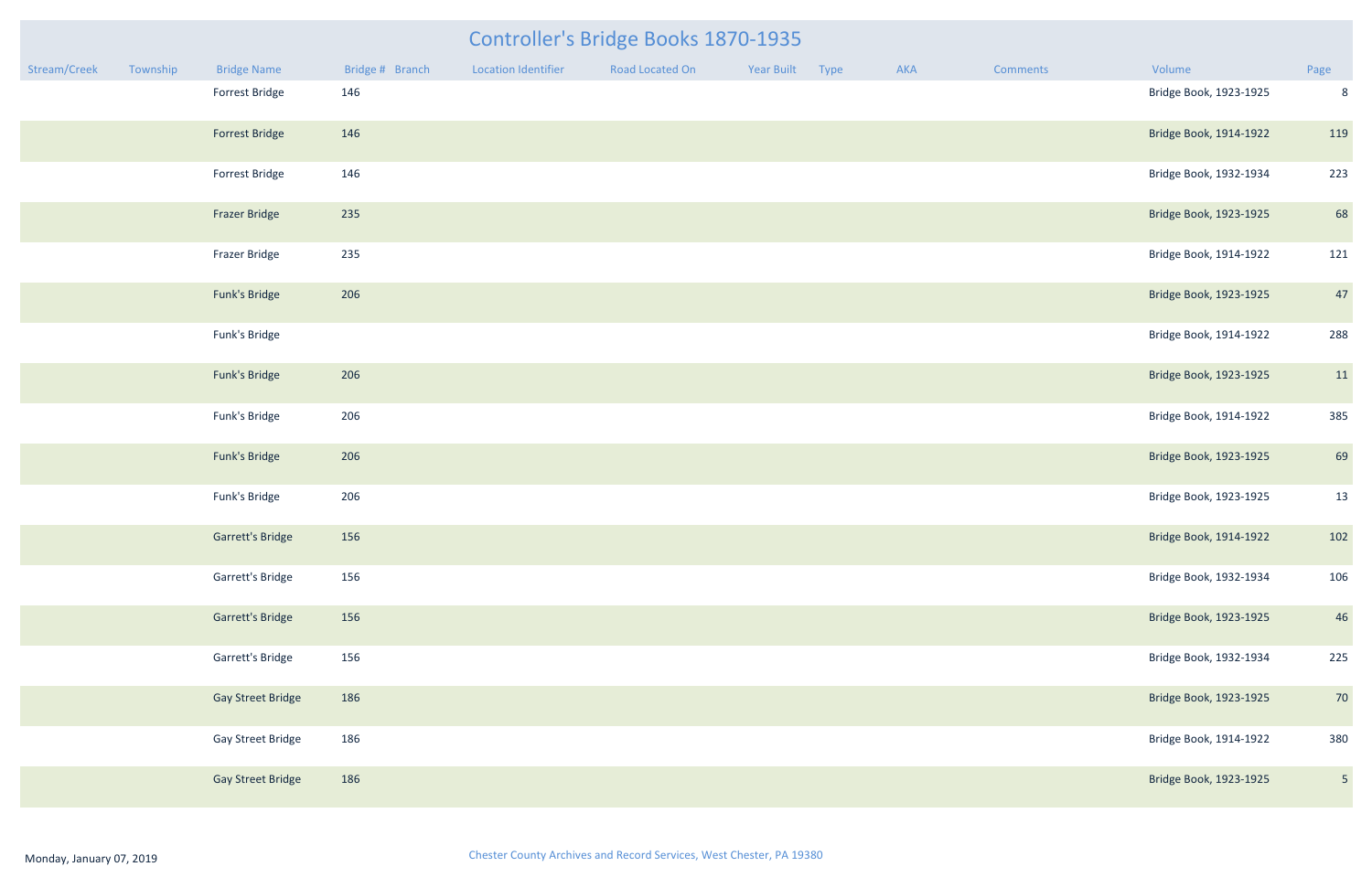| <b>Controller's Bridge Books 1870-1935</b><br>Year Built Type |          |                          |                 |                            |                 |  |  |     |                 |                        |                 |
|---------------------------------------------------------------|----------|--------------------------|-----------------|----------------------------|-----------------|--|--|-----|-----------------|------------------------|-----------------|
| Stream/Creek                                                  | Township | <b>Bridge Name</b>       | Bridge # Branch | <b>Location Identifier</b> | Road Located On |  |  | AKA | <b>Comments</b> | Volume                 | Page            |
|                                                               |          | Gay Street Bridge        | 186             |                            |                 |  |  |     |                 | Bridge Book, 1914-1922 | 379             |
|                                                               |          | <b>Gay Street Bridge</b> | 186             |                            |                 |  |  |     |                 | Bridge Book, 1923-1925 | 54              |
|                                                               |          | Gay Street Bridge        |                 |                            |                 |  |  |     |                 | Bridge Book, 1914-1922 | 125             |
|                                                               |          | <b>Gay Street Bridge</b> |                 |                            |                 |  |  |     |                 | Bridge Book, 1914-1922 | 251             |
|                                                               |          | Gay Street Bridge        | 186             |                            |                 |  |  |     |                 | Bridge Book, 1923-1925 | 30              |
|                                                               |          | <b>Gay Street Bridge</b> | 186             |                            |                 |  |  |     |                 | Bridge Book, 1923-1925 | 53              |
|                                                               |          | Gay Street Bridge        |                 |                            |                 |  |  |     |                 | Bridge Book, 1914-1922 | 101             |
|                                                               |          | Gibson's Bridge          | 120             |                            |                 |  |  |     |                 | Bridge Book, 1914-1922 | 284             |
|                                                               |          | Gibson's Bridge          | 120             |                            |                 |  |  |     |                 | Bridge Book, 1935      | 26              |
|                                                               |          | Gibson's Bridge          | 120             |                            |                 |  |  |     |                 | Bridge Book, 1932-1934 | 93              |
|                                                               |          | Gibson's Bridge          | 120             |                            |                 |  |  |     |                 | Bridge Book, 1923-1925 | 69              |
|                                                               |          | Gibson's Bridge          | 120             |                            |                 |  |  |     |                 | Bridge Book, 1923-1925 | 34              |
|                                                               |          | Gibson's Bridge          | 120             |                            |                 |  |  |     |                 | Bridge Book, 1914-1922 | 386             |
|                                                               |          | Gibson's Bridge          | 120             |                            |                 |  |  |     |                 | Bridge Book, 1923-1925 | $6\overline{6}$ |
|                                                               |          | Gilbert's Mill Bridge    | 271             |                            |                 |  |  |     |                 | Bridge Book, 1932-1934 | 150             |
|                                                               |          | Glen Gable Bridge        |                 |                            |                 |  |  |     |                 | Bridge Book, 1914-1922 | 309             |
|                                                               |          | Glen Gable Bridge        | 144             |                            |                 |  |  |     |                 | Bridge Book, 1914-1922 | 341             |
|                                                               |          | Glen Gable Bridge        | 144             |                            |                 |  |  |     |                 | Bridge Book, 1914-1922 | 378             |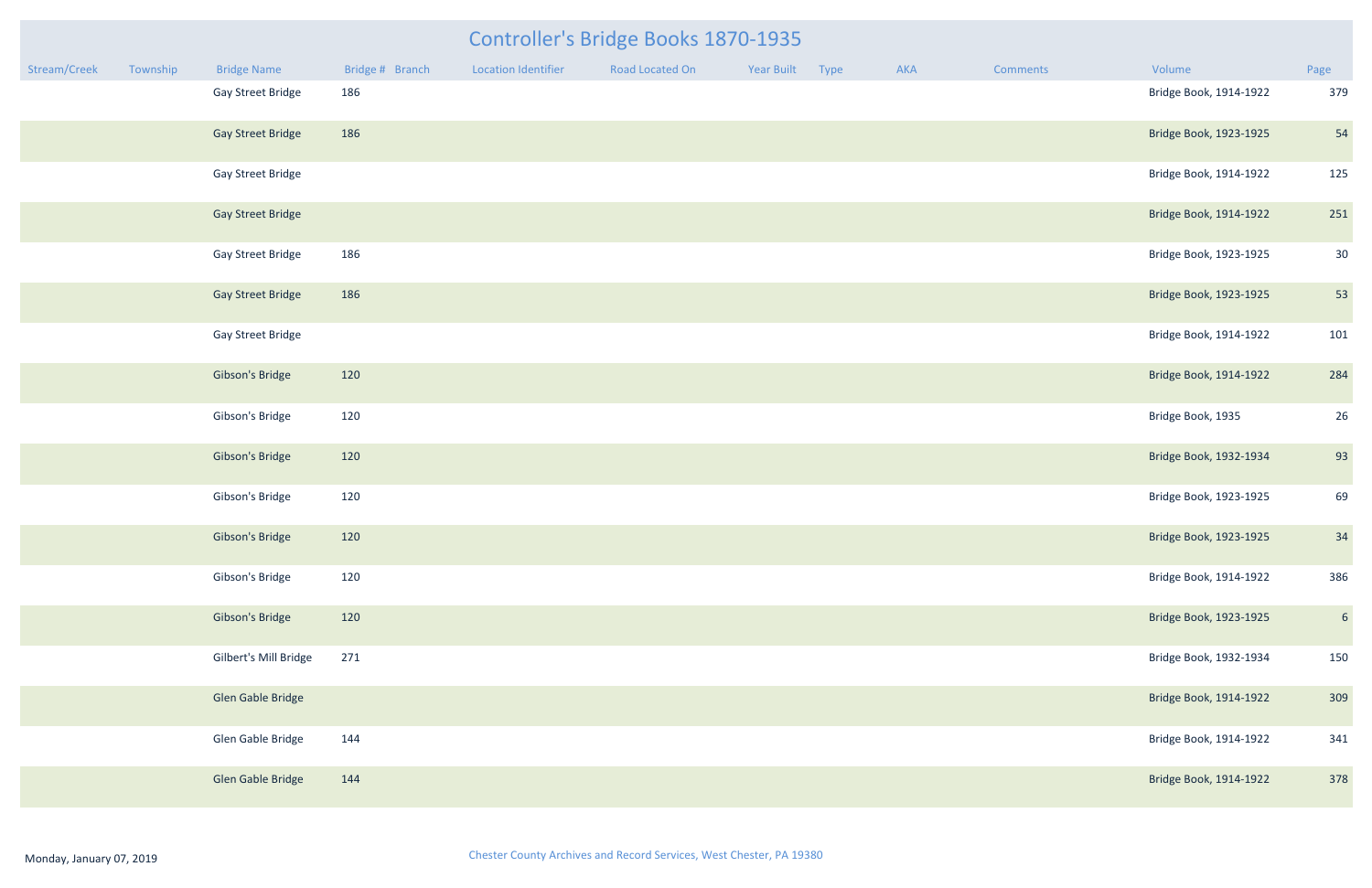#### Controller's Bridge Books 1870-1935

| Stream/Creek | Township | <b>Bridge Name</b>      | Bridge # Branch | <b>Location Identifier</b> | Road Located On | Year Built | Type  | AKA | Comments | Volume                 | Page           |
|--------------|----------|-------------------------|-----------------|----------------------------|-----------------|------------|-------|-----|----------|------------------------|----------------|
|              |          | Glen Gable Bridge       | 144             |                            |                 |            |       |     |          | Bridge Book, 1923-1925 | 8              |
|              |          | <b>Glen Hall Bridge</b> | 90              |                            |                 |            |       |     |          | Bridge Book, 1914-1922 | 295            |
|              |          | <b>Glen Hall Bridge</b> | 90              |                            |                 |            |       |     |          | Bridge Book, 1923-1925 | 61             |
|              |          | <b>Glen Hall Bridge</b> | 90              |                            |                 |            |       |     |          | Bridge Book, 1932-1934 | 205            |
|              |          | <b>Glen Hall Bridge</b> | 90              |                            |                 |            |       |     |          | Bridge Book, 1923-1925 | 11             |
|              |          | <b>Glen Hall Bridge</b> | 90              |                            |                 |            |       |     |          | Bridge Book, 1914-1922 | 123            |
|              |          | <b>Glen Hall Bridge</b> | 90              |                            |                 |            |       |     |          | Bridge Book, 1932-1934 | 13             |
|              |          | <b>Glen Hall Bridge</b> | 90              |                            |                 |            |       |     |          | Bridge Book, 1914-1922 | 375            |
|              |          | Glen Hall Bridge        | 90              |                            |                 |            |       |     |          | Bridge Book, 1914-1922 | 393            |
|              |          | Glen Hope Bridge        | 40              |                            |                 |            |       |     |          | Bridge Book, 1932-1934 | 66             |
|              |          | Glen Hope Bridge        | 40              |                            |                 |            |       |     |          | Bridge Book, 1932-1934 | 5 <sup>5</sup> |
|              |          | Glen Hope Bridge        | 40              |                            |                 |            |       |     |          | Bridge Book, 1914-1922 | 368            |
|              |          | Glen Hope Bridge        | 40              |                            |                 |            |       |     |          | Bridge Book, 1935      | 6              |
|              |          | Glen Hope Bridge        | 40              |                            |                 |            |       |     |          | Bridge Book, 1914-1922 | 393            |
|              |          | Glen Moore Bridge       | 141             |                            |                 |            |       |     |          | Bridge Book, 1932-1934 | 22             |
|              |          | Glen Moore Bridge       | 141             |                            |                 |            |       |     |          | Bridge Book, 1914-1922 | 366            |
|              |          | Glen Moore Bridge       | 139             |                            |                 |            |       |     |          | Bridge Book, 1914-1922 | 109            |
|              |          | Glen Moore Bridge       | 140             |                            |                 |            | Steel |     |          | Bridge Book, 1932-1934 | 101            |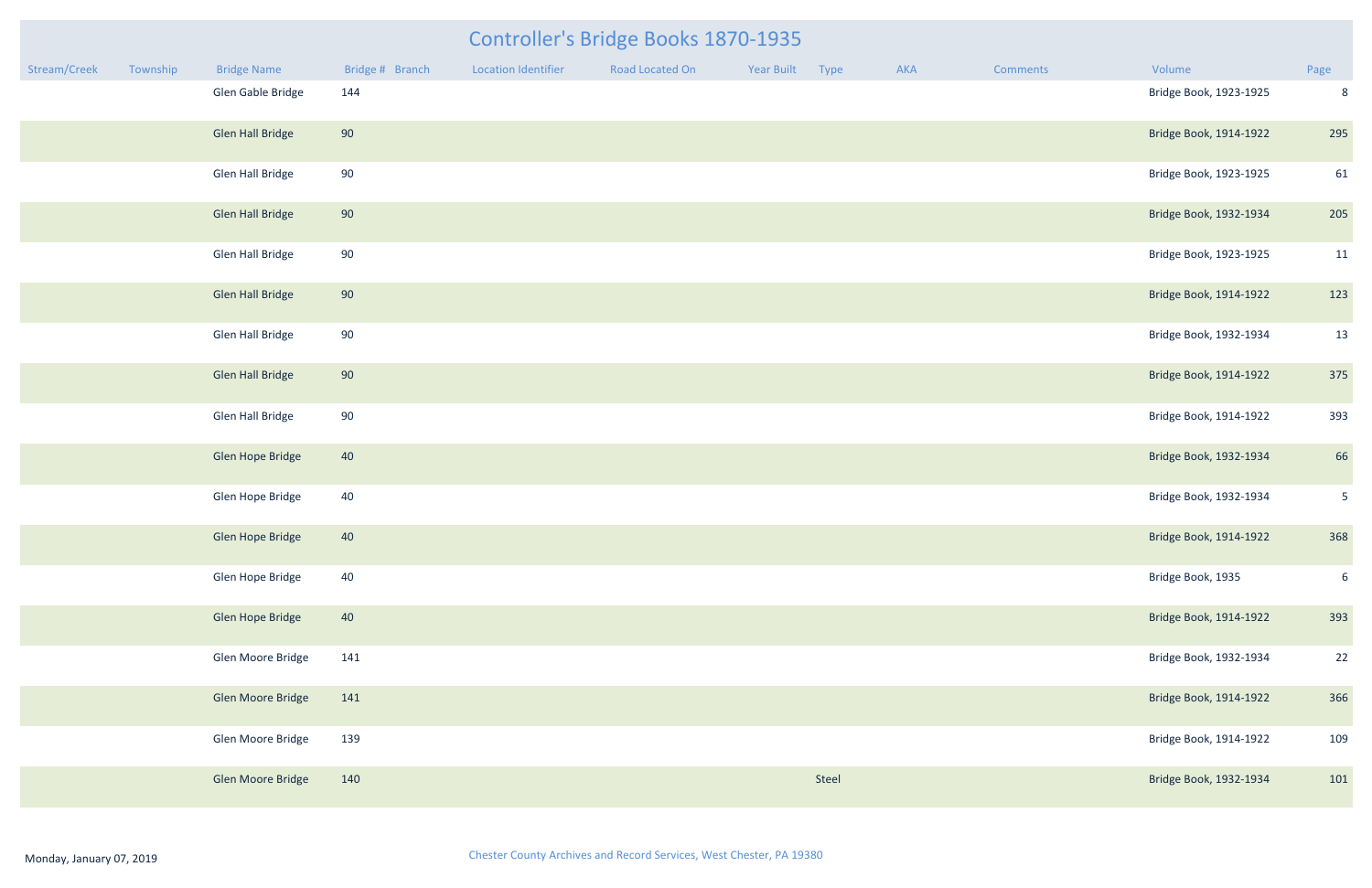| <b>Bridge Name</b>                         | Bridge # Branch | <b>Location Identifier</b> | Road Located On | Year Built | <b>Type</b> | <b>AKA</b> | Comments | Volume                 | Page             |
|--------------------------------------------|-----------------|----------------------------|-----------------|------------|-------------|------------|----------|------------------------|------------------|
| Glen Moore Bridge                          | 141             |                            |                 |            | Iron        |            |          | Bridge Book, 1932-1934 | 101              |
| <b>Glen Moore Bridge</b>                   | 141             |                            |                 |            |             |            |          | Bridge Book, 1914-1922 | 280              |
| Glen Moore Bridge                          | 141             |                            |                 |            |             |            |          | Bridge Book, 1932-1934 | 221              |
| <b>Glen Moore Bridge</b>                   | 140             |                            |                 |            |             |            |          | Bridge Book, 1932-1934 | 22               |
| Glen Moore Bridge                          | 140             |                            |                 |            |             |            |          | Bridge Book, 1935      | 31               |
| <b>Glen Moore Bridge</b>                   | 140             |                            |                 |            |             |            |          | Bridge Book, 1914-1922 | 386              |
| Glen Moore Bridge                          | 140             |                            |                 |            |             |            |          | Bridge Book, 1914-1922 | 349              |
| <b>Glendale Bridge</b>                     | 290             |                            |                 | 1922       |             |            |          | Bridge Book, 1914-1922 | 396              |
| Glenmore Bridge                            | 141             |                            |                 |            |             |            |          | Bridge Book, 1923-1925 | 16               |
| <b>Good Hope Bridge</b>                    | 47              |                            |                 |            |             |            |          | Bridge Book, 1923-1925 | 15               |
| Good Hope Bridge                           | 47              |                            |                 |            |             |            |          | Bridge Book, 1932-1934 | 190              |
| <b>Good Hope Bridge</b>                    | 47              |                            |                 |            |             |            |          | Bridge Book, 1932-1934 | $6\overline{6}$  |
| Good Hope Bridge                           | 47              |                            |                 |            |             |            |          | Bridge Book, 1914-1922 | 267              |
| <b>Good Hope Bridge</b>                    | 47              |                            |                 |            |             |            |          | Bridge Book, 1932-1934 | 69               |
| Good Hope Bridge                           | 47              |                            |                 |            |             |            |          | Bridge Book, 1923-1925 | $\boldsymbol{9}$ |
| <b>Grange Bridge</b>                       | 256             |                            |                 |            |             |            |          | Bridge Book, 1914-1922 | 129              |
| <b>Grange Bridge</b>                       | 256             |                            |                 |            |             |            |          | Bridge Book, 1914-1922 | 350              |
| <b>Great Valley Mills</b><br><b>Aridge</b> | 169             |                            |                 |            |             |            |          | Bridge Book, 1914-1922 | 399              |

## Stream/Creek Township Bridge Name Bridge #Branch Location Identifier Road Located On Year Built Type AKA Comments Volume Controller's Bridge Books 1870-1935 Glen Moore Bridge 141 11 1932-1934 101 Research Moore Bridge Book, 1932-1934 101 Glen Moore Bridge 141 Bridge Book, 1914-1922 280 Glen Moore Bridge 141 Bridge Book, 1932-1934 221 Glen Moore Bridge 140 Bridge Book, 1932-1934 22 Glen Moore Bridge 140 2014 140 Bridge Book, 1935 31

Glendale Bridge 290 1922 Bridge Book, 1914-1922 396 Glenmore Bridge 141 Bridge Book, 1923-1925 16 Good Hope Bridge 47 Bridge Book, 1923-1925 15 Good Hope Bridge 47 Bridge Book, 1932-1934 190

Good Hope Bridge 47 Bridge Book, 1923-1925 9 Grange Bridge 256 Bridge Book, 1914-1922 129 Grange Bridge 256 Bridge Book, 1914-1922 350 Great Valley Mills 169 Bridge Book, 1914-1922 399

Bridge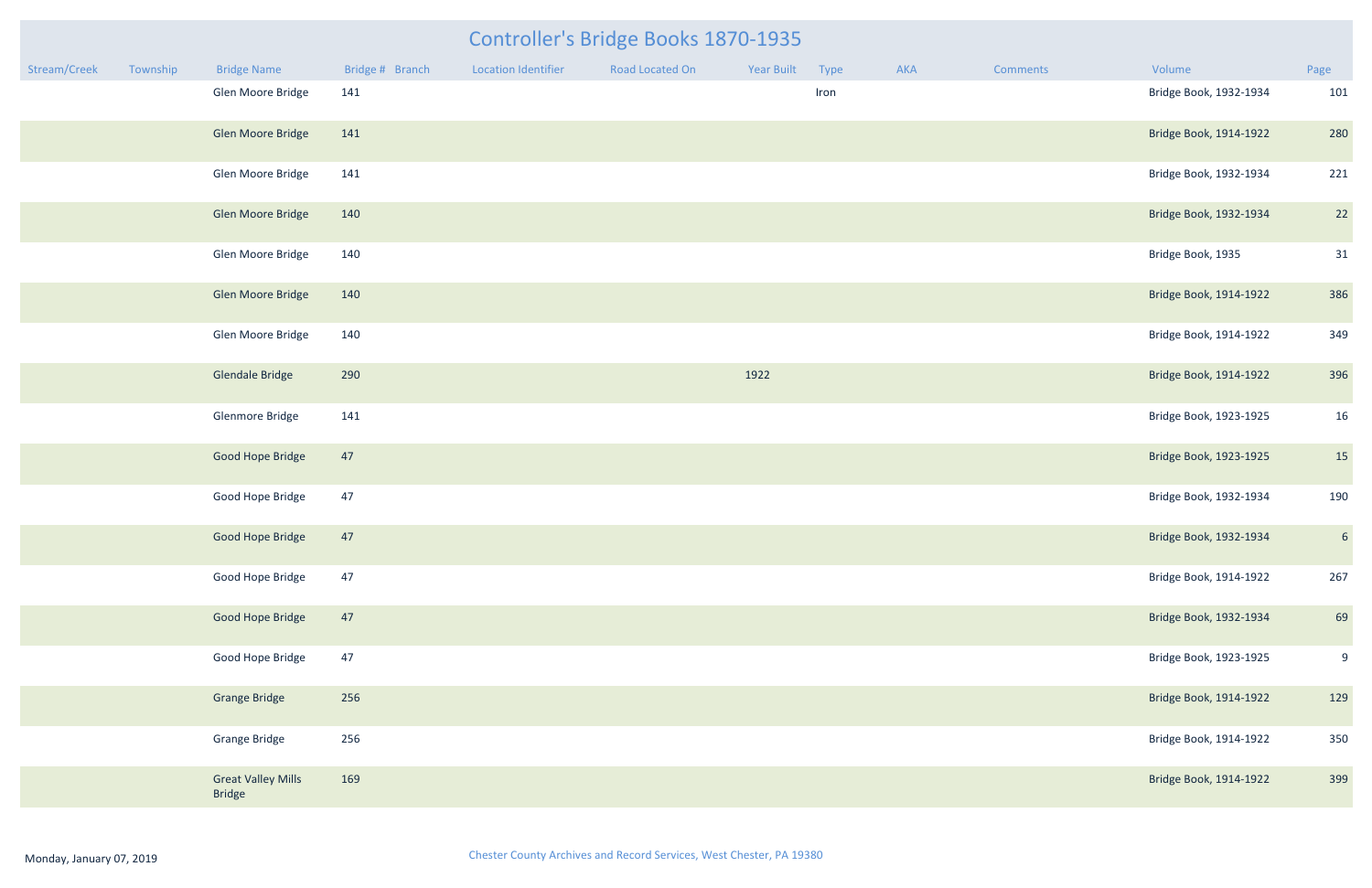|              | <b>Controller's Bridge Books 1870-1935</b> |                             |                 |                            |                 |            |      |     |                 |                        |      |  |
|--------------|--------------------------------------------|-----------------------------|-----------------|----------------------------|-----------------|------------|------|-----|-----------------|------------------------|------|--|
| Stream/Creek | Township                                   | <b>Bridge Name</b>          | Bridge # Branch | <b>Location Identifier</b> | Road Located On | Year Built | Type | AKA | <b>Comments</b> | Volume                 | Page |  |
|              |                                            | Greist's Bridge             | $\overline{3}$  |                            |                 |            |      |     |                 | Bridge Book, 1932-1934 | 51   |  |
|              |                                            | <b>Grubb's Mill Bridge</b>  | 278             |                            |                 |            |      |     |                 | Bridge Book, 1932-1934 | 270  |  |
|              |                                            | Grubb's Mill Bridge         | 278             |                            |                 |            |      |     |                 | Bridge Book, 1914-1922 | 113  |  |
|              |                                            | <b>Grubb's Mills Bridge</b> | 278             |                            |                 |            |      |     |                 | Bridge Book, 1923-1925 | 34   |  |
|              |                                            | Hallman's Bridge            | 315             |                            |                 |            |      |     |                 | Bridge Book, 1935      | 74   |  |
|              |                                            | Hallman's Bridge            | 191             |                            |                 |            |      |     |                 | Bridge Book, 1923-1925 | 63   |  |
|              |                                            | Hallman's Bridge            | 191             |                            |                 |            |      |     |                 | Bridge Book, 1923-1925 | 14   |  |
|              |                                            | Hallman's Bridge            | 277             |                            |                 |            |      |     |                 | Bridge Book, 1923-1925 | 63   |  |
|              |                                            | Hallman's Bridge            | 191             |                            |                 |            |      |     |                 | Bridge Book, 1935      | 44   |  |
|              |                                            | Hallman's Bridge            | 191             |                            |                 |            |      |     |                 | Bridge Book, 1932-1934 | 118  |  |
|              |                                            | Hallman's Bridge            | 191             |                            |                 |            |      |     |                 | Bridge Book, 1932-1934 | 30   |  |
|              |                                            | Hallman's Bridge            | 277             |                            |                 |            |      |     |                 | Bridge Book, 1914-1922 | 385  |  |
|              |                                            | Hallman's Bridge            | 277             |                            |                 |            |      |     |                 | Bridge Book, 1932-1934 | 270  |  |
|              |                                            | Hall's Bridge               | 193             |                            |                 |            |      |     |                 | Bridge Book, 1932-1934 | 31   |  |
|              |                                            | Hall's Bridge               | 193             |                            |                 |            |      |     |                 | Bridge Book, 1914-1922 | 390  |  |
|              |                                            | Hall's Bridge               | 193             |                            |                 |            |      |     |                 | Bridge Book, 1923-1925 | 13   |  |
|              |                                            | Hall's Bridge               | 193             |                            |                 |            |      |     |                 | Bridge Book, 1932-1934 | 238  |  |
|              |                                            | Hall's Bridge               | 193             |                            |                 |            |      |     |                 | Bridge Book, 1932-1934 | 119  |  |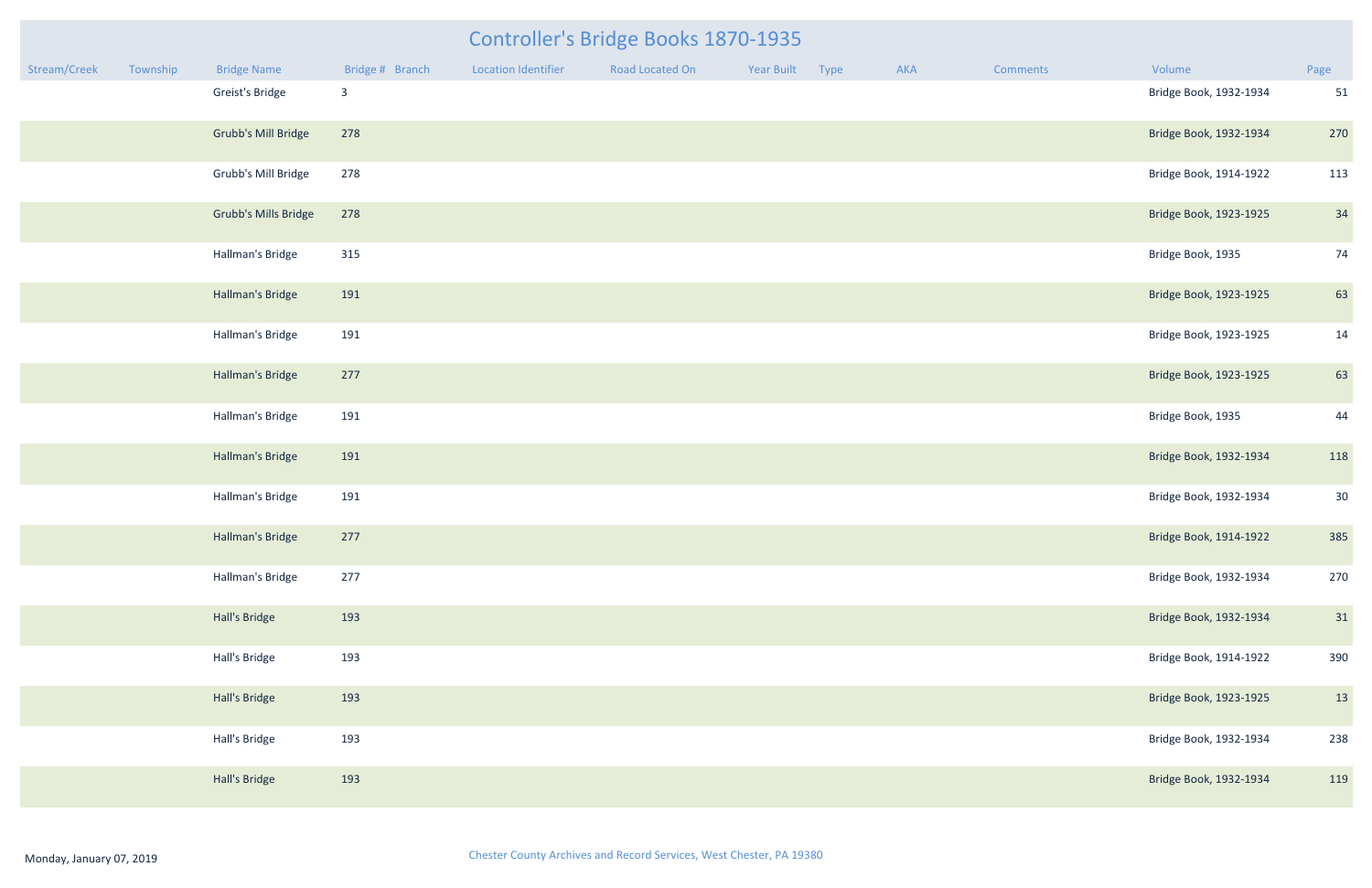|              |          |                    |                 |                            | <b>Controller's Bridge Books 1870-1935</b> |            |      |     |                 |                        |                |
|--------------|----------|--------------------|-----------------|----------------------------|--------------------------------------------|------------|------|-----|-----------------|------------------------|----------------|
| Stream/Creek | Township | <b>Bridge Name</b> | Bridge # Branch | <b>Location Identifier</b> | Road Located On                            | Year Built | Type | AKA | <b>Comments</b> | Volume                 | Page           |
|              |          | Hall's Bridge      | 193             |                            |                                            |            |      |     |                 | Bridge Book, 1935      | 44             |
|              |          | Harvey's Bridge    | 93              |                            |                                            |            |      |     |                 | Bridge Book, 1923-1925 | 33             |
|              |          | Harvey's Bridge    | 92              |                            |                                            |            |      |     |                 | Bridge Book, 1914-1922 | 114            |
|              |          | Harvey's Bridge    | 92              |                            |                                            |            |      |     |                 | Bridge Book, 1932-1934 | 85             |
|              |          | Harvey's Bridge    | 92              |                            |                                            |            |      |     |                 | Bridge Book, 1914-1922 | 374            |
|              |          | Harvey's Bridge    | 92              |                            |                                            |            |      |     |                 | Bridge Book, 1923-1925 | 57             |
|              |          | Harvey's Bridge    | 92              |                            |                                            |            |      |     |                 | Bridge Book, 1914-1922 | 296            |
|              |          | Harvey's Bridge    | 92              |                            |                                            |            |      |     |                 | Bridge Book, 1935      | 1 <sup>c</sup> |
|              |          |                    |                 |                            |                                            |            |      |     |                 |                        |                |

| <b>Bridge Name</b>                          | Bridge # Branch | <b>Location Identifier</b> | Road Located On | Year Built | Type | <b>AKA</b> | <b>Comments</b> | Volume                 | Page |
|---------------------------------------------|-----------------|----------------------------|-----------------|------------|------|------------|-----------------|------------------------|------|
| Hall's Bridge                               | 193             |                            |                 |            |      |            |                 | Bridge Book, 1935      | 44   |
| Harvey's Bridge                             | 93              |                            |                 |            |      |            |                 | Bridge Book, 1923-1925 | 33   |
| Harvey's Bridge                             | 92              |                            |                 |            |      |            |                 | Bridge Book, 1914-1922 | 114  |
| Harvey's Bridge                             | 92              |                            |                 |            |      |            |                 | Bridge Book, 1932-1934 | 85   |
| Harvey's Bridge                             | 92              |                            |                 |            |      |            |                 | Bridge Book, 1914-1922 | 374  |
| Harvey's Bridge                             | 92              |                            |                 |            |      |            |                 | Bridge Book, 1923-1925 | 57   |
| Harvey's Bridge                             | 92              |                            |                 |            |      |            |                 | Bridge Book, 1914-1922 | 296  |
| Harvey's Bridge                             | 92              |                            |                 |            |      |            |                 | Bridge Book, 1935      | 19   |
| Hatfield's Bridge                           | 103             |                            |                 |            |      |            |                 | Bridge Book, 1914-1922 | 287  |
| Hatfield's Bridge                           | 103             |                            |                 |            |      |            |                 | Bridge Book, 1914-1922 | 349  |
| Hatfield's Bridge                           | 103             |                            |                 |            |      |            |                 | Bridge Book, 1932-1934 | 16   |
| Hatfield's Bridge                           | 244             |                            |                 |            |      |            |                 | Bridge Book, 1914-1922 | 377  |
| <b>Hatfield's Creamery</b><br><b>Bridge</b> | 244             |                            |                 |            |      |            |                 | Bridge Book, 1932-1934 | 254  |
| <b>Hatfield's Creamery</b><br><b>Bridge</b> | 244             |                            |                 |            |      |            |                 | Bridge Book, 1914-1922 | 129  |
| Hatfield's Creamery<br><b>Bridge</b>        | 244             |                            |                 |            |      |            |                 | Bridge Book, 1935      | 57   |
| Hatfield's Creek Bridge 244                 |                 |                            |                 |            |      |            |                 | Bridge Book, 1923-1925 | 17   |
| Hayes Clark Bridge                          | 79              |                            |                 |            |      |            |                 | Bridge Book, 1935      | 16   |
| Hayes Clark Bridge                          | 79              |                            |                 |            |      |            |                 | Bridge Book, 1914-1922 | 314  |

Hatfield's Creamery

Bridge

Hatfield's Creamery

Bridge

Hatfield's Creamery

Bridge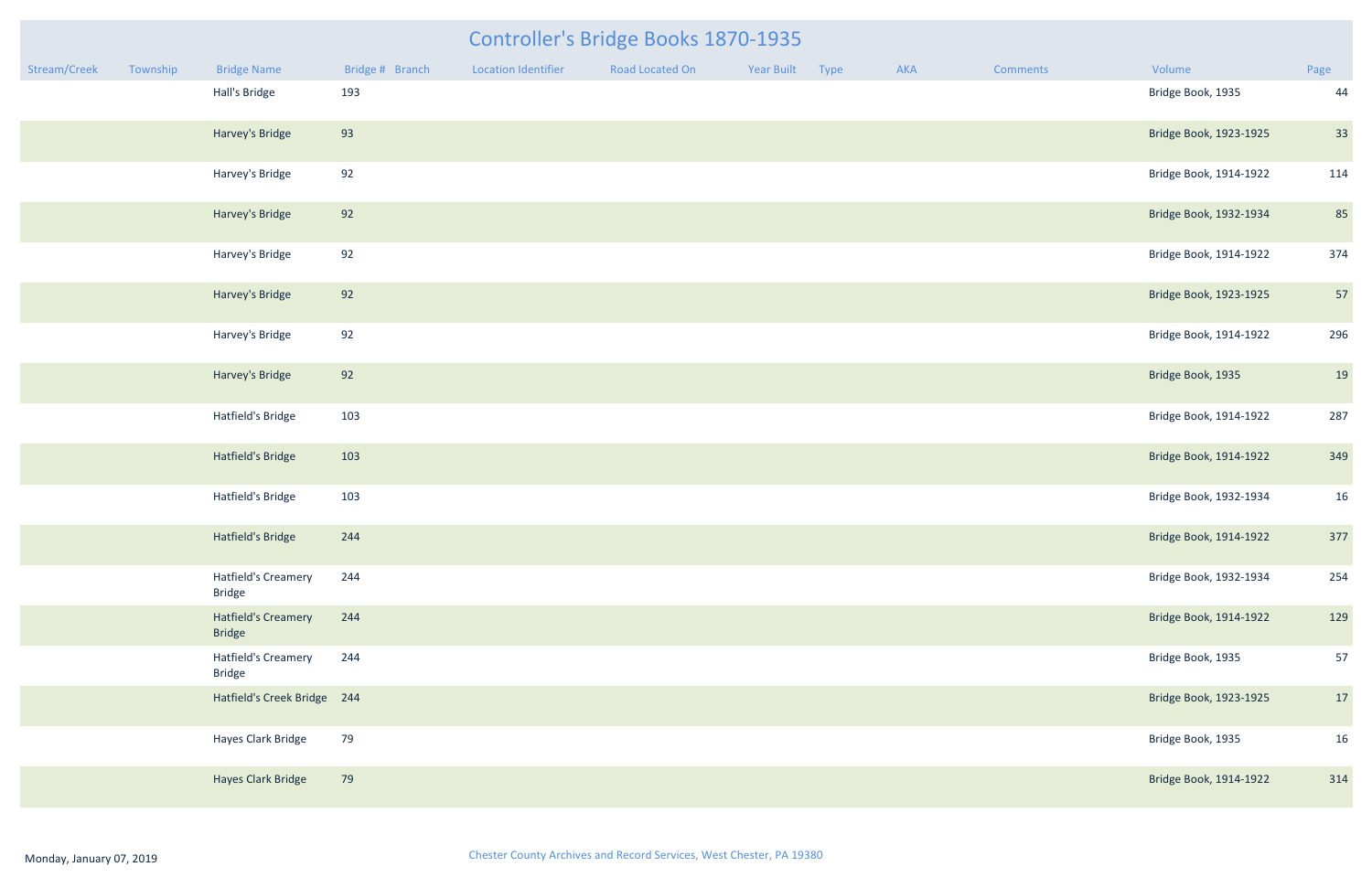|              | Controller's Bridge Books 1870-1935 |                         |                 |                            |                 |            |      |     |          |                        |      |
|--------------|-------------------------------------|-------------------------|-----------------|----------------------------|-----------------|------------|------|-----|----------|------------------------|------|
| Stream/Creek | Township                            | <b>Bridge Name</b>      | Bridge # Branch | <b>Location Identifier</b> | Road Located On | Year Built | Type | AKA | Comments | Volume                 | Page |
|              |                                     | Hayes Creek Bridge      | 79              |                            |                 |            |      |     |          | Bridge Book, 1932-1934 | 82   |
|              |                                     | Hibernia Bridge         | 104             |                            |                 |            |      |     |          | Bridge Book, 1914-1922 | 384  |
|              |                                     | Hibernia Bridge         | 104             |                            |                 |            |      |     |          | Bridge Book, 1914-1922 | 350  |
|              |                                     | Hibernia Bridge         | 104             |                            |                 |            |      |     |          | Bridge Book, 1935      | 22   |
|              |                                     | Hibernia Bridge         | 104             |                            |                 |            |      |     |          | Bridge Book, 1914-1922 | 375  |
|              |                                     | Hibernia Bridge         | 104             |                            |                 |            |      |     |          | Bridge Book, 1914-1922 | 292  |
|              |                                     | Hibernia Bridge         | 104             |                            |                 |            |      |     |          | Bridge Book, 1932-1934 | 16   |
|              |                                     | Hibernia Bridge         | 104             |                            |                 |            |      |     |          | Bridge Book, 1932-1934 | 209  |
|              |                                     | Hibernia Bridge         | 104             |                            |                 |            |      |     |          | Bridge Book, 1932-1934 | 89   |
|              |                                     | Hickman's Bridge        | 147             |                            |                 |            |      |     |          | Bridge Book, 1932-1934 | 104  |
|              |                                     | Hickman's Bridge        | 147             |                            |                 |            |      |     |          | Bridge Book, 1914-1922 | 253  |
|              |                                     | Hickman's Bridge        | 147             |                            |                 |            |      |     |          | Bridge Book, 1935      | 33   |
|              |                                     | Hickman's Bridge        | 147             |                            |                 |            |      |     |          | Bridge Book, 1932-1934 | 223  |
|              |                                     | <b>Hickman's Bridge</b> | 147             |                            |                 |            |      |     |          | Bridge Book, 1914-1922 | 123  |
|              |                                     | Hickman's Bridge        | 147             |                            |                 |            |      |     |          | Bridge Book, 1923-1925 | 36   |
|              |                                     | Hindman's Bridge        | 231             |                            |                 |            |      |     |          | Bridge Book, 1932-1934 | 132  |
|              |                                     | Hindman's Bridge        | 234             |                            |                 |            |      |     |          | Bridge Book, 1923-1925 | 65   |
|              |                                     | Hindman's Bridge        | 234             |                            |                 |            |      |     |          | Bridge Book, 1914-1922 | 388  |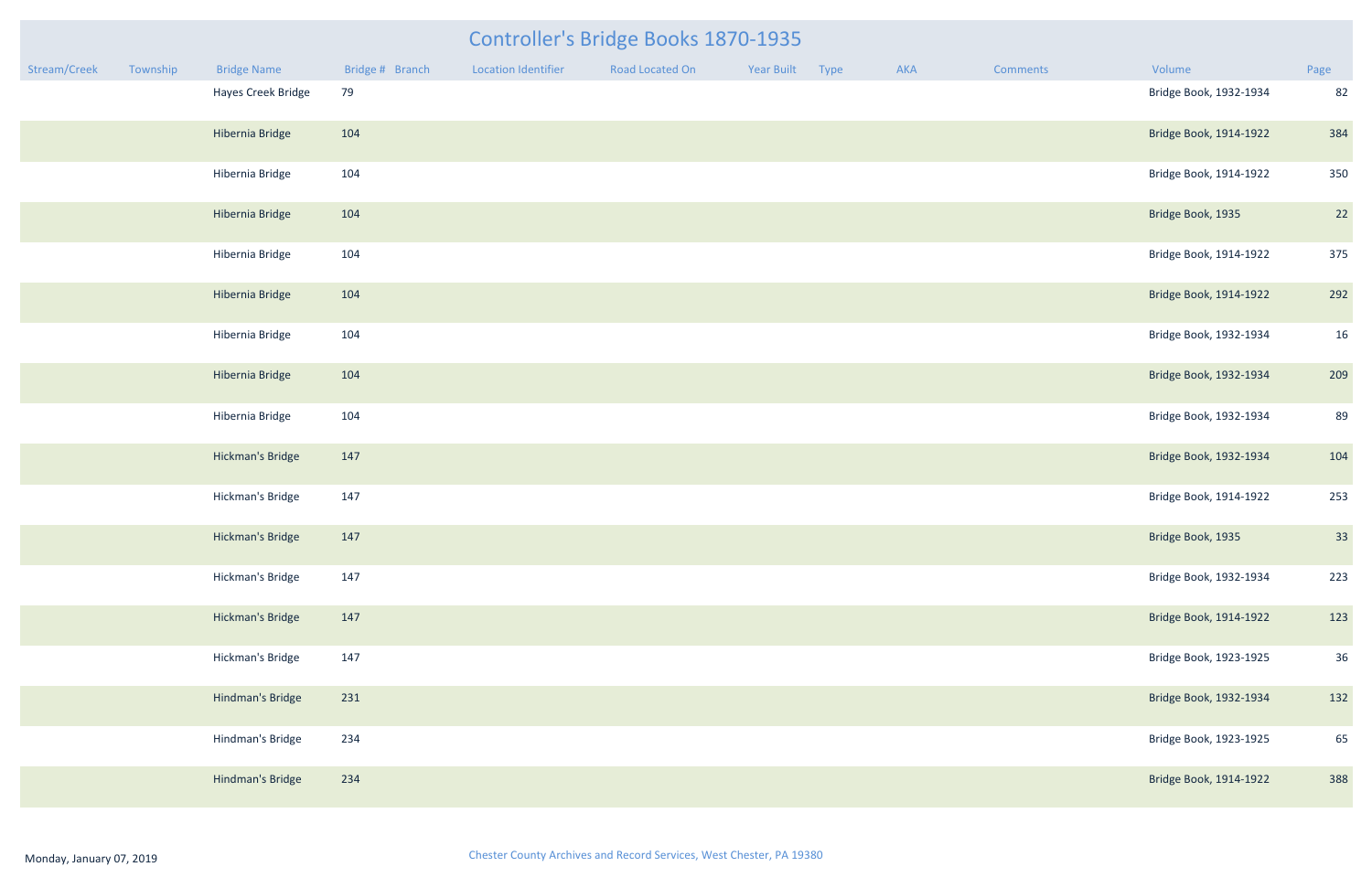| mments | Volume                 | Page |
|--------|------------------------|------|
|        | Bridge Book, 1923-1925 | 21   |
|        | Bridge Book, 1923-1925 | 8    |
|        | Bridge Book, 1932-1934 | 222  |
|        | Bridge Book, 1935      | 32   |
|        | Bridge Book, 1923-1925 | 41   |
|        | Bridge Book, 1932-1934 | 103  |
|        | Bridge Book, 1932-1934 | 129  |
|        | Bridge Book, 1914-1922 | 353  |
|        | Bridge Book, 1914-1922 | 355  |
|        | Bridge Book, 1923-1925 | 64   |
|        | Bridge Book, 1932-1934 | 151  |
|        | Bridge Book, 1923-1925 | 8    |
|        | Bridge Book, 1932-1934 | 62   |
|        | Bridge Book, 1935      | 3    |
|        | Bridge Book, 1923-1925 | 10   |
|        | Bridge Book, 1932-1934 | 3    |
|        | Bridge Book, 1914-1922 | 370  |
|        | Bridge Book, 1923-1925 | 67   |

### Stream/Creek Township Bridge Name Bridge #Branch Location Identifier Road Located On Year Built Type AKA Comments Volume Controller's Bridge Books 1870-1935 Hindman's Bridge 231 231 21 21 22 23 23 23 23 23 23 24 25 26 27 27 27 28 29 28 29 28 29 28 29 29 29 29 29 29 2

| Hindman's Bridge       | 231 | Bridge Book, 1923-1925 | 21              |
|------------------------|-----|------------------------|-----------------|
| Honey Brook Bridge     | 145 | Bridge Book, 1923-1925 | $\epsilon$      |
| Honey Brook Bridge     | 145 | Bridge Book, 1932-1934 | 222             |
| Honey Brook Bridge     | 145 | Bridge Book, 1935      | 32              |
| Honey Brook Bridge     | 145 | Bridge Book, 1923-1925 | 41              |
| Honey Brook Bridge     | 145 | Bridge Book, 1932-1934 | 10 <sup>3</sup> |
| <b>Hopewell Bridge</b> | 225 | Bridge Book, 1932-1934 | 125             |
| <b>Hopewell Bridge</b> | 225 | Bridge Book, 1914-1922 | 353             |
| <b>Hopewell Bridge</b> | 225 | Bridge Book, 1914-1922 | 355             |
| <b>Hopewell Bridge</b> | 225 | Bridge Book, 1923-1925 | 64              |
| <b>Hopewell Bridge</b> | 273 | Bridge Book, 1932-1934 | 151             |
| <b>Hopewell Bridge</b> | 225 | Bridge Book, 1923-1925 | $\epsilon$      |
| Hutchinson's Bridge    | 30  | Bridge Book, 1932-1934 | 62              |
| Hutchison's Bridge     | 30  | Bridge Book, 1935      | $\beta$         |
| Hutchison's Bridge     | 30  | Bridge Book, 1923-1925 | 10              |
| Hutchison's Bridge     | 30  | Bridge Book, 1932-1934 | $\overline{a}$  |
| Hutchison's Bridge     | 30  | Bridge Book, 1914-1922 | 370             |
| Hutchison's Bridge     | 30  | Bridge Book, 1923-1925 | 67              |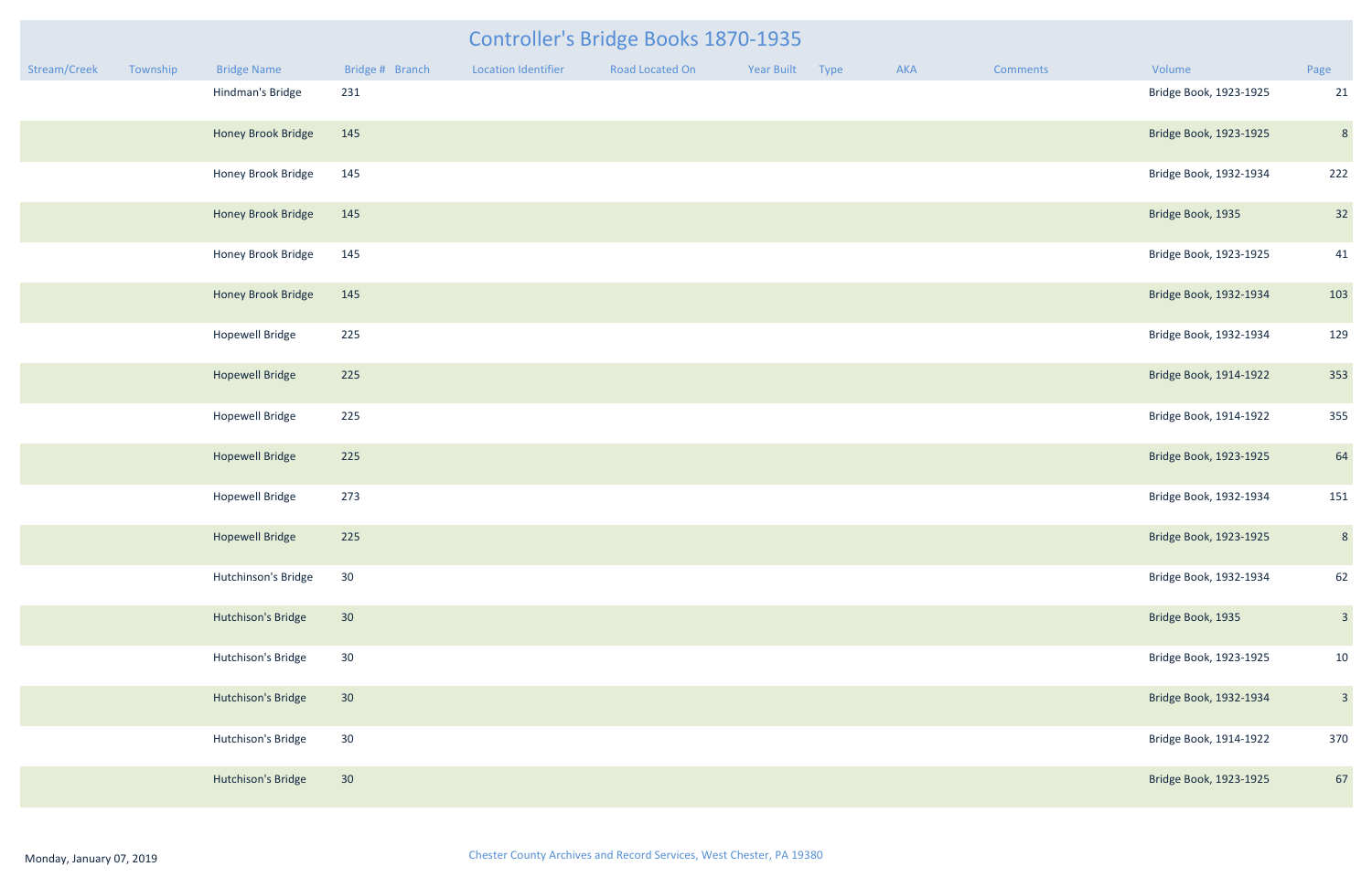|              |          |                    |                 |                         | <b>Controller's Bridge Books 1870-1935</b> |                 |     |                 |                        |      |
|--------------|----------|--------------------|-----------------|-------------------------|--------------------------------------------|-----------------|-----|-----------------|------------------------|------|
| Stream/Creek | Township | <b>Bridge Name</b> | Bridge # Branch | Location Identifier     | Road Located On                            | Year Built Type | AKA | <b>Comments</b> | Volume                 | Page |
|              |          | Ice Dam Bridge     | 176             |                         |                                            |                 |     |                 | Bridge Book, 1914-1922 | 343  |
|              |          | Ice Dam Bridge     | 176             |                         |                                            |                 |     |                 | Bridge Book, 1914-1922 | 299  |
|              |          | Ice Dam Bridge     | 176             |                         |                                            |                 |     |                 | Bridge Book, 1914-1922 | 391  |
|              |          | Ice Dam Bridge     | 176             |                         |                                            |                 |     |                 | Bridge Book, 1914-1922 | 377  |
|              |          | Indian Run Bridge  | 280             |                         |                                            |                 |     |                 | Bridge Book, 1932-1934 | 271  |
|              |          | Iron Bridge        | 140             |                         |                                            |                 |     |                 | Bridge Book, 1914-1922 | 365  |
|              |          | Iron Bridge        | 33              |                         |                                            |                 |     |                 | Bridge Book, 1914-1922 | 392  |
|              |          | Iron Bridge        | 203             |                         |                                            |                 |     |                 | Bridge Book, 1914-1922 | 386  |
|              |          | Iron Bridge        | 139             |                         |                                            |                 |     |                 | Bridge Book, 1914-1922 | 342  |
|              |          | Iron Bridge        | 173             |                         |                                            |                 |     |                 | Bridge Book, 1935      | 39   |
|              |          | Iron Bridge        | 140             | near Glen Moore Station |                                            |                 |     |                 | Bridge Book, 1914-1922 | 290  |
|              |          | Iron Bridge        | 173             |                         |                                            |                 |     |                 | Bridge Book, 1923-1925 | 46   |
|              |          | Iron Bridge        | 33              |                         |                                            |                 |     |                 | Bridge Book, 1914-1922 | 371  |
|              |          | Iron Bridge        | 157             |                         |                                            |                 |     |                 | Bridge Book, 1914-1922 | 129  |
|              |          | Iron Bridge        | 75              |                         |                                            |                 |     |                 | Bridge Book, 1914-1922 | 387  |
|              |          | Iron Bridge        | 203             |                         |                                            |                 |     |                 | Bridge Book, 1923-1925 | 19   |
|              |          | Iron Bridge        | 33              |                         |                                            |                 |     |                 | Bridge Book, 1923-1925 | 20   |
|              |          | Iron Bridge        | 148             |                         |                                            |                 |     |                 | Bridge Book, 1914-1922 | 124  |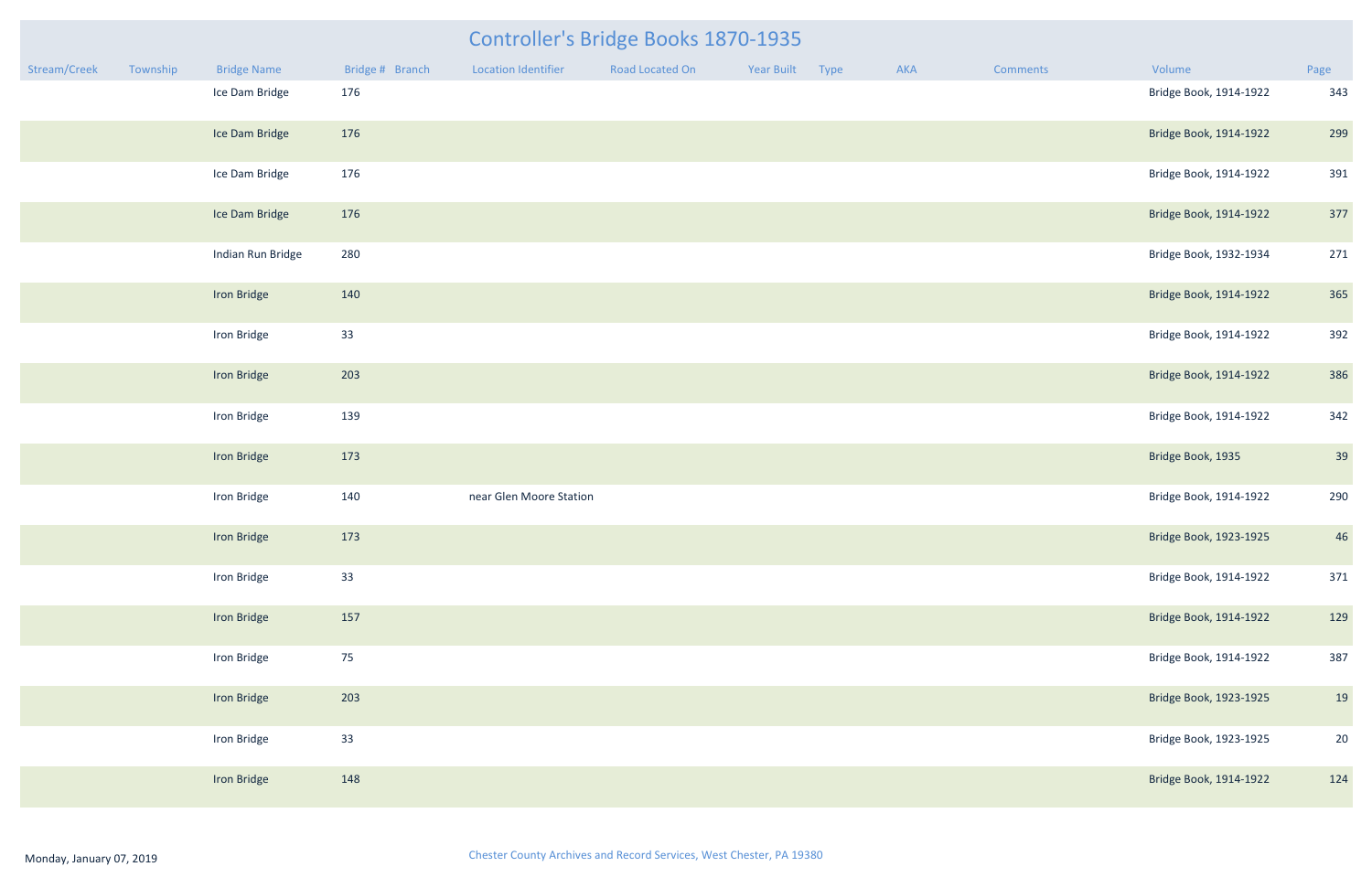|              |          |                       |                 | Controller's Bridge Books 1870-1935 |                 |            |      |     |                 |                        |              |
|--------------|----------|-----------------------|-----------------|-------------------------------------|-----------------|------------|------|-----|-----------------|------------------------|--------------|
| Stream/Creek | Township | <b>Bridge Name</b>    | Bridge # Branch | <b>Location Identifier</b>          | Road Located On | Year Built | Type | AKA | <b>Comments</b> | Volume                 | Page         |
|              |          | Iron Bridge           | 181             |                                     |                 |            |      |     |                 | Bridge Book, 1914-1922 | 392          |
|              |          | Iron Bridge           | 33              |                                     |                 |            |      |     | "New"           | Bridge Book, 1923-1925 | 35           |
|              |          | Iron Bridge           | 33              |                                     |                 |            |      |     |                 | Bridge Book, 1914-1922 | 98           |
|              |          | Iron Bridge           |                 | <b>Westtown Station</b>             |                 |            |      |     |                 | Bridge Book, 1914-1922 | 260          |
|              |          | Iron Bridge           | 157             |                                     |                 |            |      |     |                 | Bridge Book, 1914-1922 | 375          |
|              |          | Iron Bridge           | 139             |                                     |                 |            |      |     |                 | Bridge Book, 1914-1922 | 374          |
|              |          | Ironsides Bridge      | 187             |                                     |                 |            |      |     |                 | Bridge Book, 1914-1922 | 299          |
|              |          | Ironsides Bridge      | 187             |                                     |                 |            |      |     |                 | Bridge Book, 1914-1922 | 377          |
|              |          | Ironsides Bridge      | 187             |                                     |                 |            |      |     |                 | Bridge Book, 1932-1934 | 116          |
|              |          | Ironsides Bridge      | 187             |                                     |                 |            |      |     |                 | Bridge Book, 1914-1922 | 370          |
|              |          | Ironsides Bridge      | 187             |                                     |                 |            |      |     |                 | Bridge Book, 1914-1922 | 101          |
|              |          | Jackson's Bridge      | $6\phantom{.}6$ |                                     |                 |            |      |     |                 | Bridge Book, 1932-1934 | 52           |
|              |          | Jackson's Bridge      | $6\overline{6}$ |                                     |                 |            |      |     |                 | Bridge Book, 1935      | $\mathbf{1}$ |
|              |          | Jales Wilson Bridge   | 76              |                                     |                 |            |      |     |                 | Bridge Book, 1914-1922 | 388          |
|              |          | Jales Wilson Bridge   | 76              |                                     |                 |            |      |     |                 | Bridge Book, 1914-1922 | 116          |
|              |          | Jales Wilson's Bridge | 76              |                                     |                 |            |      |     |                 | Bridge Book, 1914-1922 | 396          |
|              |          | James Mill Bridge     | 202             |                                     |                 |            |      |     |                 | Bridge Book, 1914-1922 | 400          |
|              |          | James Mill Bridge     | 203             |                                     |                 |            |      |     |                 | Bridge Book, 1935      | 47           |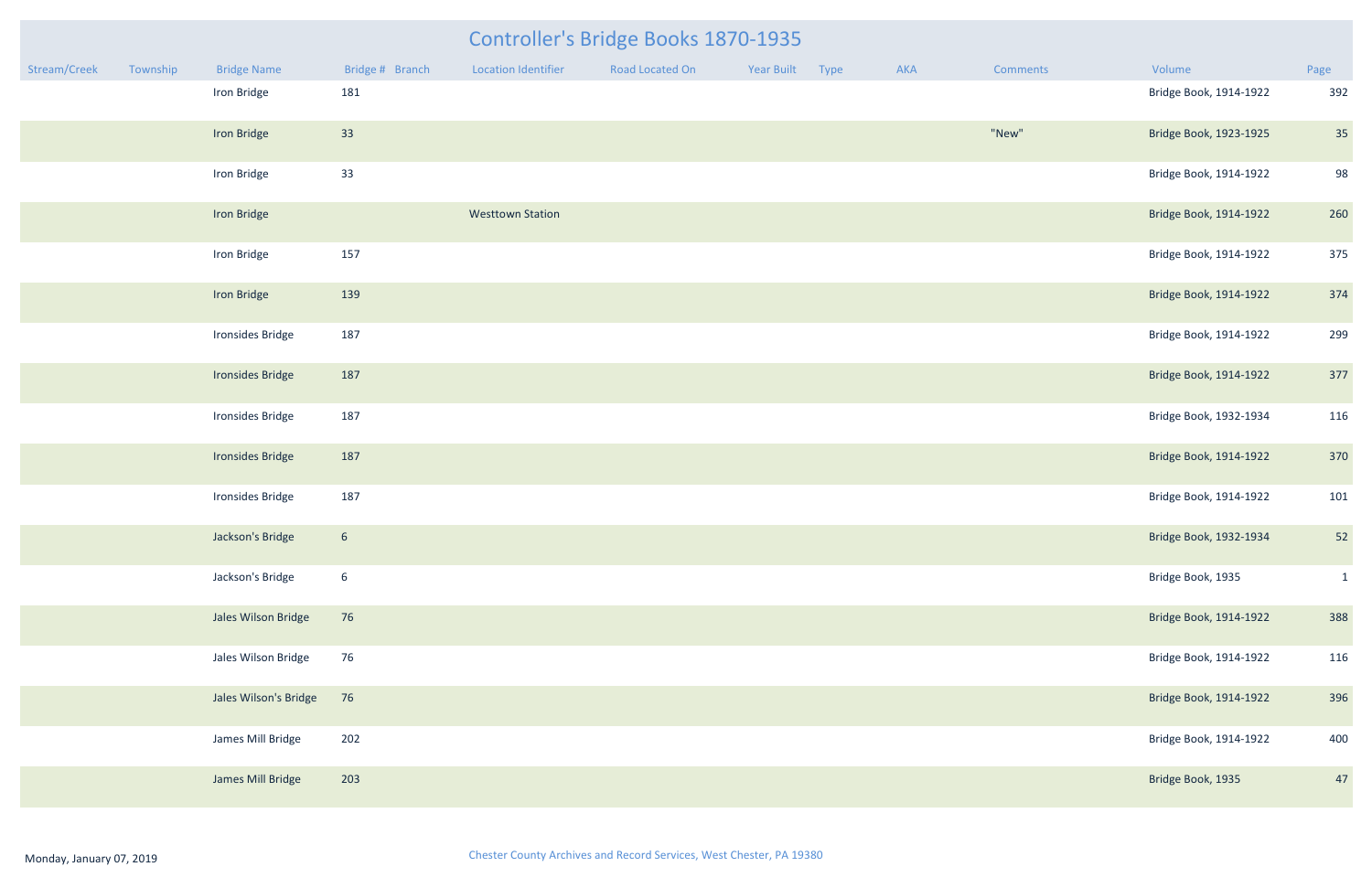|                    |                 |                     | Controller's Bridge Books 1870-1935 |                 |     |  |
|--------------------|-----------------|---------------------|-------------------------------------|-----------------|-----|--|
| <b>Bridge Name</b> | Bridge # Branch | Location Identifier | Road Located On                     | Year Built Type | AKA |  |

| Stream/Creek | Township | <b>Bridge Name</b>  | Bridge # Branch | <b>Location Identifier</b> | Road Located On | Year Built | Type | AKA | Comments | Volume                 | Page |
|--------------|----------|---------------------|-----------------|----------------------------|-----------------|------------|------|-----|----------|------------------------|------|
|              |          | Jean's Mill Bridge  | 169             |                            |                 |            |      |     |          | Bridge Book, 1932-1934 | 229  |
|              |          | Jean's Mill Bridge  | 169             |                            |                 |            |      |     |          | Bridge Book, 1935      | 38   |
|              |          | Jefferis Bridge     | 111             |                            |                 |            |      |     |          | Bridge Book, 1914-1922 | 394  |
|              |          | Jefferis Bridge     | 111             |                            |                 |            |      |     |          | Bridge Book, 1932-1934 | 17   |
|              |          | Jefferis Bridge     | 111             |                            |                 |            |      |     |          | Bridge Book, 1923-1925 | 47   |
|              |          | Jefferis Bridge     | 111             |                            |                 |            |      |     |          | Bridge Book, 1914-1922 | 305  |
|              |          | Jefferis Bridge     | 111             |                            |                 |            |      |     |          | Bridge Book, 1932-1934 | 212  |
|              |          | Jefferis' Bridge    | 111             |                            |                 |            |      |     |          | Bridge Book, 1914-1922 | 102  |
|              |          | John Nevin's Bridge | 46              |                            |                 |            |      |     |          | Bridge Book, 1932-1934 | 69   |
|              |          | John Nevin's Bridge | 46              |                            |                 |            |      |     |          | Bridge Book, 1914-1922 | 268  |
|              |          | John Nevin's Bridge | 46              |                            |                 |            |      |     |          | Bridge Book, 1923-1925 | 15   |
|              |          | John Nevin's Bridge | 46              |                            |                 |            |      |     |          | Bridge Book, 1932-1934 | 189  |
|              |          | John Nevin's Bridge | 46              |                            |                 |            |      |     |          | Bridge Book, 1923-1925 | 64   |
|              |          | Johnson's Bridge    | 116             |                            |                 |            |      |     |          | Bridge Book, 1914-1922 | 393  |
|              |          | Johnson's Bridge    | 116             |                            |                 |            |      |     |          | Bridge Book, 1914-1922 | 369  |
|              |          | Johnson's Bridge    | 116             |                            |                 |            |      |     |          | Bridge Book, 1923-1925 | 41   |
|              |          | Johnson's Bridge    | 116             |                            |                 |            |      |     |          | Bridge Book, 1914-1922 | 289  |
|              |          | Jones Bridge        | 48              |                            |                 |            |      |     |          | Bridge Book, 1932-1934 | 70   |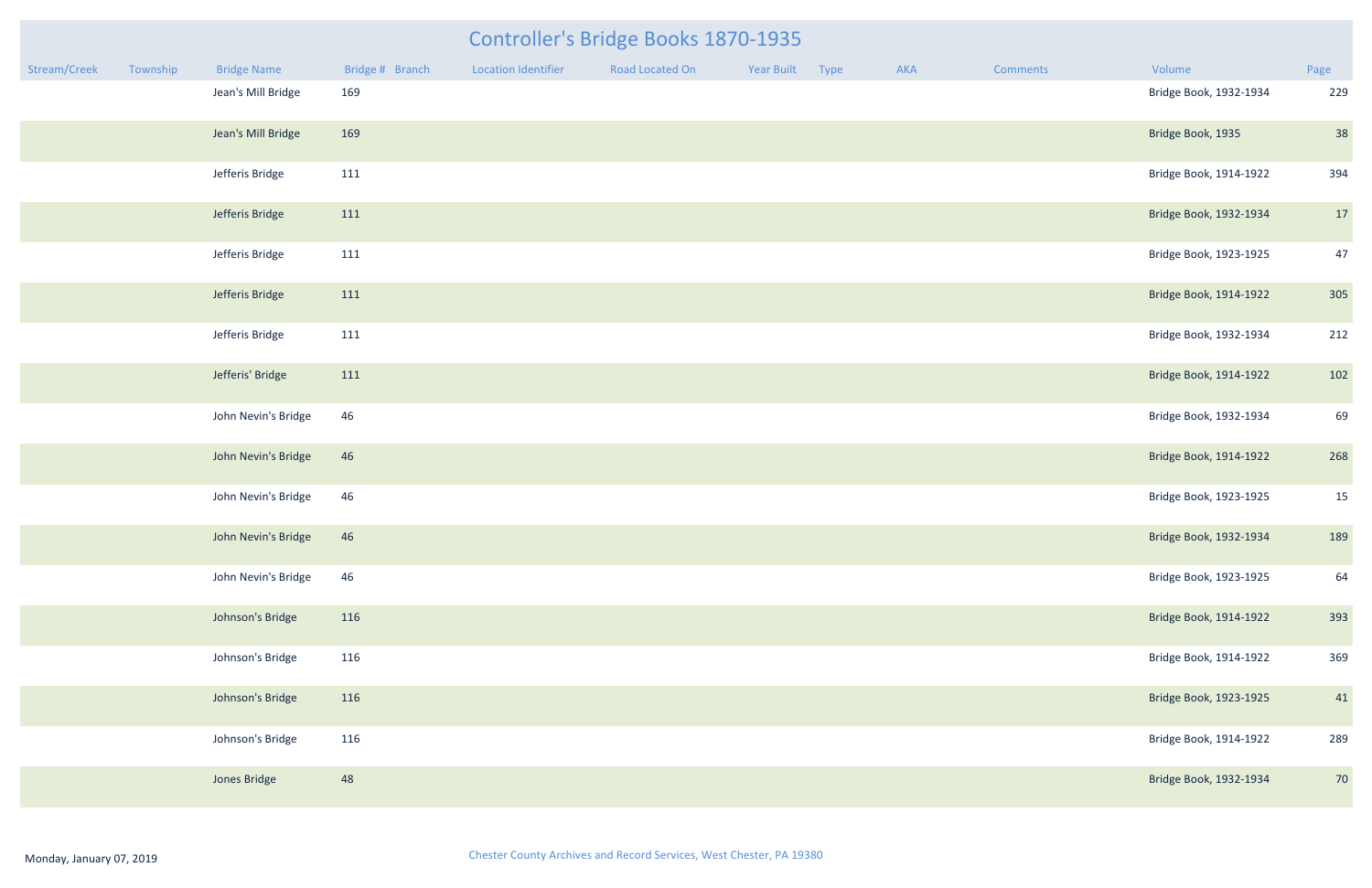|              | Controller's Bridge Books 1870-1935 |                    |                 |                            |                 |            |      |     |                 |                        |                 |
|--------------|-------------------------------------|--------------------|-----------------|----------------------------|-----------------|------------|------|-----|-----------------|------------------------|-----------------|
| Stream/Creek | Township                            | <b>Bridge Name</b> | Bridge # Branch | <b>Location Identifier</b> | Road Located On | Year Built | Type | AKA | <b>Comments</b> | Volume                 | Page            |
|              |                                     | Jones Bridge       | 48              |                            |                 |            |      |     |                 | Bridge Book, 1932-1934 | 190             |
|              |                                     | Jones Bridge       | 48              |                            |                 |            |      |     |                 | Bridge Book, 1923-1925 | 64              |
|              |                                     | Jones Bridge       | 243             |                            |                 |            |      |     |                 | Bridge Book, 1914-1922 | 372             |
|              |                                     | Jones Bridge       | 243             |                            |                 |            |      |     |                 | Bridge Book, 1923-1925 | 18              |
|              |                                     | Jones Bridge       | 48              |                            |                 |            |      |     |                 | Bridge Book, 1923-1925 | 16              |
|              |                                     | Jones Bridge       | 48              |                            |                 |            |      |     |                 | Bridge Book, 1914-1922 | 358             |
|              |                                     | Jones Bridge       | 48              |                            |                 |            |      |     |                 | Bridge Book, 1932-1934 | $6\overline{6}$ |
|              |                                     | Kenilworth Bridge  |                 |                            |                 |            |      |     |                 | Bridge Book, 1914-1922 | 283             |
|              |                                     | Kenilworth Bridge  | 270             |                            |                 |            |      |     |                 | Bridge Book, 1914-1922 | 106             |
|              |                                     | Kenilworth Bridge  | 270             |                            |                 |            |      |     |                 | Bridge Book, 1932-1934 | 150             |
|              |                                     | Kennedy's Bridge   | 190             |                            |                 |            |      |     |                 | Bridge Book, 1914-1922 | 271             |
|              |                                     | Kennedy's Bridge   | 190             |                            |                 |            |      |     |                 | Bridge Book, 1923-1925 | 14              |
|              |                                     | Kennedy's Bridge   | 190             |                            |                 |            |      |     |                 | Bridge Book, 1923-1925 | 64              |
|              |                                     | Kennedy's Bridge   | 190             |                            |                 |            |      |     |                 | Bridge Book, 1935      | 44              |
|              |                                     | Kennedy's Bridge   | 190             |                            |                 |            |      |     |                 | Bridge Book, 1932-1934 | 31              |
|              |                                     | Kerr's Bridge      | 121             |                            |                 |            |      |     |                 | Bridge Book, 1914-1922 | 370             |
|              |                                     | Kerr's Bridge      | 121             |                            |                 |            |      |     |                 | Bridge Book, 1932-1934 | 19              |
|              |                                     | Kerr's Bridge      | 121             |                            |                 |            |      |     |                 | Bridge Book, 1914-1922 | 252             |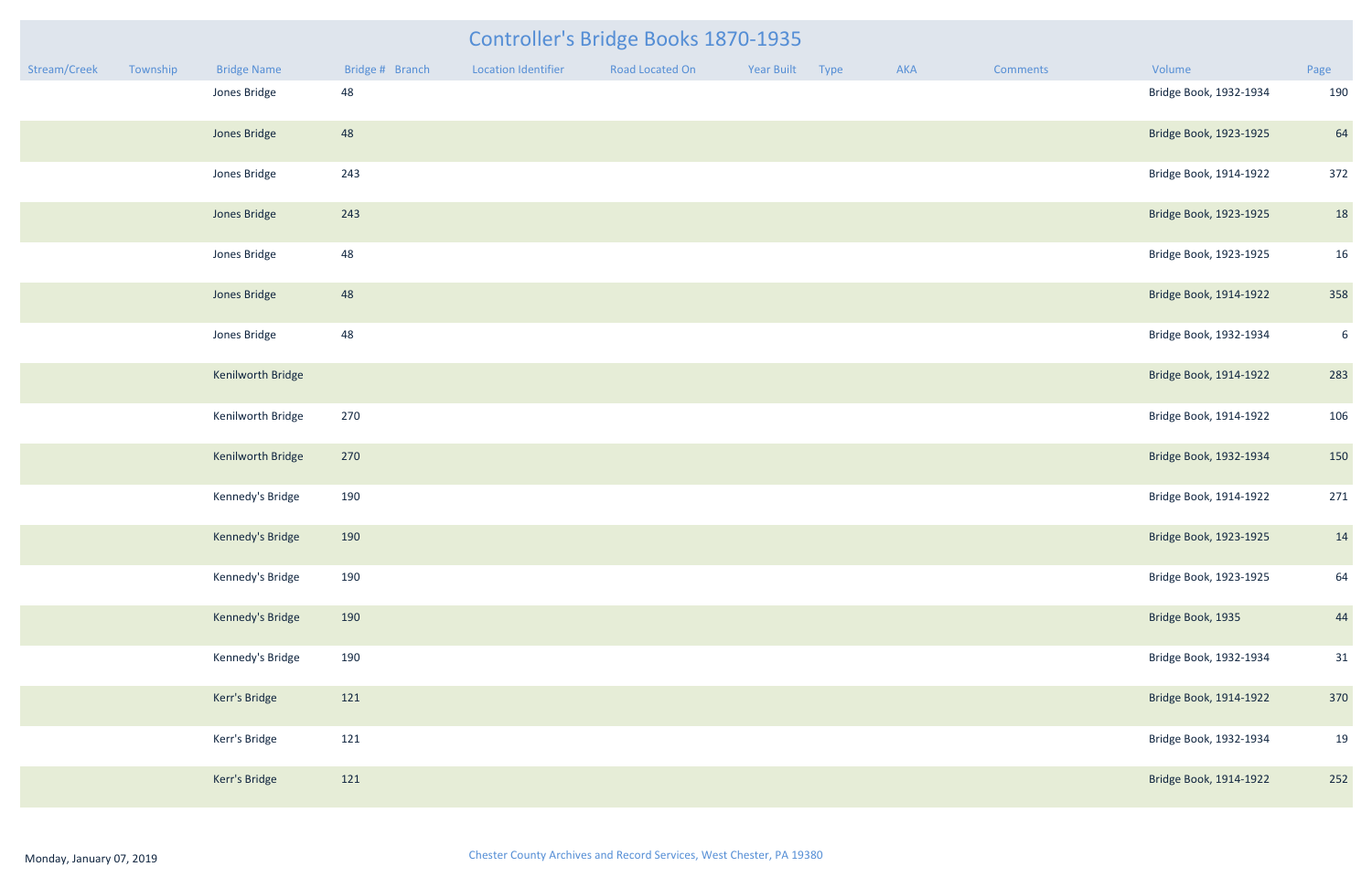|              |          |                                 |                 |                            | <b>Controller's Bridge Books 1870-1935</b> |                 |     |                 |                        |      |
|--------------|----------|---------------------------------|-----------------|----------------------------|--------------------------------------------|-----------------|-----|-----------------|------------------------|------|
| Stream/Creek | Township | <b>Bridge Name</b>              | Bridge # Branch | <b>Location Identifier</b> | Road Located On                            | Year Built Type | AKA | <b>Comments</b> | Volume                 | Page |
|              |          | Kerr's Mill Bridge              | 23.5            |                            |                                            |                 |     |                 | Bridge Book, 1914-1922 | 387  |
|              |          | Kirk's Bridge                   | 5 <sub>1</sub>  |                            |                                            |                 |     |                 | Bridge Book, 1923-1925 | 43   |
|              |          | Knauer's Bridge                 | 199             |                            |                                            |                 |     |                 | Bridge Book, 1923-1925 | 19   |
|              |          | Knauer's Bridge                 | 199             |                            |                                            |                 |     |                 | Bridge Book, 1914-1922 | 392  |
|              |          | Knauer's Bridge                 | 199             |                            |                                            |                 |     |                 | Bridge Book, 1932-1934 | 121  |
|              |          | Knauer's Bridge                 | 199             |                            |                                            |                 |     |                 | Bridge Book, 1935      | 46   |
|              |          | Knauer's Bridge                 | 199             |                            |                                            |                 |     |                 | Bridge Book, 1914-1922 | 316  |
|              |          | Knauertown Bridge               | 204             |                            |                                            |                 |     |                 | Bridge Book, 1923-1925 | 16   |
|              |          | Knauertown Bridge               | 259             |                            |                                            |                 |     |                 | Bridge Book, 1935      | 61   |
|              |          | Knauertown Bridge               | 259             |                            |                                            |                 |     |                 | Bridge Book, 1923-1925 | 44   |
|              |          | Knauertown Bridge               | 259             |                            |                                            |                 |     |                 | Bridge Book, 1932-1934 | 144  |
|              |          | Knauertown Stone<br>Arch Bridge |                 |                            |                                            |                 |     |                 | Bridge Book, 1914-1922 | 298  |
|              |          | Knickerbocker Bridge            | 176             |                            |                                            |                 |     |                 | Bridge Book, 1923-1925 | 64   |
|              |          | Knickerbocker Bridge            | 176             |                            |                                            |                 |     |                 | Bridge Book, 1923-1925 | 45   |
|              |          | Knox Bridge                     | 165             |                            |                                            |                 |     |                 | Bridge Book, 1923-1925 | 11   |
|              |          | Knox Bridge                     | 165             |                            |                                            |                 |     |                 | Bridge Book, 1923-1925 | 13   |
|              |          | Knox Bridge                     | 165             |                            |                                            |                 |     |                 | Bridge Book, 1923-1925 | 47   |
|              |          | Knox's Bridge                   | 165             |                            |                                            |                 |     |                 | Bridge Book, 1932-1934 | 25   |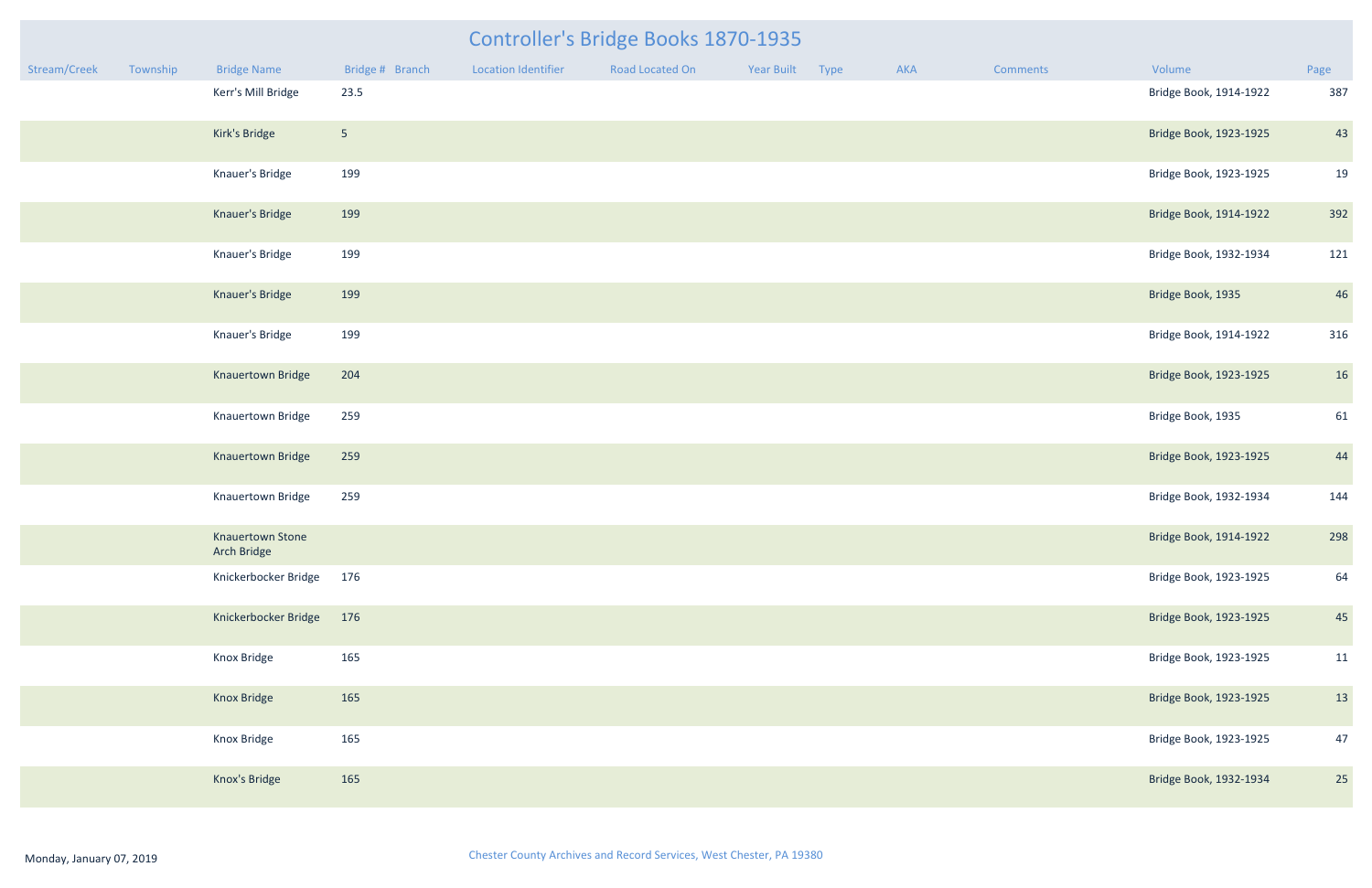| mments | Volume                 | Page           |
|--------|------------------------|----------------|
|        | Bridge Book, 1935      | 37             |
|        | Bridge Book, 1914-1922 | 351            |
|        | Bridge Book, 1923-1925 | 21             |
|        | Bridge Book, 1932-1934 | 114            |
|        | Bridge Book, 1932-1934 | 233            |
|        | Bridge Book, 1923-1925 | 68             |
|        | Bridge Book, 1914-1922 | 263            |
|        | Bridge Book, 1914-1922 | 285            |
|        | Bridge Book, 1914-1922 | 113            |
|        | Bridge Book, 1923-1925 | 13             |
|        | Bridge Book, 1932-1934 | $\overline{7}$ |
|        | Bridge Book, 1932-1934 | 72             |
|        | Bridge Book, 1932-1934 | 193            |
|        | Bridge Book, 1914-1922 | 390            |
|        | Bridge Book, 1914-1922 | 373            |
|        | Bridge Book, 1923-1925 | $\overline{7}$ |
|        | Bridge Book, 1914-1922 | 373            |
|        | Bridge Book, 1914-1922 | 390            |

|              |          |                           |                 |                     | <b>Controller's Bridge Books 1870-1935</b> |                 |     |          |                        |                |
|--------------|----------|---------------------------|-----------------|---------------------|--------------------------------------------|-----------------|-----|----------|------------------------|----------------|
| Stream/Creek | Township | <b>Bridge Name</b>        | Bridge # Branch | Location Identifier | Road Located On                            | Year Built Type | AKA | Comments | Volume                 | Page           |
|              |          | Knox's Bridge             | 165             |                     |                                            |                 |     |          | Bridge Book, 1935      | 37             |
|              |          | Krauser's Bridge          | 179             |                     |                                            |                 |     |          | Bridge Book, 1914-1922 | 351            |
|              |          | Krauser's Bridge          | 179             |                     |                                            |                 |     |          | Bridge Book, 1923-1925 | 21             |
|              |          | Krauser's Bridge          | 179             |                     |                                            |                 |     |          | Bridge Book, 1932-1934 | 114            |
|              |          | Krouser's Bridge          | 179             |                     |                                            |                 |     |          | Bridge Book, 1932-1934 | 233            |
|              |          | Lady Run Bridge           | 113             |                     |                                            |                 |     |          | Bridge Book, 1923-1925 | 68             |
|              |          | Lady Run Bridge           | 113             |                     |                                            |                 |     |          | Bridge Book, 1914-1922 | 263            |
|              |          | Landenberg Bridge         | 53              |                     |                                            |                 |     |          | Bridge Book, 1914-1922 | 285            |
|              |          | Landenberg Bridge         | 53              |                     |                                            |                 |     |          | Bridge Book, 1914-1922 | 113            |
|              |          | Landenberg Bridge         | 53              |                     |                                            |                 |     |          | Bridge Book, 1923-1925 | 13             |
|              |          | Landenberg Bridge         | 53              |                     |                                            |                 |     |          | Bridge Book, 1932-1934 | $\overline{7}$ |
|              |          | Landenberg Bridge         | 53              |                     |                                            |                 |     |          | Bridge Book, 1932-1934 | 72             |
|              |          | Landenberg Bridge         | 53              |                     |                                            |                 |     |          | Bridge Book, 1932-1934 | 193            |
|              |          | Landenberg Bridge         | 53              |                     |                                            |                 |     |          | Bridge Book, 1914-1922 | 390            |
|              |          | Landenberg Bridge         | 53              |                     |                                            |                 |     |          | Bridge Book, 1914-1922 | 373            |
|              |          | Landenberg Long Bridge 54 |                 |                     |                                            |                 |     |          | Bridge Book, 1923-1925 | $\overline{7}$ |
|              |          | Landenberg Long Bridge 54 |                 |                     |                                            |                 |     |          | Bridge Book, 1914-1922 | 373            |
|              |          | Landenberg Long Bridge 54 |                 |                     |                                            |                 |     |          | Bridge Book, 1914-1922 | 390            |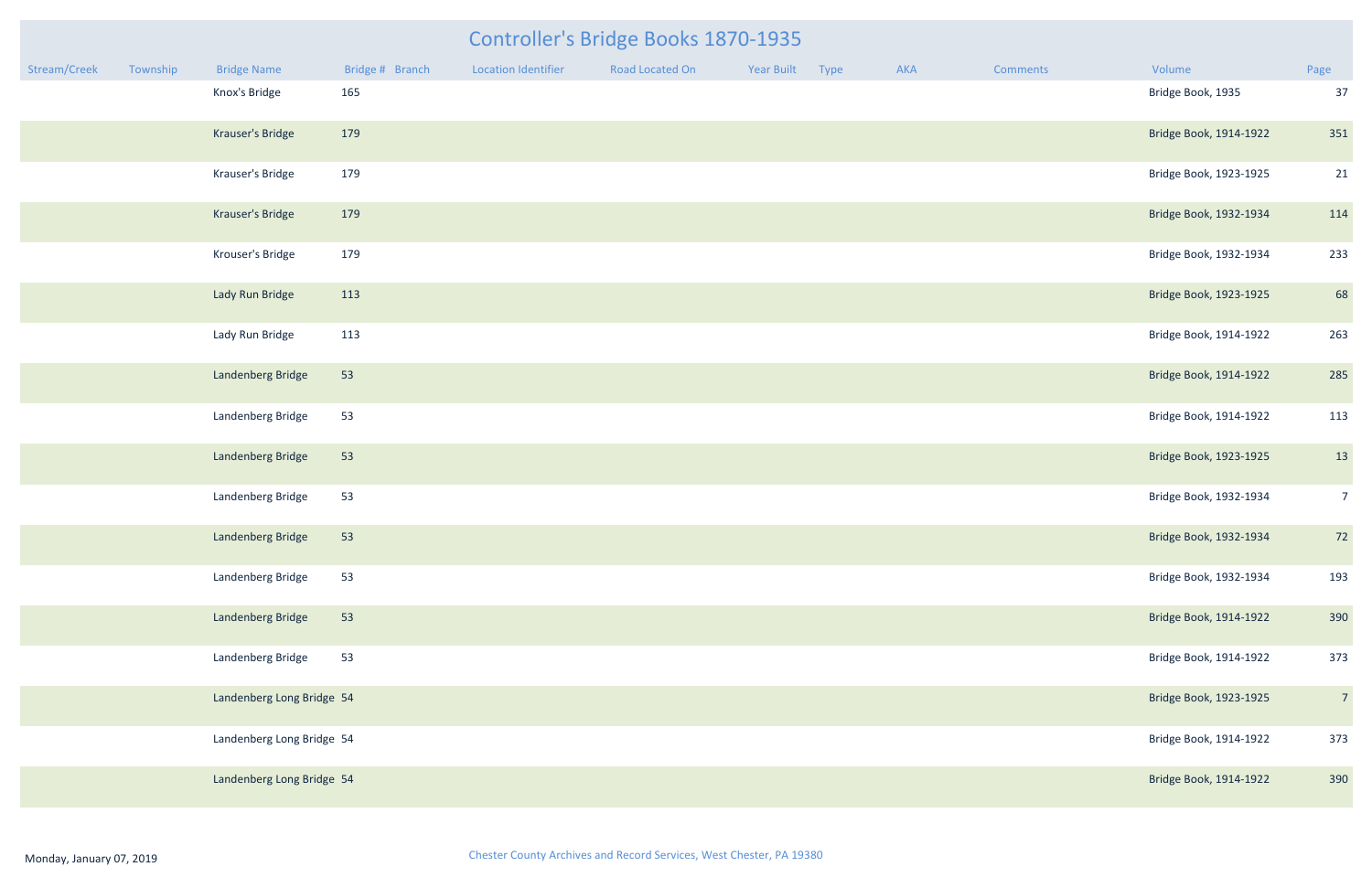| <b>Controller's Bridge Books 1870-1935</b> |                    |                 |                     |                 |                 |  |     |  |  |  |  |  |
|--------------------------------------------|--------------------|-----------------|---------------------|-----------------|-----------------|--|-----|--|--|--|--|--|
|                                            | <b>Bridge Name</b> | Bridge # Branch | Location Identifier | Road Located On | Year Built Type |  | AKA |  |  |  |  |  |
|                                            |                    | .               |                     |                 |                 |  |     |  |  |  |  |  |

| Stream/Creek | Township | <b>Bridge Name</b>    | Bridge # Branch | <b>Location Identifier</b> | Road Located On | Year Built | Type | AKA | Comments | Volume                 | Page           |
|--------------|----------|-----------------------|-----------------|----------------------------|-----------------|------------|------|-----|----------|------------------------|----------------|
|              |          | Larkin Mills Bridge   | 128             |                            |                 |            |      |     |          | Bridge Book, 1914-1922 | 354            |
|              |          | Larkin Mills Bridge   | 128             |                            |                 |            |      |     |          | Bridge Book, 1923-1925 | 71             |
|              |          | Larkin's Bridge       | 128             |                            |                 |            |      |     |          | Bridge Book, 1914-1922 | 303            |
|              |          | Latshaw's Bridge      | 255             |                            |                 |            |      |     |          | Bridge Book, 1914-1922 | 372            |
|              |          | Latshaw's Bridge      | 210             |                            |                 |            |      |     |          | Bridge Book, 1935      | 49             |
|              |          | Latshaw's Mill Bridge | 255             |                            |                 |            |      |     |          | Bridge Book, 1932-1934 | 143            |
|              |          | Laurel Bridge         | 264             |                            |                 |            |      |     |          | Bridge Book, 1914-1922 | 369            |
|              |          | Laurel Bridge         | 54              |                            |                 |            |      |     |          | Bridge Book, 1923-1925 | $\overline{7}$ |
|              |          | Laurel Bridge         | 93              |                            |                 |            |      |     |          | Bridge Book, 1914-1922 | 95             |
|              |          | Laurel Bridge         | 93              |                            |                 |            |      |     |          | Bridge Book, 1914-1922 | 112            |
|              |          | Laurel Bridge         | 54              |                            |                 |            |      |     |          | Bridge Book, 1932-1934 | $\overline{7}$ |
|              |          | Laurel Bridge         | 54              |                            |                 |            |      |     |          | Bridge Book, 1932-1934 | 73             |
|              |          | Laurel Bridge         | 264             |                            |                 |            |      |     |          | Bridge Book, 1932-1934 | 147            |
|              |          | Laurel Bridge         | 93              |                            |                 |            |      |     |          | Bridge Book, 1914-1922 | 394            |
|              |          | Laurel Bridge         | 264             |                            |                 |            |      |     |          | Bridge Book, 1932-1934 | 41             |
|              |          | Lee Broomall's Bridge | 262             |                            |                 |            |      |     |          | Bridge Book, 1932-1934 | 262            |
|              |          | Leech Run Bridge      | 310             |                            |                 |            |      |     |          | Bridge Book, 1932-1934 | 285            |
|              |          | Lee's Bridge          | $\overline{2}$  |                            |                 |            |      |     |          | Bridge Book, 1932-1934 | 50             |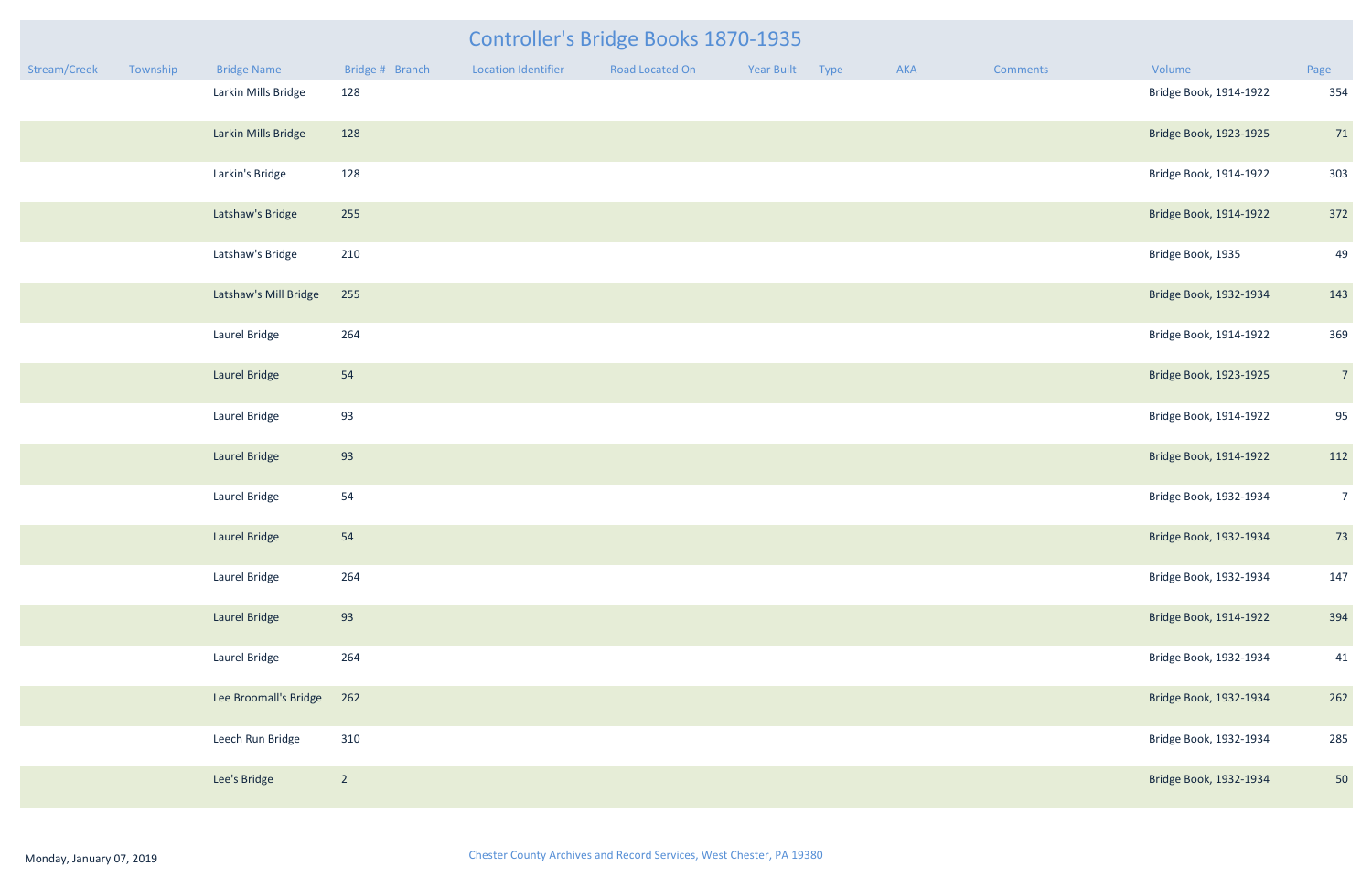|              | Controller's Bridge Books 1870-1935 |                           |                 |                            |                 |            |      |            |                 |                        |                |  |  |
|--------------|-------------------------------------|---------------------------|-----------------|----------------------------|-----------------|------------|------|------------|-----------------|------------------------|----------------|--|--|
| Stream/Creek | Township                            | <b>Bridge Name</b>        | Bridge # Branch | <b>Location Identifier</b> | Road Located On | Year Built | Type | AKA        | <b>Comments</b> | Volume                 | Page           |  |  |
|              |                                     | Lenape Bridge             | 87              |                            |                 |            |      |            |                 | Bridge Book, 1914-1922 | 343            |  |  |
|              |                                     | Lenape Bridge             | 87              |                            |                 |            |      |            |                 | Bridge Book, 1914-1922 | 115            |  |  |
|              |                                     | Lenape Bridge             | 87              |                            |                 |            |      |            |                 | Bridge Book, 1914-1922 | 377            |  |  |
|              |                                     | Lenape Bridge             | 87              |                            |                 |            |      |            |                 | Bridge Book, 1914-1922 | 383            |  |  |
|              |                                     | Lenape Bridge             | 87              |                            |                 |            |      |            |                 | Bridge Book, 1923-1925 | 10             |  |  |
|              |                                     | Lenape Bridge             | 87              |                            |                 |            |      |            |                 | Bridge Book, 1914-1922 | 259            |  |  |
|              |                                     | Lewis Bridge              | 276             |                            |                 |            |      |            |                 | Bridge Book, 1932-1934 | 153            |  |  |
|              |                                     | Lewis Bridge              | 276             |                            |                 |            |      |            |                 | Bridge Book, 1914-1922 | 392            |  |  |
|              |                                     | Lewis Mill Bridge         | 144             |                            |                 |            |      |            |                 | Bridge Book, 1932-1934 | 23             |  |  |
|              |                                     | Lincoln Bridge            | 35              |                            |                 |            |      | Elk Bridge |                 | Bridge Book, 1914-1922 | 391            |  |  |
|              |                                     | Lincoln Bridge            | 35              |                            |                 |            |      |            |                 | Bridge Book, 1932-1934 | 185            |  |  |
|              |                                     | Lincoln Bridge            | 35              |                            |                 |            |      |            |                 | Bridge Book, 1914-1922 | 124            |  |  |
|              |                                     | Lincoln Bridge            | 35              |                            |                 |            |      |            |                 | Bridge Book, 1932-1934 | 64             |  |  |
|              |                                     | Lincoln Bridge            | 35              |                            |                 |            |      |            |                 | Bridge Book, 1935      | 5 <sub>5</sub> |  |  |
|              |                                     | Lincoln Bridge            | 35              |                            |                 |            |      |            |                 | Bridge Book, 1923-1925 | 69             |  |  |
|              |                                     | Lincoln Bridge            | 35              |                            |                 |            |      |            |                 | Bridge Book, 1923-1925 | 34             |  |  |
|              |                                     | Linton Steven's Bridge 25 |                 |                            |                 |            |      |            |                 | Bridge Book, 1935      | $\mathbf{3}$   |  |  |
|              |                                     | Linton Steven's Bridge 28 |                 |                            |                 |            |      |            |                 | Bridge Book, 1914-1922 | 344            |  |  |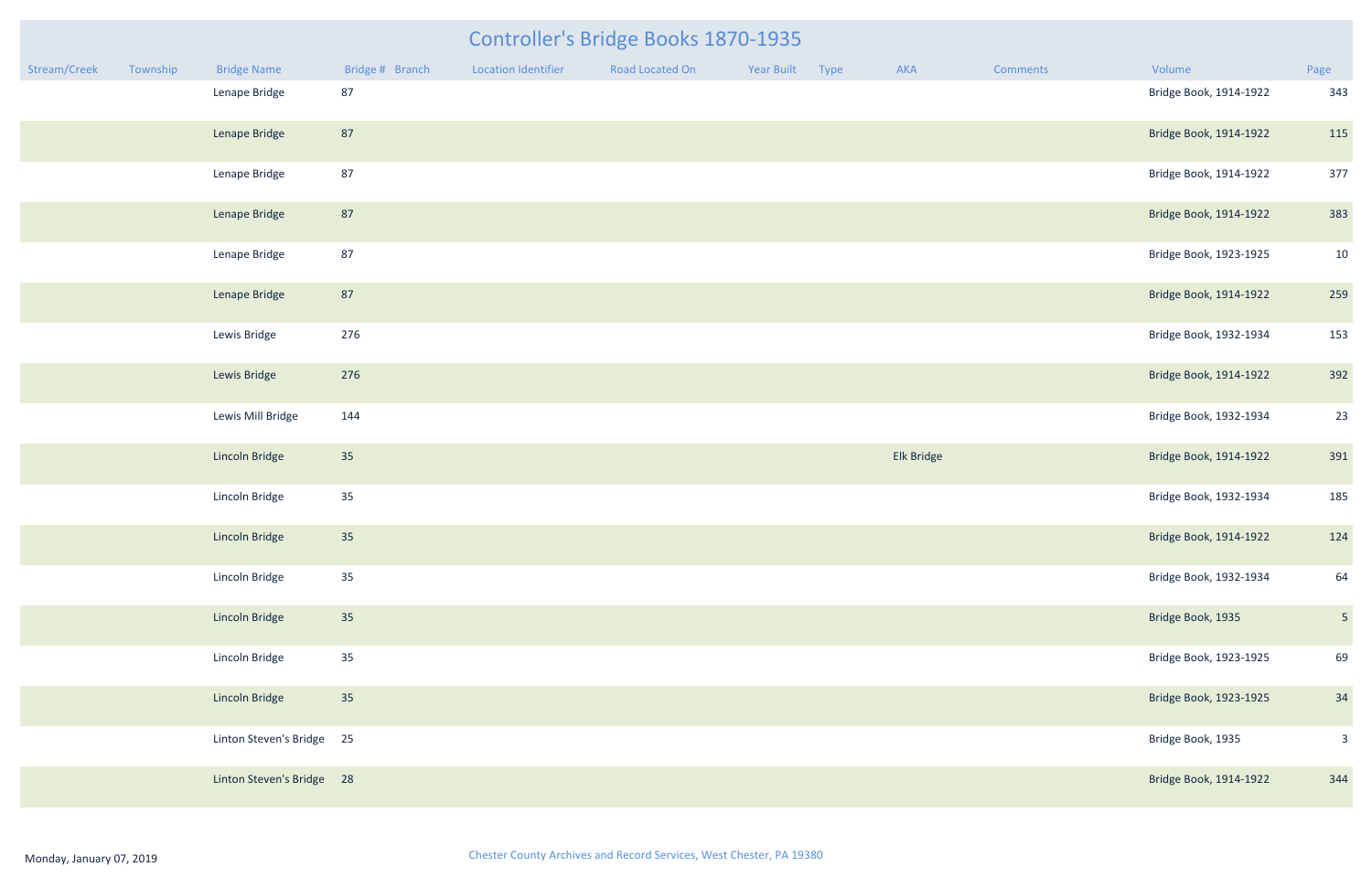|              | Controller's Bridge Books 1870-1935 |                           |                 |                            |                 |                 |  |                      |          |                        |                         |  |  |
|--------------|-------------------------------------|---------------------------|-----------------|----------------------------|-----------------|-----------------|--|----------------------|----------|------------------------|-------------------------|--|--|
| Stream/Creek | Township                            | <b>Bridge Name</b>        | Bridge # Branch | <b>Location Identifier</b> | Road Located On | Year Built Type |  | AKA                  | Comments | Volume                 | Page                    |  |  |
|              |                                     | Linton Steven's Bridge    | 28              |                            |                 |                 |  |                      |          | Bridge Book, 1923-1925 | 12                      |  |  |
|              |                                     | Linton Steven's Bridge 28 |                 |                            |                 |                 |  |                      |          | Bridge Book, 1923-1925 | 64                      |  |  |
|              |                                     | Linton Steven's Bridge 28 |                 |                            |                 |                 |  |                      |          | Bridge Book, 1932-1934 | 61                      |  |  |
|              |                                     | Linton Steven's Bridge 28 |                 |                            |                 |                 |  |                      |          | Bridge Book, 1932-1934 | $\overline{\mathbf{3}}$ |  |  |
|              |                                     | Lloyd's Bridge            | 23              |                            |                 |                 |  |                      |          | Bridge Book, 1914-1922 | 368                     |  |  |
|              |                                     | Lloyd's Bridge            | 23              |                            |                 |                 |  |                      |          | Bridge Book, 1914-1922 | 391                     |  |  |
|              |                                     | Lloyd's Bridge            | 29              |                            |                 |                 |  |                      |          | Bridge Book, 1914-1922 | 124                     |  |  |
|              |                                     | Lloyd's Bridge            | 23.5            |                            |                 |                 |  | <b>Stubbs Bridge</b> |          | Bridge Book, 1914-1922 | 252                     |  |  |
|              |                                     | Lloyd's Bridge            | 23.5            |                            |                 |                 |  |                      |          | Bridge Book, 1923-1925 | 20                      |  |  |
|              |                                     | Lockard's Bridge          |                 |                            |                 |                 |  |                      |          | Bridge Book, 1914-1922 | 327                     |  |  |
|              |                                     | London Grove Bridge       | 265             |                            |                 |                 |  |                      |          | Bridge Book, 1923-1925 | 21                      |  |  |
|              |                                     | Long's Ford Bridge        | 10              |                            |                 |                 |  |                      |          | Bridge Book, 1932-1934 | 54                      |  |  |
|              |                                     | Lott Keech Bridge         | 250             |                            |                 |                 |  |                      |          | Bridge Book, 1923-1925 | 21                      |  |  |
|              |                                     | Lyndell Bridge            | 136             |                            |                 |                 |  |                      |          | Bridge Book, 1914-1922 | 270                     |  |  |
|              |                                     | Lyndell Bridge            | 36              |                            |                 |                 |  |                      |          | Bridge Book, 1914-1922 | 383                     |  |  |
|              |                                     | Lyndell Bridge            | 136             |                            |                 |                 |  |                      |          | Bridge Book, 1923-1925 | 20                      |  |  |
|              |                                     | Lyndell's Bridge          | 136             |                            |                 |                 |  |                      |          | Bridge Book, 1932-1934 | 21                      |  |  |
|              |                                     | Lyndell's Bridge          | 136             |                            |                 |                 |  |                      |          | Bridge Book, 1932-1934 | 219                     |  |  |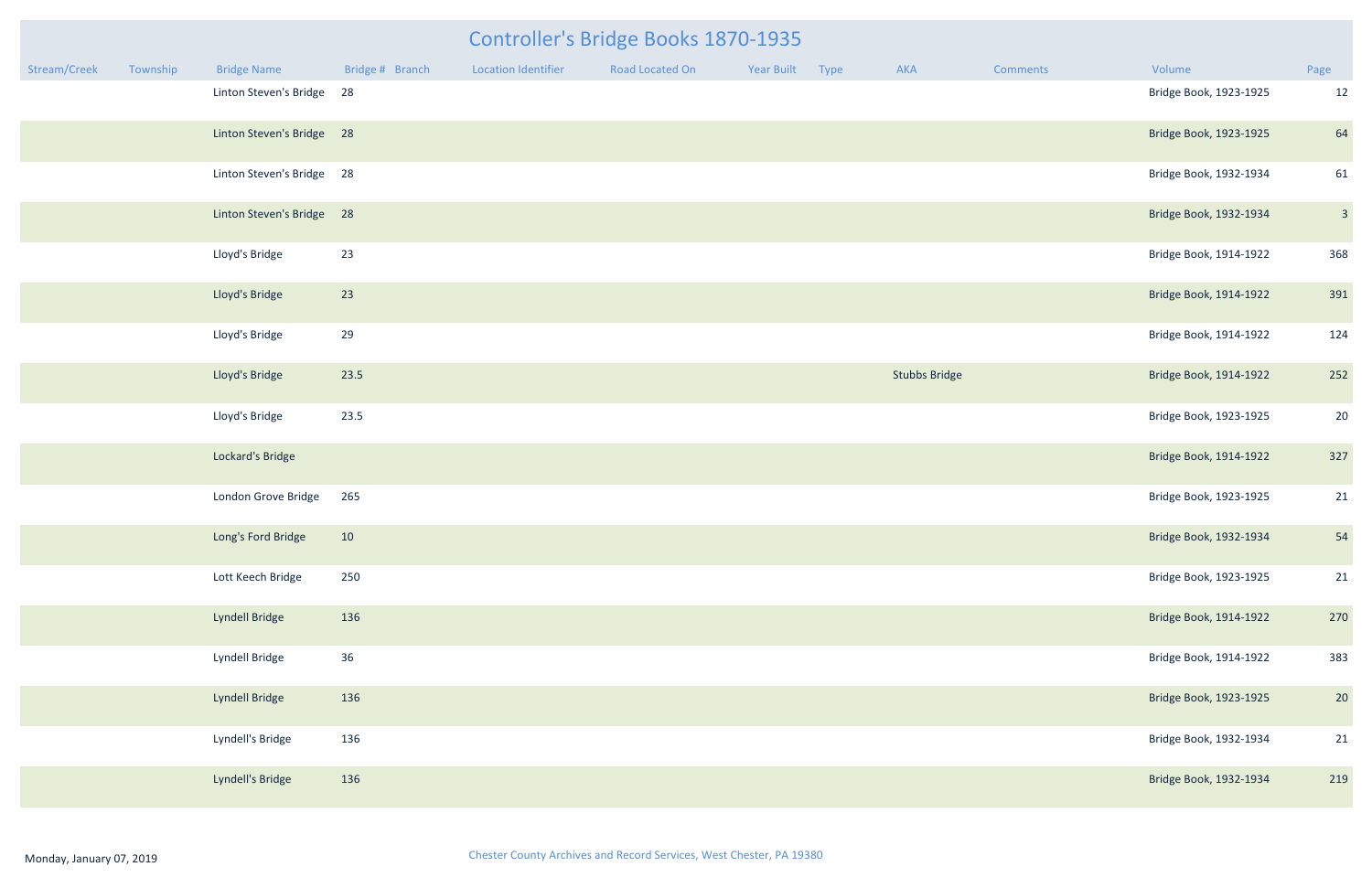|              | Controller's Bridge Books 1870-1935 |                           |                 |                            |                 |            |      |     |          |                        |                |  |  |
|--------------|-------------------------------------|---------------------------|-----------------|----------------------------|-----------------|------------|------|-----|----------|------------------------|----------------|--|--|
| Stream/Creek | Township                            | <b>Bridge Name</b>        | Bridge # Branch | <b>Location Identifier</b> | Road Located On | Year Built | Type | AKA | Comments | Volume                 | Page           |  |  |
|              |                                     | Lyndell's Bridge          | 136             |                            |                 |            |      |     |          | Bridge Book, 1932-1934 | 99             |  |  |
|              |                                     | Mackey's Run Bridge       | 308             |                            |                 |            |      |     |          | Bridge Book, 1932-1934 | 168            |  |  |
|              |                                     | <b>Madison Bridge</b>     | 220             |                            |                 |            |      |     |          | Bridge Book, 1932-1934 | 244            |  |  |
|              |                                     | <b>Madison Bridge</b>     | 220             |                            |                 |            |      |     |          | Bridge Book, 1932-1934 | 127            |  |  |
|              |                                     | <b>Madison Bridge</b>     | 220             |                            |                 |            |      |     |          | Bridge Book, 1935      | 51             |  |  |
|              |                                     | Main Street Bridge        | 185             |                            |                 |            |      |     |          | Bridge Book, 1935      | 42             |  |  |
|              |                                     | Main Street Bridge        | 185             |                            |                 |            |      |     |          | Bridge Book, 1923-1925 | $\overline{7}$ |  |  |
|              |                                     | <b>Main Street Bridge</b> | 185             |                            |                 |            |      |     |          | Bridge Book, 1932-1934 | 116            |  |  |
|              |                                     | Main Street Bridge        | 185             |                            |                 |            |      |     |          | Bridge Book, 1932-1934 | 235            |  |  |
|              |                                     | <b>Main Street Bridge</b> | 185             |                            |                 |            |      |     |          | Bridge Book, 1914-1922 | 343            |  |  |
|              |                                     | Maple Grove Bridge        | 281             |                            |                 |            |      |     |          | Bridge Book, 1932-1934 | 271            |  |  |
|              |                                     | Maple Grove Bridge        | 281             |                            |                 |            |      |     |          | Bridge Book, 1923-1925 | 67             |  |  |
|              |                                     | Maple Grove Bridge        | 281             |                            |                 |            |      |     |          | Bridge Book, 1914-1922 | 122            |  |  |
|              |                                     | Marsh Creek Bridge        | 322             |                            |                 |            |      |     |          | Bridge Book, 1935      | 75             |  |  |
|              |                                     | Marsh Creek Bridge        | 322             |                            |                 | 1934       |      |     |          | Bridge Book, 1932-1934 | 293            |  |  |
|              |                                     | Marshall's Bridge         | 60              |                            |                 |            |      |     |          | Bridge Book, 1914-1922 | 126            |  |  |
|              |                                     | Marshall's Bridge         | 135             |                            |                 |            |      |     |          | Bridge Book, 1914-1922 | 264            |  |  |
|              |                                     | Marshall's Bridge         | 60              |                            |                 |            |      |     |          | Bridge Book, 1914-1922 | 82             |  |  |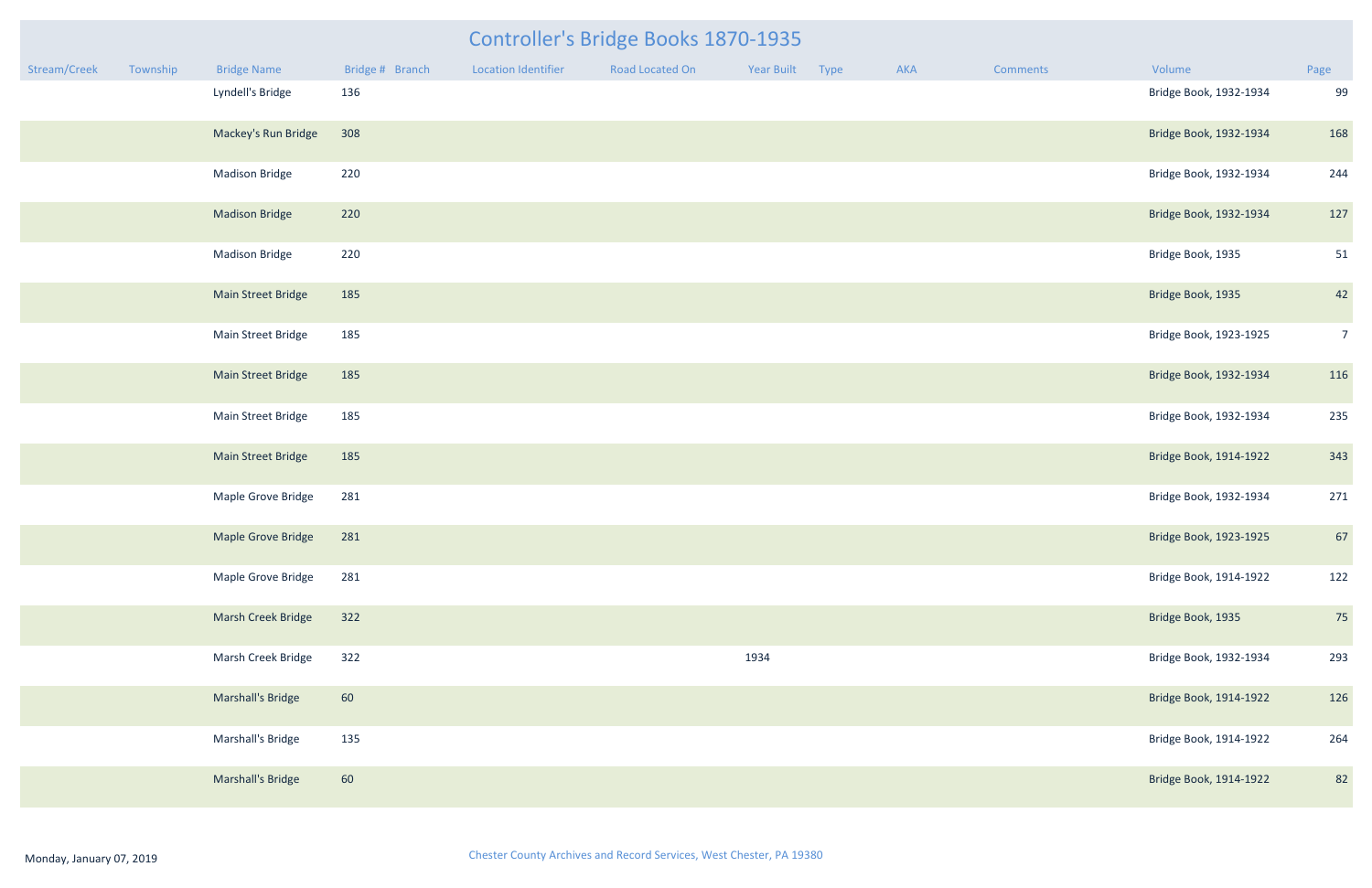| Stream/Creek | Township | <b>Bridge Name</b>       | Bridge # Branch | <b>Location Identifier</b> | Road Located On | Year Built | Type | AKA | <b>Comments</b> | Volume                 | Page           |
|--------------|----------|--------------------------|-----------------|----------------------------|-----------------|------------|------|-----|-----------------|------------------------|----------------|
|              |          | Martin's Bridge          | 64              |                            |                 |            |      |     |                 | Bridge Book, 1914-1922 | 264            |
|              |          | Martin's Bridge          | 64              |                            |                 |            |      |     |                 | Bridge Book, 1914-1922 | 343            |
|              |          | Mary Snowden Bridge 187  |                 |                            |                 |            |      |     |                 | Bridge Book, 1923-1925 | 63             |
|              |          | Mary Snowden Bridge 187  |                 |                            |                 |            |      |     |                 | Bridge Book, 1914-1922 | 381            |
|              |          | Mary Snowden Bridge 187  |                 |                            |                 |            |      |     |                 | Bridge Book, 1914-1922 | 397            |
|              |          | Massey's Bridge          | 33              |                            |                 |            |      |     |                 | Bridge Book, 1923-1925 | 65             |
|              |          | Massey's Bridge          | 33              |                            |                 |            |      |     |                 | Bridge Book, 1923-1925 | 55             |
|              |          | Massey's Bridge          | 33              |                            |                 |            |      |     |                 | Bridge Book, 1923-1925 | 54             |
|              |          | Massey's Bridge          | 33              |                            |                 |            |      |     |                 | Bridge Book, 1932-1934 | 63             |
|              |          | McConnell's Bridge       | 109             |                            |                 |            |      |     |                 | Bridge Book, 1914-1922 | 345            |
|              |          | McConnell's Bridge       | 109             |                            |                 |            |      |     |                 | Bridge Book, 1923-1925 | 44             |
|              |          | <b>McCreary's Bridge</b> | 4.5             |                            |                 |            |      |     |                 | Bridge Book, 1914-1922 | 386            |
|              |          | McCreary's Bridge        | 4.5             |                            |                 |            |      |     |                 | Bridge Book, 1932-1934 | 177            |
|              |          | <b>McCreary's Bridge</b> | 4.5             |                            |                 |            |      |     |                 | Bridge Book, 1932-1934 | 52             |
|              |          | McDowell's Bridge        | 36              |                            |                 |            |      |     |                 | Bridge Book, 1923-1925 | 60             |
|              |          | McDowell's Bridge        | 36              |                            |                 |            |      |     |                 | Bridge Book, 1923-1925 | $6\phantom{1}$ |
|              |          | McDowell's Bridge        | 36              |                            |                 |            |      |     |                 | Bridge Book, 1914-1922 | 400            |
|              |          | McDowell's Bridge        | 36              |                            |                 |            |      |     |                 | Bridge Book, 1914-1922 | 307            |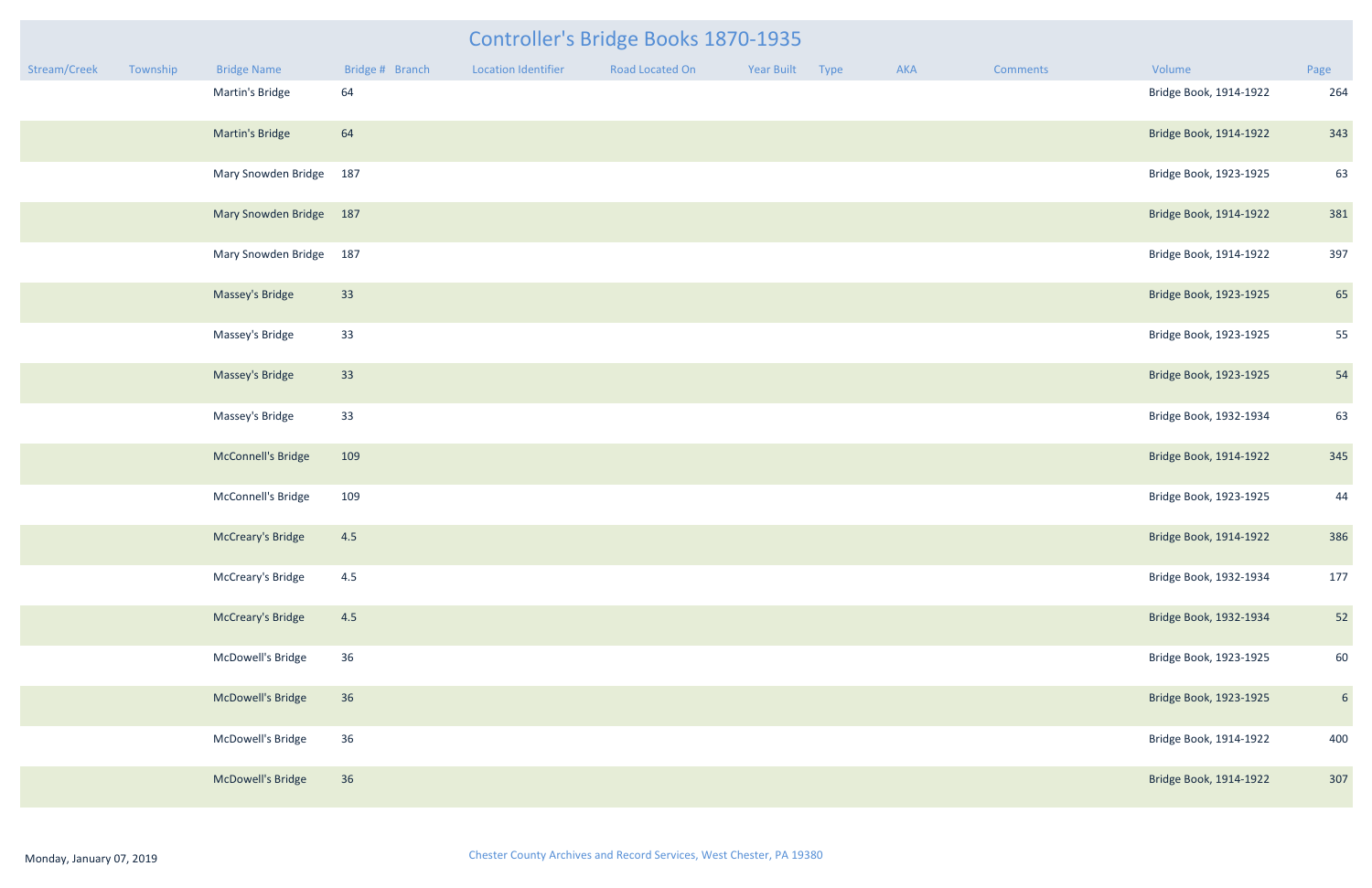|              |          |                      |                 |                            | Controller's Bridge Books 1870-1935 |            |      |     |                 |                        |      |
|--------------|----------|----------------------|-----------------|----------------------------|-------------------------------------|------------|------|-----|-----------------|------------------------|------|
| Stream/Creek | Township | <b>Bridge Name</b>   | Bridge # Branch | <b>Location Identifier</b> | Road Located On                     | Year Built | Type | AKA | <b>Comments</b> | Volume                 | Page |
|              |          | McFall's Bridge      | 138             |                            |                                     |            |      |     |                 | Bridge Book, 1914-1922 | 94   |
|              |          | McFarland's Bridge   | 63              |                            |                                     |            |      |     |                 | Bridge Book, 1935      | 12   |
|              |          | McFarland's Bridge   | 63              |                            |                                     |            |      |     |                 | Bridge Book, 1932-1934 | 9    |
|              |          | McFarland's Bridge   | 63              |                            |                                     |            |      |     |                 | Bridge Book, 1914-1922 | 81   |
|              |          | McFarland's Bridge   | 63              |                            |                                     |            |      |     |                 | Bridge Book, 1932-1934 | 197  |
|              |          | McIntire's Bridge    | 297             |                            |                                     |            |      |     |                 | Bridge Book, 1923-1925 | 35   |
|              |          | McIntire's Bridge    | 297             |                            |                                     |            |      |     |                 | Bridge Book, 1932-1934 | 162  |
|              |          | McIntire's Bridge    | 297             |                            |                                     |            |      |     |                 | Bridge Book, 1923-1925 | 55   |
|              |          | McKinley's Bridge    | 222             |                            |                                     |            |      |     |                 | Bridge Book, 1923-1925 | 70   |
|              |          | McKinley's Bridge    | 222             |                            |                                     |            |      |     |                 | Bridge Book, 1914-1922 | 310  |
|              |          | Mercer's Bridge      | 293             |                            |                                     |            |      |     |                 | Bridge Book, 1923-1925 | 62   |
|              |          | Mercer's Bridge      | 293             |                            |                                     |            |      |     |                 | Bridge Book, 1923-1925 | 25   |
|              |          | Mercer's Ford Bridge | 16              |                            |                                     |            |      |     |                 | Bridge Book, 1932-1934 | 56   |
|              |          | <b>Merlin Bridge</b> | 179             |                            |                                     |            |      |     |                 | Bridge Book, 1914-1922 | 385  |
|              |          | Merlin Bridge        |                 |                            |                                     |            |      |     |                 | Bridge Book, 1914-1922 | 286  |
|              |          | <b>Miles Bridge</b>  | 266             |                            |                                     |            |      |     |                 | Bridge Book, 1923-1925 | 9    |
|              |          | Miles Mill Bridge    | 266             |                            |                                     |            |      |     |                 | Bridge Book, 1932-1934 | 148  |
|              |          | Miles Mill Bridge    | 266             |                            |                                     |            |      |     |                 | Bridge Book, 1932-1934 | 264  |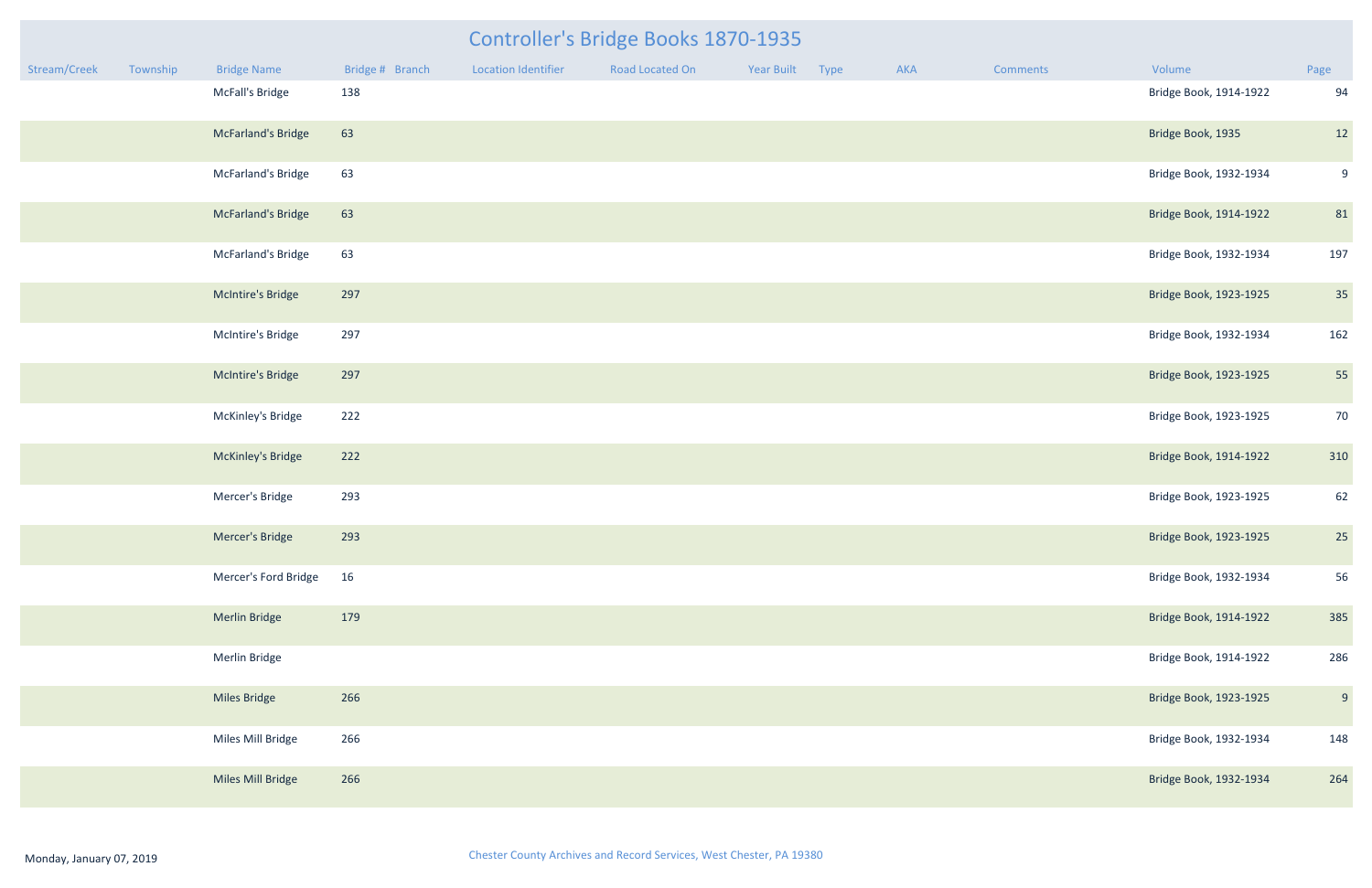|              |          |                      |                 |                            | Controller's Bridge Books 1870-1935 |                 |     |          |                        |      |
|--------------|----------|----------------------|-----------------|----------------------------|-------------------------------------|-----------------|-----|----------|------------------------|------|
| Stream/Creek | Township | <b>Bridge Name</b>   | Bridge # Branch | <b>Location Identifier</b> | Road Located On                     | Year Built Type | AKA | Comments | Volume                 | Page |
|              |          | Milford Bridge       | 129             |                            |                                     |                 |     |          | Bridge Book, 1914-1922 | 354  |
|              |          | Milford Mills Bridge | 129             |                            |                                     |                 |     |          | Bridge Book, 1914-1922 | 305  |
|              |          | Milford Mills Bridge | 129             |                            |                                     |                 |     |          | Bridge Book, 1932-1934 | 215  |
|              |          | Milford Mills Bridge | 129             |                            |                                     |                 |     |          | Bridge Book, 1923-1925 | 68   |
|              |          | Milford Mills Bridge | 129             |                            |                                     |                 |     |          | Bridge Book, 1932-1934 | 96   |
|              |          | Miller's Bridge      | 57              |                            |                                     |                 |     |          | Bridge Book, 1932-1934 | 195  |
|              |          | Miller's Bridge      | 57              |                            |                                     |                 |     |          | Bridge Book, 1932-1934 | 8    |
|              |          | Miller's Bridge      | 57              |                            |                                     |                 |     |          | Bridge Book, 1932-1934 | 74   |
|              |          | Miller's Bridge      | 57              |                            |                                     |                 |     |          | Bridge Book, 1935      | 10   |
|              |          | Milltown Bridge      |                 |                            |                                     |                 |     |          | Bridge Book, 1914-1922 | 269  |
|              |          | Milltown Bridge      | 151             |                            |                                     |                 |     |          | Bridge Book, 1914-1922 | 114  |
|              |          | Modena Bridge        | 97              |                            |                                     |                 |     |          | Bridge Book, 1914-1922 | 352  |
|              |          | Modena Bridge        | 96              |                            |                                     |                 |     |          | Bridge Book, 1914-1922 | 389  |
|              |          | Modena Bridge        | 96              |                            |                                     |                 |     |          | Bridge Book, 1923-1925 | 19   |
|              |          | Modena Bridge        | 96              |                            |                                     |                 |     |          | Bridge Book, 1923-1925 | 32   |
|              |          | Modena Bridge        | 96              |                            |                                     |                 |     |          | Bridge Book, 1914-1922 | 297  |
|              |          | Modena Bridge        | 96              |                            |                                     |                 |     |          | Bridge Book, 1923-1925 | 61   |
|              |          | Modes Bridge         | 96              |                            |                                     |                 |     |          | Bridge Book, 1914-1922 | 91   |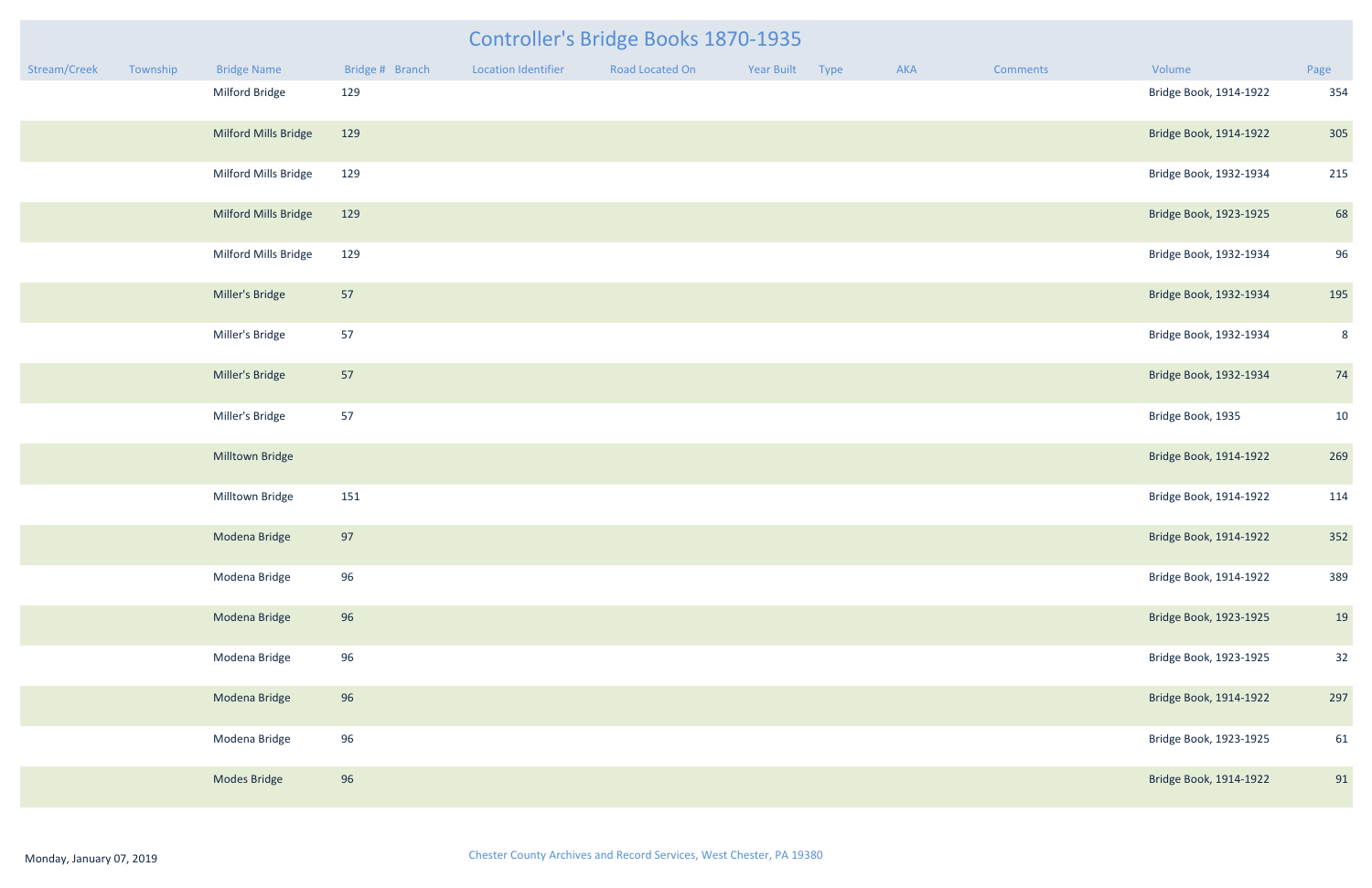|              |          |                     |                 |                            | <b>Controller's Bridge Books 1870-1935</b> |                 |     |                 |                        |                 |
|--------------|----------|---------------------|-----------------|----------------------------|--------------------------------------------|-----------------|-----|-----------------|------------------------|-----------------|
| Stream/Creek | Township | <b>Bridge Name</b>  | Bridge # Branch | <b>Location Identifier</b> | Road Located On                            | Year Built Type | AKA | <b>Comments</b> | Volume                 | Page            |
|              |          | Mode's Bridge       | 96              |                            |                                            |                 |     |                 | Bridge Book, 1914-1922 | 104             |
|              |          | Mont Clare Bridge   |                 |                            |                                            |                 |     |                 | Bridge Book, 1914-1922 | 366             |
|              |          | Mont Clare Bridge   |                 |                            |                                            |                 |     |                 | Bridge Book, 1914-1922 | 364             |
|              |          | Moore Hall Bridge   | 172             |                            |                                            |                 |     |                 | Bridge Book, 1914-1922 | 85              |
|              |          | Mortonsville Bridge | 94              |                            |                                            |                 |     |                 | Bridge Book, 1932-1934 | 206             |
|              |          | Mortonville Bridge  | 94              |                            |                                            |                 |     |                 | Bridge Book, 1914-1922 | 112             |
|              |          | Mortonville Bridge  | 94              |                            |                                            |                 |     |                 | Bridge Book, 1923-1925 | 57              |
|              |          | Mortonville Bridge  | 94              |                            |                                            |                 |     |                 | Bridge Book, 1914-1922 | 358             |
|              |          | Mortonville Bridge  | 94              |                            |                                            |                 |     |                 | Bridge Book, 1914-1922 | 369             |
|              |          | Mortonville Bridge  | 95              |                            |                                            |                 |     |                 | Bridge Book, 1923-1925 | 36              |
|              |          | Mortonville Bridge  | 94              |                            |                                            |                 |     |                 | Bridge Book, 1914-1922 | 276             |
|              |          | Mortonville Bridge  | 94              |                            |                                            |                 |     |                 | Bridge Book, 1914-1922 | 394             |
|              |          | Mortonville Bridge  | 95              |                            |                                            |                 |     |                 | Bridge Book, 1932-1934 | 14              |
|              |          | Mortonville Bridge  | 94              |                            |                                            |                 |     |                 | Bridge Book, 1923-1925 | 66              |
|              |          | Mount Rocky Bridge  | 42              |                            |                                            |                 |     |                 | Bridge Book, 1932-1934 | 67              |
|              |          | Mount Rocky Bridge  | 42              |                            |                                            |                 |     |                 | Bridge Book, 1935      | $6\overline{6}$ |
|              |          | Mount Rocky Bridge  | 42              |                            |                                            |                 |     |                 | Bridge Book, 1914-1922 | 96              |
|              |          | Mount Rocky Bridge  | 42              |                            |                                            |                 |     |                 | Bridge Book, 1932-1934 | 5 <sub>5</sub>  |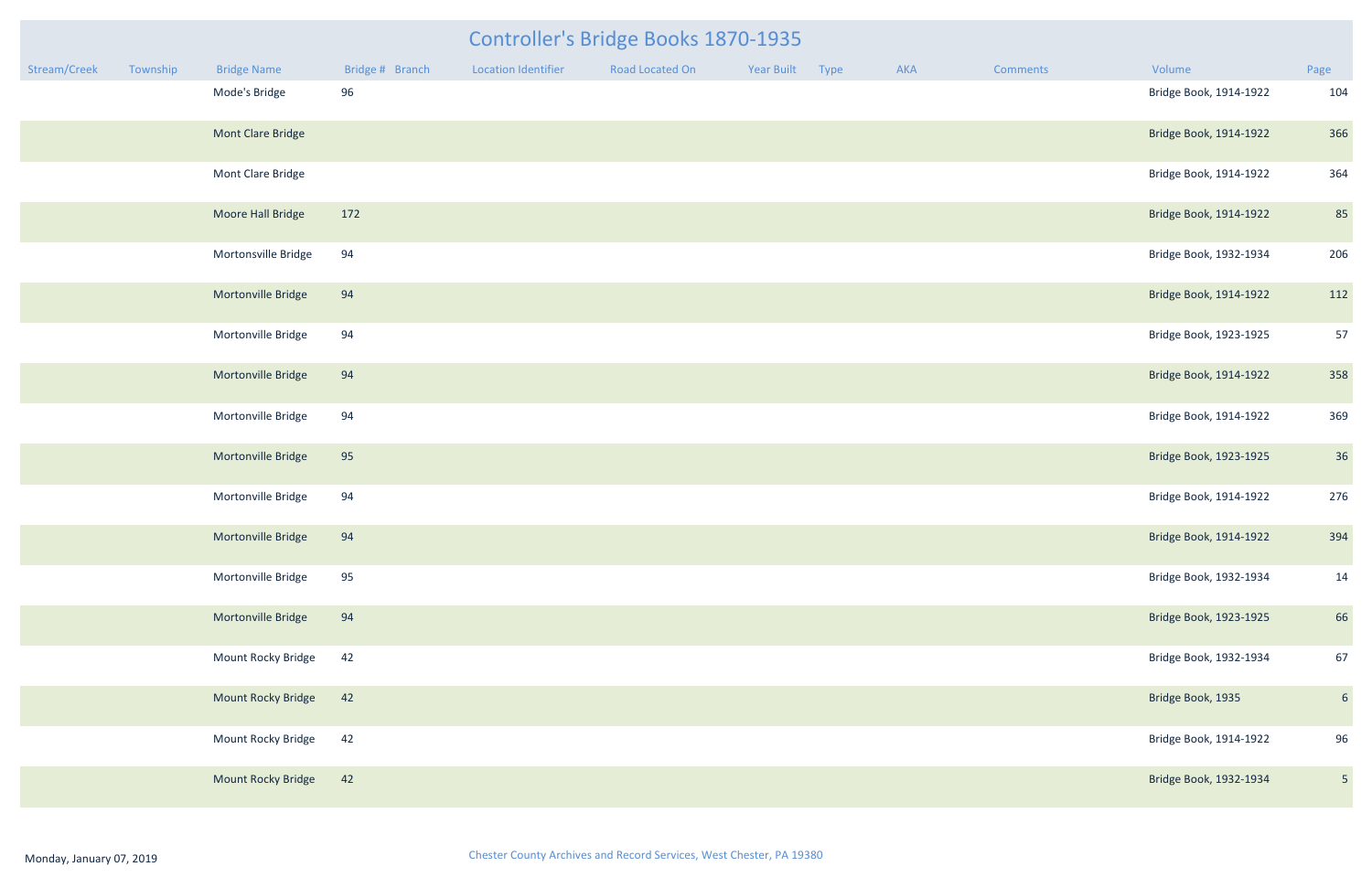| Stream/Creek | Township | <b>Bridge Name</b>         | Bridge # Branch | <b>Location Identifier</b> | Road Located On | Year Built | Type | AKA | <b>Comments</b> | Volume                 | Page           |
|--------------|----------|----------------------------|-----------------|----------------------------|-----------------|------------|------|-----|-----------------|------------------------|----------------|
|              |          | Muddy Run Bridge           | 21              |                            |                 |            |      |     |                 | Bridge Book, 1909-1915 | 247            |
|              |          | Muddy Run Bridge           | 21              |                            |                 |            |      |     |                 | Bridge Book, 1932-1934 | $\mathbf{1}$   |
|              |          | Muddy Run Bridge           | 21              |                            |                 |            |      |     |                 | Bridge Book, 1932-1934 | 179            |
|              |          | Muddy Run Bridge           | 21              |                            |                 |            |      |     |                 | Bridge Book, 1932-1934 | 58             |
|              |          | Muddy Run Bridge           | 21              |                            |                 |            |      |     |                 | Bridge Book, 1923-1925 | 17             |
|              |          | Muddy Run Bridge           | 21              |                            |                 |            |      |     |                 | Bridge Book, 1914-1922 | 368            |
|              |          | Navigation Farm Bridge 56  |                 |                            |                 |            |      |     |                 | Bridge Book, 1932-1934 | 194            |
|              |          | Navigation Farm Bridge 56  |                 |                            |                 |            |      |     |                 | Bridge Book, 1932-1934 | $8\phantom{.}$ |
|              |          | Navigation Farm Bridge 56  |                 |                            |                 |            |      |     |                 | Bridge Book, 1935      | 10             |
|              |          | Navigation Farm Bridge 56  |                 |                            |                 |            |      |     |                 | Bridge Book, 1932-1934 | 74             |
|              |          | Nevin's Bridge             | 52              |                            |                 |            |      |     |                 | Bridge Book, 1923-1925 | 65             |
|              |          | Nevin's Bridge             | 52              |                            |                 |            |      |     |                 | Bridge Book, 1914-1922 | 104            |
|              |          | Nevin's Bridge             | 52              |                            |                 |            |      |     |                 | Bridge Book, 1914-1922 | 258            |
|              |          | Nevin's Bridge             | 52              |                            |                 |            |      |     |                 | Bridge Book, 1914-1922 | 373            |
|              |          | Nevin's Septivan Bridge 52 |                 |                            |                 |            |      |     |                 | Bridge Book, 1935      | 9              |
|              |          | Nevin's Septivan Bridge 52 |                 |                            |                 |            |      |     |                 | Bridge Book, 1932-1934 | 72             |
|              |          | Newcomer's Bridge          | 12              |                            |                 |            |      |     |                 | Bridge Book, 1932-1934 | 55             |
|              |          | Newcommer's Bridge         | 258             |                            |                 |            |      |     |                 | Bridge Book, 1932-1934 | 260            |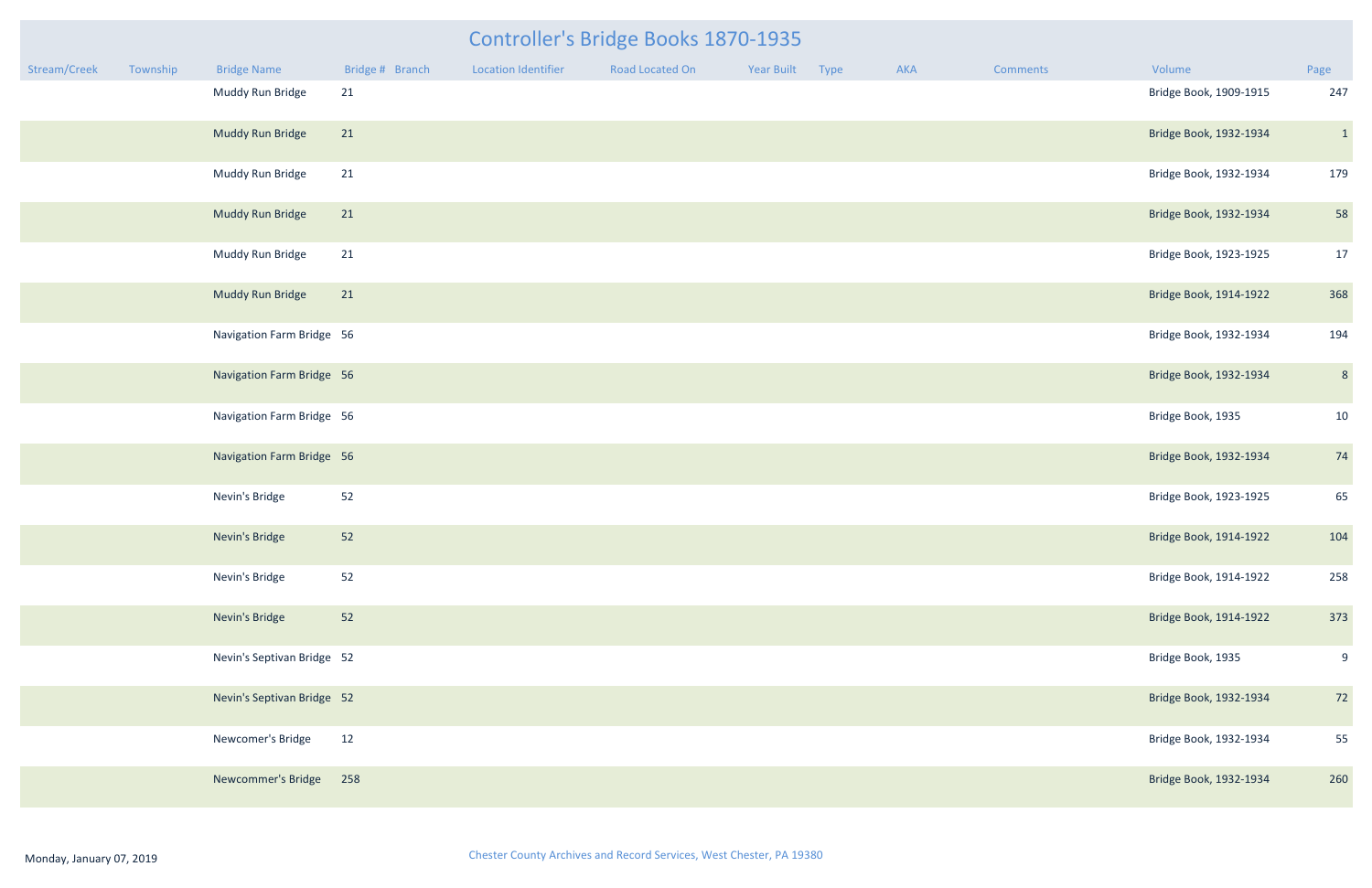| mments | Volume                 | Page           |
|--------|------------------------|----------------|
|        | Bridge Book, 1935      | 61             |
|        | Bridge Book, 1923-1925 | 10             |
|        | Bridge Book, 1932-1934 | 36             |
|        | Bridge Book, 1932-1934 | 248            |
|        | Bridge Book, 1923-1925 | 11             |
|        | Bridge Book, 1932-1934 | $\overline{7}$ |
|        | Bridge Book, 1914-1922 | 256            |
|        | Bridge Book, 1914-1922 | 393            |
|        | Bridge Book, 1932-1934 | 204            |
|        | Bridge Book, 1914-1922 | 115            |
|        | Bridge Book, 1914-1922 | 351            |
|        | Bridge Book, 1914-1922 | 109            |
|        | Bridge Book, 1914-1922 | 392            |
|        | Bridge Book, 1914-1922 | 342            |
|        | Bridge Book, 1935      | 17             |
|        | Bridge Book, 1914-1922 | 384            |
|        | Bridge Book, 1932-1934 | 204            |
|        | Bridge Book, 1932-1934 | 13             |

|              |          |                      |                 |                            | Controller's Bridge Books 1870-1935 |            |      |     |                 |                        |                |
|--------------|----------|----------------------|-----------------|----------------------------|-------------------------------------|------------|------|-----|-----------------|------------------------|----------------|
| Stream/Creek | Township | <b>Bridge Name</b>   | Bridge # Branch | <b>Location Identifier</b> | Road Located On                     | Year Built | Type | AKA | <b>Comments</b> | Volume                 | Page           |
|              |          | Newcommer's Bridge   | 258             |                            |                                     |            |      |     |                 | Bridge Book, 1935      | 61             |
|              |          | Newcommer's Bridge   | 258             |                            |                                     |            |      |     |                 | Bridge Book, 1923-1925 | 10             |
|              |          | Newlin Bridge        | 229             |                            |                                     |            |      |     |                 | Bridge Book, 1932-1934 | 36             |
|              |          | <b>Newlin Bridge</b> | 229             |                            |                                     |            |      |     |                 | Bridge Book, 1932-1934 | 248            |
|              |          | Newlin's Bridge      | 229             |                            |                                     |            |      |     |                 | Bridge Book, 1923-1925 | 11             |
|              |          | Nivin's Bridge       | 52              |                            |                                     |            |      |     |                 | Bridge Book, 1932-1934 | $\overline{7}$ |
|              |          | North Brook Bridge   | 89              |                            |                                     |            |      |     |                 | Bridge Book, 1914-1922 | 256            |
|              |          | North Brook Bridge   | 89              |                            |                                     |            |      |     |                 | Bridge Book, 1914-1922 | 393            |
|              |          | North Brook Bridge   | 89              |                            |                                     |            |      |     |                 | Bridge Book, 1932-1934 | 204            |
|              |          | North Brook Bridge   | 89              |                            |                                     |            |      |     |                 | Bridge Book, 1914-1922 | 115            |
|              |          | North Brook Bridge   | 89              |                            |                                     |            |      |     |                 | Bridge Book, 1914-1922 | 351            |
|              |          | North's Bridge       | 279             |                            |                                     |            |      |     |                 | Bridge Book, 1914-1922 | 109            |
|              |          | North's Bridge       | 279             |                            |                                     |            |      |     |                 | Bridge Book, 1914-1922 | 392            |
|              |          | Painter's Bridge     | 86              |                            |                                     |            |      |     |                 | Bridge Book, 1914-1922 | 342            |
|              |          | Painter's Bridge     | 86              |                            |                                     |            |      |     |                 | Bridge Book, 1935      | 17             |
|              |          | Painter's Bridge     | 86              |                            |                                     |            |      |     |                 | Bridge Book, 1914-1922 | 384            |
|              |          | Painter's Bridge     | 86              |                            |                                     |            |      |     |                 | Bridge Book, 1932-1934 | 204            |
|              |          | Painter's Bridge     | 86              |                            |                                     |            |      |     |                 | Bridge Book, 1932-1934 | 13             |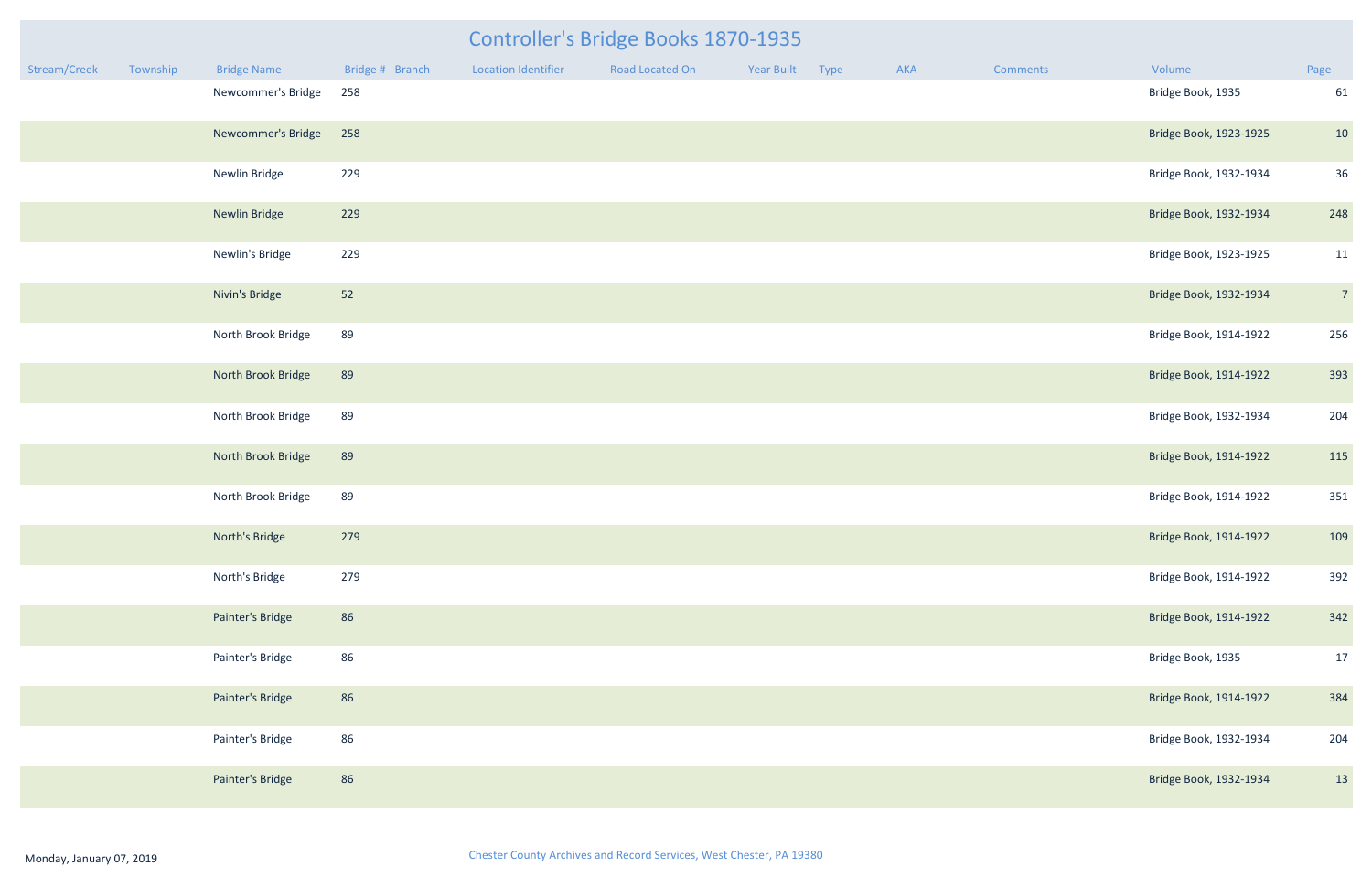| Stream/Creek | Township | <b>Bridge Name</b>          | Bridge # Branch | <b>Location Identifier</b> | Road Located On | Year Built | Type | AKA | Comments | Volume                 | Page |
|--------------|----------|-----------------------------|-----------------|----------------------------|-----------------|------------|------|-----|----------|------------------------|------|
|              |          | Painter's Bridge            | 86              |                            |                 |            |      |     |          | Bridge Book, 1923-1925 | 11   |
|              |          | Paitner's Bridge            | 86              |                            |                 |            |      |     |          | Bridge Book, 1932-1934 | 83   |
|              |          | Palmer's Bridge             | 80              |                            |                 |            |      |     |          | Bridge Book, 1923-1925 | 50   |
|              |          | Palmer's Bridge             | 80              |                            |                 |            |      |     |          | Bridge Book, 1932-1934 | 82   |
|              |          | Palmer's Bridge             | 80              |                            |                 |            |      |     |          | Bridge Book, 1923-1925 | 9    |
|              |          | Palmer's Bridge             | 80              |                            |                 |            |      |     |          | Bridge Book, 1914-1922 | 369  |
|              |          | Palmer's Bridge             | 80              |                            |                 |            |      |     |          | Bridge Book, 1932-1934 | 203  |
|              |          | Palmer's Bridge             | 80              |                            |                 |            |      |     |          | Bridge Book, 1914-1922 | 342  |
|              |          | Palmer's Bridge             | 80              |                            |                 |            |      |     |          | Bridge Book, 1935      | 16   |
|              |          | Palsgrove Bridge            | 132             |                            |                 |            |      |     |          | Bridge Book, 1914-1922 | 354  |
|              |          | Palsgrove Bridge            | 132             |                            |                 |            |      |     |          | Bridge Book, 1914-1922 | 119  |
|              |          | Parkerford Canal Bridge 217 |                 |                            |                 |            |      |     |          | Bridge Book, 1923-1925 | 69   |
|              |          | Parkerford Canal Bridge 217 |                 |                            |                 |            |      |     |          | Bridge Book, 1923-1925 | 20   |
|              |          | Parkerford Canal Bridge 217 |                 |                            |                 |            |      |     |          | Bridge Book, 1923-1925 | 39   |
|              |          | Parkerford Canal Bridge 217 |                 |                            |                 |            |      |     |          | Bridge Book, 1932-1934 | 126  |
|              |          | Parkerford Canal Bridge 217 |                 |                            |                 |            |      |     |          | Bridge Book, 1914-1922 | 116  |
|              |          | Parkerford Canal Bridge 217 |                 |                            |                 |            |      |     |          | Bridge Book, 1914-1922 | 335  |
|              |          | Parkerford Canal Bridge 217 |                 |                            |                 |            |      |     |          | Bridge Book, 1932-1934 | 34   |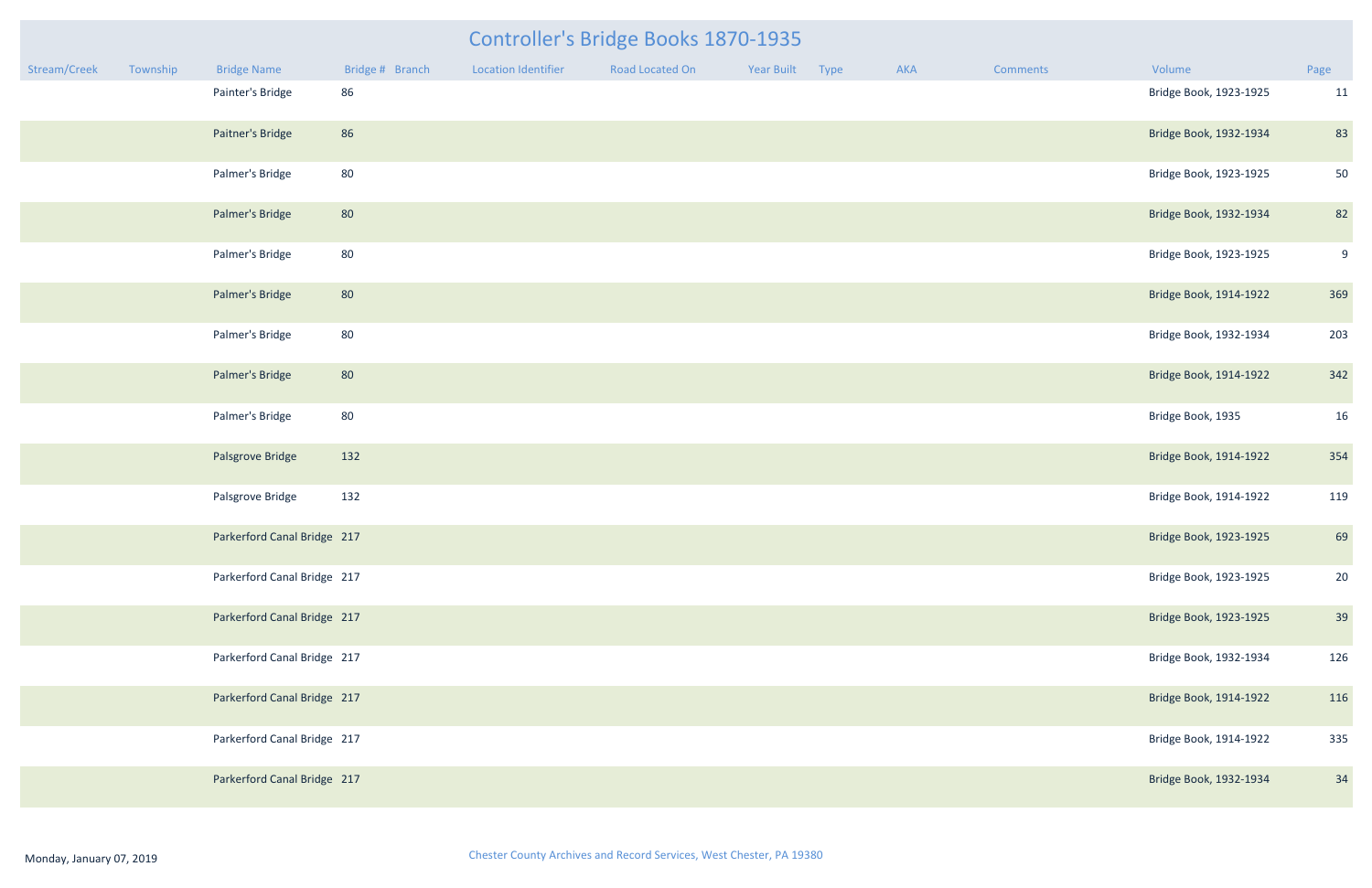|              | Controller's Bridge Books 1870-1935 |                                     |                 |                            |                 |            |      |     |          |                        |                 |  |
|--------------|-------------------------------------|-------------------------------------|-----------------|----------------------------|-----------------|------------|------|-----|----------|------------------------|-----------------|--|
| Stream/Creek | Township                            | <b>Bridge Name</b>                  | Bridge # Branch | <b>Location Identifier</b> | Road Located On | Year Built | Type | AKA | Comments | Volume                 | Page            |  |
|              |                                     | Parkers Ford Bridge                 | 106             |                            |                 |            |      |     |          | Bridge Book, 1932-1934 | 210             |  |
|              |                                     | Parker's Ford Bridge                | 106             |                            |                 |            |      |     |          | Bridge Book, 1932-1934 | 90              |  |
|              |                                     | Parke's Bridge                      | 251             |                            |                 |            |      |     |          | Bridge Book, 1923-1925 | 40              |  |
|              |                                     | Parkes Ford Bridge                  | 106             |                            |                 |            |      |     |          | Bridge Book, 1914-1922 | 387             |  |
|              |                                     | Parkes Ford Bridge                  | 106             |                            |                 |            |      |     |          | Bridge Book, 1923-1925 | 70              |  |
|              |                                     | Parkes Ford Bridge                  | 93              |                            |                 |            |      |     |          | Bridge Book, 1914-1922 | 93              |  |
|              |                                     | Parkes Ford Bridge                  | 106             |                            |                 |            |      |     |          | Bridge Book, 1932-1934 | 16              |  |
|              |                                     | <b>Pawlings Bridge</b>              | 211             |                            |                 |            |      |     |          | Bridge Book, 1935      | 49              |  |
|              |                                     | Pearson's Bridge                    | 275             |                            |                 |            |      |     |          | Bridge Book, 1935      | 65              |  |
|              |                                     | Pennock's Bridge                    | 50              |                            |                 |            |      |     |          | Bridge Book, 1932-1934 | 71              |  |
|              |                                     | Pennock's Bridge                    | 50              |                            |                 |            |      |     |          | Bridge Book, 1914-1922 | 354             |  |
|              |                                     | Pennock's Bridge                    | 50              |                            |                 |            |      |     |          | Bridge Book, 1932-1934 | $6\overline{6}$ |  |
|              |                                     | Pennock's Bridge                    | 50              |                            |                 |            |      |     |          | Bridge Book, 1923-1925 | 33              |  |
|              |                                     | Pennock's Bridge                    | 50              |                            |                 |            |      |     |          | Bridge Book, 1935      | 8               |  |
|              |                                     | Pennock's Bridge                    | 50              |                            |                 |            |      |     |          | Bridge Book, 1923-1925 | 64              |  |
|              |                                     | Pennock's Bridge                    | 50              |                            |                 |            |      |     |          | Bridge Book, 1932-1934 | 191             |  |
|              |                                     | Pennypacker's Mill<br><b>Bridge</b> | 173             |                            |                 |            |      |     |          | Bridge Book, 1932-1934 | 230             |  |
|              |                                     | Philip's Bridge                     | 68              |                            |                 |            |      |     |          | Bridge Book, 1932-1934 | 10              |  |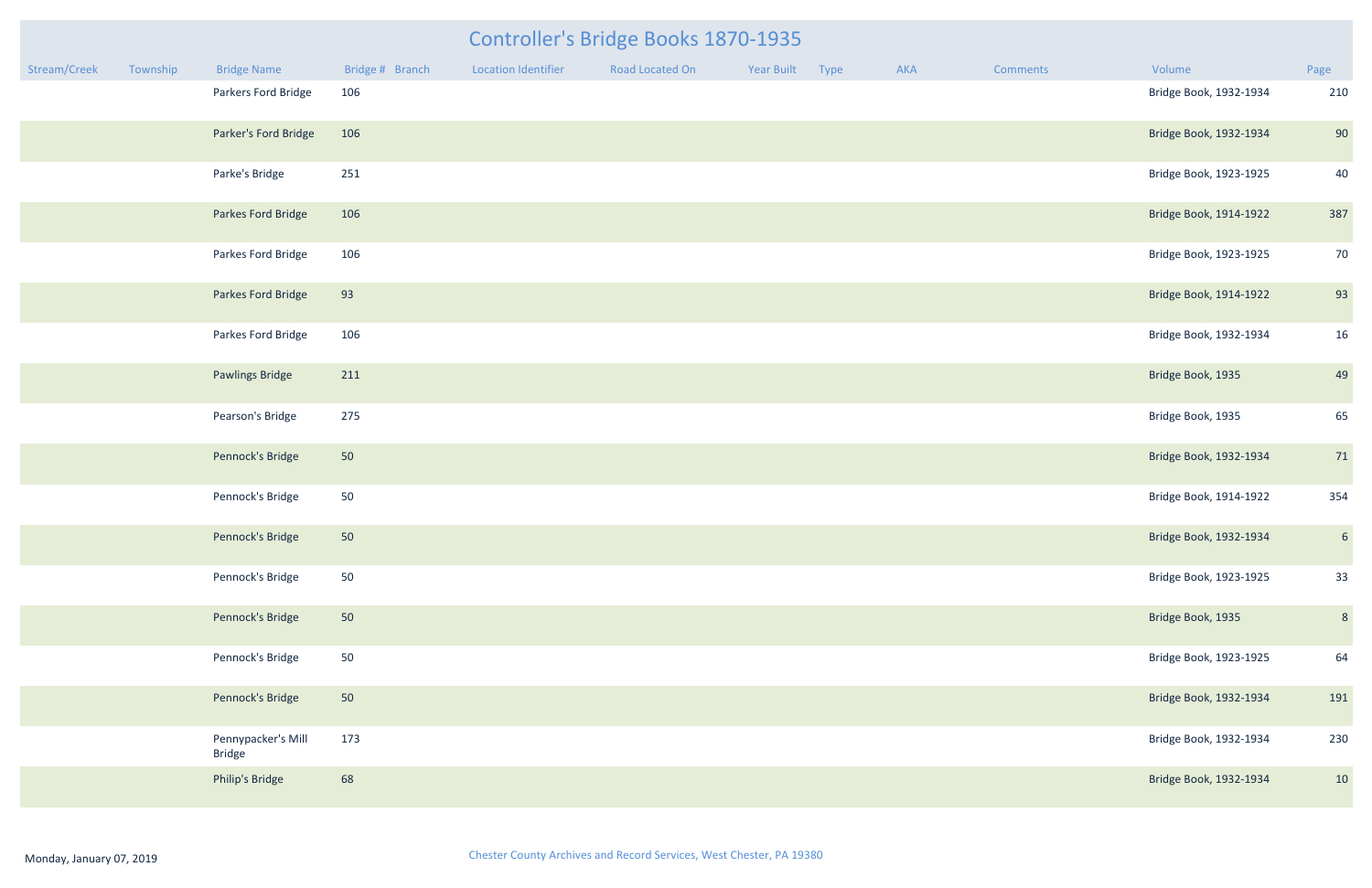| Controller's Bridge Books 1870-1935 |          |                           |                 |                            |                 |            |      |     |          |                        |                |
|-------------------------------------|----------|---------------------------|-----------------|----------------------------|-----------------|------------|------|-----|----------|------------------------|----------------|
| Stream/Creek                        | Township | <b>Bridge Name</b>        | Bridge # Branch | <b>Location Identifier</b> | Road Located On | Year Built | Type | AKA | Comments | Volume                 | Page           |
|                                     |          | Philip's Bridge           | 68              |                            |                 |            |      |     |          | Bridge Book, 1914-1922 | 291            |
|                                     |          | <b>Phillips Bridge</b>    | 68              |                            |                 |            |      |     |          | Bridge Book, 1923-1925 | 41             |
|                                     |          | <b>Phillips Bridge</b>    | 68              |                            |                 |            |      |     |          | Bridge Book, 1923-1925 | 67             |
|                                     |          | Phillip's Bridge          | 68              |                            |                 |            |      |     |          | Bridge Book, 1935      | 13             |
|                                     |          | Phillip's Bridge          | 68              |                            |                 |            |      |     |          | Bridge Book, 1914-1922 | 375            |
|                                     |          | Pigeon Creek Bridge       | 207             |                            |                 |            |      |     |          | Bridge Book, 1923-1925 | 39             |
|                                     |          | Pikeland Bridge           | 222             |                            |                 |            |      |     |          | Bridge Book, 1914-1922 | 341            |
|                                     |          | Pine Grove Bridge         | $\overline{7}$  |                            |                 |            |      |     |          | Bridge Book, 1932-1934 | 53             |
|                                     |          | Pine Swamp Bridge         | 309             |                            |                 |            |      |     |          | Bridge Book, 1932-1934 | 168            |
|                                     |          | <b>Plankerton Bridge</b>  | 64              |                            |                 |            |      |     |          | Bridge Book, 1914-1922 | 373            |
|                                     |          | Plankerton Bridge         | 64              |                            |                 |            |      |     |          | Bridge Book, 1914-1922 | 390            |
|                                     |          | Plankerton's Bridge       | 64              |                            |                 |            |      |     |          | Bridge Book, 1914-1922 | 265            |
|                                     |          | Plankerton's Bridge       | 64              |                            |                 |            |      |     |          | Bridge Book, 1923-1925 | 40             |
|                                     |          | Plankerton's Bridge       | 64              |                            |                 |            |      |     |          | Bridge Book, 1914-1922 | 355            |
|                                     |          | Pleasant Garden Bridge 27 |                 |                            |                 |            |      |     |          | Bridge Book, 1932-1934 | $\overline{3}$ |
|                                     |          | Pleasant Garden Bridge 27 |                 |                            |                 |            |      |     |          | Bridge Book, 1932-1934 | 181            |
|                                     |          | Pleasant Garden Bridge 27 |                 |                            |                 |            |      |     |          | Bridge Book, 1914-1922 | 346            |
|                                     |          | Pleasant Garden Bridge 27 |                 |                            |                 |            |      |     |          | Bridge Book, 1932-1934 | 61             |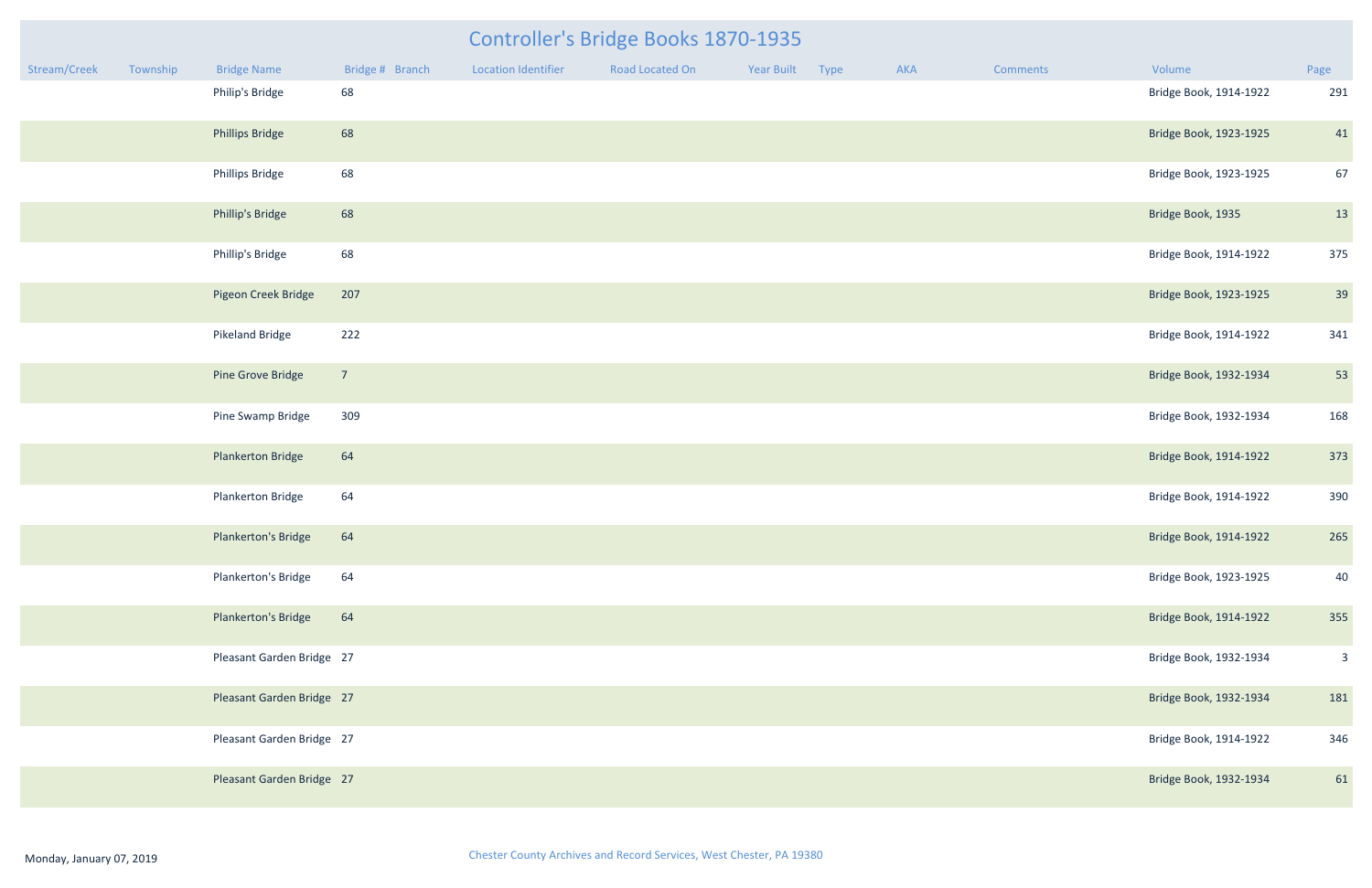| mments | Volume                 | Page |
|--------|------------------------|------|
|        | Bridge Book, 1923-1925 | 12   |
|        | Bridge Book, 1935      | 3    |
|        | Bridge Book, 1914-1922 | 355  |
|        | Bridge Book, 1923-1925 | 47   |
|        | Bridge Book, 1923-1925 | 24   |
|        | Bridge Book, 1914-1922 | 287  |
|        | Bridge Book, 1932-1934 | 10   |
|        | Bridge Book, 1932-1934 | 79   |
|        | Bridge Book, 1932-1934 | 200  |
|        | Bridge Book, 1914-1922 | 295  |
|        | Bridge Book, 1932-1934 | 47   |
|        | Bridge Book, 1914-1922 | 282  |
|        | Bridge Book, 1914-1922 | 284  |
|        | Bridge Book, 1932-1934 | 142  |
|        | Bridge Book, 1935      | 60   |
|        | Bridge Book, 1914-1922 | 375  |
|        | Bridge Book, 1932-1934 | 259  |
|        | Bridge Book, 1914-1922 | 325  |

|              |          |                           |                 |                            | Controller's Bridge Books 1870-1935 |            |      |                  |                 |                        |                |
|--------------|----------|---------------------------|-----------------|----------------------------|-------------------------------------|------------|------|------------------|-----------------|------------------------|----------------|
| Stream/Creek | Township | <b>Bridge Name</b>        | Bridge # Branch | <b>Location Identifier</b> | Road Located On                     | Year Built | Type | AKA              | <b>Comments</b> | Volume                 | Page           |
|              |          | Pleasant Garden Bridge 27 |                 |                            |                                     |            |      |                  |                 | Bridge Book, 1923-1925 | 12             |
|              |          | Pleasant Garden Bridge 27 |                 |                            |                                     |            |      |                  |                 | Bridge Book, 1935      | $\beta$        |
|              |          | Pleasant Garden Bridge 27 |                 |                            |                                     |            |      |                  |                 | Bridge Book, 1914-1922 | 355            |
|              |          | Pocopson Bridge           | 71              |                            |                                     |            |      |                  |                 | Bridge Book, 1923-1925 | 47             |
|              |          | Pocopson Bridge           | 292             |                            |                                     |            |      |                  |                 | Bridge Book, 1923-1925 | 24             |
|              |          | Pocopson Bridge           | 86              |                            |                                     |            |      | Painter's Bridge |                 | Bridge Book, 1914-1922 | 287            |
|              |          | Pocopson Bridge           | 71              |                            |                                     |            |      |                  |                 | Bridge Book, 1932-1934 | 10             |
|              |          | Pocopson Bridge           | 71              |                            |                                     |            |      |                  |                 | Bridge Book, 1932-1934 | 7 <sup>c</sup> |
|              |          | Pocopson Bridge           | 71              |                            |                                     |            |      |                  |                 | Bridge Book, 1932-1934 | 200            |
|              |          | Pocopson Creek Bridge     |                 |                            |                                     |            |      |                  |                 | Bridge Book, 1914-1922 | 295            |
|              |          | Porter's Mill Bridge      | 304             |                            |                                     |            |      |                  |                 | Bridge Book, 1932-1934 | 47             |
|              |          | Power House Bridge        |                 |                            |                                     |            |      |                  |                 | Bridge Book, 1914-1922 | 282            |
|              |          | Pratt's Bridge            |                 |                            |                                     |            |      |                  |                 | Bridge Book, 1914-1922 | 284            |
|              |          | <b>Pratt's Bridge</b>     | 254             |                            |                                     |            |      |                  |                 | Bridge Book, 1932-1934 | 142            |
|              |          | Pratt's Bridge            | 254             |                            |                                     |            |      |                  |                 | Bridge Book, 1935      | 60             |
|              |          | <b>Pratt's Bridge</b>     | 254             |                            |                                     |            |      |                  |                 | Bridge Book, 1914-1922 | 375            |
|              |          | Pratt's Bridge            | 254             |                            |                                     |            |      |                  |                 | Bridge Book, 1932-1934 | 259            |
|              |          | Pugh's & Lyons Bridge 31  |                 |                            |                                     |            |      |                  |                 | Bridge Book, 1914-1922 | 325            |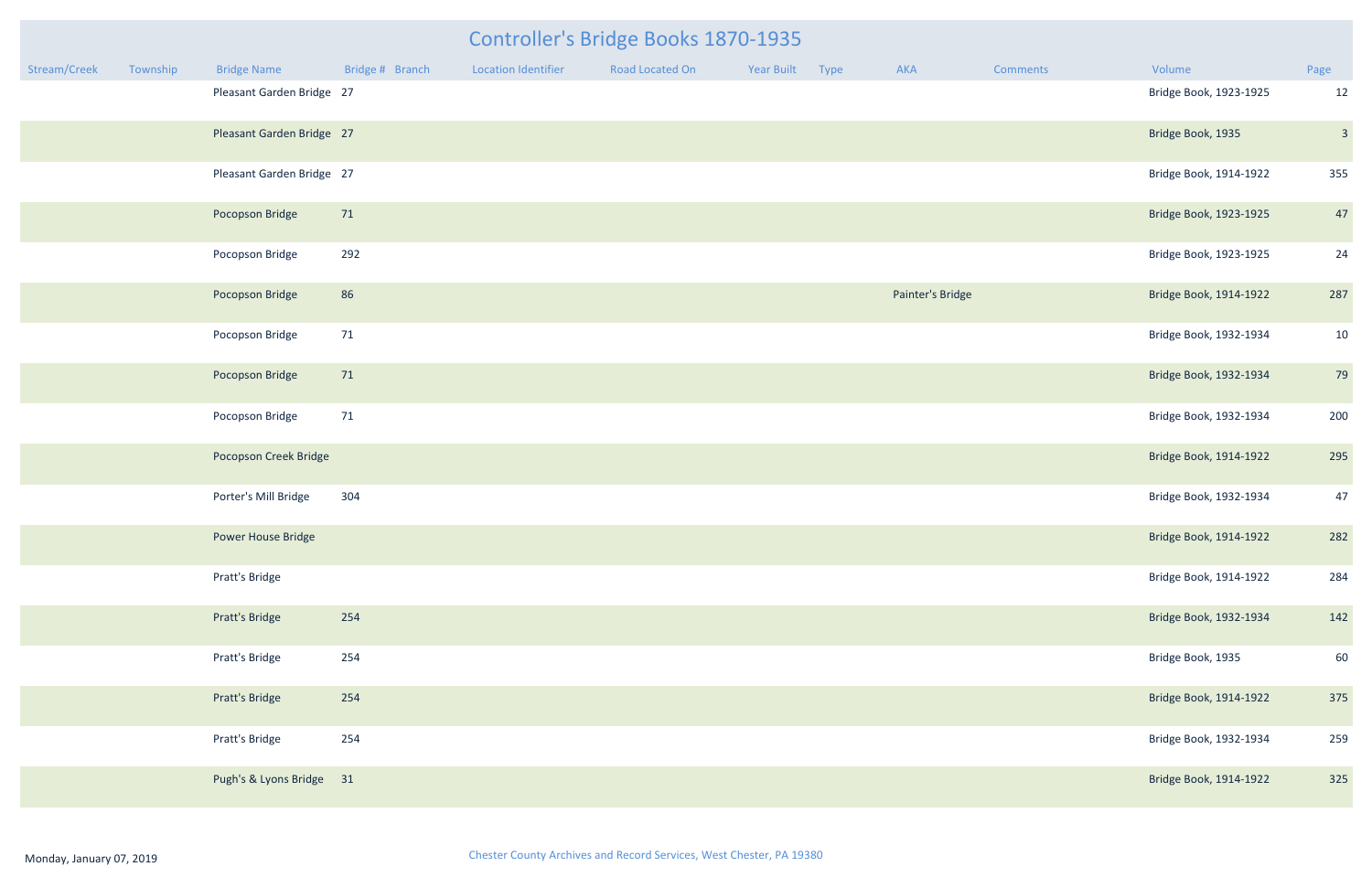|              |          |                    |                 |                            | Controller's Bridge Books 1870-1935 |            |      |     |          |                        |                |
|--------------|----------|--------------------|-----------------|----------------------------|-------------------------------------|------------|------|-----|----------|------------------------|----------------|
| Stream/Creek | Township | <b>Bridge Name</b> | Bridge # Branch | <b>Location Identifier</b> | Road Located On                     | Year Built | Type | AKA | Comments | Volume                 | Page           |
|              |          | Pugh's Bridge      | 31              |                            |                                     |            |      |     |          | Bridge Book, 1914-1922 | 368            |
|              |          | Pugh's Bridge      | 31              |                            |                                     |            |      |     |          | Bridge Book, 1914-1922 | 122            |
|              |          | Pugh's Bridge      | 31              |                            |                                     |            |      |     |          | Bridge Book, 1932-1934 | $\overline{3}$ |
|              |          | Pugh's Bridge      | 31              |                            |                                     |            |      |     |          | Bridge Book, 1923-1925 | 10             |
|              |          | Pugh's Bridge      | 31              |                            |                                     |            |      |     |          | Bridge Book, 1932-1934 | 63             |
|              |          | Pugh's Bridge      | 31              |                            |                                     |            |      |     |          | Bridge Book, 1935      | $\overline{4}$ |
|              |          | Pugh's Bridge      | 31              |                            |                                     |            |      |     |          | Bridge Book, 1923-1925 | 67             |
|              |          | Pughtown Bridge    | 197             |                            |                                     |            |      |     |          | Bridge Book, 1914-1922 | 341            |
|              |          | Pughtown Bridge    | 127             |                            |                                     |            |      |     |          | Bridge Book, 1914-1922 | 352            |
|              |          | Pughtown Bridge    | 197             |                            |                                     |            |      |     |          | Bridge Book, 1914-1922 | 312            |
|              |          | Pusey's Bridge     | 248             |                            |                                     |            |      |     |          | Bridge Book, 1923-1925 | 65             |
|              |          | Pusey's Bridge     | 38              |                            |                                     |            |      |     |          | Bridge Book, 1914-1922 | 388            |
|              |          | Pusey's Bridge     | 249             |                            |                                     |            |      |     |          | Bridge Book, 1914-1922 | 396            |
|              |          | Pusey's Bridge     | 38              |                            |                                     |            |      |     |          | Bridge Book, 1932-1934 | 65             |
|              |          | Pusey's Bridge     | 248             |                            |                                     |            |      |     |          | Bridge Book, 1923-1925 | 44             |
|              |          | Pusey's Bridge     | 249             |                            |                                     |            |      |     |          | Bridge Book, 1914-1922 | 371            |
|              |          | Pusey's Bridge     | 38              |                            |                                     |            |      |     |          | Bridge Book, 1932-1934 | 186            |
|              |          | Pyle's Bridge      | 73              |                            |                                     |            |      |     |          | Bridge Book, 1914-1922 | 372            |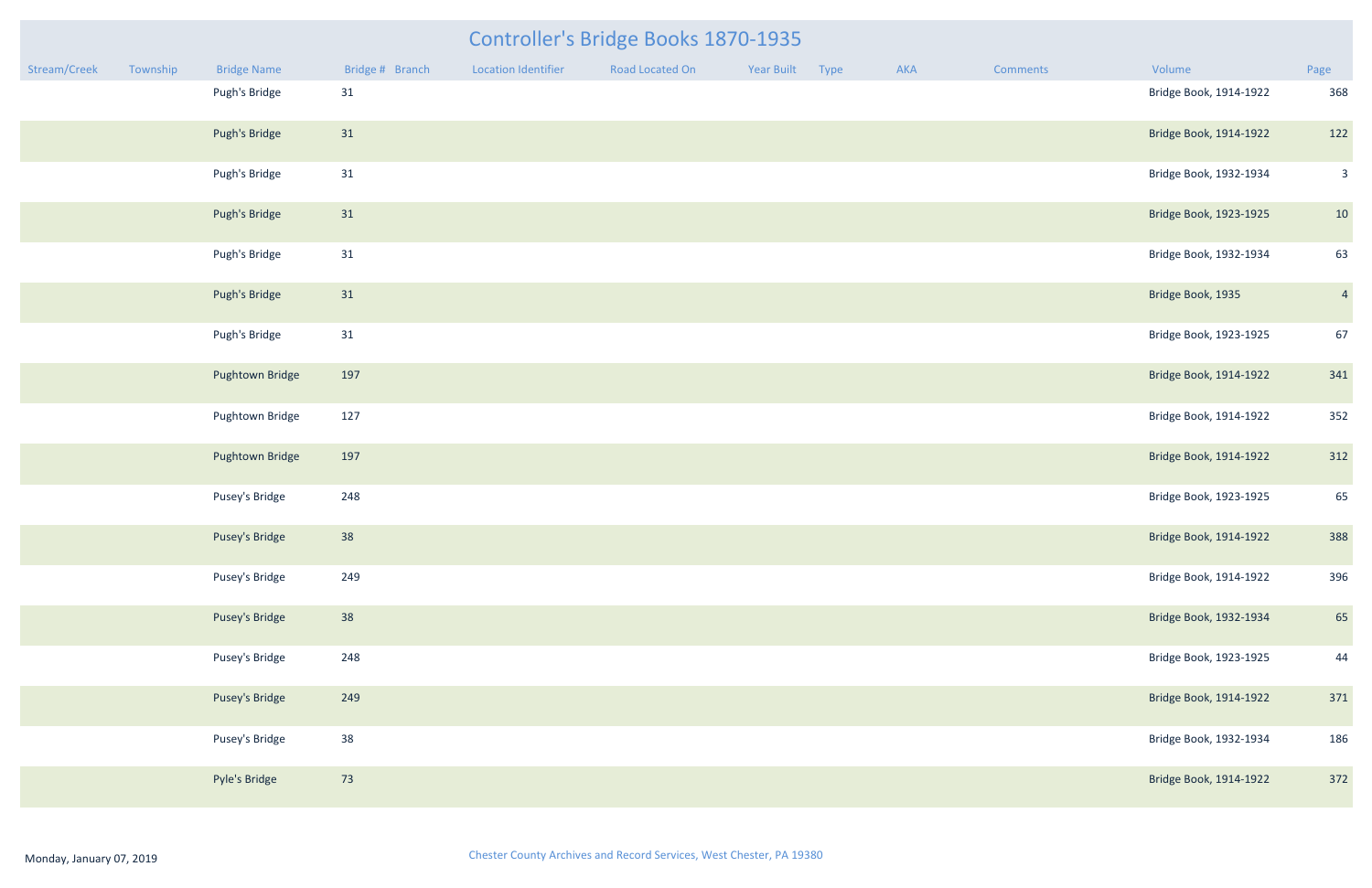|              |          |                      |                 |                     | <b>Controller's Bridge Books 1870-1935</b> |                 |     |                 |                        |      |
|--------------|----------|----------------------|-----------------|---------------------|--------------------------------------------|-----------------|-----|-----------------|------------------------|------|
| Stream/Creek | Township | <b>Bridge Name</b>   | Bridge # Branch | Location Identifier | Road Located On                            | Year Built Type | AKA | <b>Comments</b> | Volume                 | Page |
|              |          | Pyle's Bridge        | 73              |                     |                                            |                 |     |                 | Bridge Book, 1914-1922 | 386  |
|              |          | <b>Quimby Bridge</b> | 260             |                     |                                            |                 |     |                 | Bridge Book, 1932-1934 | 261  |
|              |          | Rapp's Bridge        | 188             |                     |                                            |                 |     |                 | Bridge Book, 1935      | 43   |
|              |          | Rapp's Bridge        | 188             |                     |                                            |                 |     |                 | Bridge Book, 1914-1922 | 128  |
|              |          | Rapp's Bridge        | 188             |                     |                                            |                 |     |                 | Bridge Book, 1932-1934 | 235  |
|              |          | Rapp's Bridge        | 188             |                     |                                            |                 |     |                 | Bridge Book, 1914-1922 | 263  |
|              |          | Rapp's Bridge        | 188             |                     |                                            |                 |     |                 | Bridge Book, 1923-1925 | 14   |
|              |          | Rapp's Bridge        | 188             |                     |                                            |                 |     |                 | Bridge Book, 1932-1934 | 29   |
|              |          | Rapp's Bridge        | 188             |                     |                                            |                 |     |                 | Bridge Book, 1923-1925 | 38   |
|              |          | Rapp's Bridge        | 188             |                     |                                            |                 |     |                 | Bridge Book, 1914-1922 | 384  |
|              |          | Rapp's Iron Bridge   | 189             |                     |                                            |                 |     |                 | Bridge Book, 1923-1925 | 48   |
|              |          | Rapp's Iron Bridge   | 189             |                     |                                            |                 |     |                 | Bridge Book, 1932-1934 | 117  |
|              |          | Rapp's Iron Bridge   | 189             |                     |                                            |                 |     |                 | Bridge Book, 1914-1922 | 303  |
|              |          | Rapp's Iron Bridge   | 189             |                     |                                            |                 |     |                 | Bridge Book, 1914-1922 | 106  |
|              |          | Rapp's Iron Bridge   | 189             |                     |                                            |                 |     |                 | Bridge Book, 1923-1925 | 14   |
|              |          | Rapp's Iron Bridge   | 189             |                     |                                            |                 |     |                 | Bridge Book, 1932-1934 | 29   |
|              |          | Rapp's Iron Bridge   | 189             |                     |                                            |                 |     |                 | Bridge Book, 1914-1922 | 351  |
|              |          | Rapp's Iron Bridge   | 189             |                     |                                            |                 |     |                 | Bridge Book, 1932-1934 | 236  |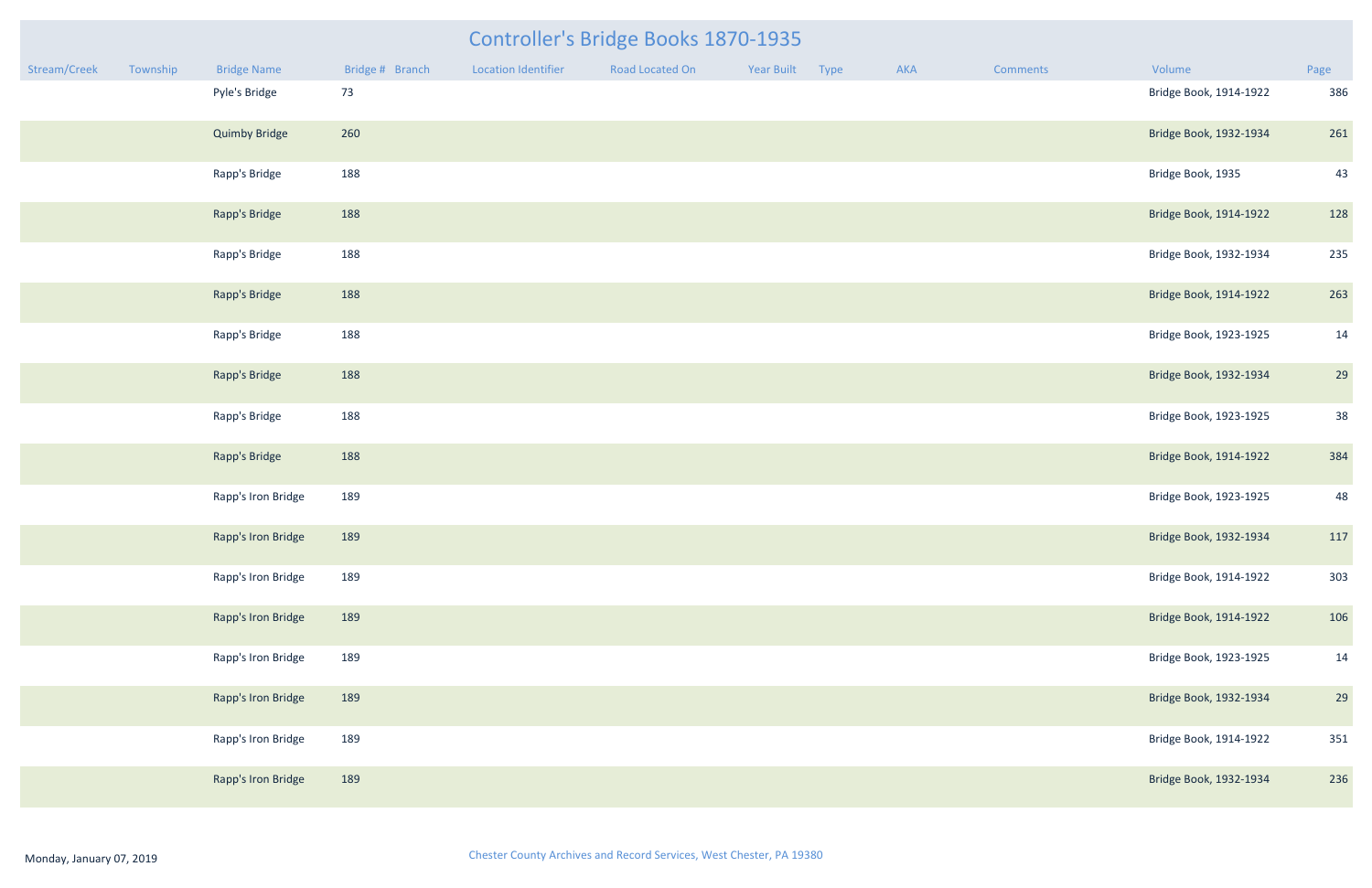|              |          |                        |                 |                            | <b>Controller's Bridge Books 1870-1935</b> |                 |     |                 |                        |      |
|--------------|----------|------------------------|-----------------|----------------------------|--------------------------------------------|-----------------|-----|-----------------|------------------------|------|
| Stream/Creek | Township | <b>Bridge Name</b>     | Bridge # Branch | <b>Location Identifier</b> | Road Located On                            | Year Built Type | AKA | <b>Comments</b> | Volume                 | Page |
|              |          | Rapp's Iron Bridge     | 189             |                            |                                            |                 |     |                 | Bridge Book, 1914-1922 | 129  |
|              |          | Rapp's Iron Bridge     | 189             |                            |                                            |                 |     |                 | Bridge Book, 1923-1925 | 60   |
|              |          | Rapp's Mill Bridge     | 188             |                            |                                            |                 |     |                 | Bridge Book, 1914-1922 | 352  |
|              |          | Rapp's Mill Bridge     | 189             |                            |                                            |                 |     |                 | Bridge Book, 1914-1922 | 374  |
|              |          | Reed's Bridge          | 134             |                            |                                            |                 |     |                 | Bridge Book, 1932-1934 | 21   |
|              |          | <b>Reed's Bridge</b>   | 134             |                            |                                            |                 |     |                 | Bridge Book, 1932-1934 | 99   |
|              |          | Reed's Bridge          | 134             |                            |                                            |                 |     |                 | Bridge Book, 1914-1922 | 377  |
|              |          | Reed's Bridge          | 134             |                            |                                            |                 |     |                 | Bridge Book, 1935      | 30   |
|              |          | Reed's Road Bridge     | 134             |                            |                                            |                 |     |                 | Bridge Book, 1914-1922 | 278  |
|              |          | Reed's Road Bridge     | 134             |                            |                                            |                 |     |                 | Bridge Book, 1914-1922 | 105  |
|              |          | Reed's Road Bridge     | 134             |                            |                                            |                 |     |                 | Bridge Book, 1923-1925 | 71   |
|              |          | Reed's Road Bridge 134 |                 |                            |                                            |                 |     |                 | Bridge Book, 1923-1925 | 46   |
|              |          | Reese Bridge           | 272             |                            |                                            |                 |     |                 | Bridge Book, 1923-1925 | 13   |
|              |          | Reese Mill Bridge      | 272             |                            |                                            |                 |     |                 | Bridge Book, 1923-1925 | 10   |
|              |          | Reese's Mills Bridge   | 272             |                            |                                            |                 |     |                 | Bridge Book, 1923-1925 | 39   |
|              |          | Reesler's Bridge       | 312             |                            |                                            |                 |     |                 | Bridge Book, 1932-1934 | 286  |
|              |          | Rees's Road Bridge     | 134             |                            |                                            |                 |     |                 | Bridge Book, 1914-1922 | 348  |
|              |          | Reid's Bridge          | 283             |                            |                                            |                 |     |                 | Bridge Book, 1932-1934 | 156  |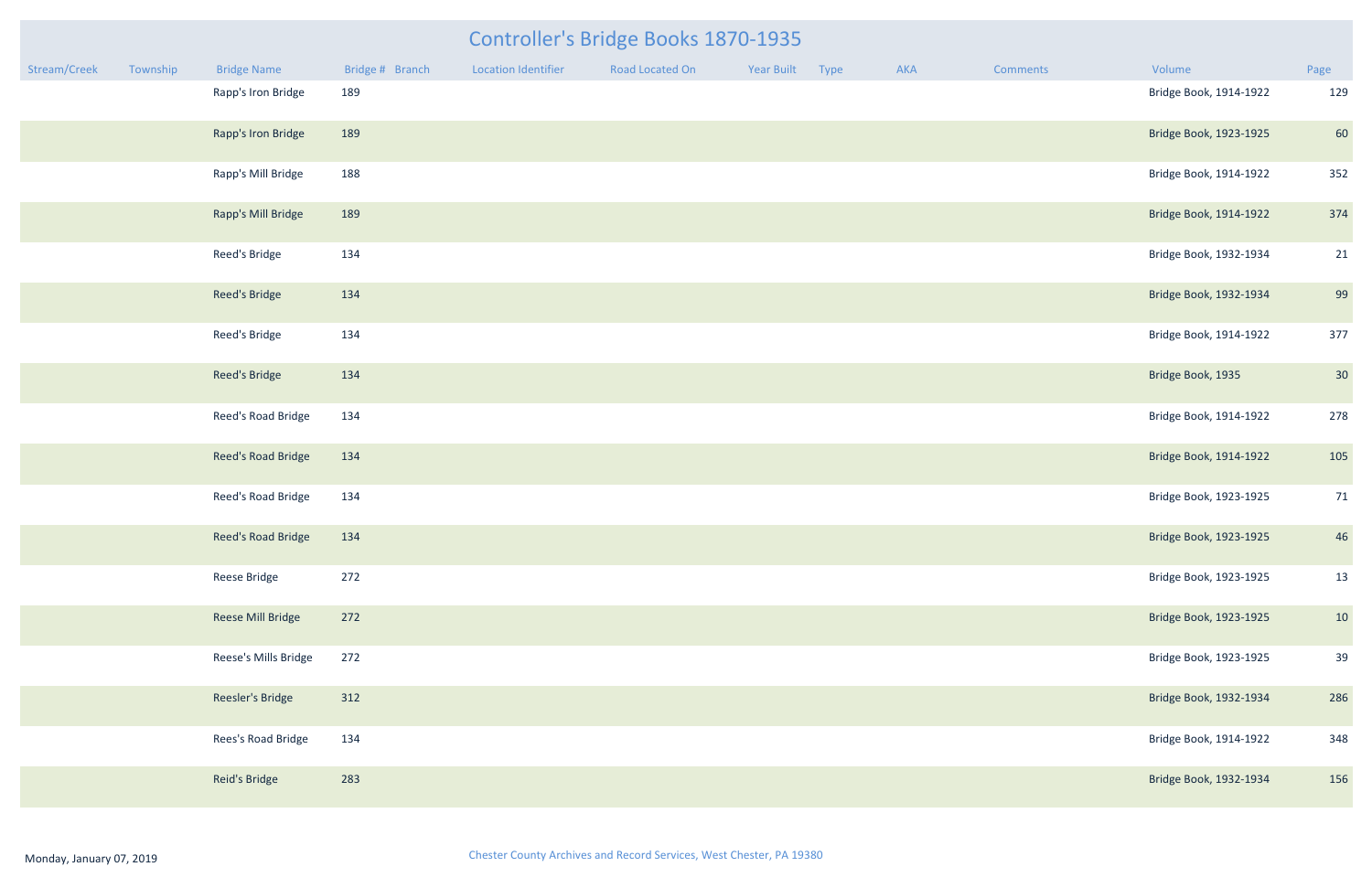|              |          |                              |                 |                            | Controller's Bridge Books 1870-1935 |                 |     |                 |                        |                |
|--------------|----------|------------------------------|-----------------|----------------------------|-------------------------------------|-----------------|-----|-----------------|------------------------|----------------|
| Stream/Creek | Township | <b>Bridge Name</b>           | Bridge # Branch | <b>Location Identifier</b> | Road Located On                     | Year Built Type | AKA | <b>Comments</b> | Volume                 | Page           |
|              |          | Reid's Bridge                | 283             |                            |                                     |                 |     |                 | Bridge Book, 1914-1922 | 350            |
|              |          | Reid's Bridge                | 283             |                            |                                     |                 |     |                 | Bridge Book, 1932-1934 | 272            |
|              |          | Reid's Bridge                | 283             |                            |                                     |                 |     |                 | Bridge Book, 1935      | 67             |
|              |          | Rennard's Bridge             |                 |                            |                                     |                 |     |                 | Bridge Book, 1914-1922 | 281            |
|              |          | Rennard's Bridge             | 167             |                            |                                     |                 |     |                 | Bridge Book, 1914-1922 | 388            |
|              |          | Rennard's Bridge             | 167             |                            |                                     |                 |     |                 | Bridge Book, 1923-1925 | 17             |
|              |          | Rennard's Mill Bridge        | 167             |                            |                                     |                 |     |                 | Bridge Book, 1932-1934 | 110            |
|              |          | Rennard's Mill Bridge 167    |                 |                            |                                     |                 |     |                 | Bridge Book, 1932-1934 | 228            |
|              |          | Rennard's Mill Bridge        | 167             |                            |                                     |                 |     |                 | Bridge Book, 1932-1934 | 25             |
|              |          | <b>Rennard's Mill Bridge</b> | 167             |                            |                                     |                 |     |                 | Bridge Book, 1914-1922 | 366            |
|              |          | Reyburn Bridge               | 261             |                            |                                     |                 |     |                 | Bridge Book, 1935      | 62             |
|              |          | Richardson's Bridge          | 25              |                            |                                     |                 |     |                 | Bridge Book, 1923-1925 | 12             |
|              |          | Richardson's Bridge          | 25              |                            |                                     |                 |     |                 | Bridge Book, 1932-1934 | $\overline{2}$ |
|              |          | Richardson's Bridge          | 25              |                            |                                     |                 |     |                 | Bridge Book, 1935      | $\overline{2}$ |
|              |          | Richardson's Bridge          | 25              |                            |                                     |                 |     |                 | Bridge Book, 1914-1922 | 370            |
|              |          | Richardson's Bridge          | 25              |                            |                                     |                 |     |                 | Bridge Book, 1932-1934 | 60             |
|              |          | Richardson's Bridge          | 25              |                            |                                     |                 |     |                 | Bridge Book, 1932-1934 | 180            |
|              |          | Richardson's Bridge          | 25              |                            |                                     |                 |     | "New"           | Bridge Book, 1932-1934 | 296            |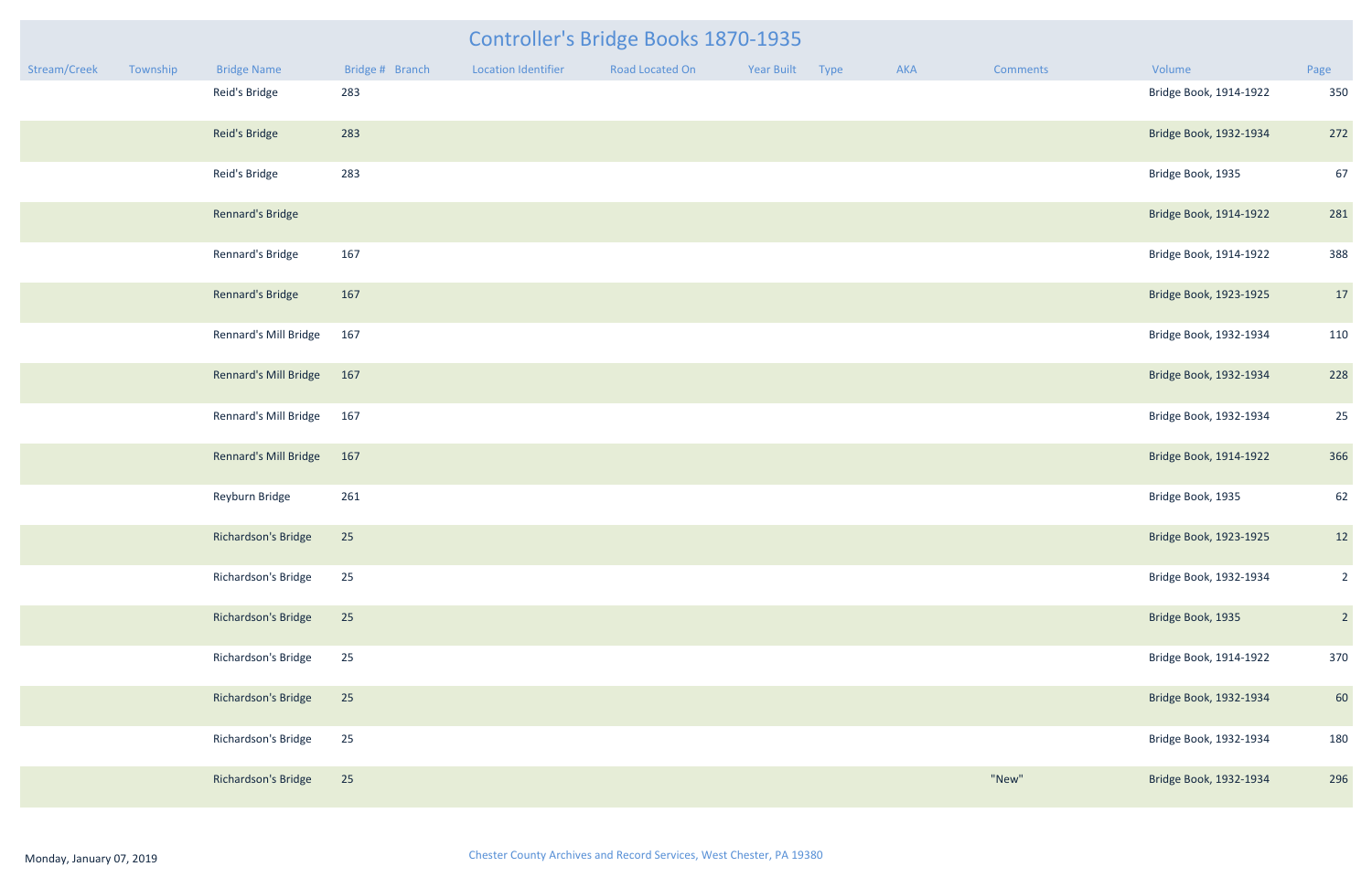|              |          |                                            |                 |                            | Controller's Bridge Books 1870-1935 |            |             |     |          |                        |                |
|--------------|----------|--------------------------------------------|-----------------|----------------------------|-------------------------------------|------------|-------------|-----|----------|------------------------|----------------|
| Stream/Creek | Township | <b>Bridge Name</b>                         | Bridge # Branch | <b>Location Identifier</b> | Road Located On                     | Year Built | <b>Type</b> | AKA | Comments | Volume                 | Page           |
|              |          | Riley's Bank Bridge                        | 170             |                            |                                     |            |             |     |          | Bridge Book, 1923-1925 | 13             |
|              |          | Riley's Banks Bridge                       | 170             |                            |                                     |            |             |     |          | Bridge Book, 1932-1934 | 111            |
|              |          | Riley's Banks Bridge                       | 170             |                            |                                     |            |             |     |          | Bridge Book, 1932-1934 | 229            |
|              |          | Riley's Banks Bridge                       |                 |                            |                                     |            |             |     |          | Bridge Book, 1914-1922 | 280            |
|              |          | Rock Grove Bridge                          | 226             |                            |                                     |            |             |     |          | Bridge Book, 1923-1925 | 65             |
|              |          | Rock Run Bridge                            | 101             |                            |                                     |            |             |     |          | Bridge Book, 1914-1922 | 261            |
|              |          | Rock Run Bridge                            | 101             |                            |                                     |            |             |     |          | Bridge Book, 1923-1925 | $\overline{2}$ |
|              |          | Rock Run Bridge                            | 101             |                            |                                     |            |             |     |          | Bridge Book, 1923-1925 | 32             |
|              |          | Rock Run Bridge                            | 101             |                            |                                     |            |             |     |          | Bridge Book, 1923-1925 | 59             |
|              |          | Rock Run Bridge                            | 101             |                            |                                     |            |             |     |          | Bridge Book, 1914-1922 | 346            |
|              |          | Rock Run Bridge                            | 101             |                            |                                     |            |             |     |          | Bridge Book, 1914-1922 | 360            |
|              |          | Rock Run Bridge                            | 101             |                            |                                     |            |             |     |          | Bridge Book, 1932-1934 | 87             |
|              |          | Rock Run Bridge                            | 101             |                            |                                     |            |             |     |          | Bridge Book, 1932-1934 | 15             |
|              |          | Rock Run Bridge                            | 101             |                            |                                     |            |             |     |          | Bridge Book, 1914-1922 | 100            |
|              |          | Rock Run Light Bridge                      |                 |                            |                                     |            |             |     |          | Bridge Book, 1914-1922 | 369            |
|              |          | <b>Rokeby Bridge</b>                       | 75              |                            |                                     |            |             |     |          | Bridge Book, 1923-1925 | 11             |
|              |          | Ross Bridge                                | 14              |                            |                                     |            |             |     |          | Bridge Book, 1932-1934 | 55             |
|              |          | Rudolph's and Arthur's 26<br><b>Rridge</b> |                 |                            |                                     |            |             |     |          | Bridge Book, 1914-1922 | 355            |

Bridge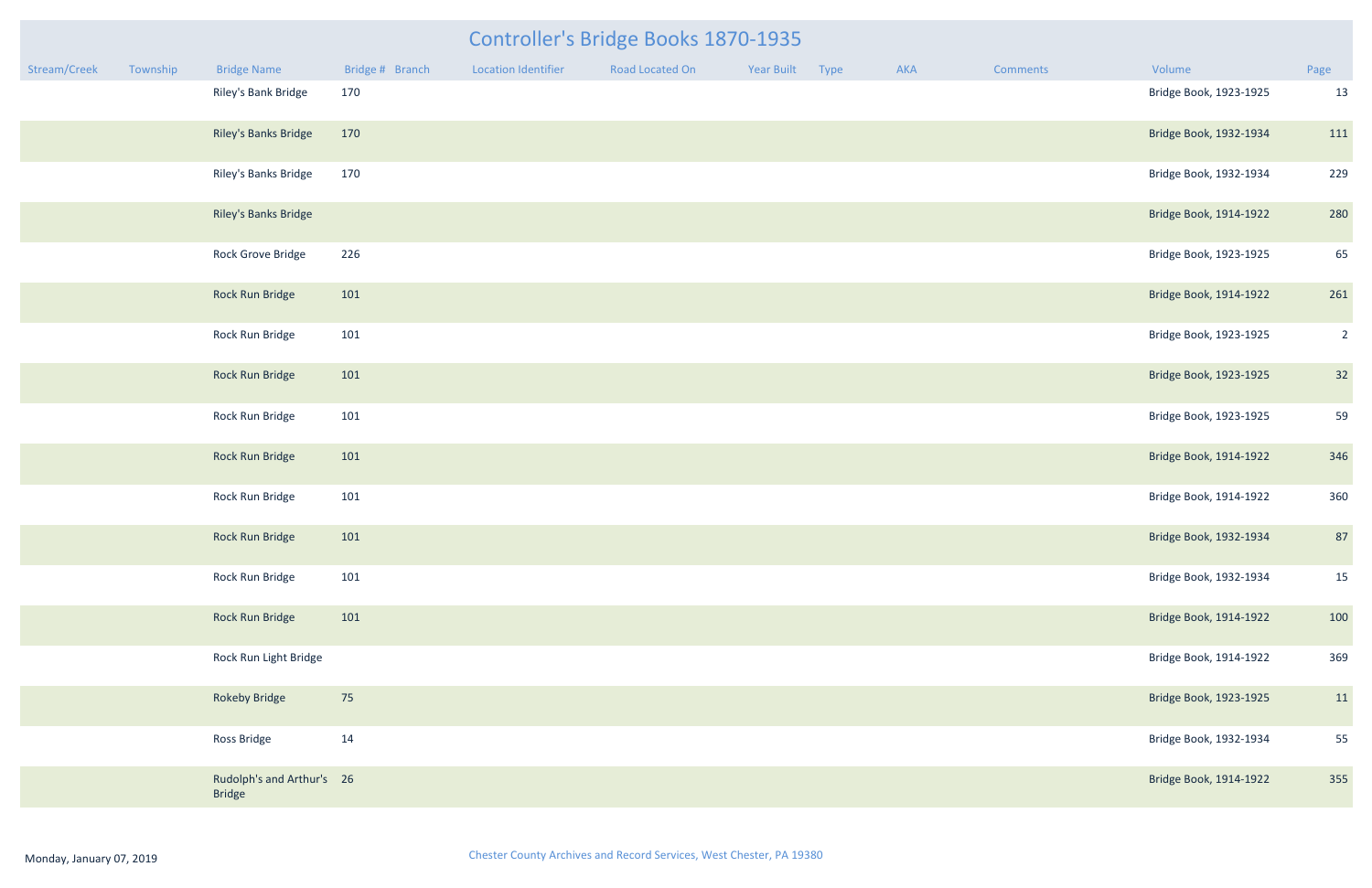| Stream/Creek | Township | <b>Bridge Name</b>                         | Bridge # Branch | <b>Location Identifier</b> | Road Located On | Year Built | Type | AKA | Comments | Volume                 | Page           |
|--------------|----------|--------------------------------------------|-----------------|----------------------------|-----------------|------------|------|-----|----------|------------------------|----------------|
|              |          | Rudolph's and Arthur's 26<br><b>Bridge</b> |                 |                            |                 |            |      |     |          | Bridge Book, 1914-1922 | 346            |
|              |          | Rudolph's and Arthur's 26<br><b>Bridge</b> |                 |                            |                 |            |      |     |          | Bridge Book, 1932-1934 | 181            |
|              |          | Rudolph's and Arthur's 26<br><b>Bridge</b> |                 |                            |                 |            |      |     |          | Bridge Book, 1932-1934 | 60             |
|              |          | Rudolph's Bridge                           | 26              |                            |                 |            |      |     |          | Bridge Book, 1923-1925 | 12             |
|              |          | Sager's Bridge                             | 32              |                            |                 |            |      |     |          | Bridge Book, 1932-1934 | 184            |
|              |          | Sager's Bridge                             | 32              |                            |                 |            |      |     |          | Bridge Book, 1914-1922 | 393            |
|              |          | Sager's Bridge                             | 32              |                            |                 |            |      |     |          | Bridge Book, 1914-1922 | 99             |
|              |          | Sager's Bridge                             | 32              |                            |                 |            |      |     |          | Bridge Book, 1935      | $\overline{4}$ |
|              |          | Sager's Bridge                             | 32              |                            |                 |            |      |     |          | Bridge Book, 1932-1934 | 63             |
|              |          | Sager's Bridge                             | 32              |                            |                 |            |      |     |          | Bridge Book, 1923-1925 | 48             |
|              |          | Sager's Bridge                             | 32              |                            |                 |            |      |     |          | Bridge Book, 1914-1922 | 120            |
|              |          | Saylor's Bridge                            | 209             |                            |                 |            |      |     |          | Bridge Book, 1935      | 48             |
|              |          | Saylor's Bridge                            | 209             |                            |                 |            |      |     |          | Bridge Book, 1932-1934 | 243            |
|              |          | Saylor's Bridge                            | 209             |                            |                 |            |      |     |          | Bridge Book, 1932-1934 | 124            |
|              |          | Saylor's Bridge                            | 209             |                            |                 |            |      |     |          | Bridge Book, 1935      | 72             |
|              |          | Saylor's Mill Bridge                       | 209             |                            |                 |            |      |     |          | Bridge Book, 1914-1922 | 353            |
|              |          | Saylor's Mill Bridge                       | 209             |                            |                 |            |      |     |          | Bridge Book, 1914-1922 | 300            |
|              |          | Saylor's Mill Bridge                       | 209             |                            |                 |            |      |     |          | Bridge Book, 1914-1922 | 116            |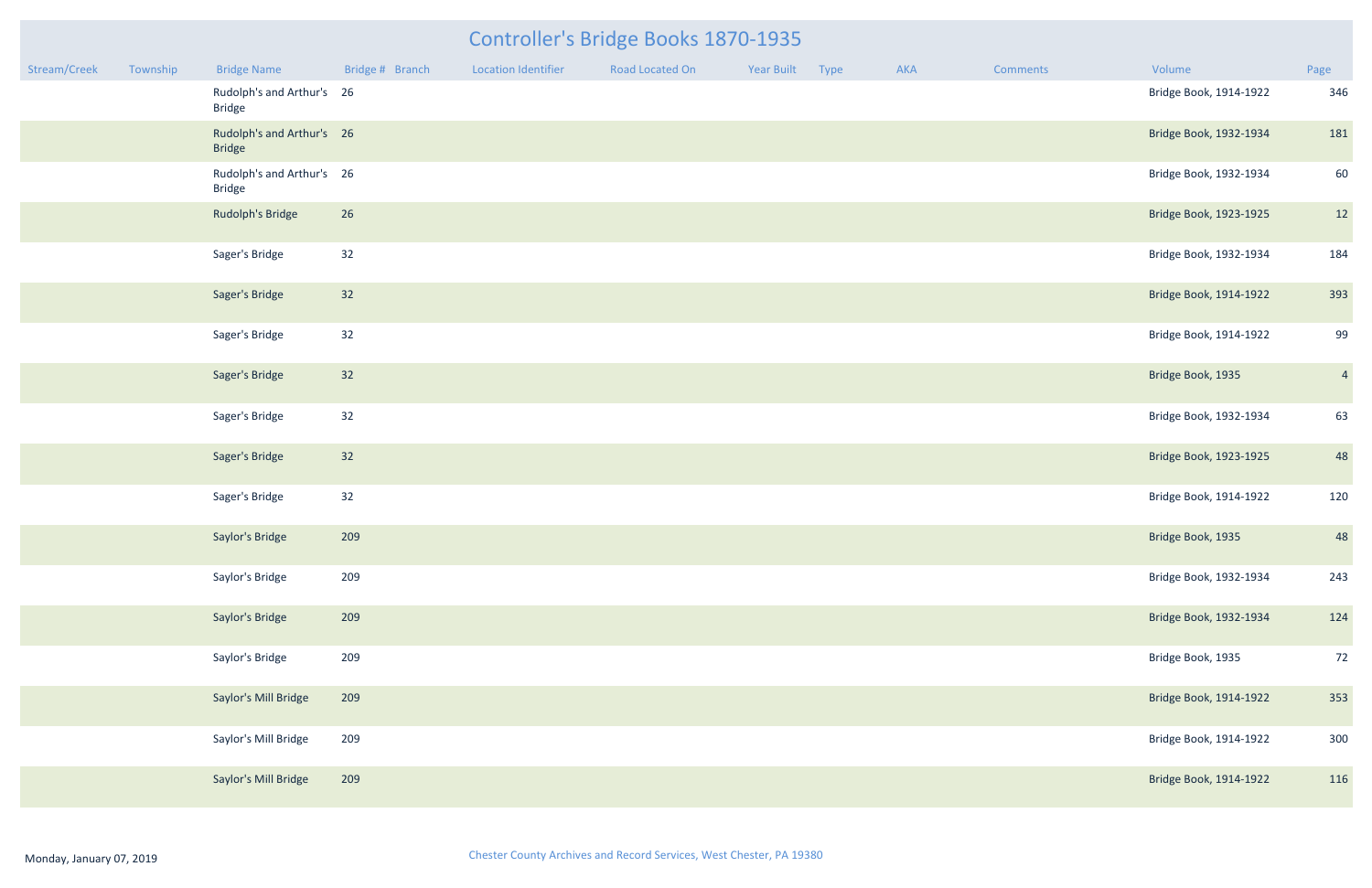|              |          |                         |                 |                            | <b>Controller's Bridge Books 1870-1935</b> |                 |     |                 |                        |                |
|--------------|----------|-------------------------|-----------------|----------------------------|--------------------------------------------|-----------------|-----|-----------------|------------------------|----------------|
| Stream/Creek | Township | <b>Bridge Name</b>      | Bridge # Branch | <b>Location Identifier</b> | Road Located On                            | Year Built Type | AKA | <b>Comments</b> | Volume                 | Page           |
|              |          | Saylor's Mill Bridge    | 209             |                            |                                            |                 |     |                 | Bridge Book, 1923-1925 | 49             |
|              |          | Saylor's Mill Bridge    | 209             |                            |                                            |                 |     |                 | Bridge Book, 1923-1925 | 19             |
|              |          | Seed's Bridge           | 88              |                            |                                            |                 |     |                 | Bridge Book, 1923-1925 | 49             |
|              |          | Seed's Bridge           | 88              |                            |                                            |                 |     |                 | Bridge Book, 1923-1925 | 68             |
|              |          | Seed's Bridge           | 88              |                            |                                            |                 |     |                 | Bridge Book, 1914-1922 | 250            |
|              |          | Seed's Bridge           | 88              |                            |                                            |                 |     |                 | Bridge Book, 1914-1922 | 123            |
|              |          | Seed's Bridge           | 88              |                            |                                            |                 |     |                 | Bridge Book, 1914-1922 | 393            |
|              |          | Shamona Dell Bridge     | 223             |                            |                                            |                 |     |                 | Bridge Book, 1914-1922 | 118            |
|              |          | Shamona Dell Bridge     | 223             |                            |                                            |                 |     |                 | Bridge Book, 1932-1934 | 35             |
|              |          | Shamona Dell Bridge     | 223             |                            |                                            |                 |     |                 | Bridge Book, 1935      | 52             |
|              |          | <b>Sharpless Bridge</b> | 76              |                            |                                            |                 |     |                 | Bridge Book, 1935      | 15             |
|              |          | <b>Sharpless Bridge</b> | 45              |                            |                                            |                 |     |                 | Bridge Book, 1932-1934 | 189            |
|              |          | <b>Sharpless Bridge</b> | 45              |                            |                                            |                 |     |                 | Bridge Book, 1932-1934 | $6^{\circ}$    |
|              |          | <b>Sharpless Bridge</b> | 45              |                            |                                            |                 |     |                 | Bridge Book, 1923-1925 | 63             |
|              |          | <b>Sharpless Bridge</b> | 76              |                            |                                            |                 |     |                 | Bridge Book, 1932-1934 | 11             |
|              |          | <b>Sharpless Bridge</b> | 45              |                            |                                            |                 |     |                 | Bridge Book, 1923-1925 | 15             |
|              |          | <b>Sharpless Bridge</b> | 41              |                            |                                            |                 |     |                 | Bridge Book, 1914-1922 | 306            |
|              |          | <b>Sharpless Bridge</b> | 45              |                            |                                            |                 |     |                 | Bridge Book, 1935      | $\overline{7}$ |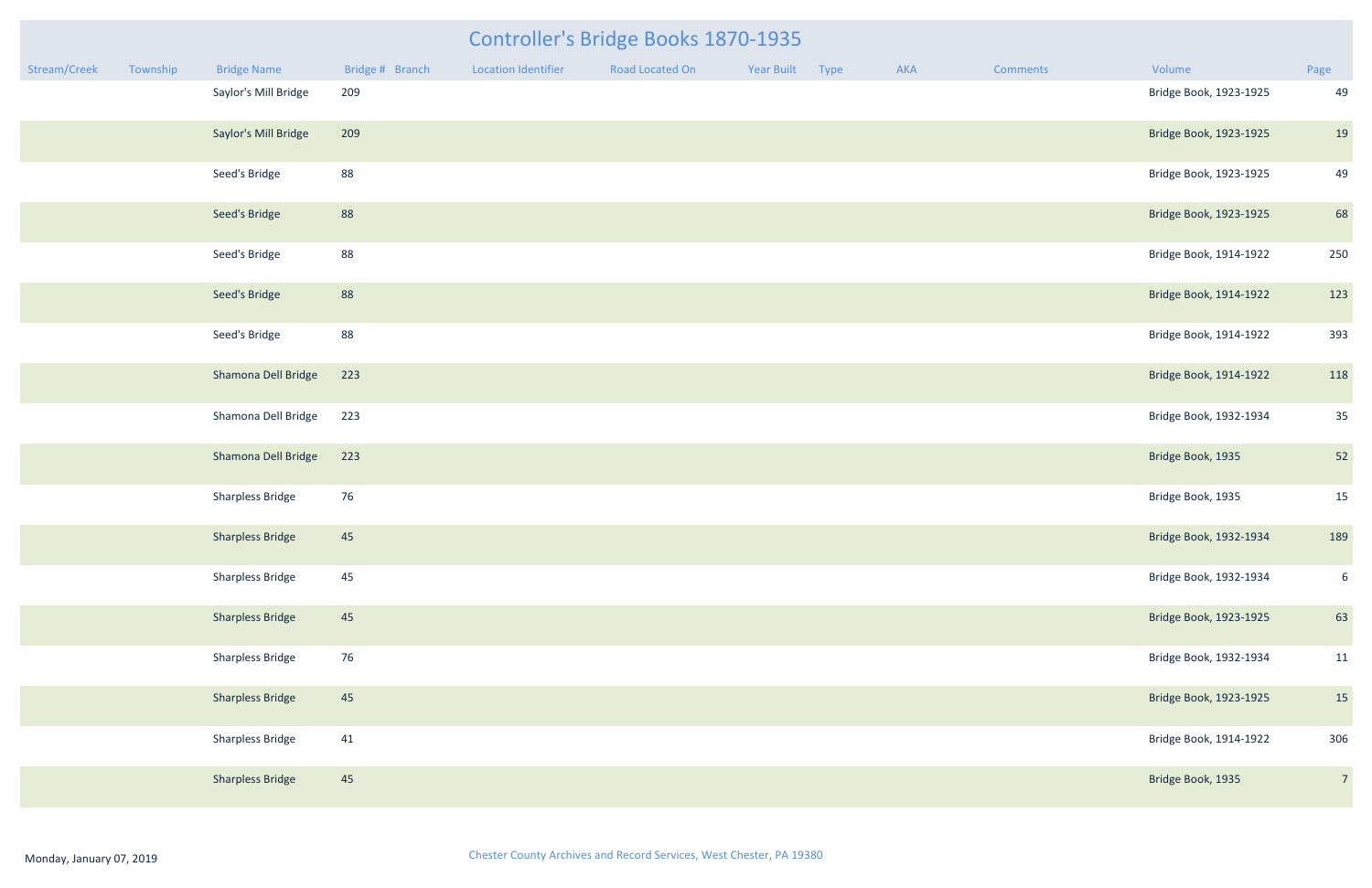|              |          |                               |                 |                            | Controller's Bridge Books 1870-1935 |            |      |     |          |                        |                 |
|--------------|----------|-------------------------------|-----------------|----------------------------|-------------------------------------|------------|------|-----|----------|------------------------|-----------------|
| Stream/Creek | Township | <b>Bridge Name</b>            | Bridge # Branch | <b>Location Identifier</b> | <b>Road Located On</b>              | Year Built | Type | AKA | Comments | Volume                 | Page            |
|              |          | <b>Sharpless Mill Bridge</b>  | 41              |                            |                                     |            |      |     |          | Bridge Book, 1932-1934 | $5\phantom{.0}$ |
|              |          | <b>Sharpless Mill Bridge</b>  | 41              |                            |                                     |            |      |     |          | Bridge Book, 1932-1934 | 67              |
|              |          | <b>Sharpless Mills Bridge</b> | 45              |                            |                                     |            |      |     |          | Bridge Book, 1914-1922 | 123             |
|              |          | Shaw's Bridge                 | 110             |                            |                                     |            |      |     |          | Bridge Book, 1914-1922 | 351             |
|              |          | Shaw's Bridge                 | 110             |                            |                                     |            |      |     |          | Bridge Book, 1932-1934 | 17              |
|              |          | Shaw's Bridge                 | 110             |                            |                                     |            |      |     |          | Bridge Book, 1932-1934 | 91              |
|              |          | Shaw's Bridge                 | 110             |                            |                                     |            |      |     |          | Bridge Book, 1914-1922 | 250             |
|              |          | Shaw's Bridge                 | 110             |                            |                                     |            |      |     |          | Bridge Book, 1932-1934 | 211             |
|              |          | Shaw's Bridge                 | 110             |                            |                                     |            |      |     |          | Bridge Book, 1914-1922 | 393             |
|              |          | Shaw's Bridge                 | 110             |                            |                                     |            |      |     |          | Bridge Book, 1923-1925 | 61              |
|              |          | Shearer's Run Bridge          | 224             |                            |                                     |            |      |     |          | Bridge Book, 1914-1922 | 387             |
|              |          | Sheeder's Bridge              | 194             |                            |                                     |            |      |     |          | Bridge Book, 1932-1934 | 238             |
|              |          | Sheeder's Bridge              | 194             |                            |                                     |            |      |     |          | Bridge Book, 1935      | 45              |
|              |          | Sheeder's Bridge              | 194             |                            |                                     |            |      |     |          | Bridge Book, 1914-1922 | 376             |
|              |          | Sheeder's Bridge              |                 |                            |                                     |            |      |     |          | Bridge Book, 1914-1922 | 262             |
|              |          | Sheeder's Bridge              | 194             |                            |                                     |            |      |     |          | Bridge Book, 1932-1934 | 119             |
|              |          | Sheeder's Bridge              | 194             |                            |                                     |            |      |     |          | Bridge Book, 1914-1922 | 389             |
|              |          | Sheeder's Bridge              | 194             |                            |                                     |            |      |     |          | Bridge Book, 1932-1934 | 31              |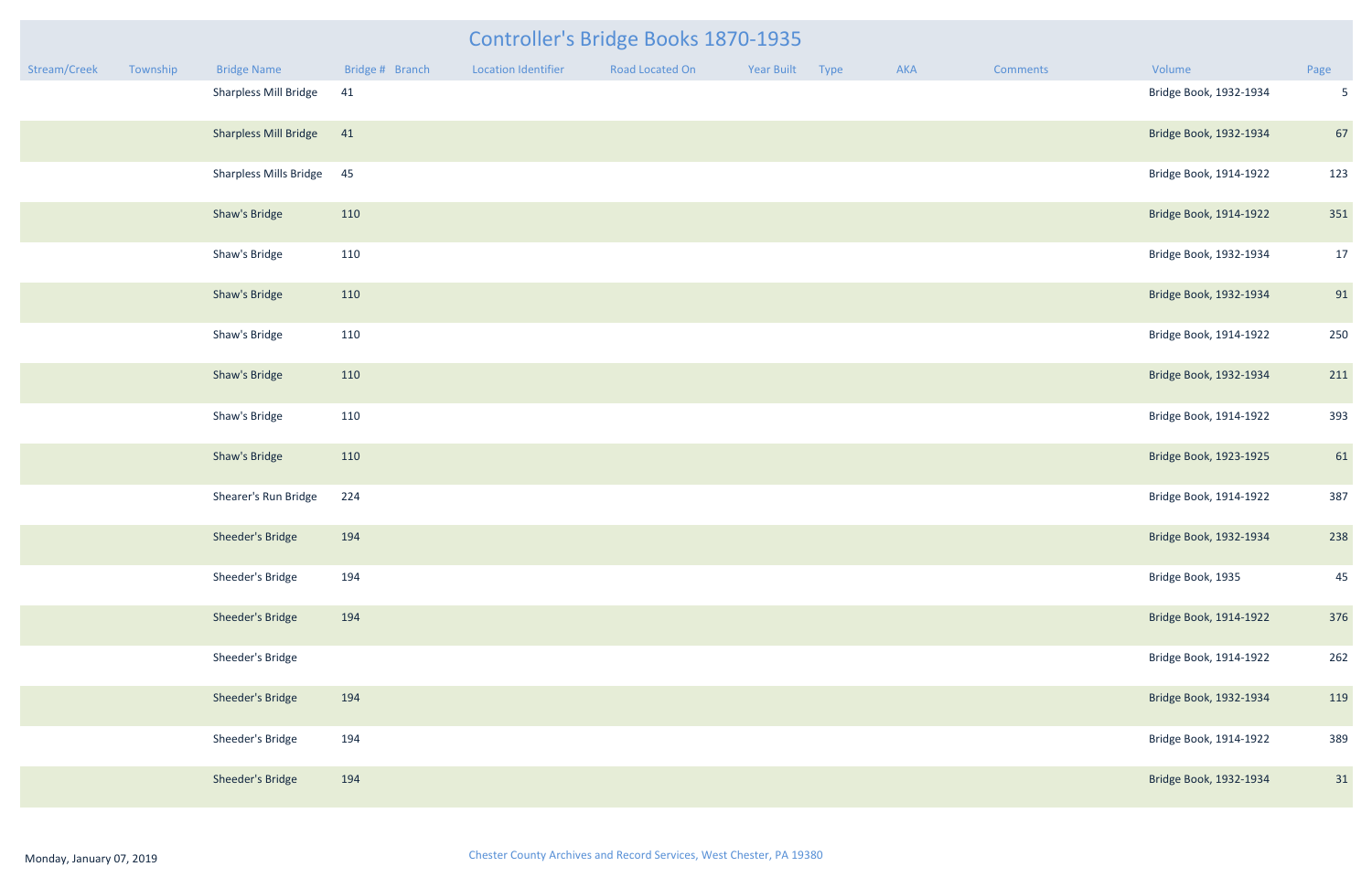|              |          |                      |                 |                            | Controller's Bridge Books 1870-1935 |            |      |     |          |                        |                 |
|--------------|----------|----------------------|-----------------|----------------------------|-------------------------------------|------------|------|-----|----------|------------------------|-----------------|
| Stream/Creek | Township | <b>Bridge Name</b>   | Bridge # Branch | <b>Location Identifier</b> | Road Located On                     | Year Built | Type | AKA | Comments | Volume                 | Page            |
|              |          | Ship Road Bridge     | 288             |                            |                                     |            |      |     |          | Bridge Book, 1932-1934 | 158             |
|              |          | Ship Road Bridge     | 288             |                            |                                     |            |      |     |          | Bridge Book, 1914-1922 | 358             |
|              |          | Ship Road Bridge     | 288             |                            |                                     |            |      |     |          | Bridge Book, 1923-1925 | 37              |
|              |          | Siousca Bridge       | 102             |                            |                                     |            |      |     |          | Bridge Book, 1914-1922 | 272             |
|              |          | Siousca Bridge       | 102             |                            |                                     |            |      |     |          | Bridge Book, 1935      | 21              |
|              |          | Siousca Bridge       | 102             |                            |                                     |            |      |     |          | Bridge Book, 1932-1934 | 16              |
|              |          | Siousca Bridge       | 102             |                            |                                     |            |      |     |          | Bridge Book, 1923-1925 | 70              |
|              |          | Siousca Bridge       | 102             |                            |                                     |            |      |     |          | Bridge Book, 1932-1934 | 88              |
|              |          | Siousca Bridge       | 102             |                            |                                     |            |      |     |          | Bridge Book, 1914-1922 | 386             |
|              |          | Slagel's Mill Bridge | 49              |                            |                                     |            |      |     |          | Bridge Book, 1923-1925 | 67              |
|              |          | Slagel's Mill Bridge | 49              |                            |                                     |            |      |     |          | Bridge Book, 1932-1934 | 70              |
|              |          | Slagel's Mill Bridge | 49              |                            |                                     |            |      |     |          | Bridge Book, 1932-1934 | $6\overline{6}$ |
|              |          | Slagel's Mill Bridge | 49              |                            |                                     |            |      |     |          | Bridge Book, 1932-1934 | 191             |
|              |          | Smith's Bridge       | 294             |                            |                                     |            |      |     |          | Bridge Book, 1923-1925 | 26              |
|              |          | Smith's Bridge       | 294             |                            |                                     |            |      |     |          | Bridge Book, 1923-1925 | 38              |
|              |          | Snyder's Bridge      | 190             |                            |                                     |            |      |     |          | Bridge Book, 1914-1922 | 385             |
|              |          | Snyder's Bridge      | 190             |                            |                                     |            |      |     |          | Bridge Book, 1914-1922 | 311             |
|              |          | Speakman's Bridge    | 73              |                            |                                     |            |      |     |          | Bridge Book, 1935      | 14              |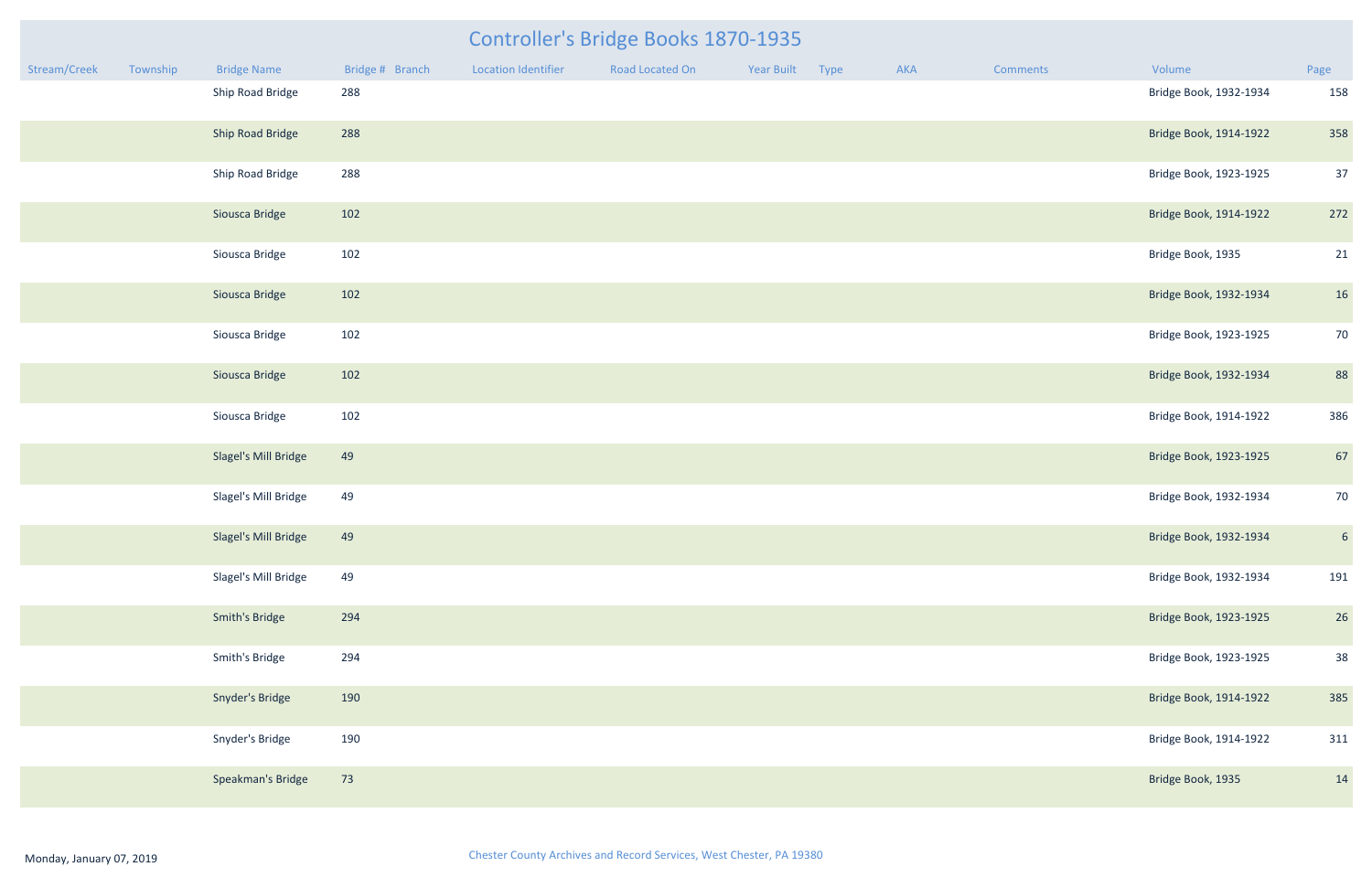# Stream/Creek Township Bridge Name Bridge #Branch Location Identifier Road Located On Year Built Type AKA Comments Volume Controller's Bridge Books 1870-1935

| mments | Volume                 | Page |
|--------|------------------------|------|
|        | Bridge Book, 1923-1925 | 71   |
|        | Bridge Book, 1914-1922 | 123  |
|        | Bridge Book, 1935      | 14   |
|        | Bridge Book, 1932-1934 | 11   |
|        | Bridge Book, 1923-1925 | 46   |
|        | Bridge Book, 1932-1934 | 250  |
|        | Bridge Book, 1914-1922 | 124  |
|        | Bridge Book, 1923-1925 | 21   |
|        | Bridge Book, 1914-1922 | 381  |
|        | Bridge Book, 1923-1925 | 61   |
|        | Bridge Book, 1923-1925 | 46   |
|        | Bridge Book, 1914-1922 | 274  |
|        | Bridge Book, 1914-1922 | 354  |
|        | Bridge Book, 1932-1934 | 247  |
|        | Bridge Book, 1932-1934 | 66   |
|        | Bridge Book, 1914-1922 | 388  |
|        | Bridge Book, 1914-1922 | 374  |
|        | Bridge Book, 1923-1925 | 61   |

| Speakman's Bridge         | 74  | Bridge Book, 1923-1925 | 71  |
|---------------------------|-----|------------------------|-----|
| Speakman's Bridge         | 74  | Bridge Book, 1914-1922 | 123 |
| Speakman's Bridge         | 74  | Bridge Book, 1935      | 14  |
| Speakman's Bridge         | 74  | Bridge Book, 1932-1934 | 11  |
| Spring Dell Bridge        | 82  | Bridge Book, 1923-1925 | 46  |
| <b>Spring Dell Bridge</b> | 236 | Bridge Book, 1932-1934 | 250 |
| Spring Dell Bridge        | 237 | Bridge Book, 1914-1922 | 124 |
| <b>Spring Dell Bridge</b> | 237 | Bridge Book, 1923-1925 | 21  |
| Springton Bridge          | 139 | Bridge Book, 1914-1922 | 381 |
| <b>Springton Bridge</b>   | 139 | Bridge Book, 1923-1925 | 61  |
| Springton Bridge          | 139 | Bridge Book, 1923-1925 | 46  |
| <b>Springton Bridge</b>   | 139 | Bridge Book, 1914-1922 | 274 |
| Springton Bridge          | 139 | Bridge Book, 1914-1922 | 354 |
| Sproat's Bridge           | 228 | Bridge Book, 1932-1934 | 247 |
| Sproul's Bridge           | 39  | Bridge Book, 1932-1934 | 66  |
| Sproul's Bridge           | 39  | Bridge Book, 1914-1922 | 388 |
| Steele's Bridge           | 138 | Bridge Book, 1914-1922 | 374 |
| Steele's Bridge           | 138 | Bridge Book, 1923-1925 | 61  |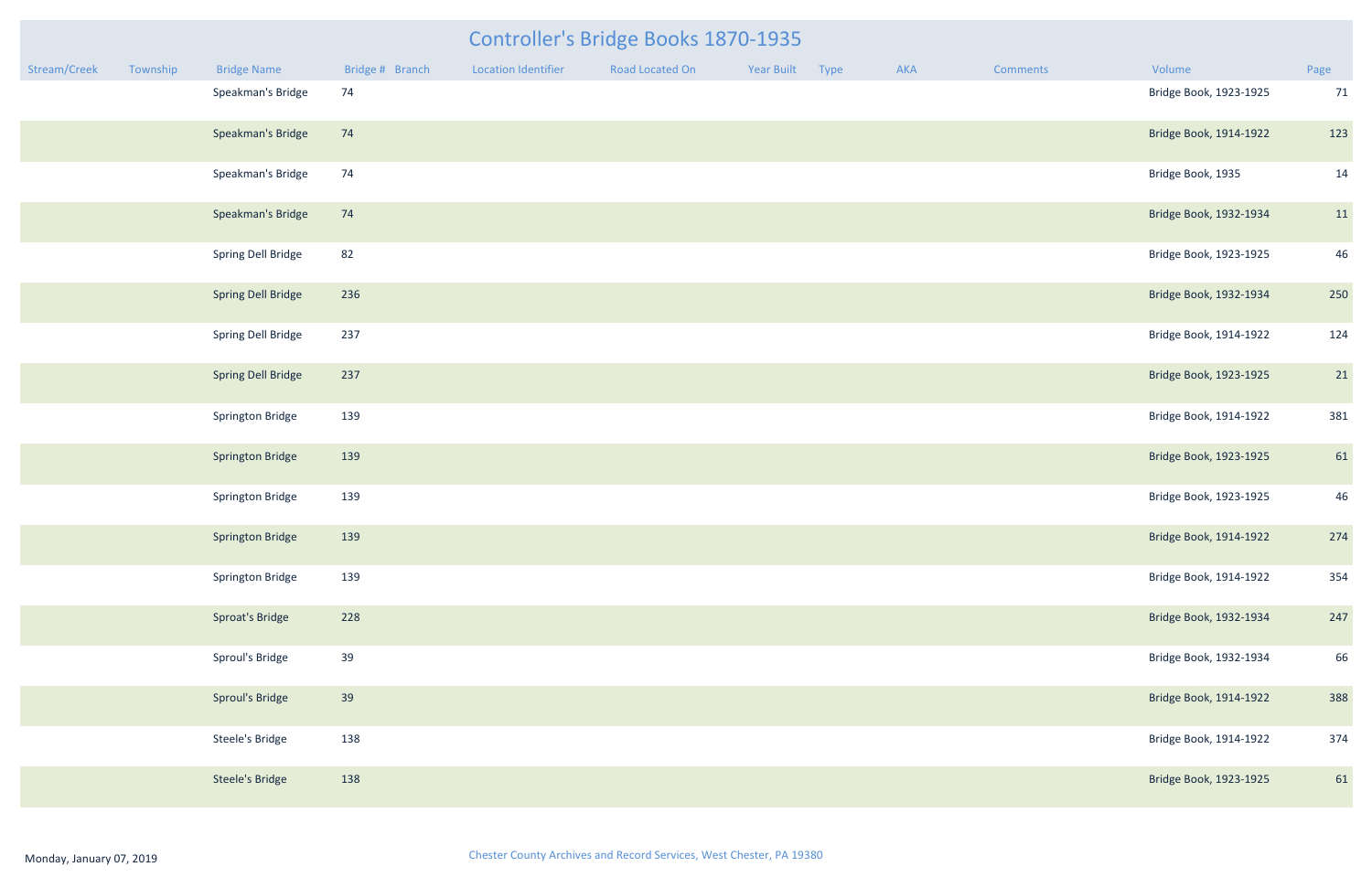|              |          |                            |                 |                     | <b>Controller's Bridge Books 1870-1935</b> |                 |     |          |                        |                |
|--------------|----------|----------------------------|-----------------|---------------------|--------------------------------------------|-----------------|-----|----------|------------------------|----------------|
| Stream/Creek | Township | <b>Bridge Name</b>         | Bridge # Branch | Location Identifier | Road Located On                            | Year Built Type | AKA | Comments | Volume                 | Page           |
|              |          | Steele's Bridge            | 138             |                     |                                            |                 |     |          | Bridge Book, 1914-1922 | 386            |
|              |          | <b>Steele's Bridge</b>     | 138             |                     |                                            |                 |     |          | Bridge Book, 1923-1925 | 20             |
|              |          | <b>Steel's Bridge</b>      | 138             |                     |                                            |                 |     |          | Bridge Book, 1932-1934 | 220            |
|              |          | <b>Steel's Bridge</b>      | 138             |                     |                                            |                 |     |          | Bridge Book, 1914-1922 | 274            |
|              |          | <b>Steel's Bridge</b>      | 138             |                     |                                            |                 |     |          | Bridge Book, 1932-1934 | 100            |
|              |          | <b>Steelville Bridge</b>   | 15              |                     |                                            |                 |     |          | Bridge Book, 1932-1934 | 56             |
|              |          | Stone Arch Bridge          | 155             |                     |                                            |                 |     |          | Bridge Book, 1914-1922 | 129            |
|              |          | Stone Arch Bridge          | 150             |                     |                                            |                 |     |          | Bridge Book, 1932-1934 | 105            |
|              |          | <b>Stone Arched Bridge</b> | 122             |                     |                                            |                 |     |          | Bridge Book, 1914-1922 | 80             |
|              |          | <b>Stone Arched Bridge</b> | 150             |                     |                                            |                 |     |          | Bridge Book, 1914-1922 | 257            |
|              |          | <b>Stone Arched Bridge</b> | 155             |                     |                                            |                 |     |          | Bridge Book, 1914-1922 | 107            |
|              |          | Stoney Run Bridge 316      |                 |                     |                                            |                 |     |          | Bridge Book, 1932-1934 | 172            |
|              |          | Stoney Run Bridge          | 321             |                     |                                            |                 |     |          | Bridge Book, 1935      | 74             |
|              |          | <b>Stony Run Bridge</b>    | 321             |                     |                                            | 1934            |     |          | Bridge Book, 1932-1934 | 292            |
|              |          | Stottsville Bridge         | 252             |                     |                                            |                 |     |          | Bridge Book, 1932-1934 | 258            |
|              |          | <b>Stottsville Bridge</b>  | 252             |                     |                                            |                 |     |          | Bridge Book, 1932-1934 | 141            |
|              |          | Stottsville Bridge         | 252             |                     |                                            |                 |     |          | Bridge Book, 1914-1922 | 109            |
|              |          | <b>Stubb's Bridge</b>      | 23.5            |                     |                                            |                 |     |          | Bridge Book, 1932-1934 | $\overline{2}$ |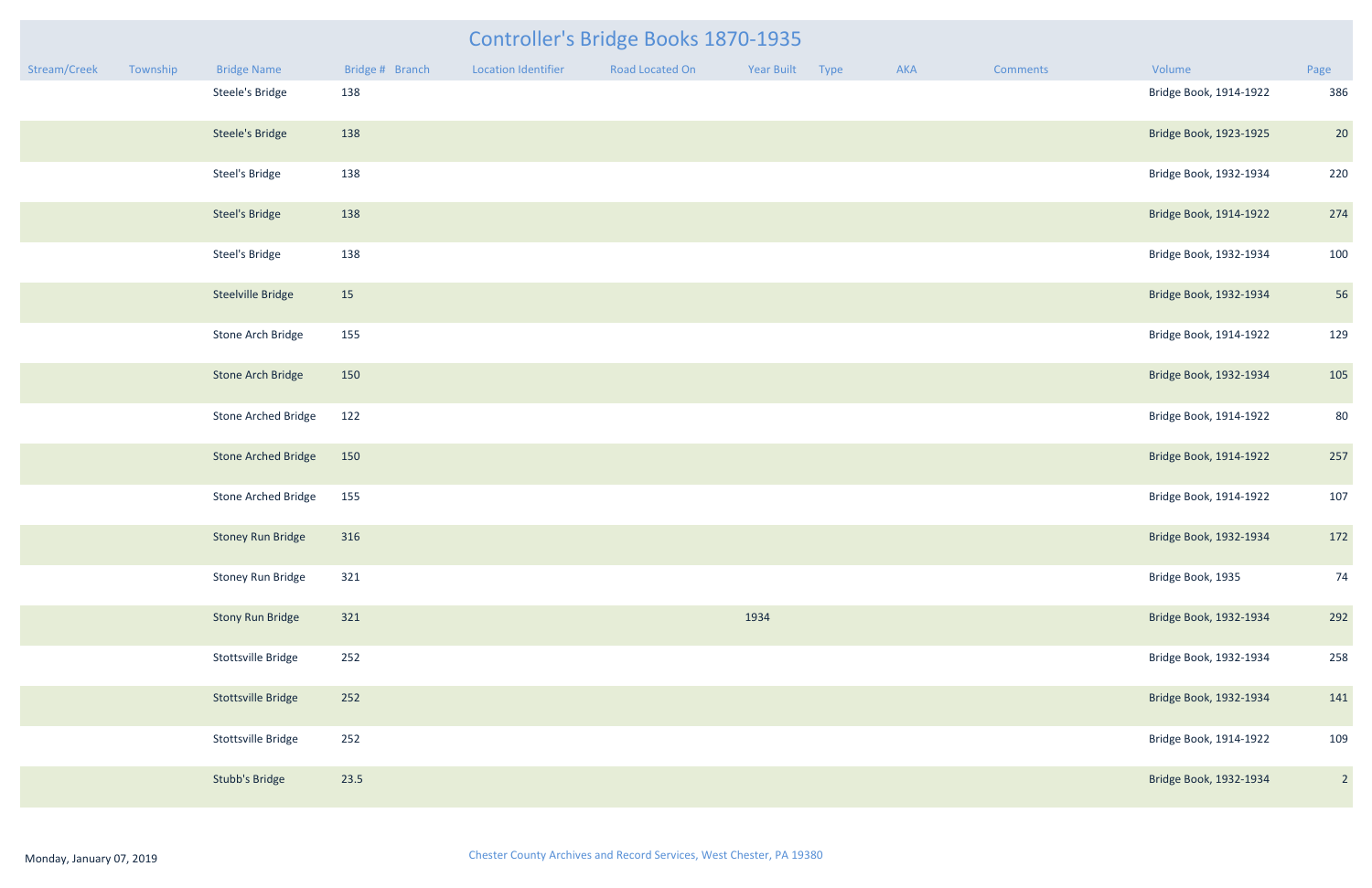|              |          |                           |                 |                     | <b>Controller's Bridge Books 1870-1935</b> |                 |     |          |                        |      |
|--------------|----------|---------------------------|-----------------|---------------------|--------------------------------------------|-----------------|-----|----------|------------------------|------|
| Stream/Creek | Township | <b>Bridge Name</b>        | Bridge # Branch | Location Identifier | Road Located On                            | Year Built Type | AKA | Comments | Volume                 | Page |
|              |          | Stubb's Bridge            | 23.5            |                     |                                            |                 |     |          | Bridge Book, 1932-1934 | 59   |
|              |          | <b>Stubb's Bridge</b>     | 23              |                     |                                            |                 |     |          | Bridge Book, 1923-1925 | 20   |
|              |          | Stubb's Bridge            | 23.5            |                     |                                            |                 |     |          | Bridge Book, 1932-1934 | 179  |
|              |          | <b>Sugar's Bridge</b>     | 115             |                     |                                            |                 |     |          | Bridge Book, 1923-1925 | 69   |
|              |          | Sugar's Bridge            | 115             |                     |                                            |                 |     |          | Bridge Book, 1914-1922 | 377  |
|              |          | Sugar's Bridge            | 115             |                     |                                            |                 |     |          | Bridge Book, 1923-1925 | 16   |
|              |          | Sugar's Bridge            | 115             |                     |                                            |                 |     |          | Bridge Book, 1914-1922 | 275  |
|              |          | Sugar's Bridge            | 115             |                     |                                            |                 |     |          | Bridge Book, 1932-1934 | 18   |
|              |          | Sugar's Bridge            | 115             |                     |                                            |                 |     |          | Bridge Book, 1914-1922 | 119  |
|              |          | Swayne's Bridge           | 104             |                     |                                            |                 |     |          | Bridge Book, 1923-1925 | 33   |
|              |          | Swayne's Bridge           | 104             |                     |                                            |                 |     |          | Bridge Book, 1923-1925 | 19   |
|              |          | Swayne's Bridge           | 104             |                     |                                            |                 |     |          | Bridge Book, 1923-1925 | 71   |
|              |          | Taylor's Run Bridge       | 287             |                     |                                            |                 |     |          | Bridge Book, 1935      | 68   |
|              |          | Thompson Bridge           | 301             |                     |                                            |                 |     |          | Bridge Book, 1932-1934 | 281  |
|              |          | Thompson Davis Bridge 175 |                 |                     |                                            |                 |     |          | Bridge Book, 1914-1922 | 392  |
|              |          | Thompson Davis Bridge 175 |                 |                     |                                            |                 |     |          | Bridge Book, 1914-1922 | 315  |
|              |          | Thompson Davis Bridge 175 |                 |                     |                                            |                 |     |          | Bridge Book, 1935      | 40   |
|              |          | Thompson Davis Bridge 175 |                 |                     |                                            |                 |     |          | Bridge Book, 1932-1934 | 112  |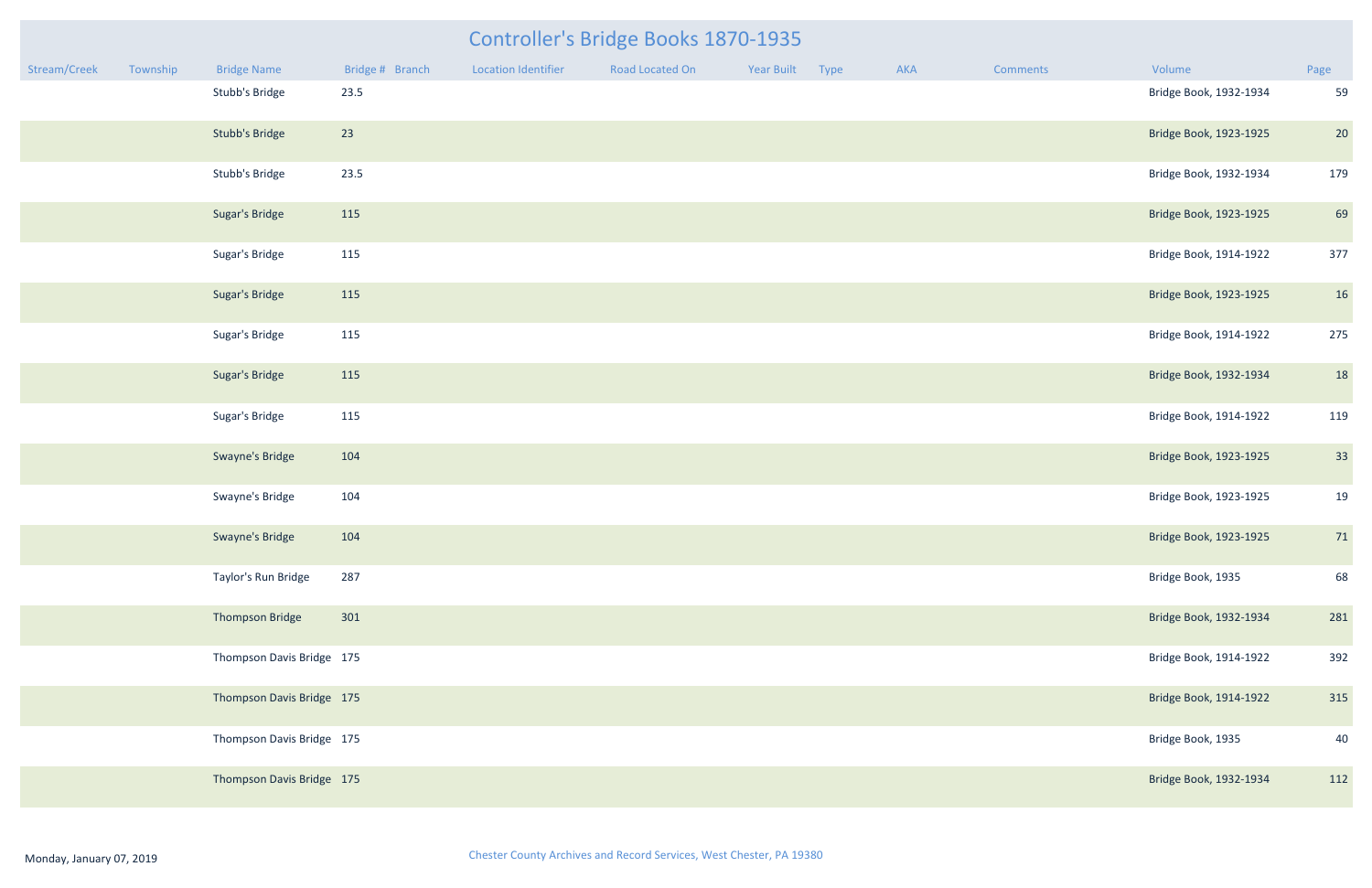| Controller's Bridge Books 1870-1935 |          |                           |                 |                            |                        |            |      |     |          |                        |      |
|-------------------------------------|----------|---------------------------|-----------------|----------------------------|------------------------|------------|------|-----|----------|------------------------|------|
| Stream/Creek                        | Township | <b>Bridge Name</b>        | Bridge # Branch | <b>Location Identifier</b> | <b>Road Located On</b> | Year Built | Type | AKA | Comments | Volume                 | Page |
|                                     |          | Thompson Davis Bridge 175 |                 |                            |                        |            |      |     |          | Bridge Book, 1923-1925 | 20   |
|                                     |          | Thompson Davis Bridge 175 |                 |                            |                        |            |      |     |          | Bridge Book, 1914-1922 | 353  |
|                                     |          | Thompson Davis Bridge 175 |                 |                            |                        |            |      |     |          | Bridge Book, 1914-1922 | 374  |
|                                     |          | Thompson Davis Bridge 175 |                 |                            |                        |            |      |     |          | Bridge Book, 1932-1934 | 231  |
|                                     |          | Thompson Davis Bridge 175 |                 |                            |                        |            |      |     |          | Bridge Book, 1923-1925 | 59   |
|                                     |          | Thompson Davis Bridge 175 |                 |                            |                        |            |      |     |          | Bridge Book, 1914-1922 | 101  |
|                                     |          | Thompson Davis Bridge 175 |                 |                            |                        |            |      |     |          | Bridge Book, 1932-1934 | 27   |
|                                     |          | Thomson's Bridge          | 301             |                            |                        |            |      |     |          | Bridge Book, 1932-1934 | 164  |
|                                     |          | Thornbury Bridge          |                 |                            |                        |            |      |     |          | Bridge Book, 1914-1922 | 259  |
|                                     |          | Thornbury's Bridge        | 268             |                            |                        |            |      |     |          | Bridge Book, 1932-1934 | 265  |
|                                     |          | Timoney's Bridge          | 19              |                            |                        |            |      |     |          | Bridge Book, 1914-1922 | 387  |
|                                     |          | <b>Tustin's Bridge</b>    | 180             |                            |                        |            |      |     |          | Bridge Book, 1923-1925 | 45   |
|                                     |          | Tustin's Bridge           | 180             |                            |                        |            |      |     |          | Bridge Book, 1914-1922 | 341  |
|                                     |          | Tustin's Bridge           | 180             |                            |                        |            |      |     |          | Bridge Book, 1932-1934 | 233  |
|                                     |          | Tustin's Bridge           | 180             |                            |                        |            |      |     |          | Bridge Book, 1914-1922 | 257  |
|                                     |          | Tustin's Bridge           | 180             |                            |                        |            |      |     |          | Bridge Book, 1932-1934 | 28   |
|                                     |          | <b>Tweedale Bridge</b>    | 18              |                            |                        |            |      |     |          | Bridge Book, 1923-1925 | 19   |
|                                     |          | <b>Tweedale Bridge</b>    | 18              |                            |                        |            |      |     |          | Bridge Book, 1932-1934 | 57   |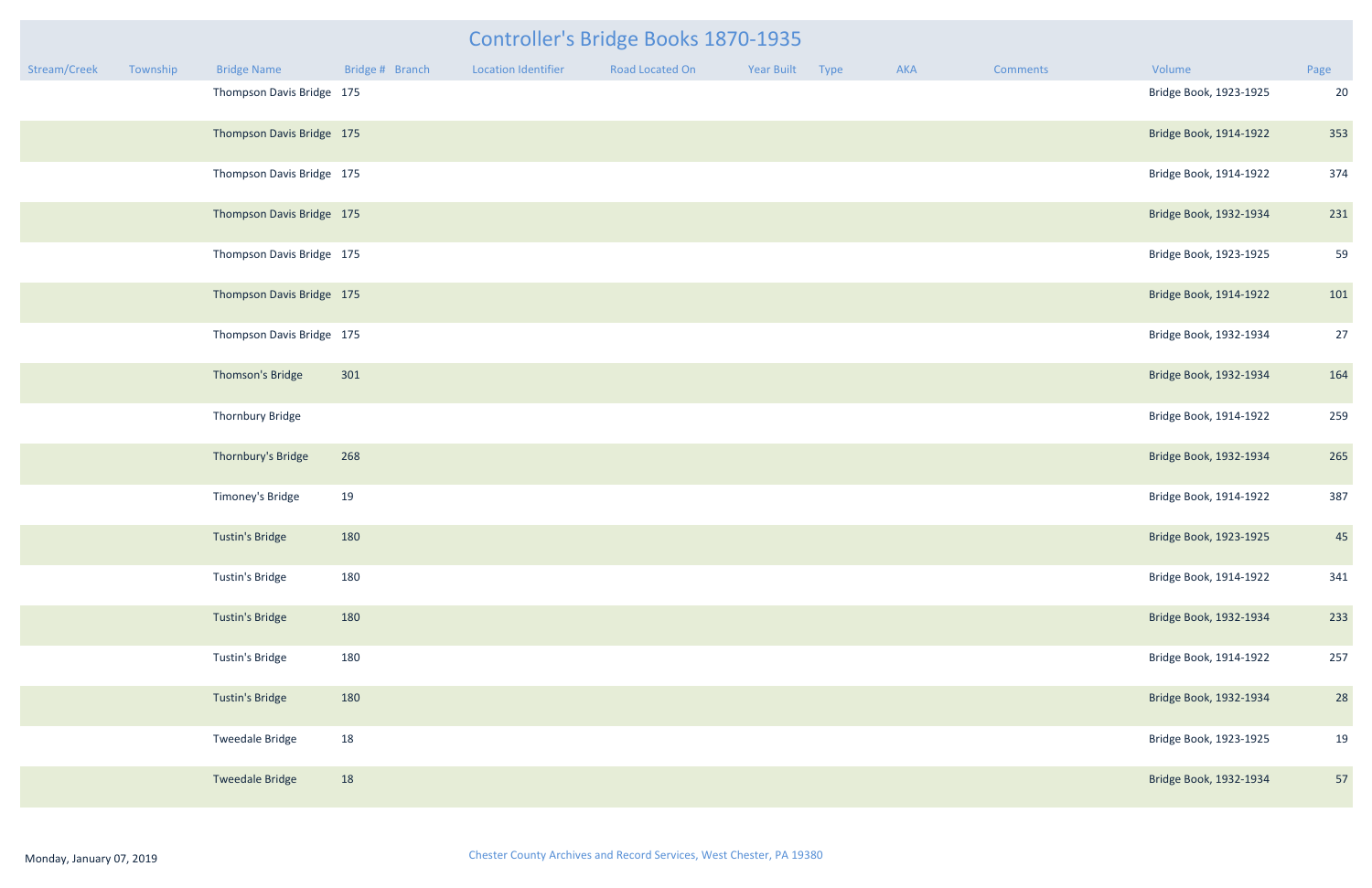| Stream/Creek | Township | <b>Bridge Name</b>       | Bridge # Branch | <b>Location Identifier</b> | Road Located On | Year Built | Type | AKA | <b>Comments</b> | Volume                 | Page           |
|--------------|----------|--------------------------|-----------------|----------------------------|-----------------|------------|------|-----|-----------------|------------------------|----------------|
|              |          | <b>Tweedale Bridge</b>   | 18              |                            |                 |            |      |     |                 | Bridge Book, 1914-1922 | 125            |
|              |          | <b>Tweedale Bridge</b>   | 18              |                            |                 |            |      |     |                 | Bridge Book, 1923-1925 | 16             |
|              |          | Tweedale's Bridge        | 18              |                            |                 |            |      |     |                 | Bridge Book, 1932-1934 | 177            |
|              |          | <b>Tweedale's Bridge</b> | 18              |                            |                 |            |      |     |                 | Bridge Book, 1932-1934 | $\vert$ 1      |
|              |          | Tweed's Bridge           | 24              |                            |                 |            |      |     |                 | Bridge Book, 1914-1922 | 386            |
|              |          | <b>Tweed's Bridge</b>    | 24              |                            |                 |            |      |     |                 | Bridge Book, 1932-1934 | 59             |
|              |          | Tweed's Bridge           | 24              |                            |                 |            |      |     |                 | Bridge Book, 1923-1925 | 12             |
|              |          | <b>Tweed's Bridge</b>    | 24              |                            |                 |            |      |     |                 | Bridge Book, 1914-1922 | 350            |
|              |          | Tweed's Bridge           | 24              |                            |                 |            |      |     |                 | Bridge Book, 1932-1934 | 180            |
|              |          | <b>Tweed's Bridge</b>    | 24              |                            |                 |            |      |     |                 | Bridge Book, 1914-1922 | 355            |
|              |          | Tweed's Bridge           | 24              |                            |                 |            |      |     |                 | Bridge Book, 1932-1934 | $\overline{2}$ |
|              |          | <b>Tweed's Bridge</b>    | 24              |                            |                 |            |      |     |                 | Bridge Book, 1914-1922 | 369            |
|              |          | Tyson's Bridge           | 196             |                            |                 |            |      |     |                 | Bridge Book, 1935      | 45             |
|              |          | Tyson's Bridge           | 196             |                            |                 |            |      |     |                 | Bridge Book, 1914-1922 | 117            |
|              |          | Tyson's Bridge           | 196             |                            |                 |            |      |     |                 | Bridge Book, 1914-1922 | 389            |
|              |          | Tyson's Bridge           | 196             |                            |                 |            |      |     |                 | Bridge Book, 1932-1934 | 239            |
|              |          | Tyson's Mill Bridge      | 196             |                            |                 |            |      |     |                 | Bridge Book, 1914-1922 | 290            |
|              |          | Valley Creek Bridge      | 230             |                            |                 |            |      |     |                 | Bridge Book, 1932-1934 | 132            |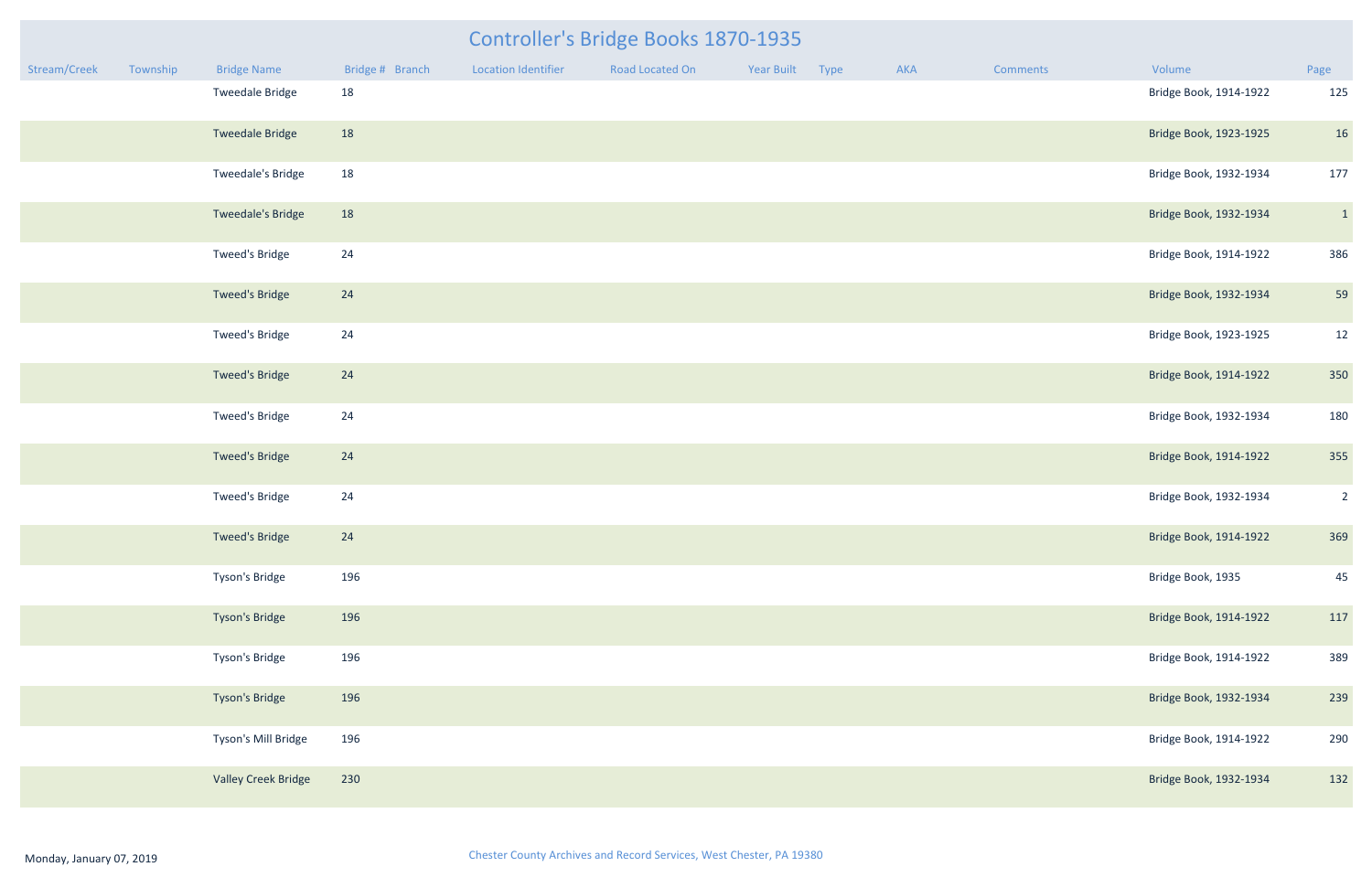|              |          |                             |                 |                            | Controller's Bridge Books 1870-1935 |            |             |     |          |                        |      |
|--------------|----------|-----------------------------|-----------------|----------------------------|-------------------------------------|------------|-------------|-----|----------|------------------------|------|
| Stream/Creek | Township | <b>Bridge Name</b>          | Bridge # Branch | <b>Location Identifier</b> | Road Located On                     | Year Built | <b>Type</b> | AKA | Comments | Volume                 | Page |
|              |          | Valley Creek Bridge         | 230             |                            |                                     |            |             |     |          | Bridge Book, 1932-1934 | 248  |
|              |          | <b>Valley Creek Bridge</b>  | 230             |                            |                                     |            |             |     |          | Bridge Book, 1923-1925 | 68   |
|              |          | Valley Creek Bridge         | 230             |                            |                                     |            |             |     |          | Bridge Book, 1914-1922 | 329  |
|              |          | Valley Forge Bridge         | 164             |                            |                                     |            |             |     |          | Bridge Book, 1923-1925 | 39   |
|              |          | Valley Forge Bridge         | 164             |                            |                                     |            |             |     |          | Bridge Book, 1914-1922 | 293  |
|              |          | Vandever's Bridge           | 77              |                            |                                     |            |             |     |          | Bridge Book, 1932-1934 | 12   |
|              |          | Viaduct Bridge              | 242             |                            |                                     |            |             |     |          | Bridge Book, 1914-1922 | 309  |
|              |          | Viaduct Bridge              | 242             |                            |                                     |            |             |     |          | Bridge Book, 1932-1934 | 253  |
|              |          | Viaduct Bridge              | 242             |                            |                                     |            |             |     |          | Bridge Book, 1914-1922 | 393  |
|              |          | Viaduct Bridge              | 242             |                            |                                     |            |             |     |          | Bridge Book, 1923-1925 | 14   |
|              |          | Viaduct Bridge              | 242             |                            |                                     |            |             |     |          | Bridge Book, 1932-1934 | 136  |
|              |          | Viaduct Bridge              | 242             |                            |                                     |            |             |     |          | Bridge Book, 1923-1925 | 29   |
|              |          | Viaduct Mill Bridge         |                 |                            |                                     |            |             |     |          | Bridge Book, 1914-1922 | 355  |
|              |          | <b>Wagner's Bridge</b>      | 208             |                            |                                     |            |             |     |          | Bridge Book, 1914-1922 | 376  |
|              |          | Wagner's Bridge             | 208             |                            |                                     |            |             |     |          | Bridge Book, 1914-1922 | 354  |
|              |          | <b>Wagner's Mill Bridge</b> | 208             |                            |                                     |            |             |     |          | Bridge Book, 1923-1925 | 19   |
|              |          | Wagner's Mill Bridge        | 208             |                            |                                     |            |             |     |          | Bridge Book, 1923-1925 | 49   |
|              |          | Wagoner's Bridge            | 208             |                            |                                     |            |             |     |          | Bridge Book, 1914-1922 | 255  |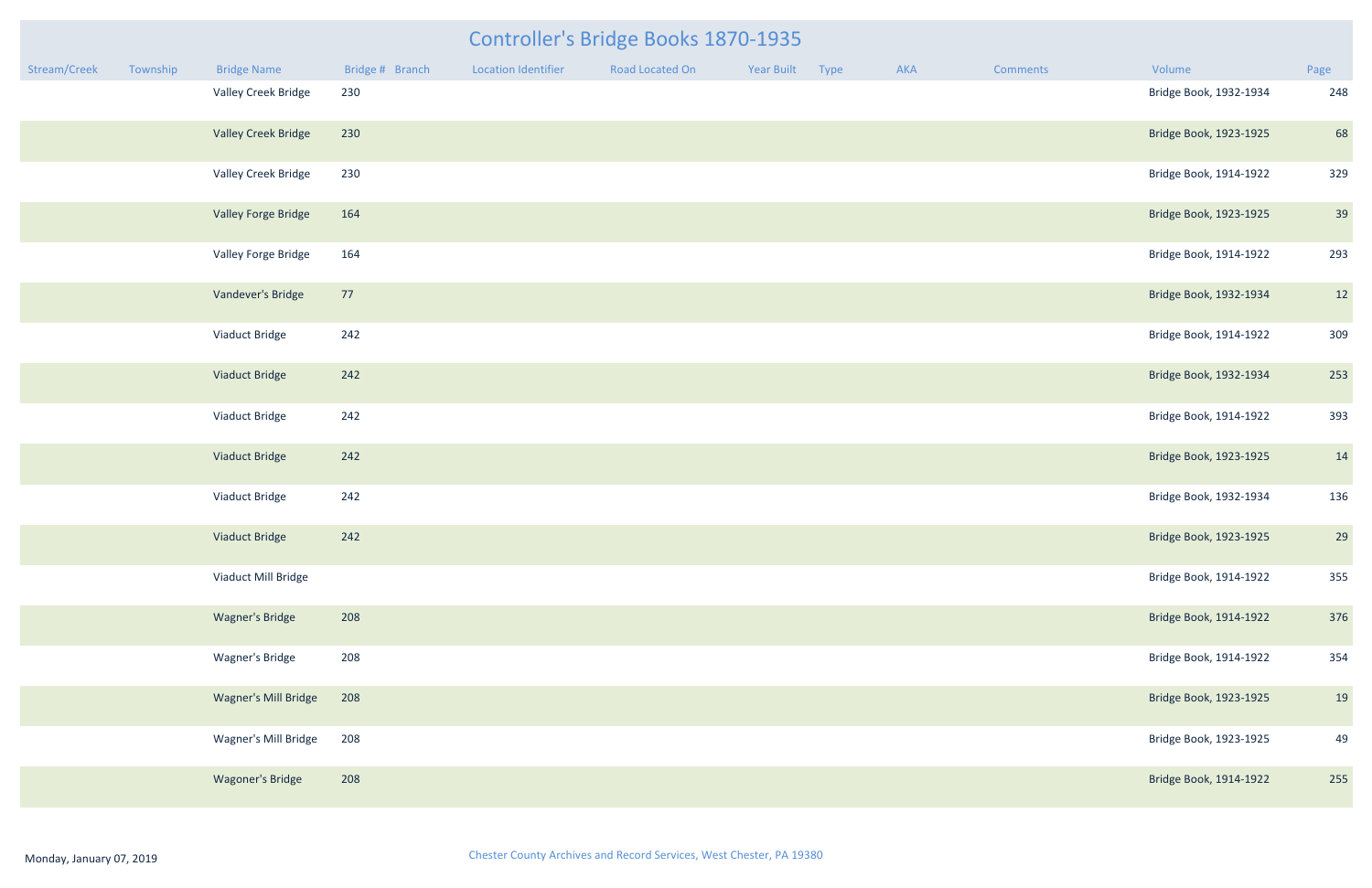| mments | Volume                 | Page |
|--------|------------------------|------|
|        | Bridge Book, 1932-1934 | 34   |
|        | Bridge Book, 1932-1934 | 124  |
|        | Bridge Book, 1935      | 48   |
|        | Bridge Book, 1914-1922 | 128  |
|        | Bridge Book, 1923-1925 | 19   |
|        | Bridge Book, 1932-1934 | 280  |
|        | Bridge Book, 1923-1925 | 27   |
|        | Bridge Book, 1935      | 58   |
|        | Bridge Book, 1932-1934 | 258  |
|        | Bridge Book, 1914-1922 | 389  |
|        | Bridge Book, 1914-1922 | 355  |
|        | Bridge Book, 1914-1922 | 262  |
|        | Bridge Book, 1914-1922 | 103  |
|        | Bridge Book, 1914-1922 | 258  |
|        | Bridge Book, 1923-1925 | 71   |
|        | Bridge Book, 1932-1934 | 104  |
|        | Bridge Book, 1923-1925 | 19   |
|        | Bridge Book, 1923-1925 | 67   |

|              |          |                                         |                 |                            | Controller's Bridge Books 1870-1935 |            |      |            |                 |                        |                |
|--------------|----------|-----------------------------------------|-----------------|----------------------------|-------------------------------------|------------|------|------------|-----------------|------------------------|----------------|
| Stream/Creek | Township | <b>Bridge Name</b>                      | Bridge # Branch | <b>Location Identifier</b> | Road Located On                     | Year Built | Type | <b>AKA</b> | <b>Comments</b> | Volume                 | Page           |
|              |          | Wagoner's Bridge                        | 208             |                            |                                     |            |      |            |                 | Bridge Book, 1932-1934 | 34             |
|              |          | <b>Wagoner's Bridge</b>                 | 208             |                            |                                     |            |      |            |                 | Bridge Book, 1932-1934 | 124            |
|              |          | Wagoner's Bridge                        | 208             |                            |                                     |            |      |            |                 | Bridge Book, 1935      | 48             |
|              |          | <b>Wagoner's Bridge</b>                 | 208             |                            |                                     |            |      |            |                 | Bridge Book, 1914-1922 | 128            |
|              |          | Wagontown Bridge                        | 103             |                            |                                     |            |      |            |                 | Bridge Book, 1923-1925 | 1 <sup>c</sup> |
|              |          | <b>Walker Bridge</b>                    | 300             |                            |                                     |            |      |            |                 | Bridge Book, 1932-1934 | 280            |
|              |          | <b>Walnut Street Bridge</b>             | 295             |                            |                                     |            |      |            |                 | Bridge Book, 1923-1925 | 27             |
|              |          | Warwick Furnace Bridge 246              |                 |                            |                                     |            |      |            |                 | Bridge Book, 1935      | 58             |
|              |          | <b>Waters Bridge</b>                    | 253             |                            |                                     |            |      |            |                 | Bridge Book, 1932-1934 | 258            |
|              |          | <b>Water's Bridge</b>                   | 253             |                            |                                     |            |      |            |                 | Bridge Book, 1914-1922 | 389            |
|              |          | <b>Watson's Bridge</b>                  | 263             |                            |                                     |            |      |            |                 | Bridge Book, 1914-1922 | 355            |
|              |          | Wawasett Bridge                         |                 |                            |                                     |            |      |            |                 | Bridge Book, 1914-1922 | 262            |
|              |          | Wawasett Bridge                         | 88              |                            |                                     |            |      |            |                 | Bridge Book, 1914-1922 | 103            |
|              |          | <b>Westtown Bridge</b>                  |                 |                            |                                     |            |      |            |                 | Bridge Book, 1914-1922 | 258            |
|              |          | <b>Westtown Bridge</b>                  | 150             |                            |                                     |            |      |            |                 | Bridge Book, 1923-1925 | 71             |
|              |          | <b>Westtown School</b><br><b>Bridge</b> | 149             |                            |                                     |            |      |            |                 | Bridge Book, 1932-1934 | 104            |
|              |          | Westtown School<br><b>Bridge</b>        | 149             |                            |                                     |            |      |            |                 | Bridge Book, 1923-1925 | 1 <sup>c</sup> |
|              |          | <b>Westtown School</b><br><b>Bridge</b> | 149             |                            |                                     |            |      |            |                 | Bridge Book, 1923-1925 | 67             |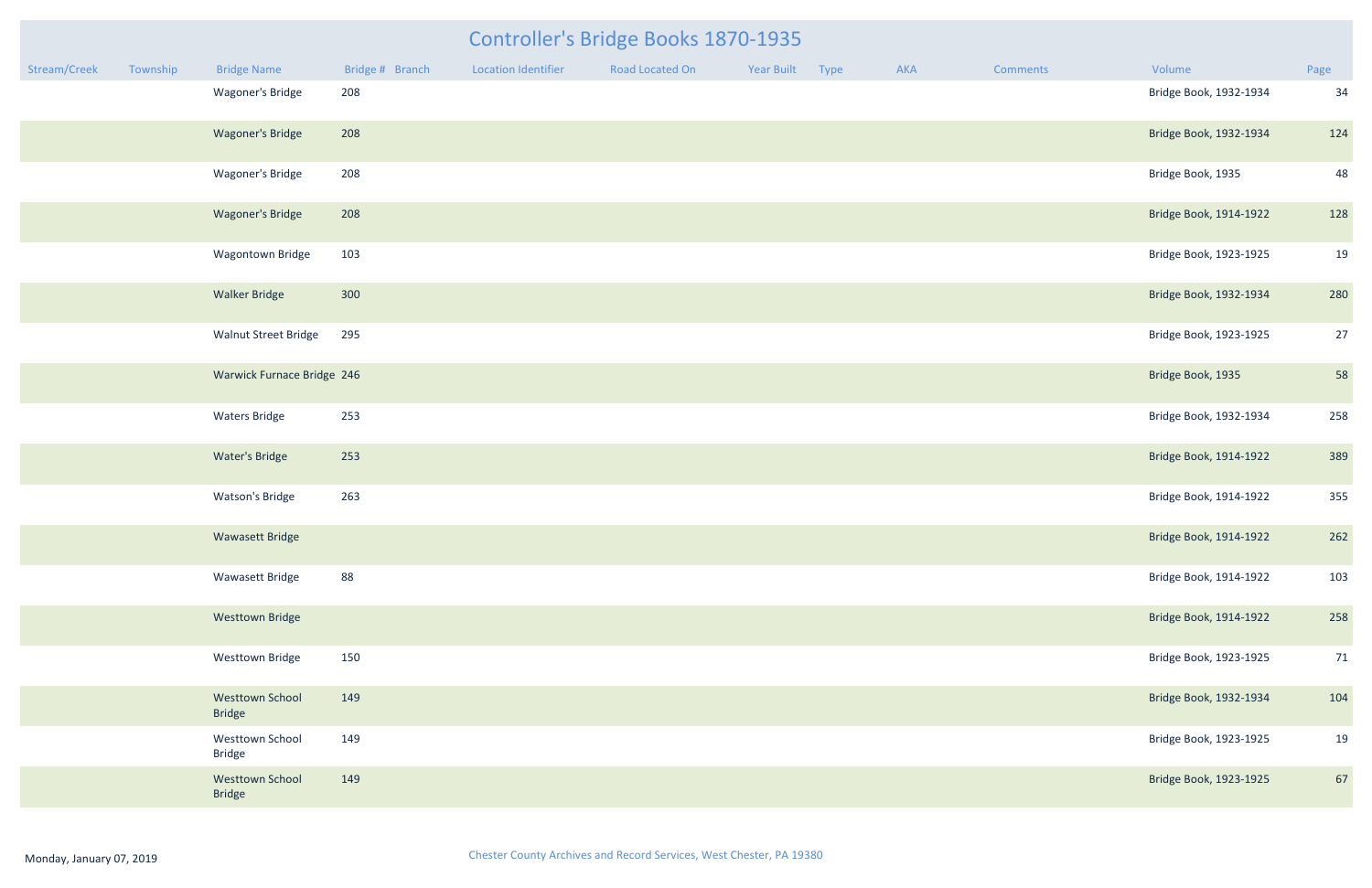| Stream/Creek | Township | <b>Bridge Name</b>                        | Bridge # Branch | <b>Location Identifier</b> | Road Located On | Year Built | Type | AKA | Comments | Volume                 | Page |
|--------------|----------|-------------------------------------------|-----------------|----------------------------|-----------------|------------|------|-----|----------|------------------------|------|
|              |          | Westtown School<br><b>Bridge</b>          | 149             |                            |                 |            |      |     |          | Bridge Book, 1932-1934 | 23   |
|              |          | <b>Westtown School</b><br><b>Bridge</b>   | 149             |                            |                 |            |      |     |          | Bridge Book, 1923-1925 | 37   |
|              |          | Westtown School<br><b>Bridge</b>          | 149             |                            |                 |            |      |     |          | Bridge Book, 1914-1922 | 260  |
|              |          | White Clay Creek Bridge 317               |                 |                            |                 |            |      |     |          | Bridge Book, 1932-1934 | 289  |
|              |          | White Horse Bridge                        | 160             |                            |                 |            |      |     |          | Bridge Book, 1914-1922 | 367  |
|              |          | <b>Whiteland Bridge</b>                   | 119             |                            |                 |            |      |     |          | Bridge Book, 1923-1925 | 36   |
|              |          | <b>Whiteland Station</b><br><b>Bridge</b> |                 |                            |                 |            |      |     |          | Bridge Book, 1914-1922 | 306  |
|              |          | <b>Whitford Bridge</b>                    | 118             |                            |                 |            |      |     |          | Bridge Book, 1914-1922 | 121  |
|              |          | Whitford Bridge                           | 118             |                            |                 |            |      |     |          | Bridge Book, 1914-1922 | 277  |
|              |          | Whitford Bridge                           | 118             |                            |                 |            |      |     |          | Bridge Book, 1932-1934 | 93   |
|              |          | Whitford Bridge                           | 118             |                            |                 |            |      |     |          | Bridge Book, 1914-1922 | 384  |
|              |          | Whitford Bridge                           | 118             |                            |                 |            |      |     |          | Bridge Book, 1923-1925 | 60   |
|              |          | Whitford Bridge                           | 118             |                            |                 |            |      |     |          | Bridge Book, 1932-1934 | 18   |
|              |          | Whitford Bridge                           | 118             |                            |                 |            |      |     |          | Bridge Book, 1923-1925 | 17   |
|              |          | Whitford Bridge                           | 118             |                            |                 |            |      |     |          | Bridge Book, 1923-1925 | 44   |
|              |          | Whitworth's Bridge                        | 169             |                            |                 |            |      |     |          | Bridge Book, 1914-1922 | 318  |
|              |          | Whitworth's Bridge                        | 169             |                            |                 |            |      |     |          | Bridge Book, 1914-1922 | 120  |
|              |          | <b>Wickerton Bridge</b>                   | 51              |                            |                 |            |      |     |          | Bridge Book, 1914-1922 | 390  |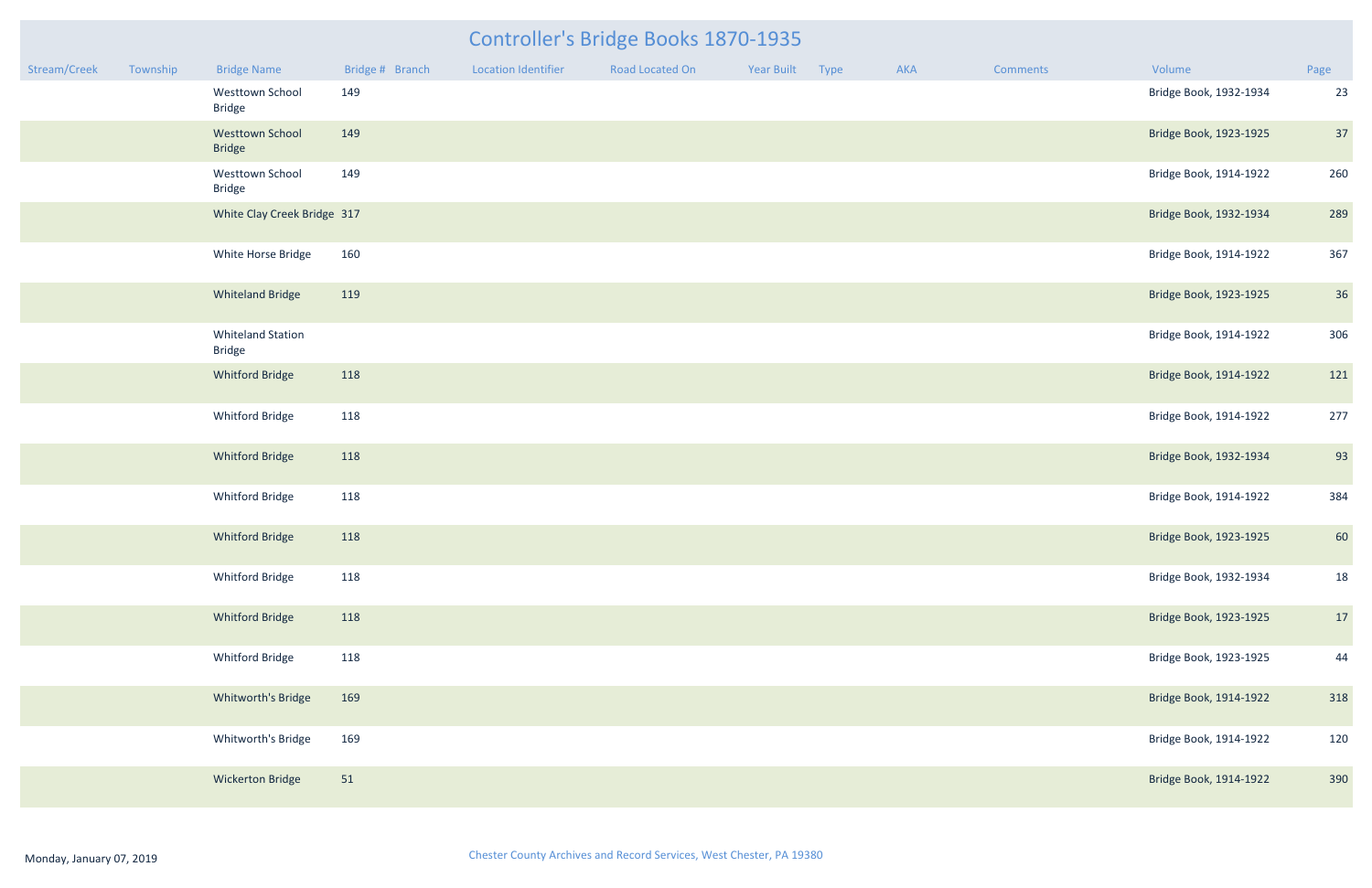|              |          |                             |                 |                            | <b>Controller's Bridge Books 1870-1935</b> |                 |     |                 |                        |      |
|--------------|----------|-----------------------------|-----------------|----------------------------|--------------------------------------------|-----------------|-----|-----------------|------------------------|------|
| Stream/Creek | Township | <b>Bridge Name</b>          | Bridge # Branch | <b>Location Identifier</b> | Road Located On                            | Year Built Type | AKA | <b>Comments</b> | Volume                 | Page |
|              |          | Wickerton Bridge            | 51              |                            |                                            |                 |     |                 | Bridge Book, 1932-1934 | 192  |
|              |          | <b>Wickerton Bridge</b>     | 51              |                            |                                            |                 |     |                 | Bridge Book, 1932-1934 | 71   |
|              |          | Wickerton Bridge            | 51              |                            |                                            |                 |     |                 | Bridge Book, 1914-1922 | 354  |
|              |          | Wiley's Bridge              | 19              |                            |                                            |                 |     |                 | Bridge Book, 1923-1925 | 65   |
|              |          | Wiley's Bridge              | 19              |                            |                                            |                 |     |                 | Bridge Book, 1923-1925 | 43   |
|              |          | Wiley's Bridge              | 19              |                            |                                            |                 |     |                 | Bridge Book, 1914-1922 | 344  |
|              |          | Wiley's Bridge              | 19              |                            |                                            |                 |     |                 | Bridge Book, 1914-1922 | 366  |
|              |          | Wiley's Bridge              | 19              |                            |                                            |                 |     |                 | Bridge Book, 1923-1925 | 17   |
|              |          | Wiley's Bridge              | 19              |                            |                                            |                 |     | "New"           | Bridge Book, 1923-1925 | 52   |
|              |          | Wiley's Bridge              | 19              |                            |                                            |                 |     |                 | Bridge Book, 1932-1934 | 57   |
|              |          | William's Corner Bridge 174 |                 |                            |                                            |                 |     |                 | Bridge Book, 1923-1925 | 64   |
|              |          | William's Corner Bridge 174 |                 |                            |                                            |                 |     |                 | Bridge Book, 1914-1922 | 384  |
|              |          | William's Corner Bridge 174 |                 |                            |                                            |                 |     |                 | Bridge Book, 1914-1922 | 100  |
|              |          | William's Corner Bridge 174 |                 |                            |                                            |                 |     |                 | Bridge Book, 1914-1922 | 300  |
|              |          | William's Corner Bridge 174 |                 |                            |                                            |                 |     |                 | Bridge Book, 1914-1922 | 348  |
|              |          | William's Corner Bridge 174 |                 |                            |                                            |                 |     |                 | Bridge Book, 1923-1925 | 18   |
|              |          | William's Corner Bridge 174 |                 |                            |                                            |                 |     |                 | Bridge Book, 1923-1925 | 38   |
|              |          | <b>Willistown Bridge</b>    | 156             |                            |                                            |                 |     |                 | Bridge Book, 1923-1925 | 69   |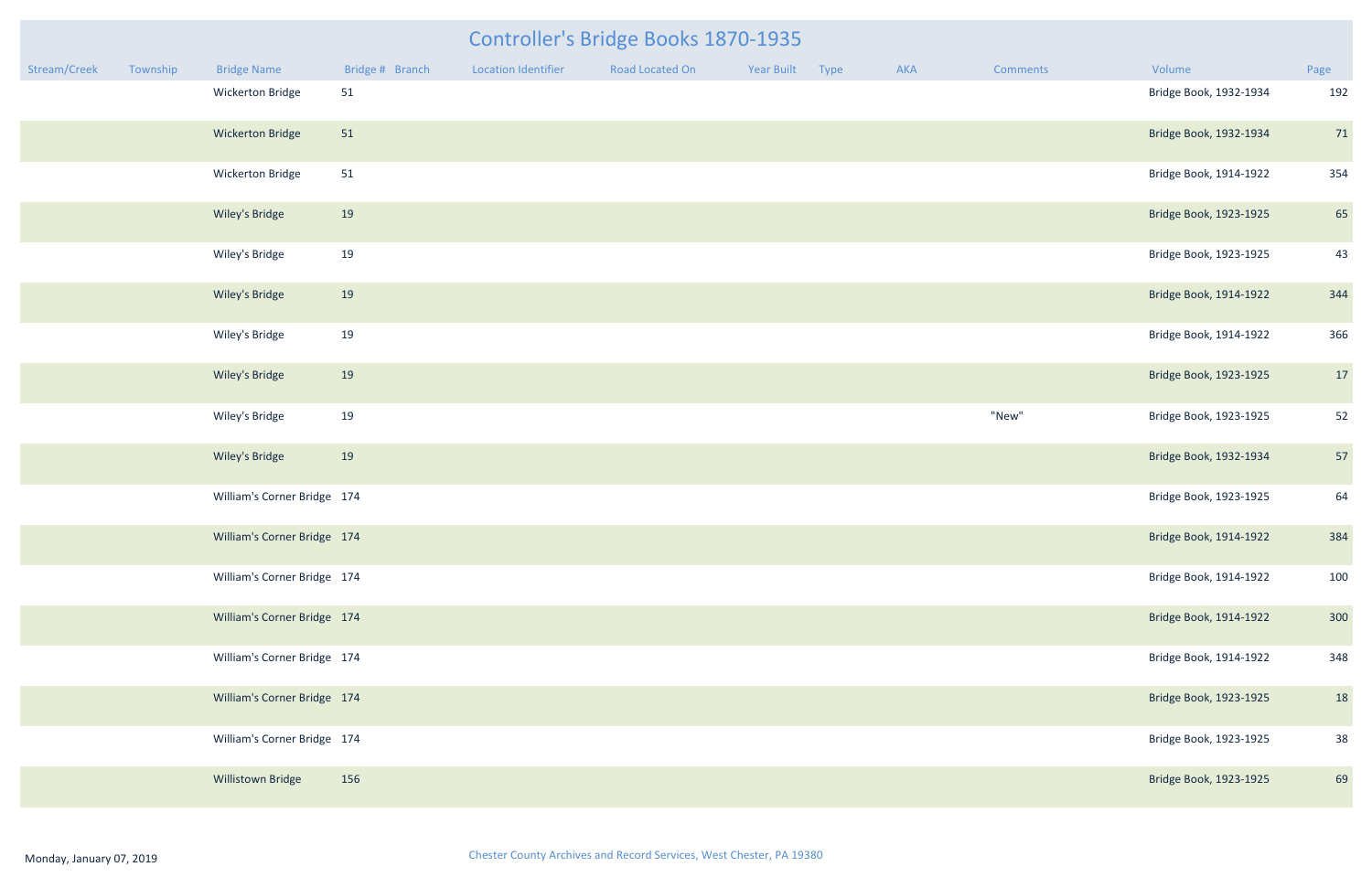|              |          |                            |                 |                     | <b>Controller's Bridge Books 1870-1935</b> |                 |     |                 |                        |      |
|--------------|----------|----------------------------|-----------------|---------------------|--------------------------------------------|-----------------|-----|-----------------|------------------------|------|
| Stream/Creek | Township | <b>Bridge Name</b>         | Bridge # Branch | Location Identifier | Road Located On                            | Year Built Type | AKA | <b>Comments</b> | Volume                 | Page |
|              |          | Wilson's Bridge            | 192             |                     |                                            |                 |     |                 | Bridge Book, 1923-1925 | 63   |
|              |          | Wilson's Bridge            | 192             |                     |                                            |                 |     |                 | Bridge Book, 1923-1925 | 14   |
|              |          | Wilson's Bridge            | 166             |                     |                                            |                 |     |                 | Bridge Book, 1932-1934 | 109  |
|              |          | Wilson's Bridge            | 166             |                     |                                            |                 |     |                 | Bridge Book, 1932-1934 | 25   |
|              |          | Wilson's Bridge            | 192             |                     |                                            |                 |     |                 | Bridge Book, 1932-1934 | 237  |
|              |          | Wilson's Bridge            | 192             |                     |                                            |                 |     |                 | Bridge Book, 1935      | 44   |
|              |          | Wilson's Bridge            | 192             |                     |                                            |                 |     |                 | Bridge Book, 1932-1934 | 31   |
|              |          | Wilson's Bridge            | 192             |                     |                                            |                 |     |                 | Bridge Book, 1914-1922 | 326  |
|              |          | Wilson's Bridge            | 76              |                     |                                            |                 |     |                 | Bridge Book, 1914-1922 | 128  |
|              |          | Wilson's Bridge            | 192             |                     |                                            |                 |     |                 | Bridge Book, 1932-1934 | 118  |
|              |          | Wilson's Bridge            | 166             |                     |                                            |                 |     |                 | Bridge Book, 1923-1925 | 48   |
|              |          | Wilson's Bridge            |                 |                     |                                            |                 |     |                 | Bridge Book, 1914-1922 | 302  |
|              |          | Wilson's Bridge            | 166             |                     |                                            |                 |     |                 | Bridge Book, 1932-1934 | 228  |
|              |          | Wilson's Bridge            | 192             |                     |                                            |                 |     |                 | Bridge Book, 1914-1922 | 376  |
|              |          | Wilson's Bridge            | 192             |                     |                                            |                 |     |                 | Bridge Book, 1923-1925 | 37   |
|              |          | Wilson's Bridge            | 192             |                     |                                            |                 |     |                 | Bridge Book, 1914-1922 | 384  |
|              |          | Wilson's Corner Bridge 192 |                 |                     |                                            |                 |     |                 | Bridge Book, 1923-1925 | 11   |
|              |          | Woods & Scarlet Bridge 66  |                 |                     |                                            |                 |     |                 | Bridge Book, 1914-1922 | 317  |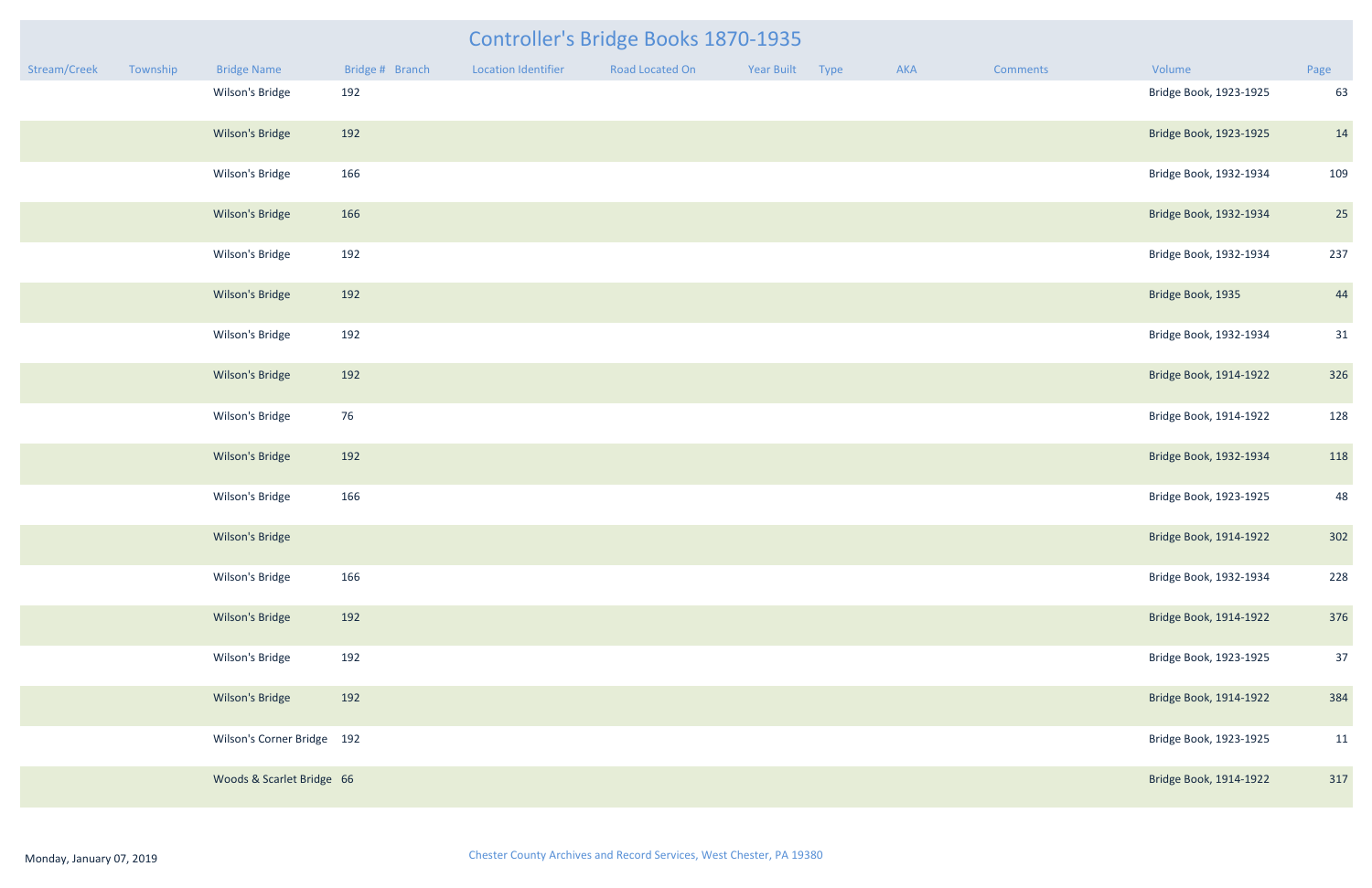| mments                                            | Volume                 | Page |
|---------------------------------------------------|------------------------|------|
|                                                   | Bridge Book, 1932-1934 | 50   |
| caster Inter-County Bridge Bridge Book, 1914-1922 |                        | 322  |
|                                                   | Bridge Book, 1935      | 71   |
|                                                   | Bridge Book, 1932-1934 | 163  |
|                                                   | Bridge Book, 1914-1922 | 302  |
|                                                   | Bridge Book, 1914-1922 | 348  |
|                                                   | Bridge Book, 1914-1922 | 112  |
|                                                   | Bridge Book, 1914-1922 | 297  |
|                                                   | Bridge Book, 1935      | 12   |
|                                                   | Bridge Book, 1914-1922 | 391  |
|                                                   | Bridge Book, 1932-1934 | 53   |
|                                                   | Bridge Book, 1932-1934 | 198  |
|                                                   | Bridge Book, 1914-1922 | 265  |
|                                                   | Bridge Book, 1914-1922 | 347  |
|                                                   | Bridge Book, 1914-1922 | 311  |
|                                                   | Bridge Book, 1914-1922 | 276  |
|                                                   | Bridge Book, 1923-1925 | 63   |
|                                                   | Bridge Book, 1932-1934 | 68   |

|              |          |                           |                 |                     | <b>Controller's Bridge Books 1870-1935</b> |                 |     |                                                      |                        |                |
|--------------|----------|---------------------------|-----------------|---------------------|--------------------------------------------|-----------------|-----|------------------------------------------------------|------------------------|----------------|
| Stream/Creek | Township | <b>Bridge Name</b>        | Bridge # Branch | Location Identifier | Road Located On                            | Year Built Type | AKA | Comments                                             | Volume                 | Page           |
|              |          | Wood's Bridge             | $\mathbf{1}$    |                     |                                            |                 |     |                                                      | Bridge Book, 1932-1934 | 50             |
|              |          | Wood's Bridge             |                 |                     |                                            |                 |     | Lancaster Inter-County Bridge Bridge Book, 1914-1922 |                        | 322            |
|              |          | Wood's Dam Bridge         | 298             |                     |                                            |                 |     |                                                      | Bridge Book, 1935      | 71             |
|              |          | Wood's Dam Bridge         | 298             |                     |                                            |                 |     |                                                      | Bridge Book, 1932-1934 | 163            |
|              |          | Worrillow's Bridge        | 160             |                     |                                            |                 |     |                                                      | Bridge Book, 1914-1922 | 302            |
|              |          | <b>Worrillow's Bridge</b> | 160             |                     |                                            |                 |     |                                                      | Bridge Book, 1914-1922 | 348            |
|              |          | Worrilow's Bridge         | 160             |                     |                                            |                 |     |                                                      | Bridge Book, 1914-1922 | 112            |
|              |          | Worth's Bridge            | 97              |                     |                                            |                 |     |                                                      | Bridge Book, 1914-1922 | 297            |
|              |          | Worth's Bridge            | 66              |                     |                                            |                 |     |                                                      | Bridge Book, 1935      | 12             |
|              |          | Worth's Bridge            | 66              |                     |                                            |                 |     |                                                      | Bridge Book, 1914-1922 | 391            |
|              |          | Worth's Bridge            | 9               |                     |                                            |                 |     |                                                      | Bridge Book, 1932-1934 | 5 <sup>3</sup> |
|              |          | Worth's Bridge            | 66              |                     |                                            |                 |     |                                                      | Bridge Book, 1932-1934 | 198            |
|              |          | Wright's Bridge           |                 |                     |                                            |                 |     |                                                      | Bridge Book, 1914-1922 | 265            |
|              |          | <b>WyeBrook Bridge</b>    | 143             |                     |                                            |                 |     |                                                      | Bridge Book, 1914-1922 | 347            |
|              |          | Wyebrooke Bridge          | 143             |                     |                                            |                 |     |                                                      | Bridge Book, 1914-1922 | 311            |
|              |          | Yeatman's Bridge          | 44              |                     |                                            |                 |     |                                                      | Bridge Book, 1914-1922 | 276            |
|              |          | Yeatman's Bridge          | 44              |                     |                                            |                 |     |                                                      | Bridge Book, 1923-1925 | 63             |
|              |          | Yeatman's Bridge          | 44              |                     |                                            |                 |     |                                                      | Bridge Book, 1932-1934 | 68             |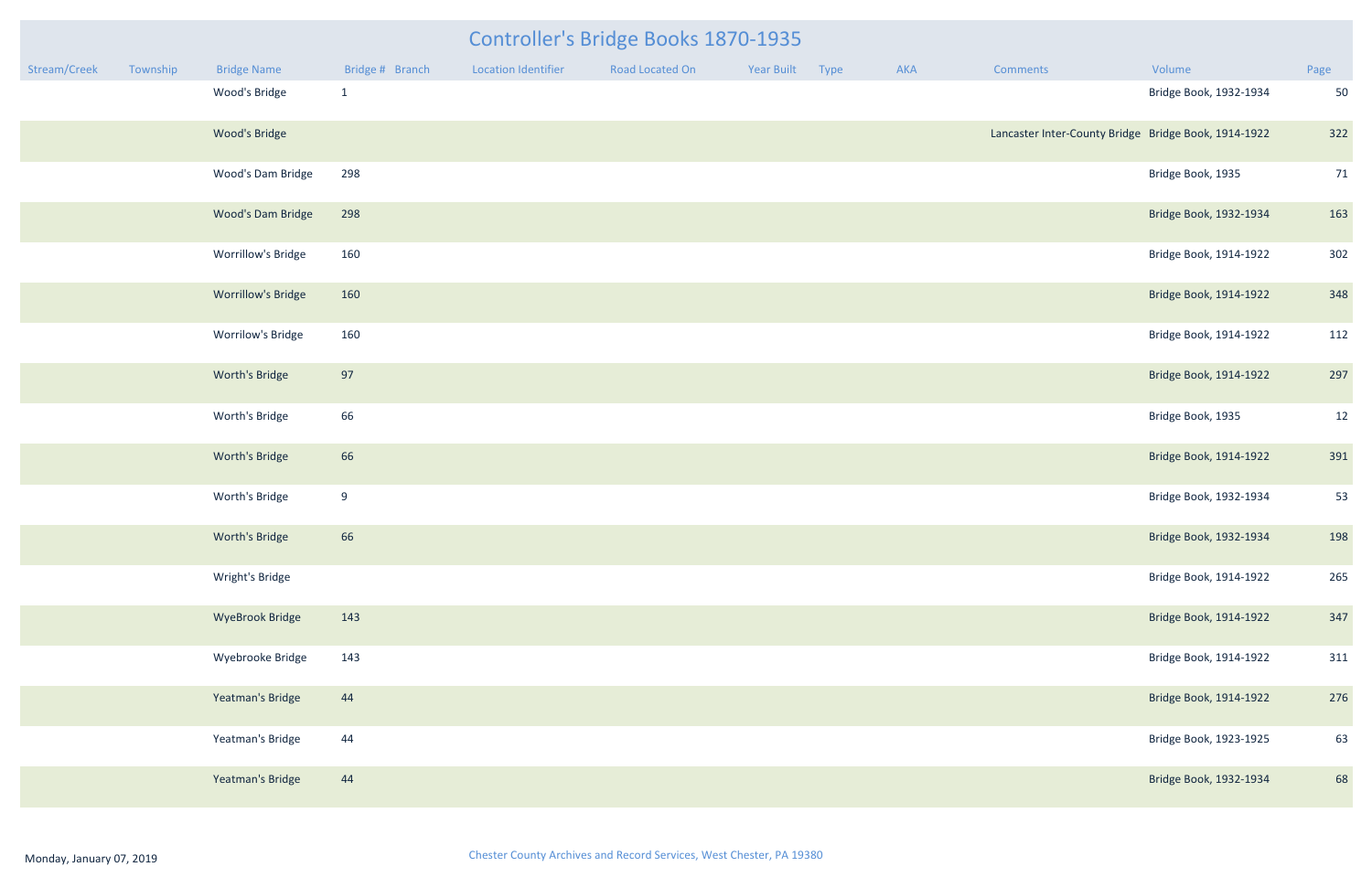|              | Controller's Bridge Books 1870-1935 |                     |                 |                            |                 |            |                       |     |          |                        |                 |  |  |
|--------------|-------------------------------------|---------------------|-----------------|----------------------------|-----------------|------------|-----------------------|-----|----------|------------------------|-----------------|--|--|
| Stream/Creek | Township                            | <b>Bridge Name</b>  | Bridge # Branch | <b>Location Identifier</b> | Road Located On | Year Built | Type                  | AKA | Comments | Volume                 | Page            |  |  |
|              |                                     | Yeatman's Bridge    | 44              |                            |                 |            |                       |     |          | Bridge Book, 1914-1922 | 344             |  |  |
|              |                                     | Young's Bridge      | 245             |                            |                 |            |                       |     |          | Bridge Book, 1923-1925 | 37              |  |  |
|              |                                     | Young's Bridge      | 245             |                            |                 |            |                       |     |          | Bridge Book, 1932-1934 | 254             |  |  |
|              |                                     | Young's Ford Bridge | 97              |                            |                 |            |                       |     |          | Bridge Book, 1914-1922 | 104             |  |  |
|              |                                     | Young's Ford Bridge | 97              |                            |                 |            |                       |     |          | Bridge Book, 1914-1922 | 353             |  |  |
|              |                                     | Young's Ford Bridge | 97              |                            |                 |            |                       |     |          | Bridge Book, 1914-1922 | 92              |  |  |
|              |                                     | Young's Ford Bridge | 97              |                            |                 |            |                       |     |          | Bridge Book, 1914-1922 | 352             |  |  |
|              | Avondale                            | Avondale Bridge     | 58              |                            |                 | 1901       | Steel plate<br>girder |     |          | Bridge Book, 1870-1904 | $6\overline{6}$ |  |  |
|              | Caln                                | Downingtown Bridge  | 126             |                            |                 |            |                       |     |          | Bridge Book, 1914-1922 | 339             |  |  |
|              | Charlestown                         | Iron Bridge         | 178             |                            |                 |            |                       |     |          | Bridge Book, 1914-1922 | 346             |  |  |
|              | Coatesville                         | Main Stree Bridge   | 247             |                            |                 |            |                       |     |          | Bridge Book, 1923-1925 | 40              |  |  |
|              | Coatesville                         | Main Street Bridge  |                 |                            |                 |            |                       |     |          | Bridge Book, 1914-1922 | 319             |  |  |
|              | Coatesville                         | Main Street Bridge  | 247             |                            |                 |            |                       |     |          | Bridge Book, 1914-1922 | 356             |  |  |
|              | Coatesville                         | Main Street Bridge  | 247             |                            |                 |            |                       |     |          | Bridge Book, 1932-1934 | 139             |  |  |
|              | Coatesville                         | Main Street Bridge  | 242             |                            |                 |            |                       |     |          | Bridge Book, 1914-1922 | 113             |  |  |
|              | Coatesville                         | Main Street Bridge  | 247             |                            |                 |            |                       |     |          | Bridge Book, 1923-1925 | 62              |  |  |
|              | Coatesville                         | Main Street Bridge  | 247             |                            |                 |            |                       |     |          | Bridge Book, 1932-1934 | 255             |  |  |
|              | Coatesville                         | Main Street Bridge  | 247             |                            |                 |            |                       |     |          | Bridge Book, 1914-1922 | 384             |  |  |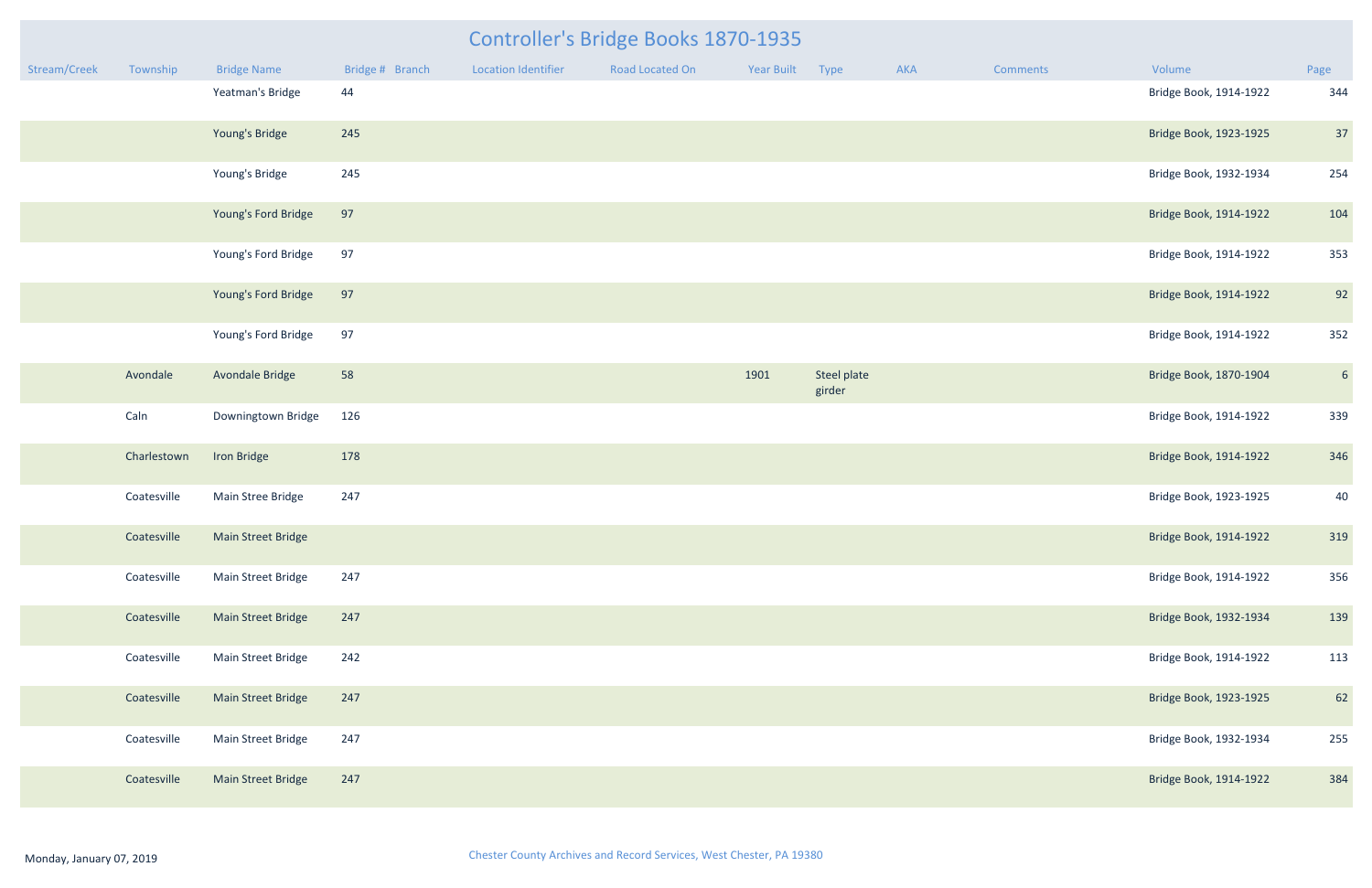|              |                               |                                      |                 | <b>Controller's Bridge Books 1870-1935</b> |                 |                 |                              |     |                 |                        |                |  |  |  |
|--------------|-------------------------------|--------------------------------------|-----------------|--------------------------------------------|-----------------|-----------------|------------------------------|-----|-----------------|------------------------|----------------|--|--|--|
| Stream/Creek | Township                      | <b>Bridge Name</b>                   | Bridge # Branch | <b>Location Identifier</b>                 | Road Located On | Year Built Type |                              | AKA | <b>Comments</b> | Volume                 | Page           |  |  |  |
|              | Coatesville                   | Main Street Bridge                   | 247             |                                            |                 |                 |                              |     |                 | Bridge Book, 1914-1922 | 337            |  |  |  |
|              | Coatesville                   | Main Street Bridge                   | 247             |                                            |                 |                 |                              |     |                 | Bridge Book, 1923-1925 | 8 <sup>°</sup> |  |  |  |
|              | East Bradford                 | Cope's Bridge                        | 114             |                                            |                 |                 |                              |     |                 | Bridge Book, 1914-1922 | 338            |  |  |  |
|              | East Bradford                 | Gibson's Bridge                      | 120             |                                            |                 |                 |                              |     |                 | Bridge Book, 1914-1922 | 360            |  |  |  |
|              | East Bradford                 | Iron Bridge                          | 112             | <b>Black Horse</b>                         |                 |                 |                              |     |                 | Bridge Book, 1914-1922 | 330            |  |  |  |
|              | East Fallowfield Modes Bridge |                                      | 96              |                                            |                 |                 |                              |     |                 | Bridge Book, 1914-1922 | 362            |  |  |  |
|              |                               | East Fallowfield Speakman's Bridge   | 74              |                                            |                 |                 |                              |     |                 | Bridge Book, 1932-1934 | 80             |  |  |  |
|              |                               | East Fallowfield Worth's Bridge      | 98              |                                            |                 | 1899            |                              |     |                 | Bridge Book, 1870-1904 | 202            |  |  |  |
|              | East Goshen                   | Double Stone Arched<br><b>Bridge</b> | 152             |                                            |                 |                 |                              |     |                 | Bridge Book, 1914-1922 | 128            |  |  |  |
|              | East Pikeland                 | Coombs Bridge                        | 205             |                                            |                 |                 |                              |     |                 | Bridge Book, 1914-1922 | 337            |  |  |  |
|              | East Vincent                  | Cook's Bridge                        | 195             |                                            |                 |                 |                              |     |                 | Bridge Book, 1914-1922 | 128            |  |  |  |
|              | East Vincent Hall's Bridge    |                                      | 193             |                                            |                 |                 |                              |     |                 | Bridge Book, 1914-1922 | 328            |  |  |  |
|              |                               | Kennett Square State Street Bridge   | 69              |                                            |                 |                 |                              |     |                 | Bridge Book, 1914-1922 | 334            |  |  |  |
|              |                               | Kennett Square State Street Bridge   | 69              |                                            |                 |                 |                              |     |                 | Bridge Book, 1914-1922 | 122            |  |  |  |
|              |                               | London Britain Sharpless Bridge      | 45              |                                            |                 |                 |                              |     |                 | Bridge Book, 1932-1934 | 68             |  |  |  |
|              | Lower Oxford                  | <b>Tweedale Bridge</b>               | 18              |                                            |                 |                 |                              |     |                 | Bridge Book, 1914-1922 | 97             |  |  |  |
|              | New London                    | <b>Richardson's Bridge</b>           | 25              |                                            |                 |                 |                              |     |                 | Bridge Book, 1914-1922 | 90             |  |  |  |
|              | New London                    | <b>Sproul's Bridge</b>               | 39              |                                            |                 | 1903            | <b>Steel Plate</b><br>Girder |     |                 | Bridge Book, 1909-1915 | 25             |  |  |  |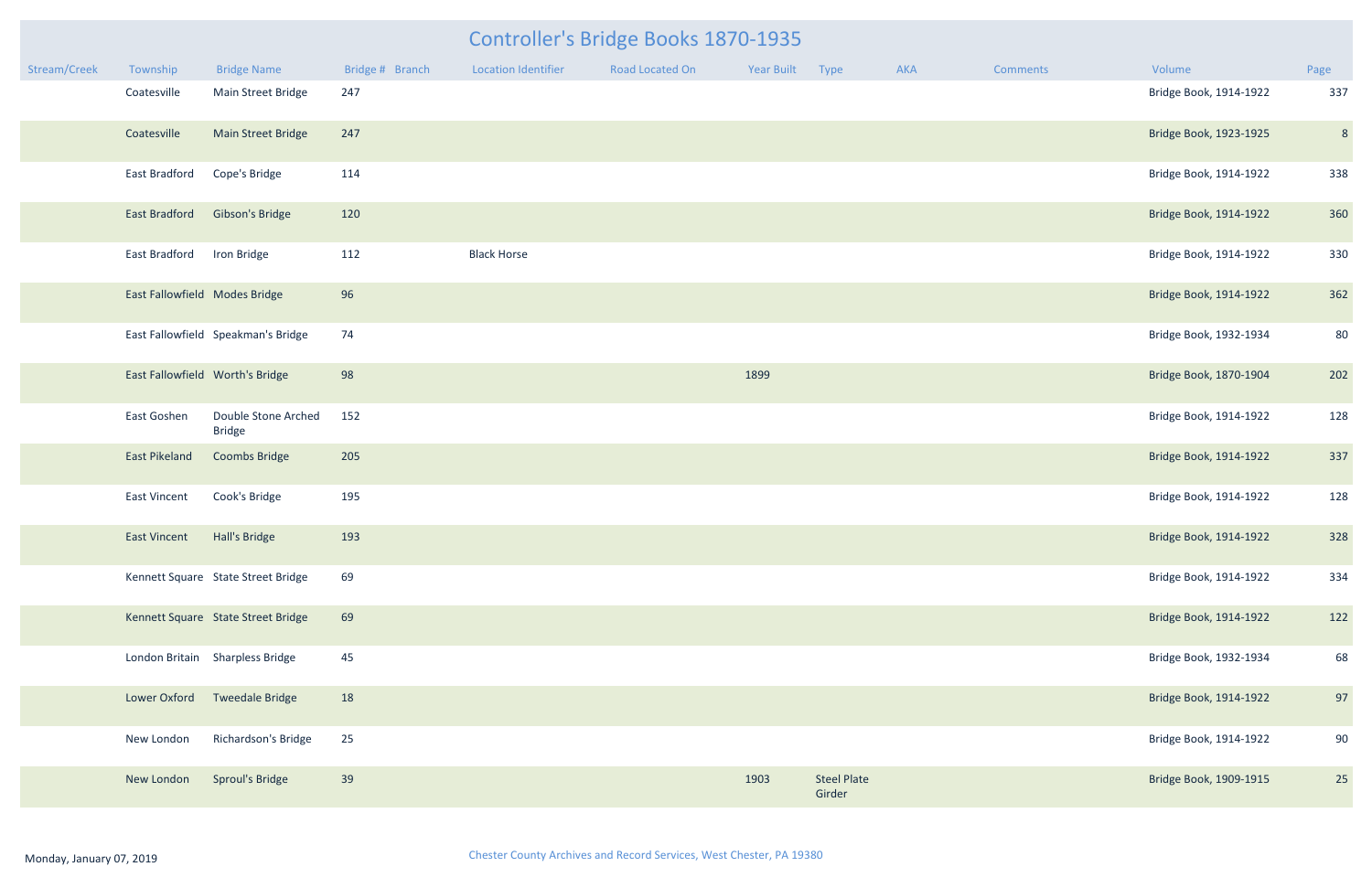|              | Controller's Bridge Books 1870-1935 |                             |                 |                            |                 |            |      |     |          |                        |                 |  |  |
|--------------|-------------------------------------|-----------------------------|-----------------|----------------------------|-----------------|------------|------|-----|----------|------------------------|-----------------|--|--|
| Stream/Creek | Township                            | <b>Bridge Name</b>          | Bridge # Branch | <b>Location Identifier</b> | Road Located On | Year Built | Type | AKA | Comments | Volume                 | Page            |  |  |
|              | Newlin                              | Embreeville Bridge          | 91              |                            |                 |            |      |     |          | Bridge Book, 1914-1922 | 121             |  |  |
|              |                                     | North Coventry Canal Bridge |                 |                            |                 |            |      |     |          | Bridge Book, 1914-1922 | 256             |  |  |
|              | Phoenixville                        | Gay Street Bridge           | 186             |                            |                 |            |      |     |          | Bridge Book, 1914-1922 | 359             |  |  |
|              | Phoenixville                        | <b>Gay Street Bridge</b>    |                 |                            |                 |            |      |     |          | Bridge Book, 1914-1922 | 333             |  |  |
|              | Phoenixville                        | Main Stree Bridge           | 185             |                            |                 |            |      |     |          | Bridge Book, 1923-1925 | 40              |  |  |
|              | Phoenixville                        | Main Street Bridge          | 185             |                            |                 |            |      |     |          | Bridge Book, 1923-1925 | 21              |  |  |
|              | Phoenixville                        | Main Street Bridge          | 185             |                            |                 |            |      |     |          | Bridge Book, 1914-1922 | 360             |  |  |
|              | Phoenixville                        | <b>Main Street Bridge</b>   | 185             |                            |                 |            |      |     |          | Bridge Book, 1932-1934 | 29              |  |  |
|              | Phoenixville                        | Main Street Bridge          |                 |                            |                 |            |      |     |          | Bridge Book, 1914-1922 | 253             |  |  |
|              | Phoenixville                        | <b>Main Street Bridge</b>   | 185             |                            |                 |            |      |     |          | Bridge Book, 1914-1922 | 391             |  |  |
|              | Phoenixville                        | Main Street Bridge          | 185             |                            |                 |            |      |     |          | Bridge Book, 1923-1925 | 60              |  |  |
|              | Phoenixville                        | Main Street Bridge          | 185             |                            |                 |            |      |     |          | Bridge Book, 1914-1922 | 121             |  |  |
|              | Phoenixville                        | Main Street Bridge          | 185             |                            |                 |            |      |     |          | Bridge Book, 1932-1934 | 30 <sup>°</sup> |  |  |
|              | Phoenixville                        | <b>Main Street Bridge</b>   | 185             |                            |                 |            |      |     |          | Bridge Book, 1914-1922 | 314             |  |  |
|              | Phoenixville                        | Main Street Bridge          | 185             |                            |                 |            |      |     |          | Bridge Book, 1914-1922 | 370             |  |  |
|              | Phoenixville                        | Mont Clare Bridge           | 212             |                            |                 | 1916-1917  |      |     |          | Bridge Book, 1914-1922 | 248             |  |  |
|              | Schuylkill                          | Iron Bridge                 | 173             |                            |                 |            |      |     |          | Bridge Book, 1914-1922 | 337             |  |  |
|              | Schuylkill                          | Iron Bridge                 | 173             |                            |                 |            |      |     |          | Bridge Book, 1914-1922 | 86              |  |  |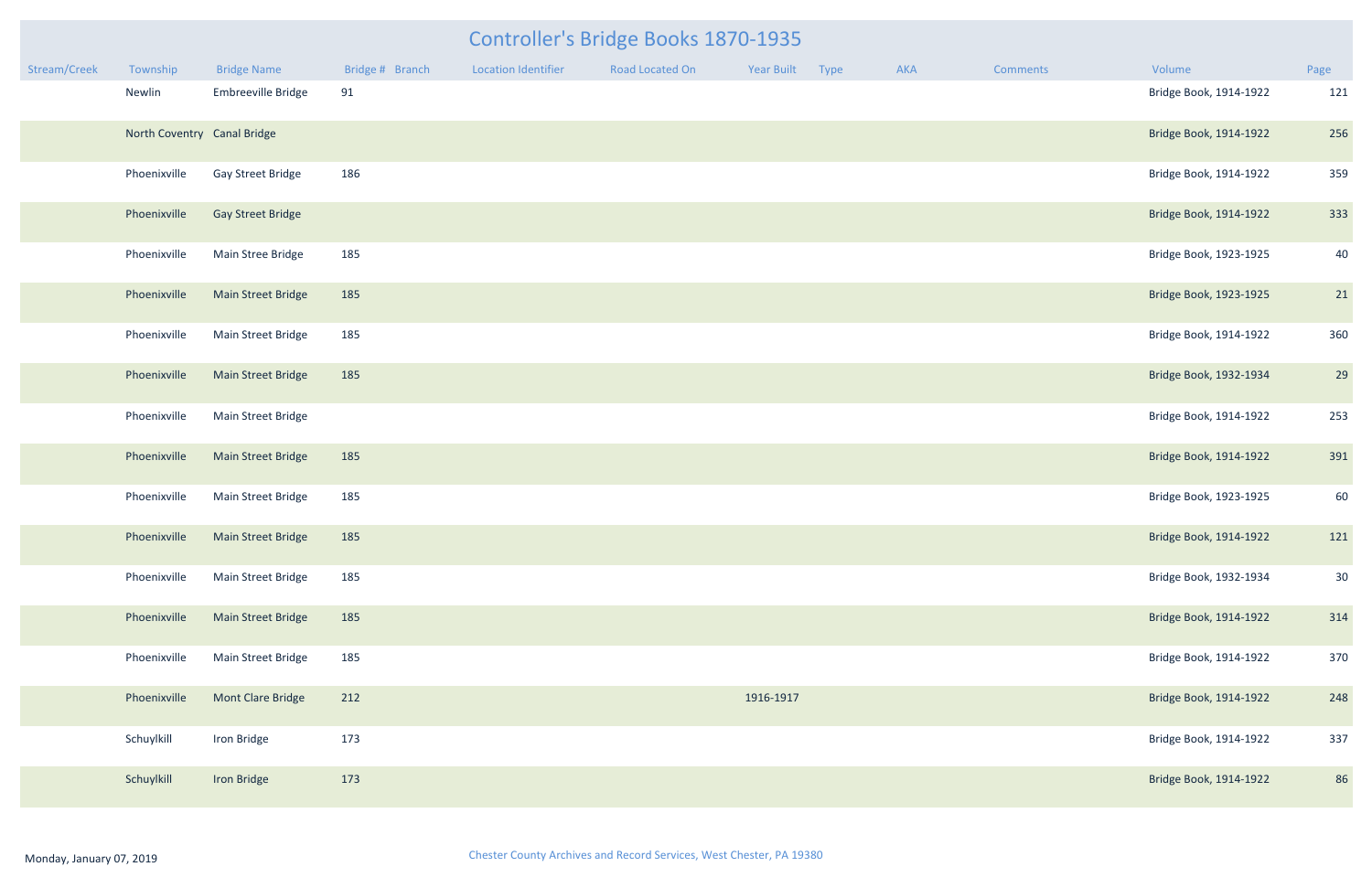|              |                               |                                                 |                 | <b>Controller's Bridge Books 1870-1935</b> |                 |                 |         |     |              |                        |      |
|--------------|-------------------------------|-------------------------------------------------|-----------------|--------------------------------------------|-----------------|-----------------|---------|-----|--------------|------------------------|------|
| Stream/Creek | Township                      | <b>Bridge Name</b>                              | Bridge # Branch | Location Identifier                        | Road Located On | Year Built Type |         | AKA | Comments     | Volume                 | Page |
|              | Schuylkill                    | Iron Bridge                                     | 173             |                                            |                 |                 |         |     |              | Bridge Book, 1914-1922 | 106  |
|              | <b>Spring City</b>            |                                                 |                 | <b>Main Street</b>                         |                 | 1874            |         |     |              | Bridge Book, 1870-1904 | 129  |
|              | Tredyffrin                    | Cossart's Bridge                                | 241             | <b>Valley Forge</b>                        |                 |                 |         |     |              | Bridge Book, 1914-1922 | 364  |
|              | Tredyffrin                    | Flood Bridge                                    | 168             |                                            |                 |                 |         |     |              | Bridge Book, 1914-1922 | 364  |
|              | Tredyffrin                    | Jean's Mill Bridge                              | 169             |                                            |                 |                 |         |     |              | Bridge Book, 1914-1922 | 344  |
|              | <b>Upper Oxford</b>           | Newcomer's Bridge                               | 12              |                                            |                 |                 |         |     | See page 188 | Bridge Book, 1870-1904 | 96   |
|              | Upper Uwchlan Larkin's Bridge |                                                 | 128             |                                            |                 | 1881            | Covered |     |              | Bridge Book, 1870-1904 | 140  |
|              | Valley                        | Viaduct Mill Bridge                             |                 |                                            |                 |                 |         |     |              | Bridge Book, 1914-1922 | 268  |
|              | West Goshen                   | Taylor's Run Bridge                             |                 |                                            |                 |                 |         |     |              | Bridge Book, 1914-1922 | 331  |
|              | West<br>Marlborough           | Doe Run Bridge                                  | 81              |                                            |                 |                 |         |     |              | Bridge Book, 1914-1922 | 83   |
|              | West<br>Marlborough           | Speakman's Bridge                               | 101             |                                            |                 |                 |         |     |              | Bridge Book, 1914-1922 | 324  |
|              | West<br>Marlborough           | Speakman's Bridge                               | 73              |                                            |                 |                 |         |     |              | Bridge Book, 1932-1934 | 80   |
|              | West<br>Marlborough           | Speakman's Bridge                               | 73              |                                            |                 |                 |         |     |              | Bridge Book, 1932-1934 | 200  |
|              | West<br>Marlborough           | <b>Spring Dell Bridge</b>                       | 237             |                                            |                 |                 |         |     |              | Bridge Book, 1914-1922 | 84   |
|              |                               | West Nantmeal Lewis Mill Bridge                 | 144             |                                            |                 |                 |         |     |              | Bridge Book, 1914-1922 | 251  |
|              | <b>West Pikeland</b>          | <b>Chester Springs</b><br><b>Covered Bridge</b> | 182             |                                            |                 |                 |         |     |              | Bridge Book, 1914-1922 | 332  |
|              | West Pikeland                 | Tustin's Bridge                                 | 180             |                                            |                 |                 |         |     |              | Bridge Book, 1914-1922 | 338  |
|              | <b>West Vincent</b>           | <b>Eachus Bridge</b>                            | 314             |                                            |                 |                 |         |     |              | Bridge Book, 1932-1934 | 287  |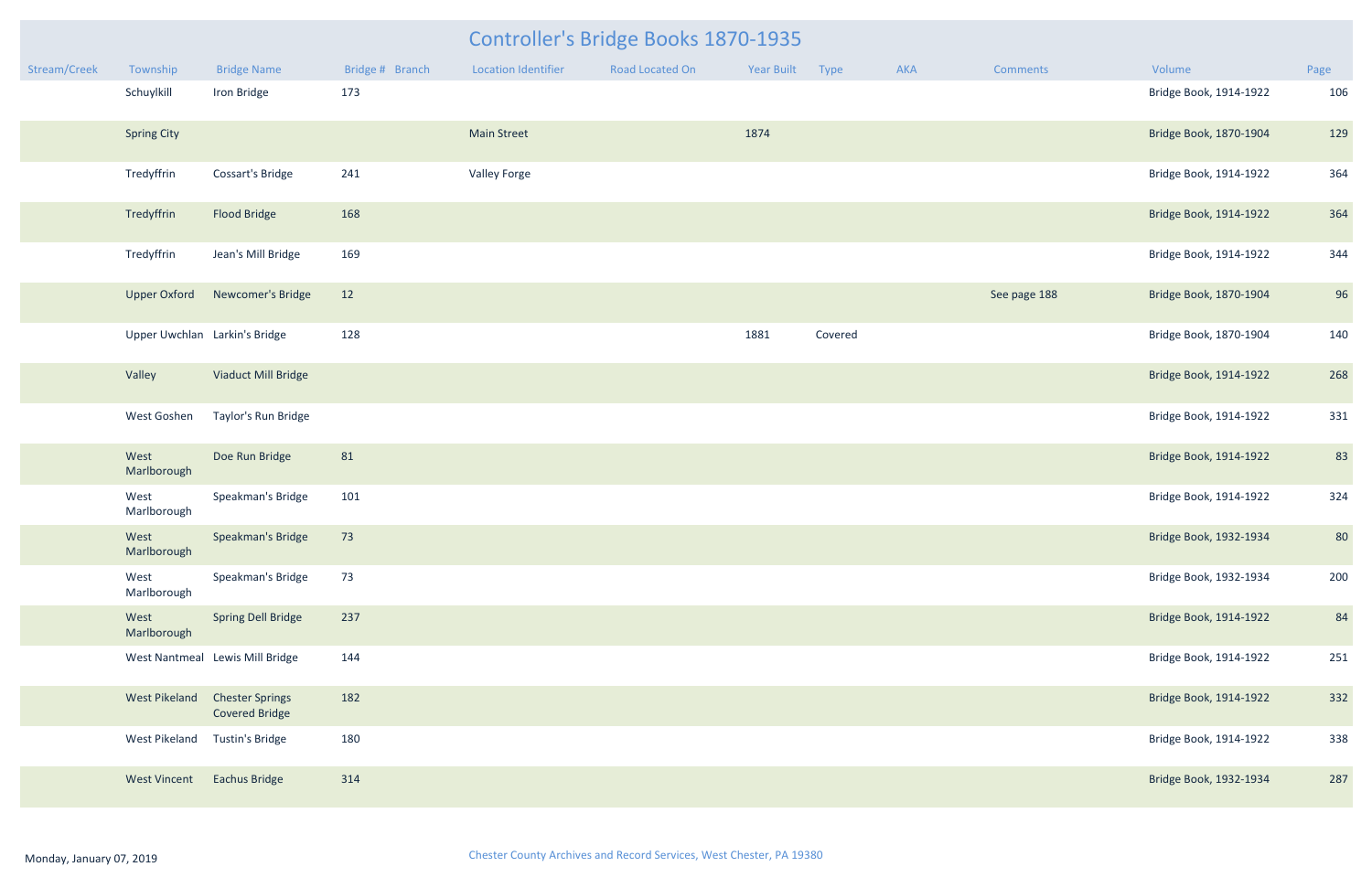| Stream/Creek         | Township           | <b>Bridge Name</b>              |                 | Bridge # Branch    | <b>Location Identifier</b>                                | <b>Road Located On</b>                                 | <b>Year Built</b> | Type                        | <b>AKA</b>                        | <b>Comments</b>                   | Volume                 | Page           |
|----------------------|--------------------|---------------------------------|-----------------|--------------------|-----------------------------------------------------------|--------------------------------------------------------|-------------------|-----------------------------|-----------------------------------|-----------------------------------|------------------------|----------------|
|                      |                    | West Whiteland Ship Road Bridge | 288             |                    | north of Lincoln Highway                                  | <b>Ship Road</b>                                       | 1920              | Reinforced<br>Concrete      |                                   |                                   | Bridge Book, 1914-1922 | 347            |
| Allen's Run          | Lower Oxford       | <b>Twaddell's Bridge</b>        | 18              |                    |                                                           | Twaddell's Inn to Pine<br><b>Grove Rolling Mill</b>    | 1865              | <b>Open Queen</b><br>Post   | <b>Tweedale Bridge</b>            |                                   | Bridge Book, 1870-1904 | 101            |
| Allen's Run          | Lower Oxford       | <b>Tweedale Bridge</b>          | 18              |                    |                                                           | Oxford to Pine Grove                                   | 1877/1884         |                             |                                   |                                   | Bridge Book, 1909-1915 | $\overline{2}$ |
| <b>Beaver Creek</b>  | Caln               | <b>Edge's Bridge</b>            | 124             |                    | near Edge's Grist Mill                                    | Horseshoe Pike to<br><b>Fisherville and Bondsville</b> | 1916              | <b>Three Stone</b><br>Arch  |                                   | Replaced earlier wooden<br>bridge | Bridge Book, 1914-1922 | 51             |
| <b>Beaver Creek</b>  | Caln               | Edge's Mill                     | 124             |                    |                                                           | Edge's Mill to Harrisburg<br>Turnpike                  |                   | Covered                     |                                   |                                   | Bridge Book, 1870-1904 | 29             |
| <b>Beaver Creek</b>  | Caln               | <b>Gardner's Bridge</b>         | 286             |                    |                                                           | Lancaster Turnpike to<br><b>Horse Turnpike</b>         | 1919              | <b>Stone Arched</b>         |                                   |                                   | Bridge Book, 1914-1922 | 110            |
| <b>Beaver Creek</b>  | East<br>Brandywine | <b>Bondsville Bridge</b>        | 125             |                    |                                                           |                                                        | 1894              | Iron                        |                                   |                                   | Bridge Book, 1870-1904 | 21             |
| <b>Beaver Creek</b>  | East<br>Brandywine | Pearson's Bridge                |                 |                    |                                                           | <b>Bondsville to Hatfield's</b><br>Creamery            | 1916              | Concrete and<br>Steel "I"   |                                   |                                   | Bridge Book, 1914-1922 | 61             |
| <b>Big Elk Creek</b> |                    | Richardson Bridge               | 25              |                    |                                                           | New London to Lewisville 1843                          |                   | <b>Covered Arch</b>         |                                   |                                   | Bridge Book, 1909-1915 | 10             |
| <b>Big Elk Creek</b> | East<br>Nottingham | Conn's Ford Bridge              | 29              |                    |                                                           | New London to Oxford                                   | 1875              | Iron                        |                                   |                                   | Bridge Book, 1870-1904 | 88             |
| <b>Big Elk Creek</b> | East<br>Nottingham | Conn's Lower Bridge             | 28              |                    |                                                           | Oxford to New London                                   | 1875              | Iron                        | Linton Stephen's<br><b>Bridge</b> |                                   | Bridge Book, 1909-1915 | 13             |
| <b>Big Elk Creek</b> | East<br>Nottingham | Elk Dale Bridge                 | 34              | <b>East Branch</b> |                                                           |                                                        | 1880              | Covered<br>Wooden           |                                   |                                   | Bridge Book, 1909-1915 | 20             |
| <b>Big Elk Creek</b> | East<br>Nottingham | Elk Dale Bridge                 | 34              |                    |                                                           |                                                        |                   |                             |                                   |                                   | Bridge Book, 1914-1922 | 364            |
| <b>Big Elk Creek</b> | East<br>Nottingham | Elk Dale Bridge                 | 34              |                    | East Branch    near Wilson's Mill                         | Oxford to New London                                   | 1850              | <b>Covered King</b><br>Post |                                   |                                   | Bridge Book, 1870-1904 | 86             |
| <b>Big Elk Creek</b> | East<br>Nottingham | Hutchinson's Bridge             | 30 <sup>°</sup> |                    | West Branch near Hutchinson's Paper<br>Mill               | Hilaman's Inn to Elk Dale 1850                         |                   | <b>Covered King</b><br>Post |                                   |                                   | Bridge Book, 1870-1904 | 85             |
| <b>Big Elk Creek</b> | East<br>Nottingham | <b>Hutchison's Bridge</b>       | 30 <sup>°</sup> | <b>West Branch</b> |                                                           | Hillaman's Inn to Elk Dale 1850                        |                   | <b>Covered King</b><br>Post |                                   |                                   | Bridge Book, 1909-1915 | 15             |
| <b>Big Elk Creek</b> | East<br>Nottingham | Maple Grove Bridge              | 281             |                    | on property of Samuel<br>Blackburn                        |                                                        | 1918              | Steel "I"<br>Beam           |                                   |                                   | Bridge Book, 1914-1922 | 323            |
| <b>Big Elk Creek</b> | East<br>Nottingham | <b>McDonald's Bridge</b>        |                 |                    | West Branch near Charles K.<br><b>Mcdonald's Saw Mill</b> | Oxford to New London                                   | 1855              | Covered<br>(Burr's          | Pugh's Bridge                     |                                   | Bridge Book, 1870-1904 | 84             |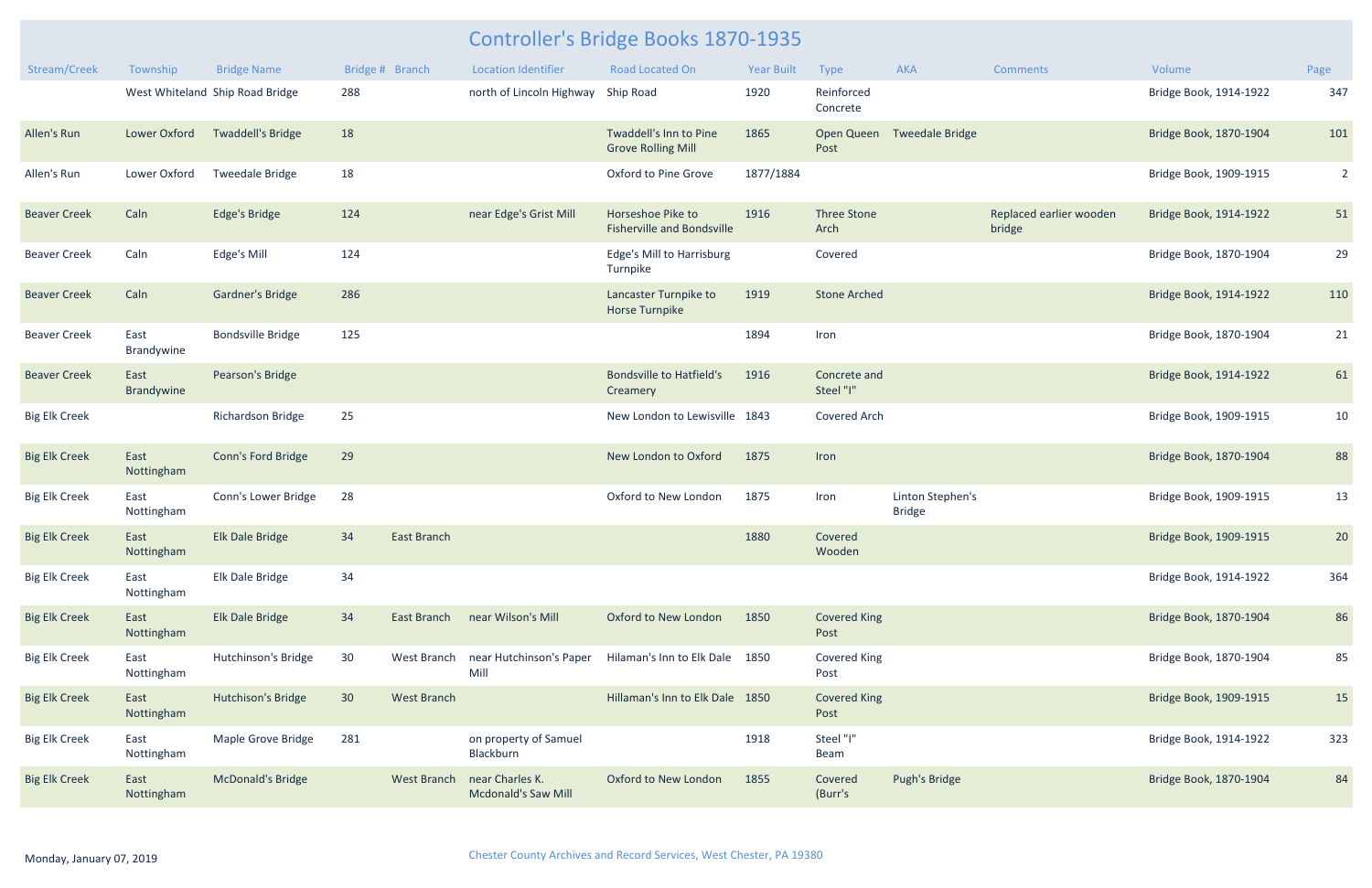| Stream/Creek         | Township           | <b>Bridge Name</b>                           |    | Bridge # Branch    | <b>Location Identifier</b>                     | <b>Road Located On</b>                      | <b>Year Built</b> | Type               | <b>AKA</b>                          | <b>Comments</b> | Volume                 | Page |
|----------------------|--------------------|----------------------------------------------|----|--------------------|------------------------------------------------|---------------------------------------------|-------------------|--------------------|-------------------------------------|-----------------|------------------------|------|
| <b>Big Elk Creek</b> | East<br>Nottingham | Pugh's Bridge                                | 31 |                    |                                                | Oxford to New London                        | 1855              | Iron               |                                     |                 | Bridge Book, 1909-1915 | 16   |
| <b>Big Elk Creek</b> | East<br>Nottingham | Pugh's Bridge                                | 31 | <b>West Branch</b> | near Charles K.<br>Mcdonald's Saw Mill         | Oxford to New London                        | 1855              | Covered<br>(Burr's | McDonald's<br><b>Bridge</b>         |                 | Bridge Book, 1870-1904 | 84   |
| <b>Big Elk Creek</b> | East<br>Nottingham | Pugh's Bridge                                | 31 |                    |                                                |                                             |                   |                    |                                     |                 | Bridge Book, 1914-1922 | 364  |
| <b>Big Elk Creek</b> | Elk                | <b>Anderson's Bridge</b>                     |    |                    | at Anderson's Ford                             |                                             | 1887              | Covered            |                                     |                 | Bridge Book, 1870-1904 | 190  |
| <b>Big Elk Creek</b> | Elk                | Leonard's Bridge                             | 25 |                    |                                                | Lewisville to New London                    | 1843              | Covered<br>arched  | Richardson's<br>Bridge, Pyle &      |                 | Bridge Book, 1870-1904 | 43   |
| <b>Big Elk Creek</b> | Elk                | <b>Mackey's Mill Bridge</b>                  | 24 |                    |                                                | Lewisville to Strickerville                 |                   |                    |                                     | See page 52     | Bridge Book, 1870-1904 | 43   |
| <b>Big Elk Creek</b> | Elk                | Pleasant Garden                              | 27 |                    | near Pleasant Garden<br>Forge                  | New London to Brick<br><b>Meeting House</b> | 1835              | Covered<br>Wooden  |                                     |                 | Bridge Book, 1909-1915 | 12   |
| <b>Big Elk Creek</b> | Elk                | Pleasant Garden Bridge 27                    |    |                    |                                                | New London to Brick<br><b>Meeting house</b> |                   |                    |                                     | See page 79     | Bridge Book, 1870-1904 | 43   |
| <b>Big Elk Creek</b> | Elk                | Richardson's Bridge                          | 25 |                    |                                                | Lewisville to New London                    | 1843              | Covered<br>arched  | Leonard's Bridge,<br>Pyle & Brosius |                 | Bridge Book, 1870-1904 | 43   |
| <b>Big Elk Creek</b> | Elk                | <b>Rudolph and Arthur's</b><br><b>Bridge</b> | 26 |                    | at Rudolph's and Arthur's<br><b>Paper Mill</b> |                                             | 1880              | Covered<br>(Burr's |                                     |                 | Bridge Book, 1870-1904 | 44   |
| <b>Big Elk Creek</b> | Elk                | Tweed's Bridge                               | 24 |                    | at Mackey's Mill                               | Lewisville to Strickersville                | 1853              | Covered<br>Wooden  |                                     |                 | Bridge Book, 1909-1915 | 9    |
| <b>Big Elk Creek</b> | Lower Oxford       |                                              |    |                    |                                                | Elk View to Lincoln                         |                   |                    |                                     | See page 105    | Bridge Book, 1870-1904 | 100  |
| <b>Big Elk Creek</b> | Lower Oxford       |                                              | 32 |                    | near Sager's Mill                              |                                             | 1877              | Iron               |                                     |                 | Bridge Book, 1870-1904 | 97   |
| <b>Big Elk Creek</b> | Lower Oxford       | <b>Elk Creek Bridge</b>                      | 35 |                    |                                                | Elk View to Lincoln<br>University           | 1892              | Iron               | Lincoln Bridge                      |                 | Bridge Book, 1909-1915 | 21   |
| <b>Big Elk Creek</b> | Lower Oxford       | Iron Bridge                                  | 33 | West Branch        |                                                | Oxford to Lincoln<br>University             |                   | Iron               |                                     |                 | Bridge Book, 1909-1915 | 18   |
| <b>Big Elk Creek</b> | Lower Oxford       | <b>Lincoln Bridge</b>                        | 35 |                    |                                                | Elk View to Lincoln<br>University           | 1892              | Iron               | Elk Creek Bridge                    |                 | Bridge Book, 1909-1915 | 21   |
| <b>Big Elk Creek</b> | Lower Oxford       | Sager's Bridge                               | 32 | West Branch        |                                                | Hayesville to Pugh's Mill                   | 1877              | Iron               |                                     |                 | Bridge Book, 1909-1915 | 17   |
| <b>Big Elk Creek</b> | New London         | Anderson's Bridge                            |    |                    | at Anderson's Ford                             |                                             | 1887              | Covered            |                                     |                 | Bridge Book, 1870-1904 | 190  |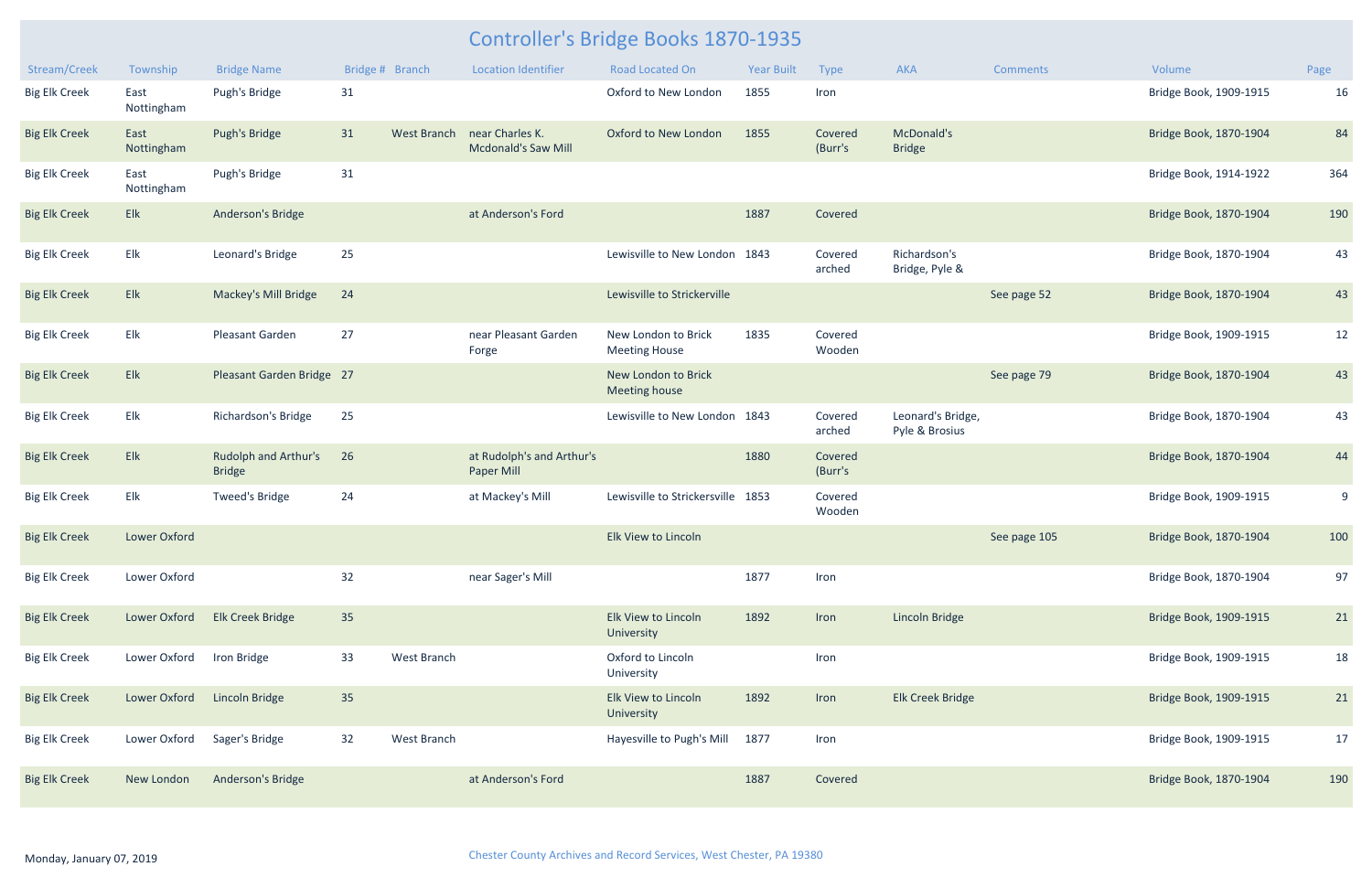| Stream/Creek         | Township            | <b>Bridge Name</b>                         | Bridge # Branch |             | <b>Location Identifier</b>                   | <b>Road Located On</b>                                    | <b>Year Built</b> | Type                  | AKA                                         | <b>Comments</b> | Volume                 | Page |
|----------------------|---------------------|--------------------------------------------|-----------------|-------------|----------------------------------------------|-----------------------------------------------------------|-------------------|-----------------------|---------------------------------------------|-----------------|------------------------|------|
| <b>Big Elk Creek</b> | New London          | Conn's Ford Bridge                         | 29              |             |                                              | New London to Oxford                                      | 1875              | Iron                  |                                             |                 | Bridge Book, 1909-1915 | 14   |
| <b>Big Elk Creek</b> | New London          | <b>Elk Dale Bridge</b>                     | 34              |             | on line of East<br>Nottingham                |                                                           |                   |                       |                                             | See page 86     | Bridge Book, 1870-1904 | 78   |
| <b>Big Elk Creek</b> | New London          | Iron Bridge                                | 33              |             | on line of East<br>Nottingham                |                                                           |                   |                       |                                             | See page 88     | Bridge Book, 1870-1904 | 78   |
| <b>Big Elk Creek</b> | New London          | Leonard's Bridge                           | 25              |             |                                              | Lewisville to New London                                  |                   |                       | Richardson's<br><b>Bridge</b>               | See page 43     | Bridge Book, 1870-1904 | 78   |
| <b>Big Elk Creek</b> | New London          | Linton Stephen's Bridge 28                 |                 |             |                                              | Oxford to New London                                      | 1875              | Iron                  | Conn's Lower<br><b>Bridge</b>               |                 | Bridge Book, 1909-1915 | 13   |
| <b>Big Elk Creek</b> | New London          | <b>Pleasant Garden Bridge</b>              |                 |             | near Pleasant Garden<br>Forge                | New London to Brick<br><b>Meeting House</b>               | 1835              | Covered               |                                             |                 | Bridge Book, 1870-1904 | 79   |
| <b>Big Elk Creek</b> | New London          | Richardson's Bridge                        | 25              |             |                                              | Lewisville to New London                                  |                   |                       | Leonard's Bridge                            | See page 43     | Bridge Book, 1870-1904 | 78   |
| <b>Big Elk Creek</b> | New London          | Rudolph's and Arthur's 26<br><b>Bridge</b> |                 |             | at Rudolph's & Arthur's<br><b>Paper Mill</b> | <b>Hickory Hill to</b><br>Kemblesville                    | 1880              | Covered<br>Wooden     |                                             |                 | Bridge Book, 1909-1915 | 11   |
| <b>Big Elk Creek</b> | New London          | Sproul's Bridge                            | 39              |             |                                              |                                                           | 1903              | Steel plate<br>girder | Robert Sproul's<br><b>Bridge</b>            |                 | Bridge Book, 1870-1904 | 79   |
| <b>Big Elk Creek</b> | Penn                |                                            |                 |             | at Strawbridge's Ford                        | Jennerville to Oxford                                     |                   |                       |                                             | See page 93     | Bridge Book, 1870-1904 | 104  |
| <b>Big Elk Creek</b> | Penn                |                                            |                 |             | at McClenaghan's Ford                        | Jennerville to Russellville                               |                   |                       |                                             | See page 93     | Bridge Book, 1870-1904 | 105  |
| <b>Big Elk Creek</b> | Penn                |                                            | 35              |             | on line of Lower Oxford<br>Township          | <b>Elk View to Lincoln</b>                                | 1892              | Iron                  |                                             |                 | Bridge Book, 1870-1904 | 105  |
| <b>Big Elk Creek</b> | Penn                | McDowell's Bridge                          | 36              |             | at McDowell's Mill                           | Penn Station to Oxford                                    |                   |                       |                                             | See page 92     | Bridge Book, 1870-1904 | 104  |
| <b>Big Elk Creek</b> | Penn                | <b>Strawbridge's Bridge</b>                | 37              |             |                                              | Jennerville to Oxford                                     | 1880              | Flood                 |                                             |                 | Bridge Book, 1909-1915 | 23   |
| <b>Big Elk Creek</b> | Penn                | Strawbridge's Bridge                       | 37              | East Branch |                                              | Jennersville to Oxford on 1917<br>State Route #131        |                   | Concrete              |                                             |                 | Bridge Book, 1914-1922 | 65   |
| <b>Big Elk Creek</b> | <b>Upper Oxford</b> | Hoopes' Bridge                             |                 |             |                                              | on line of Penn Township Jennerville to Russellville 1829 |                   | Post                  | Covered King McCleneghan's<br><b>Bridge</b> |                 | Bridge Book, 1870-1904 | 93   |
| <b>Big Elk Creek</b> | <b>Upper Oxford</b> | McCleneghan's Bridge                       |                 |             |                                              | on line of Penn Township Jennerville to Russellville 1829 |                   | Post                  | Covered King Hoopes' Bridge                 |                 | Bridge Book, 1870-1904 | 93   |
| <b>Big Elk Creek</b> | <b>Upper Oxford</b> | <b>McDowell's Bridge</b>                   | 36              |             | near Elkview Station                         | Penn Station to Oxford                                    | 1855              | Covered<br>(Burr's    |                                             |                 | Bridge Book, 1870-1904 | 92   |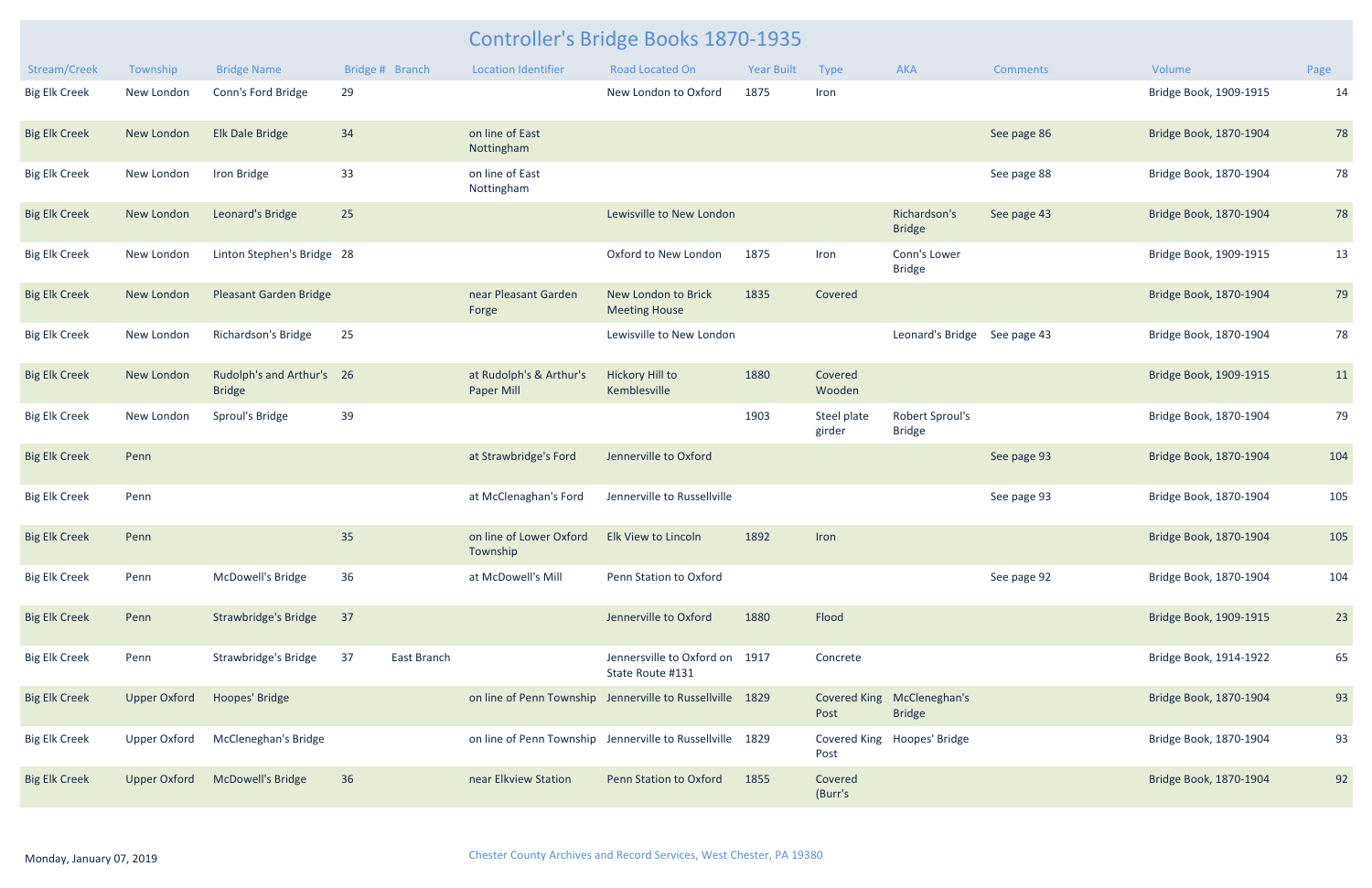| Stream/Creek                           | Township            | <b>Bridge Name</b>                                 |     | Bridge # Branch | <b>Location Identifier</b> | Road Located On                                     | <b>Year Built</b> | Type                      | AKA                                  | <b>Comments</b> | Volume                 | Page           |
|----------------------------------------|---------------------|----------------------------------------------------|-----|-----------------|----------------------------|-----------------------------------------------------|-------------------|---------------------------|--------------------------------------|-----------------|------------------------|----------------|
| <b>Big Elk Creek</b>                   | <b>Upper Oxford</b> | McDowell's Bridge                                  | 36  | East Branch     | near Elk View Station      | Elk View to Lincoln<br>University                   | 1835              | Covered<br>Wooden         |                                      |                 | Bridge Book, 1909-1915 | 22             |
| <b>Big Elk Creek</b>                   | <b>Upper Oxford</b> | Pusey's Bridge                                     | 38  | East Branch     |                            | Jennerville to Russellville                         |                   | Covered<br>Wooden         |                                      |                 | Bridge Book, 1909-1915 | 24             |
| <b>Big Elk Creek</b>                   | <b>Upper Oxford</b> | Strawbridge's Bridge                               | 37  |                 | at Strawbridge Ford        | Jennerville to Oxford                               |                   | Flood                     |                                      |                 | Bridge Book, 1870-1904 | 93             |
| <b>Big Elk Creek</b>                   | West<br>Fallowfield | <b>Tweed's Mill Bridge</b>                         | 24  |                 |                            | Lewisville to Strickerville                         | 1853              | Covered<br>(Burr's        |                                      |                 | Bridge Book, 1870-1904 | 52             |
| <b>Black Horse Creek East Bradford</b> |                     | Park's Bridge                                      | 251 |                 |                            | Cope's Bridge to Lenape                             | 1914              | Steel "I"<br>Beam         |                                      |                 | Bridge Book, 1909-1915 | 228            |
| <b>Black Horse Creek East Bradford</b> |                     | Park's Bridge                                      | 251 |                 |                            | Cope's Bridge to Lenape                             | 1914              | Steel "I"<br>Beam         |                                      |                 | Bridge Book, 1914-1922 | $\overline{7}$ |
|                                        |                     | Black Horse Creek Upper Uwchlan Black Horse Bridge | 276 |                 |                            | Eagle to Fairview Church                            | 1917              | Concrete and<br>Steel "I" |                                      |                 | Bridge Book, 1914-1922 | 69             |
| <b>Black Run</b>                       | West<br>Nottingham  | Lee Broomall Bridge                                | 262 |                 |                            |                                                     | 1915              | Concrete &<br>"I" Beam    |                                      |                 | Bridge Book, 1909-1915 | 243            |
| <b>Black Run</b>                       | West<br>Nottingham  | Lee Broomall Bridge                                | 262 |                 |                            |                                                     | 1915              | Concrete &<br>"I" Beam    |                                      |                 | Bridge Book, 1914-1922 | 29             |
| <b>Black Run</b>                       | West<br>Nottingham  | <b>McCreary's Bridge</b>                           | 4.5 |                 |                            |                                                     | 1889              | Covered                   |                                      |                 | Bridge Book, 1870-1904 | 194            |
| <b>Black Run</b>                       | West<br>Nottingham  | McCreary's Bridge                                  | 4.5 |                 |                            | Freemont to Kirks Mill                              | 1889              | Covered<br>Wooden         |                                      |                 | Bridge Book, 1909-1915 | $\mathbf{1}$   |
| Brandywine Creek Birmingham            |                     | <b>Bridge at Baileyville</b>                       |     |                 |                            | <b>West Chester to</b><br>Parkersville              | 1870              | Covered                   | Wistar's Bridge,<br>Sager's Bridge,  |                 | Bridge Book, 1870-1904 | 5 <sub>o</sub> |
| Brandywine Creek Birmingham            |                     | <b>Brinton's Bridge</b>                            | 85  |                 |                            | Kennett Borough to West 1854<br><b>Chester Road</b> |                   | Covered                   |                                      |                 | Bridge Book, 1870-1904 | 3              |
| Brandywine Creek Birmingham            |                     | Lenape Bridge                                      | 87  |                 |                            |                                                     |                   |                           |                                      |                 | Bridge Book, 1914-1922 | 356            |
| Brandywine Creek Birmingham            |                     | Lenape's Bridge                                    | 87  |                 |                            | West Chester to<br>Parkersville                     | 1870              | Covered                   | Wistar's Bridge,<br>Sager's Bridge,  |                 | Bridge Book, 1870-1904 | 5              |
| Brandywine Creek Birmingham            |                     | Painter's Bridge                                   |     |                 |                            | <b>Street Road</b>                                  | 1857              | Covered                   |                                      |                 | Bridge Book, 1870-1904 | $\overline{4}$ |
| Brandywine Creek Birmingham            |                     | Sager's Bridge                                     | 87  |                 |                            | West Chester to<br>Parkersville                     | 1870              | Covered                   | Wistar's Bridge,<br>Lenape's Bridge, |                 | Bridge Book, 1870-1904 | $5\phantom{.}$ |
| Brandywine Creek Birmingham            |                     | <b>Wistar's Bridge</b>                             | 87  |                 |                            | West Chester to<br>Parkersville                     | 1870              | Covered                   | Sager's Bridge,<br>Lenape's Bridge,  |                 | Bridge Book, 1870-1904 | 5 <sub>o</sub> |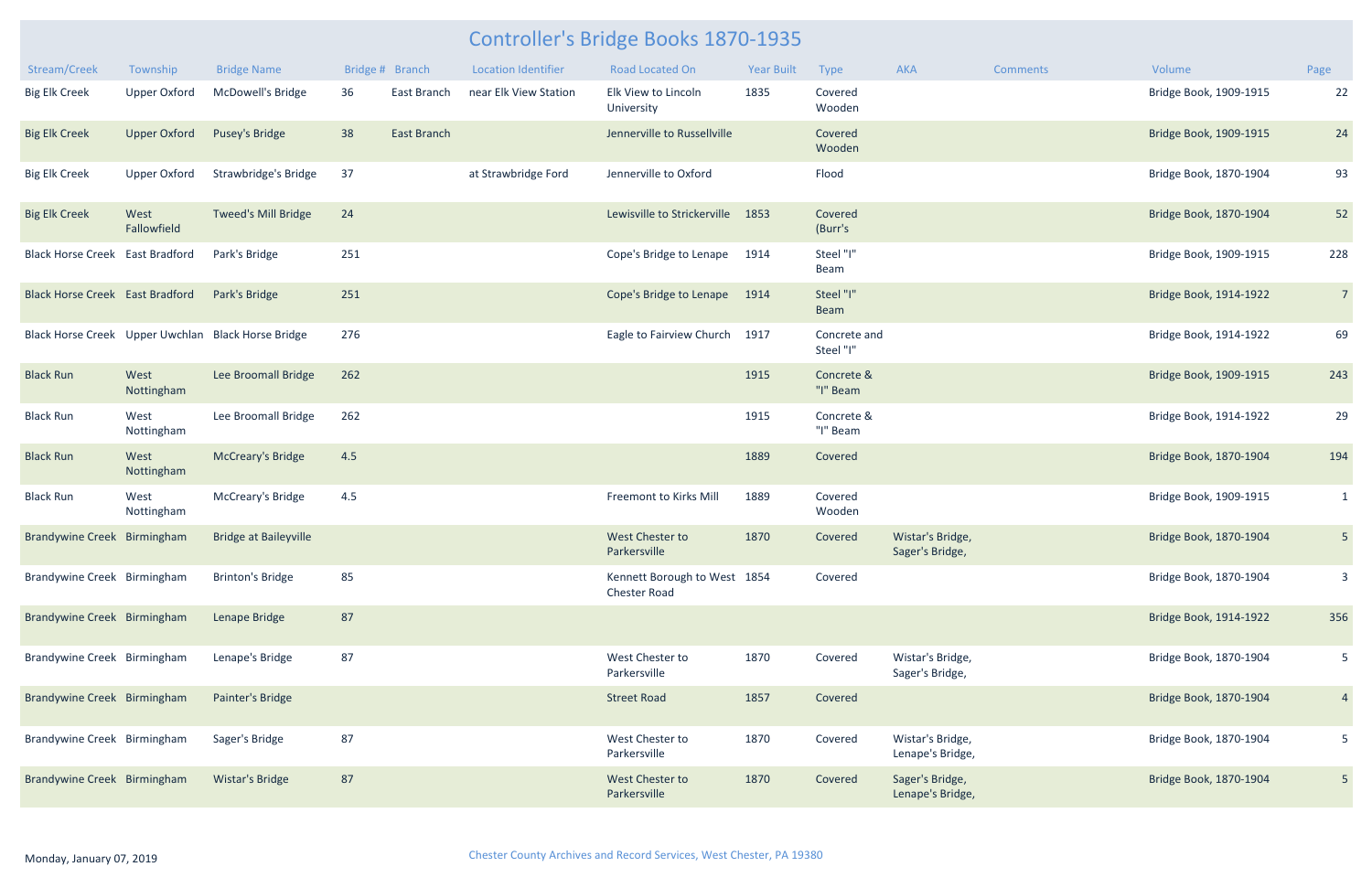|                                                  |                    |                                                      |                 |                    |                            | Controller's Bridge Books 1870-1935               |                   |                           |     |                         |                        |                |
|--------------------------------------------------|--------------------|------------------------------------------------------|-----------------|--------------------|----------------------------|---------------------------------------------------|-------------------|---------------------------|-----|-------------------------|------------------------|----------------|
| Stream/Creek                                     | Township           | <b>Bridge Name</b>                                   | Bridge # Branch |                    | <b>Location Identifier</b> | Road Located On                                   | <b>Year Built</b> | <b>Type</b>               | AKA | <b>Comments</b>         | Volume                 | Page           |
| Brandywine Creek Coatesville                     |                    |                                                      | 99              | East Branch        |                            | <b>Main Street</b>                                | 1877              | Iron                      |     | Also bridge #247        | Bridge Book, 1870-1904 | 40             |
| Brandywine Creek East Bradford                   |                    |                                                      | 120             |                    | at Gibson's Ford           |                                                   |                   |                           |     | See page 16             | Bridge Book, 1870-1904 | 12             |
| Brandywine Creek East Bradford                   |                    | Cope's Bridge                                        | 114             | East Branch        |                            | <b>Strasburg Road</b>                             | 1807              | Stone arched<br>bridge    |     |                         | Bridge Book, 1870-1904 | 11             |
| Brandywine Creek East Bradford                   |                    | Jefferis Bridge                                      | 111             |                    |                            |                                                   |                   |                           |     |                         | Bridge Book, 1914-1922 | 362            |
| Brandywine Creek East Bradford                   |                    | Meconkey's Bridge                                    | 111             | East Branch        | at Jefferis Ford           | West Chester to<br>Unionville (State Road)        |                   | Covered                   |     |                         | Bridge Book, 1870-1904 | 10             |
| Brandywine Creek East Bradford                   |                    | Seed's Bridge                                        | 88              | <b>West Branch</b> |                            | West Chester to<br><b>Unionville (State Road)</b> | 1834              |                           |     |                         | Bridge Book, 1870-1904 | $\overline{7}$ |
| Brandywine Creek East Bradford                   |                    | Shaw's Bridge                                        | 110             | East Branch        | at Brinton's Ford          | West Chester to<br>Unionville                     | 1862              | Covered                   |     |                         | Bridge Book, 1870-1904 | 8              |
| Brandywine Creek East Bradford                   |                    | <b>Sugar's Bridge</b>                                | 115             | <b>East Branch</b> | at Sugar's Ford            | Downington to West<br>Chester                     |                   | Covered                   |     |                         | Bridge Book, 1870-1904 | 9              |
| Brandywine Creek East                            | Brandywine         | Brooklyn Bridge                                      | 136             | East Branch        |                            | Brooklyn Station on<br>Waynesburg Railroad        |                   | Covered                   |     |                         | Bridge Book, 1870-1904 | 19             |
| <b>Brandywine Creek</b>                          | East<br>Brandywine | <b>Dorlan's Bridge</b>                               | 133             | East Branch        | near Dorlan's Paper Mill   |                                                   | 1842              | Covered                   |     |                         | Bridge Book, 1870-1904 | 18             |
| <b>Brandywine Creek</b>                          | East<br>Brandywine | Dowlin's Bridge                                      | 127             | East Branch        | at Dowlin's Forge          |                                                   |                   |                           |     | See page 137            | Bridge Book, 1870-1904 | 20             |
| <b>Brandywine Creek East</b>                     | Brandywine         | Reed's Road Bridge                                   | 134             | <b>East Branch</b> |                            |                                                   |                   |                           |     | See page 142            | Bridge Book, 1870-1904 | 20             |
| <b>Brandywine Creek</b>                          | East<br>Brandywine | Reid's Bridge                                        | 283             | West Branch        |                            | Reed's Road                                       | 1919              | Concrete and<br>Steel "I" |     |                         | Bridge Book, 1914-1922 | 108            |
| Brandywine Creek East Caln                       |                    | Downingtown Bridge                                   | 126             |                    |                            |                                                   | 1891              | Clear span                |     |                         | Bridge Book, 1870-1904 | 28             |
| Brandywine Creek East Caln                       |                    | <b>Hoopes Bridge</b>                                 | 121             | East Branch        |                            | Downington to West<br>Chester                     |                   |                           |     | See page 14             | Bridge Book, 1870-1904 | 28             |
| Brandywine Creek East Fallowfield Mode's Bridge  |                    |                                                      | 96              | <b>West Branch</b> |                            | McWilliamstown to<br>Lancaster Turnpike           | 1853              | Covered<br>(Burr's        |     |                         | Bridge Book, 1870-1904 | 47             |
|                                                  |                    | Brandywine Creek East Fallowfield Mortonville Bridge | 95              | West Branch        |                            | <b>Strasburg Road</b>                             | 1826              | Stone arched              |     |                         | Bridge Book, 1870-1904 | 48             |
| Brandywine Creek East Fallowfield Worth's Bridge |                    |                                                      | 98              |                    | near Coatesville           |                                                   | 1915              | <b>Steel Girder</b>       |     | Replaced earlier bridge | Bridge Book, 1909-1915 | 245            |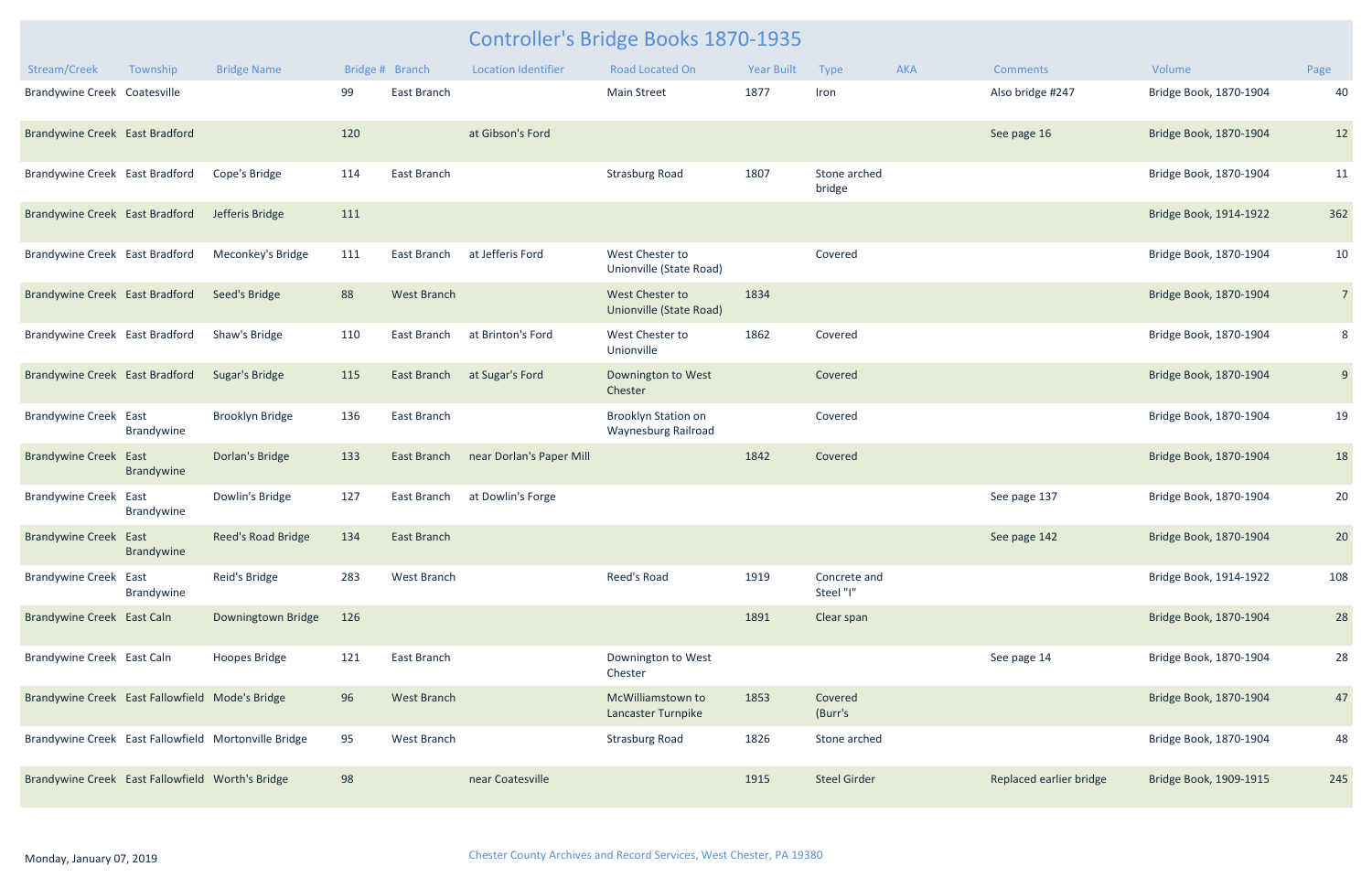| Stream/Creek                                     | Township | <b>Bridge Name</b>                                          |     | Bridge # Branch    | <b>Location Identifier</b>                    | <b>Road Located On</b>                     | <b>Year Built</b> | <b>Type</b>              | <b>AKA</b>                   | <b>Comments</b>         | Volume                 | Page |
|--------------------------------------------------|----------|-------------------------------------------------------------|-----|--------------------|-----------------------------------------------|--------------------------------------------|-------------------|--------------------------|------------------------------|-------------------------|------------------------|------|
| Brandywine Creek East Fallowfield Worth's Bridge |          |                                                             | 98  |                    | near Coatesville                              |                                            | 1915              | <b>Steel Girder</b>      |                              | Replaced earlier bridge | Bridge Book, 1914-1922 | 39   |
|                                                  |          | Brandywine Creek East Fallowfield Young Ford Iron Bridge 97 |     | <b>West Branch</b> |                                               | Coatesville to<br>McWilliamstown           | 1870              | Iron                     |                              |                         | Bridge Book, 1870-1904 | 49   |
| Brandywine Creek Honey Brook                     |          |                                                             | 145 | East Branch        | near Cupola Station                           |                                            | 1867              | Wrought iron<br>latticed |                              |                         | Bridge Book, 1870-1904 | 57   |
| Brandywine Creek Honey Brook                     |          | <b>Beaver Dam Bridge</b>                                    | 108 | <b>West Branch</b> |                                               | Rockville to Wagontown                     |                   | Covered                  |                              |                         | Bridge Book, 1870-1904 | 58   |
| Brandywine Creek Honey Brook                     |          | Forrest's Bridge                                            | 146 | East Branch        | near Forrest Station                          |                                            | 1888              | Covered<br>Queen Post    |                              |                         | Bridge Book, 1870-1904 | 193  |
| Brandywine Creek Honey Brook                     |          | <b>McConnell's Bridge</b>                                   | 109 |                    |                                               | Turnpike (vacated<br>portion)              |                   | Stone arched             |                              |                         | Bridge Book, 1870-1904 | 58   |
| <b>Brandywine Creek Newlin</b>                   |          |                                                             | 93  |                    | near Mortonville                              |                                            | 1876              | Covered<br>(Burr's       |                              | Also bridge #94 & #264  | Bridge Book, 1870-1904 | 83   |
| <b>Brandywine Creek Newlin</b>                   |          | <b>Embreeville Bridge</b>                                   |     | <b>West Branch</b> |                                               | <b>West Chester to</b><br>Unionville       |                   | Covered                  | Hoopes' Bridge               |                         | Bridge Book, 1870-1904 | 82   |
| <b>Brandywine Creek Newlin</b>                   |          | <b>Halls Bridge</b>                                         | 90  | West Branch        | below the Chester<br><b>County Alms House</b> | Marshallton to Unionville 1868/1881        |                   | 1868 -<br>Moseley        |                              |                         | Bridge Book, 1870-1904 | 81   |
| <b>Brandywine Creek Newlin</b>                   |          | Harvey's Bridge                                             | 92  |                    | West Branch at Harvey's Ford                  | Doe Run to Romansville                     | 1853              | Covered<br>(Burr's       |                              |                         | Bridge Book, 1870-1904 | 80   |
| <b>Brandywine Creek Newlin</b>                   |          | Hoopes' Bridge                                              | 91  | West Branch        |                                               | West Chester to<br>Unionville              |                   | Covered                  | Embreeville<br><b>Bridge</b> |                         | Bridge Book, 1870-1904 | 82   |
| Brandywine Creek Pennsbury                       |          | <b>Brinton's Bridge</b>                                     | 85  |                    | near George Brinton's<br>Mill                 | Road leading from west<br>side of creek to |                   |                          |                              | See page 3              | Bridge Book, 1870-1904 | 109  |
| Brandywine Creek Pennsbury                       |          | Chadds Ford Bridge                                          | 84  |                    | on line of Delaware<br>County                 |                                            | 1860              | Covered<br>(Burr's       |                              |                         | Bridge Book, 1870-1904 | 108  |
| Brandywine Creek Pennsbury                       |          | Pyle's Ford Bridge                                          | 83  |                    |                                               | Pyle's Mill to Chadds Ford 1854-1856       |                   | <b>Burr's Patent</b>     |                              |                         | Bridge Book, 1870-1904 | 106  |
| Brandywine Creek Pocopson                        |          | Marshall's Bridge                                           | 89  |                    | West Branch near Marshall's Mill              | Marshallton to<br>Wilmington               |                   |                          |                              | See page 15             | Bridge Book, 1870-1904 | 113  |
| <b>Brandywine Creek Pocopson</b>                 |          | Painter's Bridge                                            |     |                    |                                               | <b>Street Road</b>                         |                   |                          |                              | See page 4              | Bridge Book, 1870-1904 | 114  |
| Brandywine Creek Pocopson                        |          | Sager's Bridge                                              | 87  |                    | near Sager's Mill                             | West Chester to<br>Parkersville            |                   |                          | Wistar's Bridge              | See page 5              | Bridge Book, 1870-1904 | 113  |
| Brandywine Creek Pocopson                        |          | Seed's Bridge                                               | 88  | <b>West Branch</b> |                                               | West Chester to<br>Unionville              |                   |                          |                              | See page 7              | Bridge Book, 1870-1904 | 112  |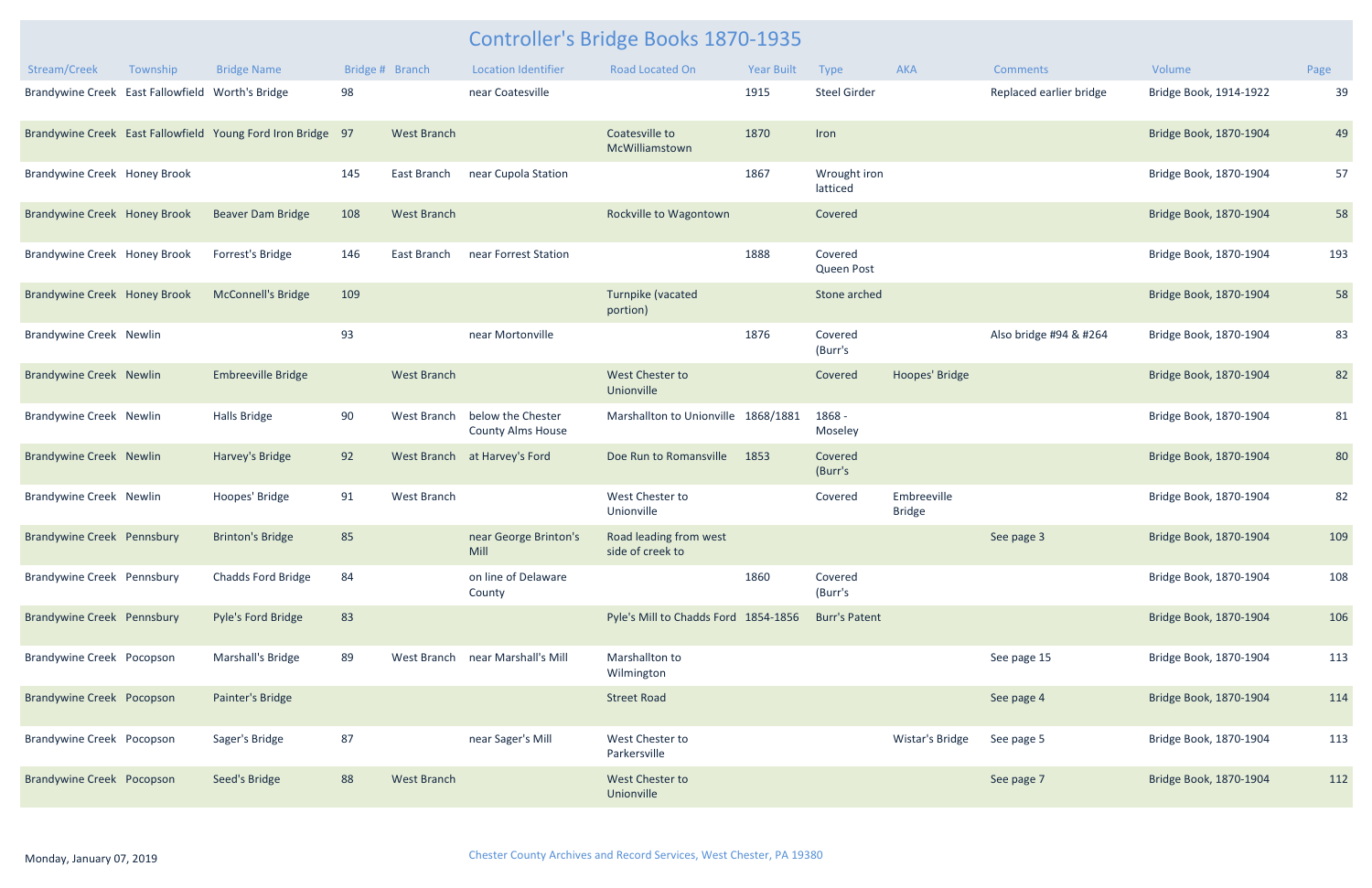| Stream/Creek                                 | Township | <b>Bridge Name</b>                                  |     | Bridge # Branch    | <b>Location Identifier</b> | <b>Road Located On</b>                                  | <b>Year Built</b> | <b>Type</b>                           | <b>AKA</b>                   | <b>Comments</b>                           | Volume                 | Page |
|----------------------------------------------|----------|-----------------------------------------------------|-----|--------------------|----------------------------|---------------------------------------------------------|-------------------|---------------------------------------|------------------------------|-------------------------------------------|------------------------|------|
| Brandywine Creek Upper Uwchlan               |          |                                                     | 134 | East Branch        | at Reed's Crossing         |                                                         | 1875              | Iron                                  |                              |                                           | Bridge Book, 1870-1904 | 142  |
| Brandywine Creek Upper Uwchlan               |          |                                                     | 136 | East Branch        | near Brooklyn Station      |                                                         |                   |                                       |                              | See page 19                               | Bridge Book, 1870-1904 | 140  |
| Brandywine Creek Uwchlan                     |          |                                                     | 127 | East Branch        | at Dowlin's forge          |                                                         | 1867              | Flood                                 |                              |                                           | Bridge Book, 1870-1904 | 137  |
| Brandywine Creek Uwchlan                     |          | Dorlan's Bridge                                     | 133 | <b>East Branch</b> | near Dorlan's Paper Mill   |                                                         |                   |                                       |                              | See page 18                               | Bridge Book, 1870-1904 | 138  |
| Brandywine Creek Uwchlan                     |          | Dorlan's Bridge                                     | 133 | East Branch        |                            |                                                         |                   |                                       |                              |                                           | Bridge Book, 1914-1922 | 356  |
| <b>Brandywine Creek Valley</b>               |          |                                                     | 100 | West Branch        | at Huston's Rolling Mill   |                                                         | 1857              | Flood<br>(Good's                      |                              |                                           | Bridge Book, 1870-1904 | 153  |
| <b>Brandywine Creek Valley</b>               |          | North Bend Bridge                                   | 101 | West Branch        | above Coatesville          |                                                         | 1870              | (Kenszey's                            | Wrought Iron Rock Run Bridge |                                           | Bridge Book, 1870-1904 | 154  |
| <b>Brandywine Creek Valley</b>               |          | Rock Run Bridge                                     | 101 | West Branch        | at the Village of Rock Run | Coatesville to<br>Wagontown                             | 1917              | <b>Stone Arch</b>                     |                              |                                           | Bridge Book, 1914-1922 | 68   |
| <b>Brandywine Creek Valley</b>               |          | Rock Run Bridge                                     | 101 | West Branch        | above Coatesville          |                                                         | 1870              | Wrought Iron North Bend<br>(Kenszey's | <b>Bridge</b>                |                                           | Bridge Book, 1870-1904 | 154  |
| <b>Brandywine Creek Valley</b>               |          | Rock Run Bridge                                     | 101 | West Branch        | at the Village of Rock Run | Coatesville to<br>Wagontown                             | 1917              | <b>Stone Arch</b>                     |                              |                                           | Bridge Book, 1914-1922 | 67   |
| <b>Brandywine Creek Wallace</b>              |          | Cornog's Bridge                                     | 137 | East Branch        |                            | Cornog's Station to<br>Buttertown                       | 1849              | Covered                               |                              |                                           | Bridge Book, 1870-1904 | 157  |
| <b>Brandywine Creek Wallace</b>              |          | <b>Glenmoore Bridge</b>                             | 141 | <b>East Branch</b> |                            | near Moorestown Station Moorestown to Crouse's<br>Hotel | 1819/1872         | 1819 -<br>Covered King Bridge         | Moorestown                   |                                           | Bridge Book, 1870-1904 | 155  |
| <b>Brandywine Creek Wallace</b>              |          | Glenmoore Bridge (#2)                               | 140 | East Branch        | at Glenmoore               |                                                         | 1896              | Iron                                  |                              |                                           | Bridge Book, 1870-1904 | 155  |
| <b>Brandywine Creek Wallace</b>              |          | Iron Bridge                                         | 140 |                    |                            |                                                         |                   |                                       |                              |                                           | Bridge Book, 1914-1922 | 362  |
| <b>Brandywine Creek Wallace</b>              |          | Moorestown Bridge                                   | 141 | East Branch        |                            | near Moorestown Station Moorestown to Crouse's<br>Hotel | 1819/1872         | 1819 -<br>Covered King Bridge         | Glenmoore                    |                                           | Bridge Book, 1870-1904 | 155  |
| <b>Brandywine Creek Wallace</b>              |          | <b>Steel's Bridge</b>                               | 138 |                    | at Ackland's Mill          |                                                         | 1877              | Iron                                  |                              |                                           | Bridge Book, 1870-1904 | 158  |
|                                              |          | Brandywine Creek West Bradford Gibson's Ford Bridge | 120 | East Branch        |                            |                                                         | 1870/1872         | Covered<br>(Burr's                    |                              | Bridge washed away and<br>rebuilt in 1872 | Bridge Book, 1870-1904 | 16   |
| Brandywine Creek West Bradford Kerr's Bridge |          |                                                     | 121 | East Branch        | at Hoopes' Ford            | Downingtown to West<br>Chester                          | 1852              | Covered                               |                              |                                           | Bridge Book, 1870-1904 | 14   |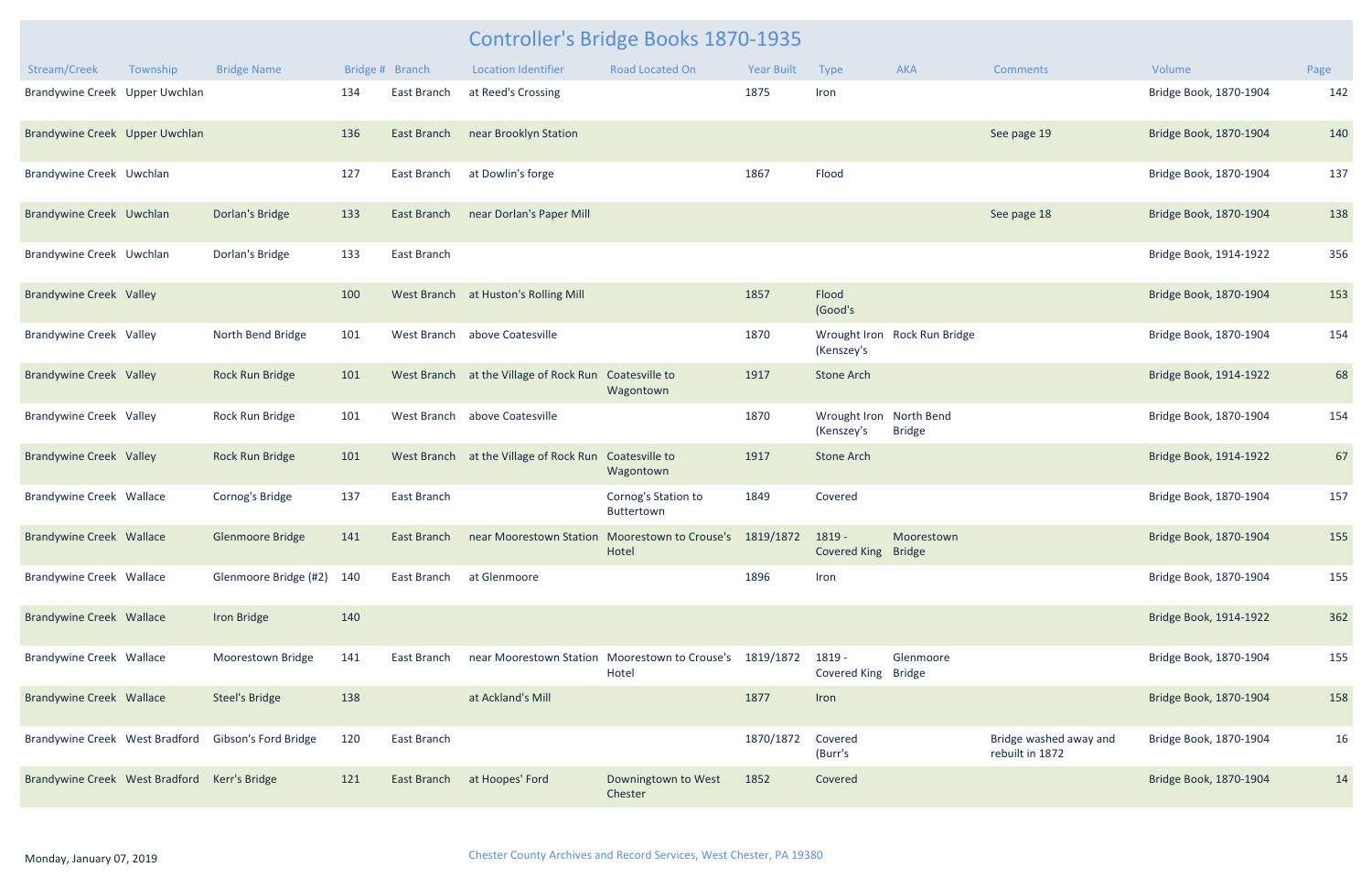| Stream/Creek                   | Township           | <b>Bridge Name</b>            | Bridge # | <b>Branch</b>      | <b>Location Identifier</b>              | <b>Road Located On</b>                             | <b>Year Built</b> | <b>Type</b>         | <b>AKA</b>                               | <b>Comments</b> | Volume                 | Page |
|--------------------------------|--------------------|-------------------------------|----------|--------------------|-----------------------------------------|----------------------------------------------------|-------------------|---------------------|------------------------------------------|-----------------|------------------------|------|
| Brandywine Creek West Bradford |                    | Marshall's Bridge             | 89       | West Branch        |                                         | Marshallton to State Road                          |                   | Covered             | North Brook                              |                 | Bridge Book, 1870-1904 | 15   |
| Brandywine Creek West Bradford |                    | North Brook Bridge            | 89       | <b>West Branch</b> |                                         | Marshallton to State Road                          |                   | Covered             | Marshall's Bridge                        |                 | Bridge Book, 1870-1904 | 15   |
| Brandywine Creek West Bradford |                    | Sugar's Bridge                | 115      | East Branch        |                                         | Downington to West<br>Chester                      |                   |                     |                                          | See page 9      | Bridge Book, 1870-1904 | 16   |
| <b>Brandywine Creek West</b>   | Brandywine         |                               | 105      |                    | near Liggett's Mills                    |                                                    |                   | Iron                |                                          | See page 31     | Bridge Book, 1870-1904 | 26   |
| <b>Brandywine Creek West</b>   | Brandywine         | <b>Brandamore Bridge</b>      | 107      | West Branch        |                                         | <b>Wagontown and Manor</b><br>road to Compassville | 1835-1840         | Covered             | <b>Hatfield's Upper</b><br>Bridge, Manor |                 | Bridge Book, 1870-1904 | 24   |
| <b>Brandywine Creek West</b>   | Brandywine         | Hatfield's Bridge             |          | <b>West Branch</b> | near Hatfield's Rolling<br><b>Mills</b> | <b>Brandywine Manor to</b><br>Wagontown            | 1839              | Covered             |                                          |                 | Bridge Book, 1870-1904 | 23   |
| <b>Brandywine Creek West</b>   | Brandywine         | Hatfield's Upper Bridge 103   |          | West Branch        |                                         | <b>Wagontown and Manor</b><br>road to Compassville | 1835-1840         | Covered             | <b>Manor Station</b><br>Bridge,          |                 | Bridge Book, 1870-1904 | 24   |
| <b>Brandywine Creek</b>        | West<br>Brandywine | <b>Manor Station Bridge</b>   | 103      | <b>West Branch</b> |                                         | <b>Wagontown and Manor</b><br>toad to Compassville | 1835-1840         | Covered             | <b>Hatfield's Upper</b><br>Bridge,       |                 | Bridge Book, 1870-1904 | 24   |
| <b>Brandywine Creek</b>        | West<br>Brandywine | Parkes Ford Bridge            | 106      | West Branch        |                                         | Wagontown to<br>Compassville                       | 1869              | Flood               |                                          |                 | Bridge Book, 1870-1904 | 22   |
| <b>Brandywine Creek West</b>   | <b>Brandywine</b>  | <b>Pratt's Fording Bridge</b> | 255      |                    |                                         | <b>Martin's Corner to</b><br>Lafayette School      | 1914              | <b>Steel Girder</b> |                                          |                 | Bridge Book, 1914-1922 | 15   |
| <b>Brandywine Creek West</b>   | Brandywine         | Pratt's Fording Bridge        | 255      |                    |                                         | Martin's Corner to<br>Lafayette School             | 1914              | <b>Steel Girder</b> |                                          |                 | Bridge Book, 1909-1915 | 232  |
| <b>Brandywine Creek</b>        | West<br>Brandywine | Sionska Bridge                | 102      | <b>West Branch</b> |                                         | Old Lancaster Road                                 | 1864              | Open Queen<br>Post  |                                          |                 | Bridge Book, 1870-1904 | 25   |
| <b>Brandywine Creek West</b>   | Brandywine         | <b>Wagontown Bridge</b>       |          |                    | West Branch above Wagontown             |                                                    | 1887              | Iron                |                                          |                 | Bridge Book, 1870-1904 | 26   |
| Brandywine Creek West Caln     |                    | <b>Cedar Knoll Bridge</b>     | 105      |                    |                                         |                                                    | 1876              | Iron                |                                          |                 | Bridge Book, 1870-1904 | 31   |
| Brandywine Creek West Caln     |                    | Hatfield's Bridge             |          | West Branch        |                                         | <b>Brandywine Manor to</b><br>Wagontown            |                   |                     |                                          | See page 23     | Bridge Book, 1870-1904 | 30   |
| Brandywine Creek West Caln     |                    | Sionska Bridge                | 102      | <b>West Branch</b> |                                         | Old Lancaster Road                                 |                   |                     |                                          | See page 25     | Bridge Book, 1870-1904 | 30   |
| Brandywine Creek West Caln     |                    | <b>Wagontown Bridge</b>       |          |                    |                                         |                                                    |                   |                     |                                          | See page 26     | Bridge Book, 1870-1904 | 30   |
| Brandywine Creek West Nantmeal |                    |                               | 145      | East Branch        | near Cupola Station                     |                                                    |                   | Iron                |                                          | See page 57     | Bridge Book, 1870-1904 | 75   |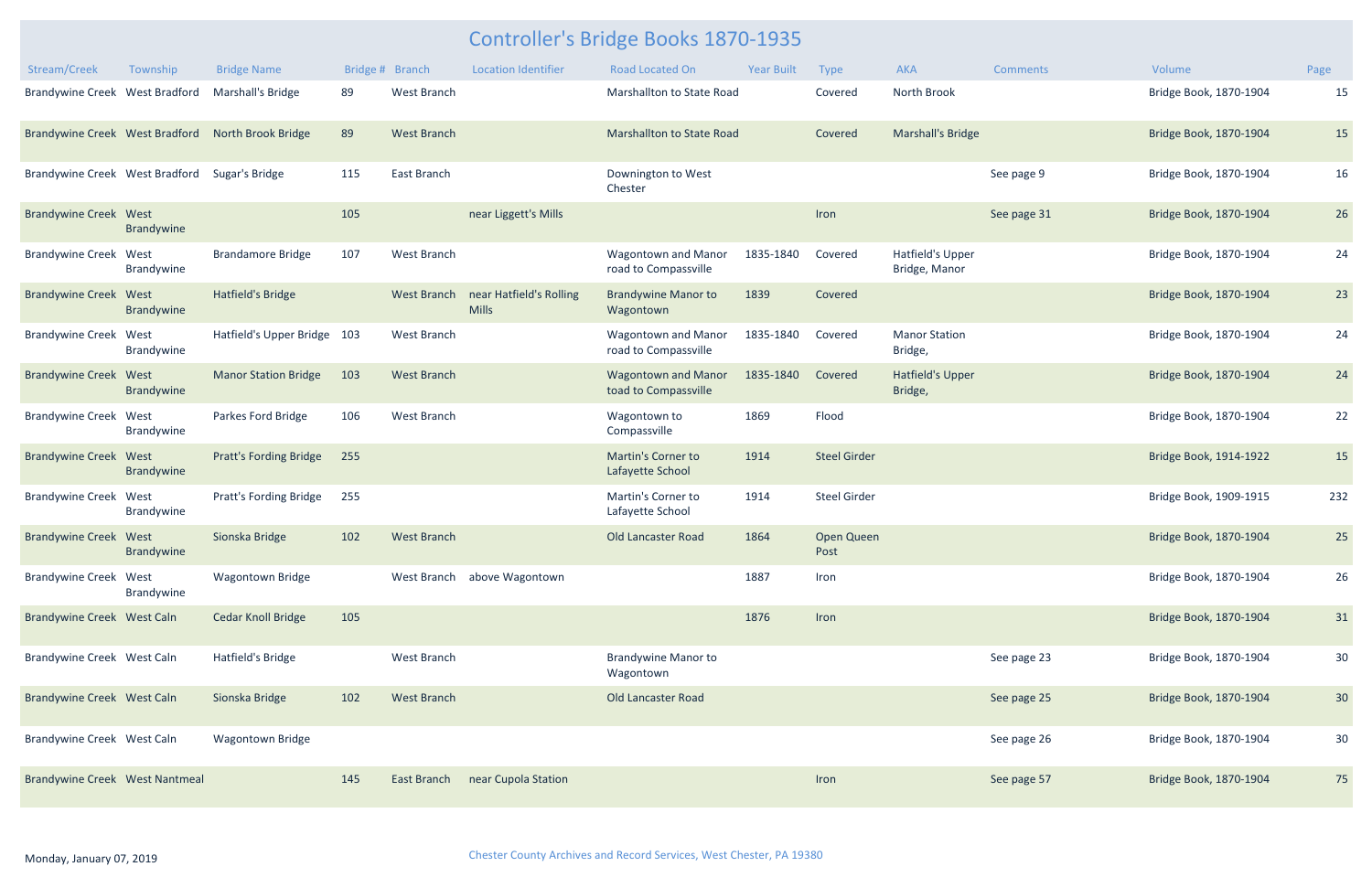| Stream/Creek                   | Township                       | <b>Bridge Name</b>                               | Bridge # Branch |             | <b>Location Identifier</b>           | <b>Road Located On</b>                           | <b>Year Built</b> | Type                        | <b>AKA</b>                           | <b>Comments</b>                              | Volume                 | Page           |
|--------------------------------|--------------------------------|--------------------------------------------------|-----------------|-------------|--------------------------------------|--------------------------------------------------|-------------------|-----------------------------|--------------------------------------|----------------------------------------------|------------------------|----------------|
| Brandywine Creek West Nantmeal |                                | <b>Barnston Bridge</b>                           | 142             | East Branch | near Barnston's Station              | Barnston to Loag's Corner 1849                   |                   | Covered                     | Bridge at<br><b>Marshall's Mills</b> |                                              | Bridge Book, 1870-1904 | 75             |
|                                |                                | Brandywine Creek West Nantmeal Glen Gable Bridge | 144             |             | at Lewis Mill                        |                                                  | 1903              | <b>Stone Arch</b>           |                                      |                                              | Bridge Book, 1870-1904 | 203            |
| Broad Run                      | New Garden                     | <b>Watson's Bridge</b>                           | 263             |             | near Watson's Mill                   | Landenberg to Mill Creek<br><b>Meeting House</b> | 1915              | Concrete &<br>Steel "I"     |                                      |                                              | Bridge Book, 1909-1915 | 244            |
| <b>Broad Run</b>               | New Garden                     | <b>Watson's Bridge</b>                           | 263             |             | near Watson's Mill                   | Landenberg to Mill Creek<br><b>Meeting House</b> | 1915              | Concrete &<br>Steel "I"     |                                      |                                              | Bridge Book, 1914-1922 | 31             |
| <b>Broad Run</b>               | West Bradford                  | Thornbury's Bridge                               | 268             |             |                                      | <b>Strasburg Road</b>                            | 1916              | <b>Stone Arch</b>           |                                      |                                              | Bridge Book, 1914-1922 | 49             |
| <b>Buck Run</b>                | <b>East Fallowfield</b>        |                                                  | 77              |             | at Vandiver's Mill                   | <b>Ercildoun to Doe Run</b>                      | 1849              | <b>Covered King</b><br>Post |                                      |                                              | Bridge Book, 1870-1904 | 45             |
| <b>Buck Run</b>                |                                | East Fallowfield Broomell's Bridge               | 75              |             |                                      | Ercildoun to Doe Run                             | 1874              | Iron                        | <b>Rokeby Bridge</b>                 | Previous covered bridge torn<br>down in 1874 | Bridge Book, 1870-1904 | 46             |
| <b>Buck Run</b>                |                                | East Fallowfield Lott Keech's Bridge             | 250             |             | near Lott Keech's<br>property        | <b>Hepzibah Baptist Church</b><br>to Doe Run     | 1914              | <b>Steel Girder</b>         |                                      |                                              | Bridge Book, 1914-1922 | 5 <sub>5</sub> |
| <b>Buck Run</b>                |                                | East Fallowfield Lott Keech's Bridge             | 250             |             | near Lott Keech's<br>property        | Hepzibah Baptist Church<br>to Doe Run            | 1914              | <b>Steel Girder</b>         |                                      |                                              | Bridge Book, 1909-1915 | 227            |
| <b>Buck Run</b>                | East Fallowfield Rokeby Bridge |                                                  | 75              |             |                                      | <b>Ercildoun to Doe Run</b>                      | 1874              | Iron                        | <b>Broomell's Bridge</b>             | Previous covered bridge torn<br>down in 1874 | Bridge Book, 1870-1904 | 46             |
| <b>Buck Run</b>                | Highland                       |                                                  | 78              |             | near Brinton's Mill                  |                                                  | 1891              | Iron                        |                                      |                                              | Bridge Book, 1870-1904 | 56             |
| <b>Buck Run</b>                | Highland                       | <b>Watter's Bridge</b>                           | 253             |             | on line with Londonderry<br>Township |                                                  | 1914              | <b>Steel Girder</b>         |                                      |                                              | Bridge Book, 1909-1915 | 230            |
| <b>Buck Run</b>                | Highland                       | <b>Watter's Bridge</b>                           | 253             |             | on line with Londonderry<br>Township |                                                  | 1914              | <b>Steel Girder</b>         |                                      |                                              | Bridge Book, 1914-1922 | 11             |
| <b>Buck Run</b>                | Newlin                         | <b>Buck Run Bridge</b>                           | 72              |             | near Laurel Iron Works               |                                                  | 1880              | Covered<br>(Burr's          |                                      |                                              | Bridge Book, 1870-1904 | 82             |
| <b>Buck Run</b>                | Newlin                         | Laurel Bridge                                    | 264             |             |                                      |                                                  | 1915              | Stone Arch                  |                                      | Also #93                                     | Bridge Book, 1914-1922 | 33             |
| <b>Buck Run</b>                | Newlin                         | Laurel Bridge                                    | 264             |             |                                      |                                                  | 1915              | <b>Stone Arch</b>           |                                      | Also #93                                     | Bridge Book, 1909-1915 | 395            |
| <b>Buck Run</b>                | Sadsbury                       | Stottsville Bridge                               | 252             |             | near Stottsville                     | <b>Strasburg Road</b>                            | 1914              | Steel "I"<br>Beam           |                                      |                                              | Bridge Book, 1914-1922 | 9              |
| <b>Buck Run</b>                | Sadsbury                       | Stottsville Bridge                               | 252             |             | near Stottsville                     | <b>Strasburg Road</b>                            | 1914              | Steel "I"<br>Beam           |                                      |                                              | Bridge Book, 1909-1915 | 229            |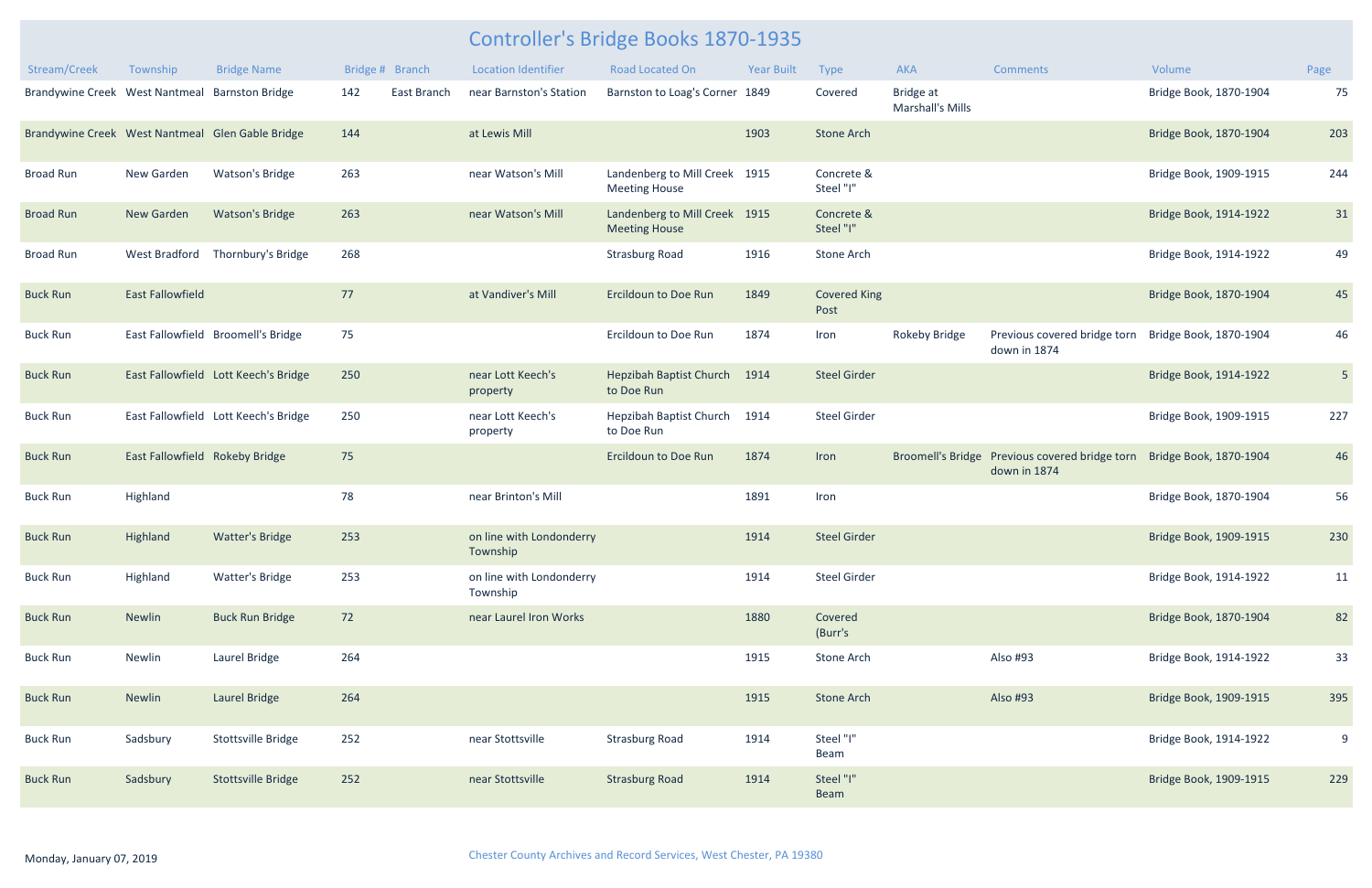| Stream/Creek          | Township             | <b>Bridge Name</b>                 |     | Bridge # Branch    | <b>Location Identifier</b>                                          | <b>Road Located On</b>                         | <b>Year Built</b>  | Type                        | <b>AKA</b> | <b>Comments</b> | Volume                 | Page |
|-----------------------|----------------------|------------------------------------|-----|--------------------|---------------------------------------------------------------------|------------------------------------------------|--------------------|-----------------------------|------------|-----------------|------------------------|------|
| <b>Buck Run</b>       | West<br>Fallowfield  |                                    | 77  |                    | at Vandiver's Mill                                                  | Ercildoun to Gum Tree                          |                    |                             |            | See page 45     | Bridge Book, 1870-1904 | 50   |
| <b>Buck Run</b>       | West<br>Marlborough  |                                    | 76  |                    | 1.5 miles North West of<br>Doe Run Village                          |                                                | 1894               | Iron                        |            |                 | Bridge Book, 1870-1904 | 72   |
| <b>Buck Run</b>       | West<br>Marlborough  | <b>Rokeby Bridge</b>               | 75  |                    |                                                                     | Ercildoun to Doe Run                           |                    |                             |            | See page 46     | Bridge Book, 1870-1904 | 73   |
| <b>Buck Run</b>       | West<br>Marlborough  | Speakman's Bridge                  | 73  |                    | at Speakman's Mill                                                  |                                                | 1881               | Covered<br>(Burr's          |            |                 | Bridge Book, 1870-1904 | 72   |
| <b>Buck Run Creek</b> |                      | East Fallowfield Speakman's Bridge | 74  |                    |                                                                     |                                                |                    |                             |            |                 | Bridge Book, 1914-1922 | 364  |
| Canal                 | <b>East Coventry</b> | Lawrenceville Bridge               |     |                    | at Lawrenceville                                                    |                                                | 1851               | Open Queen<br>Post          |            |                 | Bridge Book, 1870-1904 | 33   |
| Canal                 | North Coventry       |                                    |     |                    | opposite Grosstown Ford                                             |                                                | 1858               |                             |            |                 | Bridge Book, 1870-1904 | 32   |
| <b>Chester Creek</b>  | East Goshen          |                                    | 152 |                    |                                                                     | <b>State Road</b>                              | 1894               | Stone                       |            |                 | Bridge Book, 1870-1904 | 55   |
| <b>Chester Creek</b>  | East Goshen          |                                    | 151 |                    | at Milltown                                                         |                                                | 1803               | Stone arched                |            |                 | Bridge Book, 1870-1904 | 55   |
| <b>Chester Creek</b>  | East Goshen          | Dutt's Bridge                      | 267 |                    | near Dutt's Mill                                                    | Milltown to Westtown<br><b>Boarding School</b> | 1916               | Steel "I"<br>Beam           |            |                 | Bridge Book, 1914-1922 | 45   |
| <b>Chester Creek</b>  | Thornbury            |                                    | 147 |                    | at Hickman's ford                                                   | Cheyneys Shops to<br>Dilworthtown              | 1859/1895          | 1859 - Flood<br>(Good's     |            |                 | Bridge Book, 1870-1904 | 132  |
| <b>Chester Creek</b>  | Thornbury            |                                    | 149 | <b>East Branch</b> | East of Railroad on line of Street Road<br><b>Westtown Township</b> |                                                | 1832               | Covered                     |            |                 | Bridge Book, 1870-1904 | 131  |
| <b>Chester Creek</b>  | Thornbury            | <b>Westtown Bridge</b>             | 148 | West Branch        | on line of Westtown<br>Township                                     | <b>Street Road</b>                             | 1845/1861/<br>1877 | 1861 - Open<br>King         |            |                 | Bridge Book, 1870-1904 | 130  |
| <b>Chester Creek</b>  | Westtown             |                                    | 148 |                    | West Branch west of Railroad                                        |                                                |                    |                             |            | See page 130    | Bridge Book, 1870-1904 | 161  |
| <b>Chester Creek</b>  | Westtown             |                                    |     |                    |                                                                     | Road leading from West<br>Chester              | 1901               | Stone                       |            |                 | Bridge Book, 1870-1904 | 161  |
| <b>Chester Creek</b>  | Westtown             |                                    | 149 | <b>East Branch</b> | east of Railroad                                                    | Street road                                    |                    |                             |            | See page 131    | Bridge Book, 1870-1904 | 161  |
| Crum Creek            | Willistown           |                                    | 159 |                    | near Israel L. Bartram                                              | White Horse to Newtown 1860<br>Square          |                    | Covered<br>(Burr's          |            |                 | Bridge Book, 1870-1904 | 164  |
| <b>Crum Creek</b>     | Willistown           |                                    | 160 |                    | near Entriken's Mill                                                | White Horse to Entriken's 1858/1869<br>Mill    |                    | 1858 - Queen<br>Post/1869 - |            |                 | Bridge Book, 1870-1904 | 165  |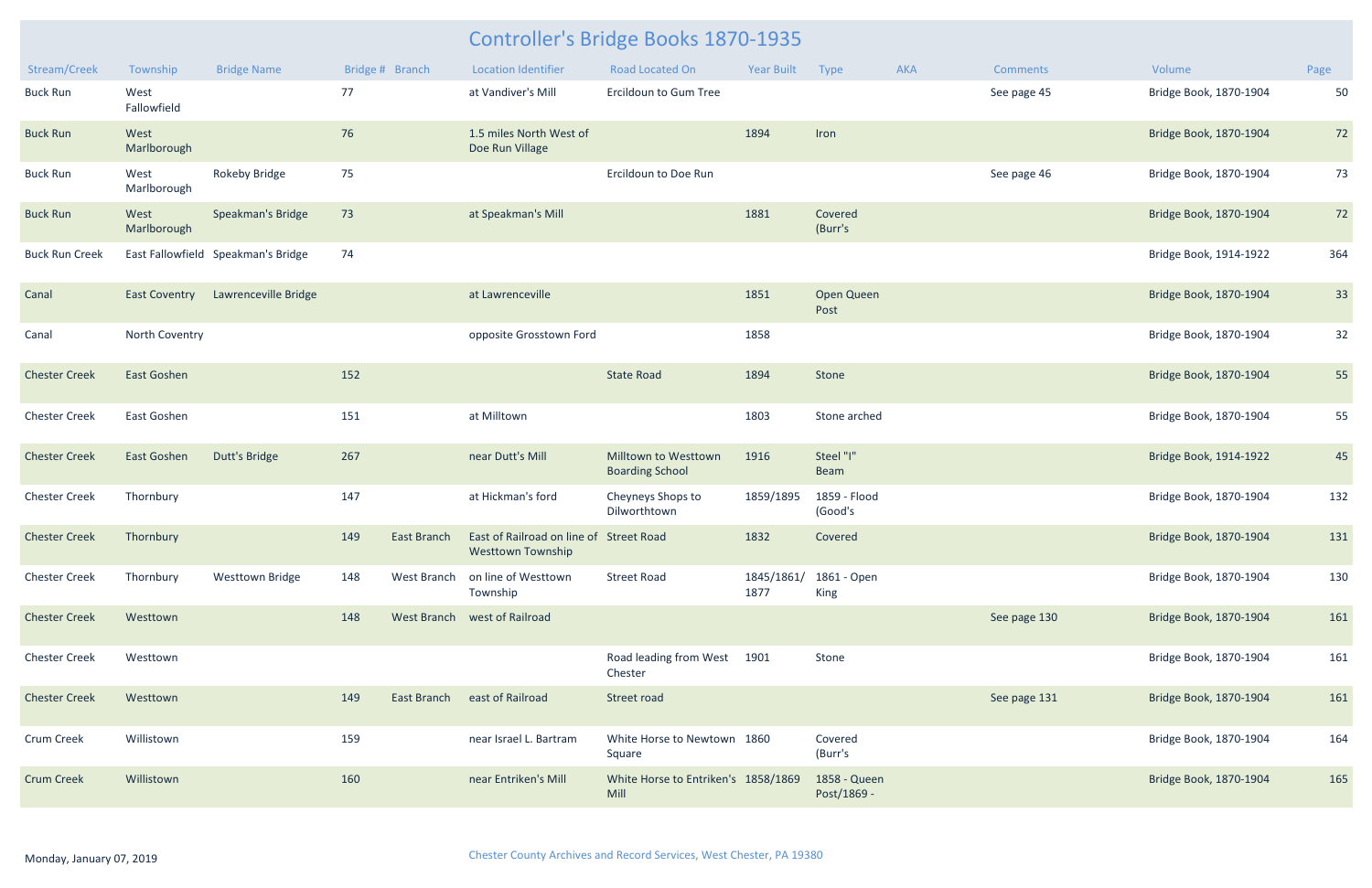| Stream/Creek                        | Township            | <b>Bridge Name</b>                    | Bridge # Branch |              | <b>Location Identifier</b>              | Road Located On                            | <b>Year Built</b> | Type                          | <b>AKA</b>     | <b>Comments</b> | Volume                 | Page           |
|-------------------------------------|---------------------|---------------------------------------|-----------------|--------------|-----------------------------------------|--------------------------------------------|-------------------|-------------------------------|----------------|-----------------|------------------------|----------------|
| <b>Culbertson Run</b>               | East<br>Brandywine  | <b>Grange Bridge</b>                  | 256             |              | near Lyndell Station                    | Downington to Glen<br>Moore                | 1915              | Stone Arch                    |                |                 | Bridge Book, 1909-1915 | 237            |
| <b>Culbertson Run</b>               | East<br>Brandywine  | <b>Grange Bridge</b>                  | 256             |              | near Lyndell Station                    | Downington to Glen<br>Moore                | 1915              | <b>Stone Arch</b>             |                |                 | Bridge Book, 1914-1922 | 17             |
| <b>Culbertson Run</b>               | East<br>Brandywine  | North's Bridge                        | 279             |              | near the property of<br>George R. North | Horse Shoe Pike to<br>Lyndell              | 1917              |                               |                |                 | Bridge Book, 1914-1922 | 75             |
| <b>Culbertson's Creek East</b>      | <b>Brandywine</b>   | Marshall's Bridge                     | 135             |              | near Marshall's Cremery                 |                                            | 1903              | <b>Stone Arch</b>             |                |                 | Bridge Book, 1870-1904 | 204            |
| <b>Culbertson's Creek East</b>      | Brandywine          | Marshall's Bridge                     |                 |              | near Marshall's Creamery                |                                            | 1903              | Stone arch                    |                |                 | Bridge Book, 1870-1904 | 21             |
| <b>Darby Creek</b>                  | Easttown            |                                       | 162             |              | at Waterloo Mills                       |                                            | 1854              | Queen post                    |                |                 | Bridge Book, 1870-1904 | 41             |
| Doe Run                             | West<br>Marlborough | Bernard's Bridge                      | 285             | South Branch |                                         | Springdell to Clonmell                     | 1919              | Concrete and<br>Steel "I"     |                |                 | Bridge Book, 1914-1922 | 111            |
| Doe Run Creek                       |                     | East Fallowfield Hayes Clark's Bridge | 79              |              |                                         |                                            | 1884              | Covered<br>(Burr's            |                |                 | Bridge Book, 1870-1904 | 48             |
| Doe Run Creek                       | West<br>Marlborough | <b>Baker's Ford Bridge</b>            | 82              |              | near Springdale Station                 | Doe Run to Chatham                         | 1871/1890         | 1871 -<br>Flood/1890 -        |                |                 | Bridge Book, 1870-1904 | 73             |
| Doe Run Creek                       | West<br>Marlborough | Doe Run Bridge                        | 81              |              |                                         | Doe Run to Ercildoun                       | 1820/1881         | 1820 -<br><b>Covered King</b> |                |                 | Bridge Book, 1870-1904 | 72             |
| <b>East Creek</b>                   | East<br>Nottingham  | Lloyd's Bridge                        | 23              |              |                                         | Nottingham Station to<br>Hillaman's Inn    | 1860              | Iron                          | Stubb's Bridge |                 | Bridge Book, 1909-1915 | 7 <sup>7</sup> |
| <b>East Creek</b>                   | East<br>Nottingham  | <b>Stubb's Bridge</b>                 | 23              |              |                                         | Nottingham Station to<br>Hillaman's Inn    | 1860              | Iron                          | Lloyd's Bridge |                 | Bridge Book, 1909-1915 | $\overline{7}$ |
| East Valley Creek Tredyffrin        |                     |                                       | 168             |              | near William W. Davis'                  | Worrall's Mill (leading to) 1859           |                   | Flood                         |                |                 | Bridge Book, 1870-1904 | 134            |
| <b>East Valley Creek Tredyffrin</b> |                     |                                       | 169             |              | at Jean's Mill                          |                                            | 1873              | Iron                          |                |                 | Bridge Book, 1870-1904 | 135            |
| East Valley Creek Tredyffrin        |                     |                                       | 165             |              | at the head of Valley<br>Forge Dam      | Swedes Ford Road to<br><b>Valley Forge</b> | 1851/1865         | Covered<br>(Burr's            |                |                 | Bridge Book, 1870-1904 | 133            |
| <b>East Valley Creek Tredyffrin</b> |                     | Rennard's Bridge                      | 167             |              | at Worrall's Mill                       |                                            | 1867              | Open Queen<br>Post            |                |                 | Bridge Book, 1870-1904 | 135            |
| <b>Elk Creek</b>                    | Lower Oxford        |                                       |                 |              | West Branch at Massey's Ford            | Oxford to Avondale                         | 1868/1890         | 1868 -<br>Flood/1890 -        |                |                 | Bridge Book, 1870-1904 | 103            |
| <b>Elk Creek</b>                    | New London          | Anderson's Bridge                     |                 |              | on line of Elk township                 |                                            |                   |                               |                | See page 190    | Bridge Book, 1870-1904 | 78             |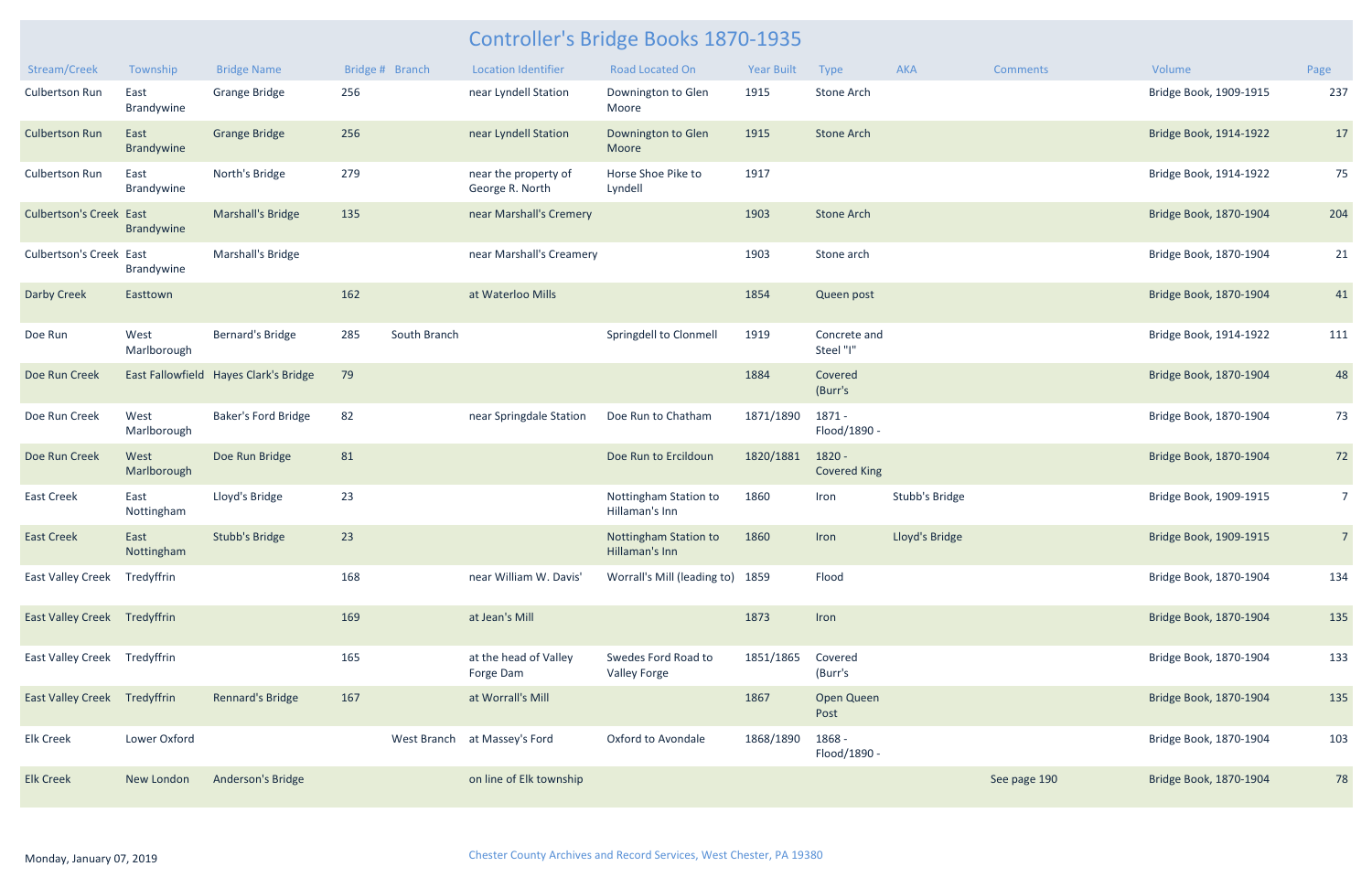| Stream/Creek        | Township             | <b>Bridge Name</b>                  |     | Bridge # Branch | <b>Location Identifier</b>          | <b>Road Located On</b>         | <b>Year Built</b> | Type                   | AKA                      | <b>Comments</b> | Volume                 | Page |
|---------------------|----------------------|-------------------------------------|-----|-----------------|-------------------------------------|--------------------------------|-------------------|------------------------|--------------------------|-----------------|------------------------|------|
| <b>Elk Creek</b>    | New London           | Rudolph & Arthur's<br><b>Bridge</b> | 26  |                 | on line of Elk township             |                                |                   | Covered<br>(Burr's     |                          | See page 44     | Bridge Book, 1870-1904 | 78   |
| <b>Elk Creek</b>    | Penn                 | <b>Quimby Bridge</b>                | 260 |                 | near Pusey's Grist Mill             |                                | 1915              | Concrete &<br>"I" Beam |                          |                 | Bridge Book, 1914-1922 | 25   |
| <b>Elk Creek</b>    | Penn                 | <b>Quimby Bridge</b>                | 260 |                 | near Pusey's Grist Mill             |                                | 1915              | Concrete &<br>"I" Beam |                          |                 | Bridge Book, 1909-1915 | 241  |
| <b>French Creek</b> |                      | <b>Wilson's Bridge</b>              | 192 |                 |                                     |                                |                   |                        |                          |                 | Bridge Book, 1914-1922 | 366  |
| <b>French Creek</b> | <b>East Nantmeal</b> |                                     | 201 |                 | West Branch at Dengler's Mill       |                                | 1884              | Iron                   |                          |                 | Bridge Book, 1870-1904 | 74   |
| <b>French Creek</b> | <b>East Nantmeal</b> | <b>Nantmeal Bridge</b>              | 199 | South Branch    |                                     |                                |                   | Iron                   |                          | See page 160    | Bridge Book, 1870-1904 | 74   |
| <b>French Creek</b> | East Pikeland        |                                     | 187 |                 |                                     | <b>Bull Road</b>               |                   |                        |                          | See page 128    | Bridge Book, 1870-1904 | 118  |
| <b>French Creek</b> | <b>East Pikeland</b> |                                     | 188 |                 | at Snyder's Mill                    | Kimberton to Ridge Road        | 1866              | Covered<br>(Burr's     |                          |                 | Bridge Book, 1870-1904 | 115  |
| French Creek        | East Pikeland        | Heistand's Bridge                   | 189 |                 |                                     | Kimberton to Springville       | 1869              |                        |                          |                 | Bridge Book, 1870-1904 | 117  |
| <b>French Creek</b> | <b>East Vincent</b>  | <b>Chrisman's Bridge</b>            | 191 |                 | at Chrisman's Mill                  | <b>Ridge Road to Kimberton</b> | 1854              | Covered                | Lockard's Bridge         |                 | Bridge Book, 1870-1904 | 143  |
| <b>French Creek</b> | <b>East Vincent</b>  | Cook's Ford Bridge                  | 195 |                 |                                     |                                | 1897              |                        |                          |                 | Bridge Book, 1870-1904 | 152  |
| <b>French Creek</b> | <b>East Vincent</b>  | Hall's Bridge                       | 193 |                 | at the mouth of Birch Run           |                                | 1850              | Covered                |                          |                 | Bridge Book, 1870-1904 | 146  |
| <b>French Creek</b> | East Vincent         | Kennedy's Bridge                    | 190 |                 | near A. Kennedy's                   | Ridge Road to Kimberton 1856   |                   | Covered<br>(Burr's     |                          |                 | Bridge Book, 1870-1904 | 144  |
| <b>French Creek</b> | <b>East Vincent</b>  | Lockard's Bridge                    | 191 |                 | at Chrisman's Mill                  | Ridge Road to Kimberton 1854   |                   | Covered                | <b>Chrisman's Bridge</b> |                 | Bridge Book, 1870-1904 | 143  |
| French Creek        | <b>East Vincent</b>  | Sheeder's Ford Bridge               | 194 |                 | on line of West Vincent<br>Township |                                | 1887              | Iron                   |                          |                 | Bridge Book, 1870-1904 | 149  |
| <b>French Creek</b> | <b>East Vincent</b>  | Wilson's Bridge                     | 192 |                 |                                     | Pughtown to Kimberton          | 1835              | Covered                |                          |                 | Bridge Book, 1870-1904 | 145  |
| French Creek        | <b>East Vincent</b>  | Wilson's Bridge                     | 192 |                 |                                     |                                |                   |                        |                          |                 | Bridge Book, 1914-1922 | 362  |
| <b>French Creek</b> | Phoenixville         |                                     | 185 |                 |                                     |                                | 1847              | Stone arch             |                          |                 | Bridge Book, 1870-1904 | 123  |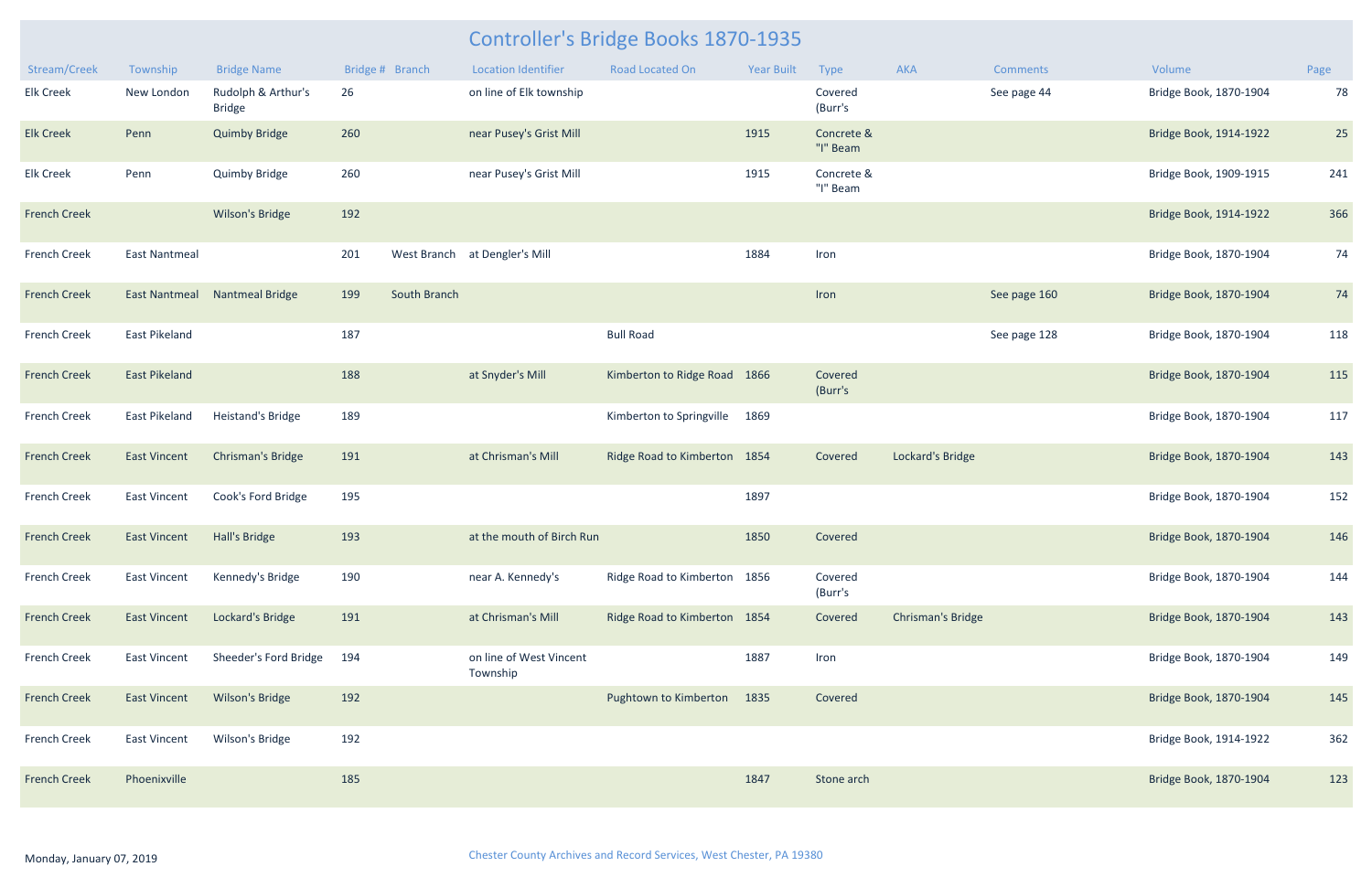|                         |                     |                                            |                 |                            | <b>Controller's Bridge Books 1870-1935</b>   |            |                           |     |                 |                        |      |
|-------------------------|---------------------|--------------------------------------------|-----------------|----------------------------|----------------------------------------------|------------|---------------------------|-----|-----------------|------------------------|------|
| Stream/Creek            | Township            | <b>Bridge Name</b>                         | Bridge # Branch | <b>Location Identifier</b> | <b>Road Located On</b>                       | Year Built | Type                      | AKA | <b>Comments</b> | Volume                 | Page |
| <b>French Creek</b>     | Phoenixville        | Gay Street Bridge                          | 186             |                            | <b>Gay Street</b>                            | 1883/1884  | Iron                      |     |                 | Bridge Book, 1870-1904 | 122  |
| <b>French Creek</b>     | Phoenxville         | Iron Foot Bridge                           |                 |                            |                                              | 1870       | Iron                      |     |                 | Bridge Book, 1870-1904 | 123  |
| <b>French Creek</b>     | Schuylkill          |                                            | 187             |                            | <b>Bull Road</b>                             | 1789       | Covered                   |     |                 | Bridge Book, 1870-1904 | 128  |
| <b>French Creek</b>     |                     | South Coventry Coventryville Bridge        | 198             | at Coventryville           |                                              | 1837       | King post                 |     |                 | Bridge Book, 1870-1904 | 35   |
| <b>French Creek</b>     |                     | South Coventry Pughtown Bridge             | 197             |                            | Pottstown to West<br>Chester (State Road)    | 1804       | Stone arch                |     |                 | Bridge Book, 1870-1904 | 35   |
| <b>French Creek</b>     | Warwick             | Knauer's Bridge                            | 259             | near Knauertown Village    | <b>Nantmeal Village to</b><br>Knauertown     | 1915       | <b>Stone Arch</b>         |     |                 | Bridge Book, 1914-1922 | 23   |
| <b>French Creek</b>     | Warwick             | Knauer's Bridge                            | 259             | near Knauertown Village    | Nantmeal Village to<br>Knauertown            | 1915       | Stone Arch                |     |                 | Bridge Book, 1909-1915 | 239  |
| <b>French Creek</b>     | Warwick             | Knauertown Bridge                          | 204             |                            | Phoenixville and<br>Morgantown Road          | 1819       | Stone                     |     |                 | Bridge Book, 1870-1904 | 159  |
| <b>French Creek</b>     | Warwick             | Nantmeal Bridge                            | 199             | South Branch Knauer's Mill | Nantmeal Village to Falls<br>of French Creek | 1889       | Iron                      |     |                 | Bridge Book, 1870-1904 | 160  |
| <b>French Creek</b>     | <b>West Vincent</b> |                                            | 193             | at the mouth of Birch Run  |                                              |            |                           |     | See page 146    | Bridge Book, 1870-1904 | 151  |
| <b>French Creek</b>     | West Vincent        | Chrisman's Bridge                          | 191             | at Chrisman's Mill         |                                              |            |                           |     | See page 143    | Bridge Book, 1870-1904 | 150  |
|                         |                     | French Creek West Vincent Kennedy's Bridge | 190             | near A. Kennedy's          |                                              |            |                           |     | See page 144    | Bridge Book, 1870-1904 | 150  |
| <b>French Creek</b>     | West Vincent        | Sheeder's Bridge                           | 194             |                            |                                              |            |                           |     | See page 149    | Bridge Book, 1870-1904 | 150  |
| <b>French Creek</b>     | <b>West Vincent</b> | Wilson's Bridge                            | 192             |                            | Pughtown to Kimberton                        |            |                           |     | See page 145    | Bridge Book, 1870-1904 | 151  |
| <b>Hopewell Run</b>     | East<br>Nottingham  | Hopewell Bridge                            | 273             |                            | Oxford to Tweedale                           | 1916       | Concrete and<br>Steel "I" |     |                 | Bridge Book, 1914-1922 | 57   |
| <b>Indian Run</b>       | Wallace             | <b>Reed's Bridge</b>                       |                 |                            | Moorestown to<br><b>Springton Forge</b>      | 1854       | <b>Queen Post</b>         |     |                 | Bridge Book, 1870-1904 | 156  |
| Indian Run              | West<br>Brandywine  | Chamber's Bridge                           | 284             |                            | <b>Brandywine Manor to</b><br>Horseshoe Pike | 1919       | Concrete and<br>Steel "I" |     |                 | Bridge Book, 1914-1922 | 107  |
| <b>Indian Run Creek</b> | Wallace             | <b>Bartol's Bridge</b>                     | 280             |                            |                                              | 1918       |                           |     |                 | Bridge Book, 1914-1922 | 320  |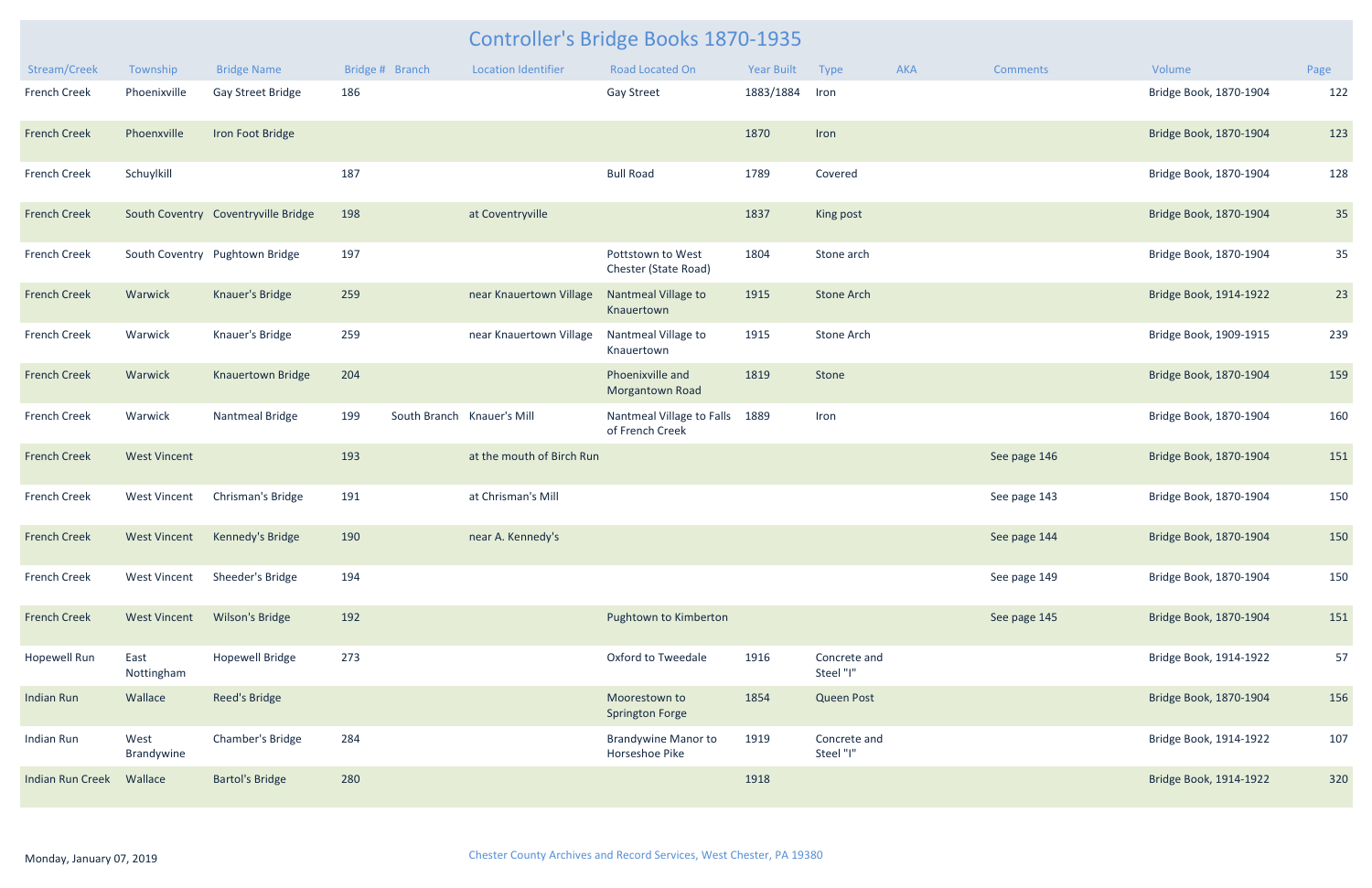| Stream/Creek       | Township                     | <b>Bridge Name</b>           | Bridge # Branch |        | <b>Location Identifier</b>              | <b>Road Located On</b>         | <b>Year Built</b> | Type                     | AKA                     | <b>Comments</b> | Volume                 | Page                    |
|--------------------|------------------------------|------------------------------|-----------------|--------|-----------------------------------------|--------------------------------|-------------------|--------------------------|-------------------------|-----------------|------------------------|-------------------------|
| Irvin's Run        | Lower Oxford                 |                              |                 |        | at Wiley's, formerly<br>McCreary's Mill | Haysville to Twaddell's<br>Inn | 1860              | Iron<br>(Harvey's        |                         |                 | Bridge Book, 1870-1904 | 102                     |
| Irvin's Run        | Lower Oxford                 | Wiley's Mill Bridge          | 19              |        |                                         | Hayesville to Tweedale         | 1860              | Iron                     |                         |                 | Bridge Book, 1909-1915 | $\overline{\mathbf{3}}$ |
| Lady Run           | <b>East Bradford</b>         |                              | 112             |        | near Black Horse Inn                    | <b>Strasburg Road</b>          | 1807              | Stone                    |                         |                 | Bridge Book, 1870-1904 | 11                      |
| Lady Run           | <b>East Bradford</b>         |                              |                 |        |                                         |                                | 1901              | Stone with<br>brick arch |                         |                 | Bridge Book, 1870-1904 | 10                      |
| Lady Run           | <b>East Bradford</b>         | Parkes Bridge                | 251             |        |                                         |                                |                   |                          |                         |                 | Bridge Book, 1914-1922 | 362                     |
| Little Elk Creek   | Elk                          |                              |                 | Jordan | near Richard Sidwell's<br>Ford          |                                | 1859              |                          |                         |                 | Bridge Book, 1870-1904 | 42                      |
| Little Elk Creek   | Elk                          | Glen Hope Bridge             | 40              |        | near Glen Hope Mill                     |                                | 1889              | Covered<br>(Burr's       | Anderson Bridge<br>(#2) |                 | Bridge Book, 1870-1904 | 195                     |
| Little Elk Creek   | Elk                          | Glen Hope Bridge             | 40              |        | at Anderson's Ford                      | <b>Chrome to Lewisville</b>    | 1889              | Covered<br>Wooden        |                         |                 | Bridge Book, 1909-1915 | 26                      |
| Little Elk Creek   | Elk                          | Mount Rockey Bridge          | 42              |        |                                         | Mount Rockey to New<br>London  |                   | Covered<br>Wooden        |                         |                 | Bridge Book, 1909-1915 | 28                      |
| Little Elk Creek   | Elk                          | <b>Mount Rocky Bridge</b>    | 41              |        |                                         | Mount Rocky to New<br>London   |                   |                          |                         |                 | Bridge Book, 1870-1904 | 42                      |
| Little Elk Creek   | Elk                          | <b>Sharpless Mill Bridge</b> | 41              |        |                                         | Hickory Hill to Blake          |                   | Open<br>Wooden           |                         |                 | Bridge Book, 1909-1915 | 27                      |
| <b>Marsh Creek</b> | <b>Upper Uwchlan</b>         |                              | 132             |        | at Palsgrove's Ford                     |                                | 1879/1904         | Flood                    |                         |                 | Bridge Book, 1870-1904 | 138                     |
| Marsh Creek        | Upper Uwchlan Denny's Bridge |                              | 130             |        |                                         |                                | 1866              | Queen Post               |                         |                 | Bridge Book, 1870-1904 | 141                     |
| <b>Marsh Creek</b> | Upper Uwchlan Milford Bridge |                              | 129             |        |                                         | Eagle to Brooklyn Station 1857 |                   | Covered<br>(Burr's       |                         |                 | Bridge Book, 1870-1904 | 139                     |
| Muddy Run          | <b>Upper Oxford</b>          |                              |                 |        | near Evan's Mill                        | Lancaster to Newport           | 1857              | Covered<br>(Burr's       |                         |                 | Bridge Book, 1870-1904 | 94                      |
| <b>Muddy Run</b>   | <b>Upper Oxford</b>          |                              |                 |        |                                         |                                | 1904              | Two Arch<br>Stone        |                         |                 | Bridge Book, 1870-1904 | 139                     |
| Muddy Run          | Upper Oxford                 | Evans Bridge                 | 22              |        |                                         |                                |                   |                          |                         |                 | Bridge Book, 1914-1922 | 358                     |
| <b>Muddy Run</b>   | <b>Upper Oxford</b>          | Ferguson's Bridge            |                 |        |                                         |                                | 1899              |                          |                         |                 | Bridge Book, 1870-1904 | 158                     |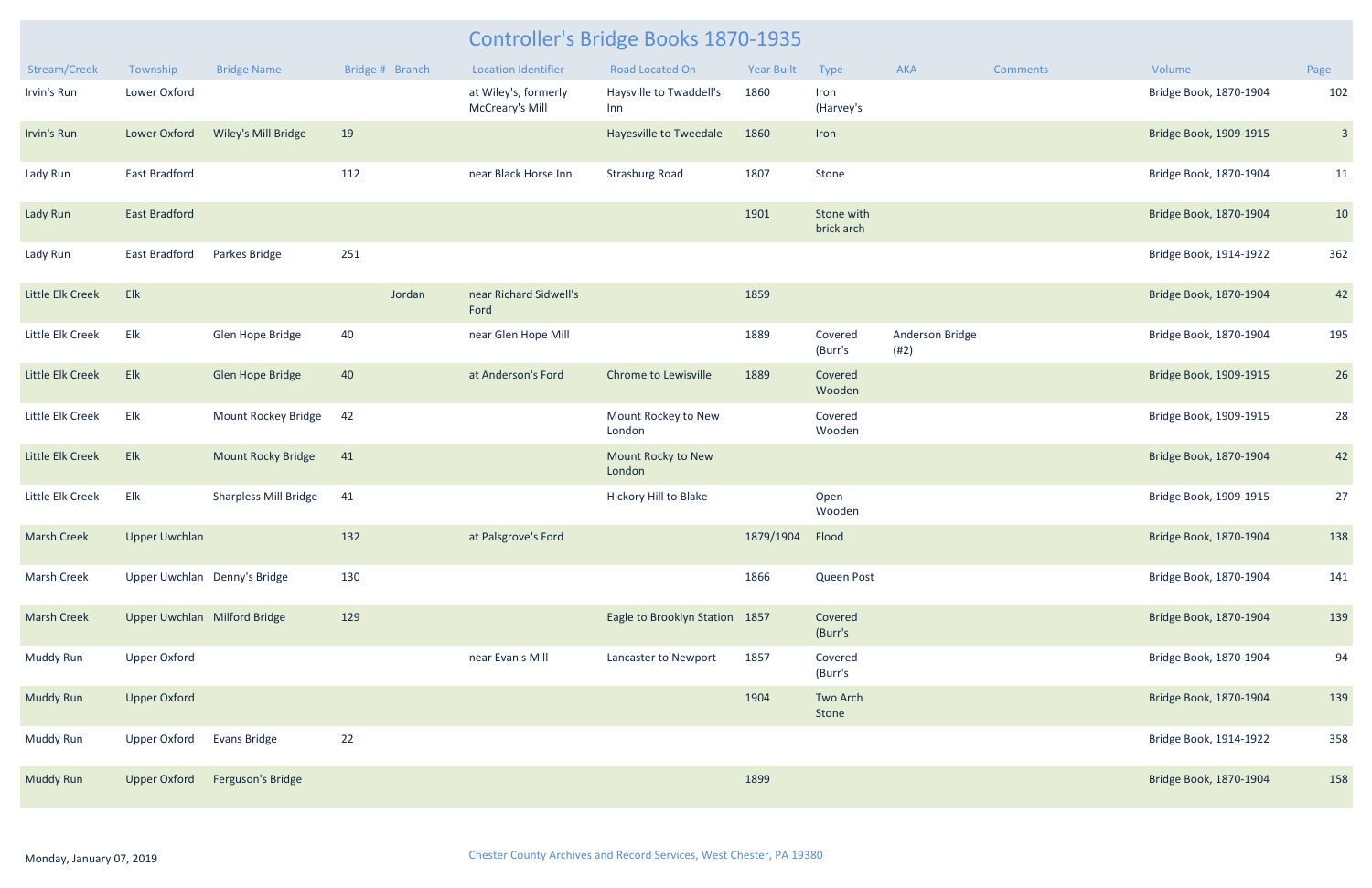| Stream/Creek                 | Township            | <b>Bridge Name</b>         | Bridge # Branch |                    | <b>Location Identifier</b>     | Road Located On                                           | <b>Year Built</b> | <b>Type</b>             | AKA                   | <b>Comments</b> | Volume                 | Page           |
|------------------------------|---------------------|----------------------------|-----------------|--------------------|--------------------------------|-----------------------------------------------------------|-------------------|-------------------------|-----------------------|-----------------|------------------------|----------------|
| Muddy Run Creek Upper Oxford |                     | Muddy Run Bridge           | 21              |                    |                                | Cream to Homeville                                        | 1904/1915         | Two Arch<br>Stone       |                       |                 | Bridge Book, 1914-1922 | 37             |
| <b>Muddy Runn</b>            | <b>Upper Oxford</b> | <b>Cream Bridge</b>        | 20 <sub>2</sub> |                    |                                | <b>Oxford to Homeville</b>                                | 1899              | Iron                    | Ferguson's Bridge     |                 | Bridge Book, 1909-1915 | $\overline{4}$ |
| <b>Muddy Runn</b>            | Upper Oxford        | Evan's Bridge              | 22              |                    | at Sweet's Springs             | Russellville to Homeville                                 | 1857              | Covered<br>Wooden       |                       |                 | Bridge Book, 1909-1915 | 6              |
| <b>Muddy Runn</b>            | <b>Upper Oxford</b> | Ferguson's Bridge          | 20              |                    |                                | <b>Oxford to Homeville</b>                                | 1899              | Iron                    | Cream Bridge          |                 | Bridge Book, 1909-1915 | $\overline{4}$ |
| <b>Muddy Runn</b>            | <b>Upper Oxford</b> | Muddy Run Bridge           | 21              |                    |                                | Cream to Homeville                                        | 1904              | Two Arch<br>Stone       |                       |                 | Bridge Book, 1909-1915 | 5 <sub>5</sub> |
| North East Creek             | East<br>Nottingham  | Herr's Bridge              | 43              |                    | at Stubb's Mill                | Nottingham Station to<br>Hilaman's Inn                    | 1860/1884         | Iron<br>(Harvey's       | <b>Stubb's Bridge</b> |                 | Bridge Book, 1870-1904 | 87             |
| North East Creek             | East<br>Nottingham  | Lloyd's Bridge             |                 |                    |                                | Nottingham Station to<br>Hillaman's Inn                   | 1884              | Iron                    |                       |                 | Bridge Book, 1909-1915 | 8              |
| <b>North East Creek</b>      | East<br>Nottingham  | Lloyd's Bridge             | 23              |                    |                                | <b>Oxford to Hilaman's</b>                                | 1884              | Iron                    | North East Bridge     |                 | Bridge Book, 1870-1904 | 87             |
| North East Creek             | East<br>Nottingham  | North East Bridge          |                 |                    |                                | Oxford to Hilaman's                                       | 1884              | Iron                    | Lloyd's Bridge        |                 | Bridge Book, 1870-1904 | 87             |
| North East Creek             | East<br>Nottingham  | <b>Stubb's Bridge</b>      | 43              |                    | at Stubb's Mill                | Nottingham Station to<br>Hilaman's Inn                    | 1860/1884         | Iron<br>(Harvey's       | Herr's Bridge         |                 | Bridge Book, 1870-1904 | 87             |
| North East Creek             | West<br>Nottingham  |                            | 43              |                    | at Stubb's Mill                |                                                           |                   | Iron                    |                       | See page 87     | Bridge Book, 1870-1904 | 91             |
| <b>North East Creek</b>      | West<br>Nottingham  | <b>Stubb's Bridge</b>      | 43              |                    | at Stubb's Mill                | Nottingham Station to<br>Hillaman's Inn                   | 1860              | Iron (Harvey<br>Patent) |                       |                 | Bridge Book, 1909-1915 | 29             |
| <b>Octoraro Creek</b>        | Atglen              | Atglen Borough Bridge 33.5 |                 | East Branch        | in Atglen Borough              |                                                           | 1882              | Iron                    |                       |                 | Bridge Book, 1870-1904 | 183            |
| <b>Octoraro Creek</b>        | Atglen              | Atglen Borough Bridge 33.5 |                 | <b>East Branch</b> |                                |                                                           | 1882              | Iron                    |                       |                 | Bridge Book, 1909-1915 | 19             |
| <b>Octoraro Creek</b>        | Lower Oxford        |                            |                 |                    | at Long Fording                | Oxford to Bell Bank                                       | 1876              | <b>Iron Truss</b>       |                       |                 | Bridge Book, 1870-1904 | 103            |
| <b>Octoraro Creek</b>        | Lower Oxford        |                            |                 |                    |                                | at Pine Grove Rolling Mill Philadelphia to Baltimore 1846 |                   | Covered<br>(Burr's      |                       |                 | Bridge Book, 1870-1904 | 98             |
| Octoraro Creek               | Lower Oxford        | Mount Vernon Bridge 8      |                 |                    | at Bunton's Ford               | Oxford to Lancaster                                       | 1865              | Covered<br>(Burr's      |                       |                 | Bridge Book, 1870-1904 | 99             |
| <b>Octoraro Creek</b>        | Lower Oxford        | <b>Whitesides Bridge</b>   | 9               |                    | on line of Lancaster<br>County | Mount Vernon to Union<br><b>Meeting House</b>             |                   | Covered<br>(Burr's      | Worth's Bridge        |                 | Bridge Book, 1870-1904 | 100            |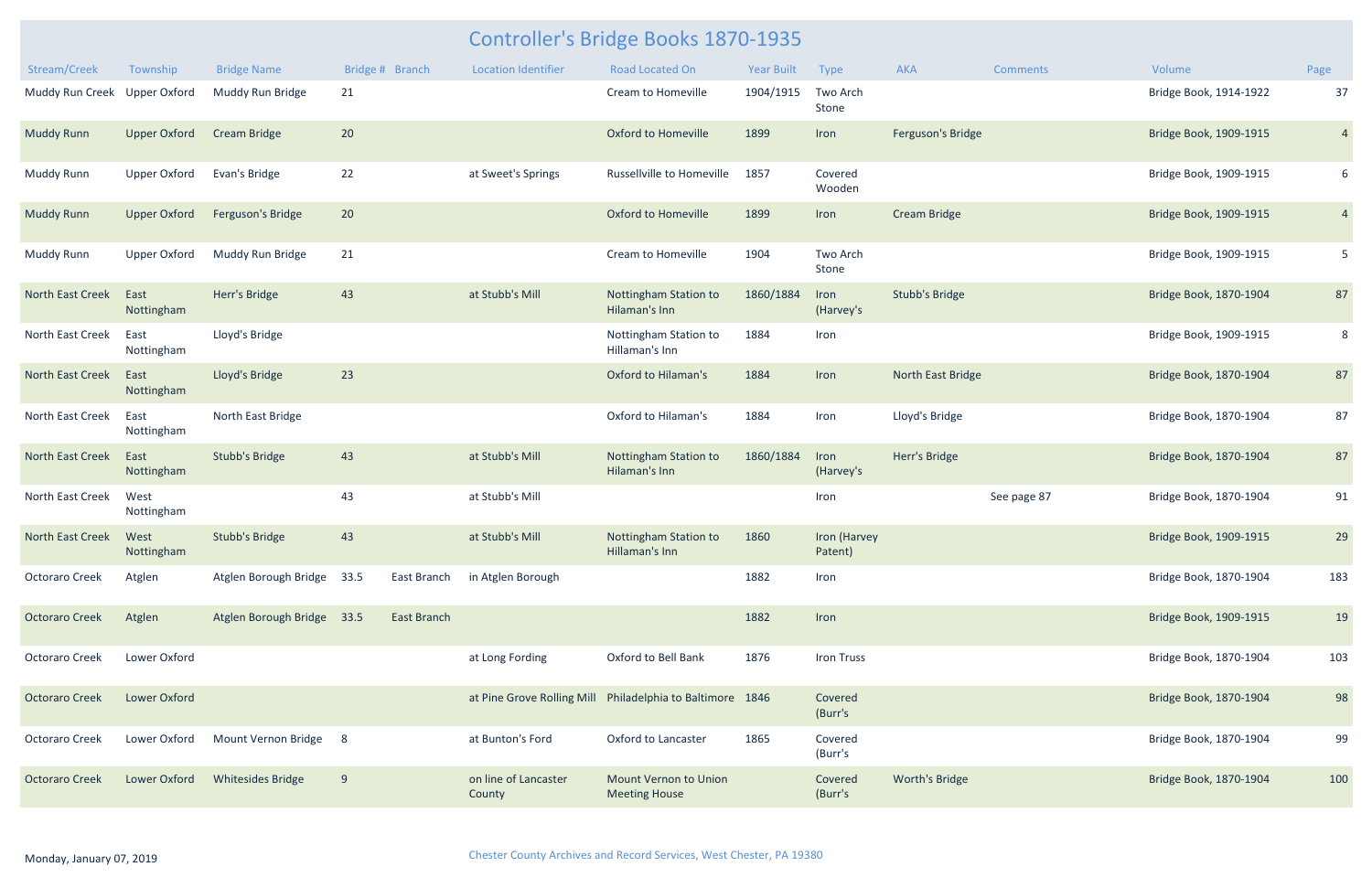| Stream/Creek           | Township            | <b>Bridge Name</b>              | Bridge # Branch | <b>Location Identifier</b>       | <b>Road Located On</b>                             | <b>Year Built</b> | Type               | AKA                                  | <b>Comments</b> | Volume                 | Page |
|------------------------|---------------------|---------------------------------|-----------------|----------------------------------|----------------------------------------------------|-------------------|--------------------|--------------------------------------|-----------------|------------------------|------|
| <b>Octoraro Creek</b>  | Lower Oxford        | Worth's Bridge                  | 9               | on line of Lancaster<br>County   | Mount Vernon to Union<br><b>Meeting House</b>      |                   | Covered<br>(Burr's | <b>Whitesides Bridge</b>             |                 | Bridge Book, 1870-1904 | 100  |
| <b>Octoraro Creek</b>  | Sadsbury            | Hannum's Ford Bridge            |                 | on line with Lancaster<br>County |                                                    | 1887              | Iron               |                                      |                 | Bridge Book, 1870-1904 | 187  |
| <b>Octoraro Creek</b>  | <b>Upper Oxford</b> | Andrew's Bridge                 | 13              | on line of Lancaster<br>County   | Lancaster and Newport<br>Road                      | 1814              | Stone arched       |                                      |                 | Bridge Book, 1870-1904 | 96   |
| <b>Octoraro Creek</b>  | <b>Upper Oxford</b> | <b>Bells Ford Bridge</b>        | 11              | on line of Lancaster<br>County   | Philadelphia to McCall's<br>Ferry                  | 1850              | Covered<br>(Burr's | <b>Hodgson Ford</b><br><b>Bridge</b> |                 | Bridge Book, 1870-1904 | 95   |
| <b>Octoraro Creek</b>  | <b>Upper Oxford</b> | Hodgson Ford Bridge             |                 | on line of Lancaster<br>County   | Philadelphia to McCall's<br>Ferry                  | 1850              | Covered<br>(Burr's | Bell's Ford Bridge                   |                 | Bridge Book, 1870-1904 | 95   |
| <b>Octoraro Creek</b>  | <b>Upper Oxford</b> | Newcomer's Bridge               | 12              | at Newcomer's Ford               |                                                    | 1888              | Covered            |                                      |                 | Bridge Book, 1870-1904 | 188  |
| Octoraro Creek         | West<br>Fallowfield |                                 | 16              | at Mercer's Ford                 |                                                    | 1880              | Covered<br>(Burr's |                                      |                 | Bridge Book, 1870-1904 | 50   |
| <b>Octoraro Creek</b>  | West<br>Fallowfield | Ross Ford Bridge                | 14              |                                  |                                                    | 1885              | Iron               |                                      |                 | Bridge Book, 1870-1904 | 51   |
| Octoraro Creek         | West<br>Fallowfield | Steelville Bridge               | 15              | near Steelville                  |                                                    | 1847              | Covered            |                                      |                 | Bridge Book, 1870-1904 | 51   |
| <b>Octoraro Creek</b>  | West<br>Nottingham  | <b>Blackburns Bridge</b>        | $\overline{4}$  | on line of Lancaster<br>County   |                                                    | 1876              | Iron               |                                      |                 | Bridge Book, 1870-1904 | 91   |
| <b>Octoraro Creek</b>  | West<br>Nottingham  | Carter's Ford Bridge            | $\overline{2}$  |                                  | New Texas to Rising Sun,<br><b>MD</b>              | 1849              | Covered            | Lees Bridge                          |                 | Bridge Book, 1870-1904 | 90   |
| <b>Octoraro Creek</b>  | West<br>Nottingham  | <b>Harkness Ford Bridge</b>     | $6\overline{6}$ | on line of Lancaster<br>County   | Glen Roy to Ashfield                               | 1893              | Iron               |                                      |                 | Bridge Book, 1870-1904 | 201  |
| Octoraro Creek         | West<br>Nottingham  | Harkness Ford Bridge            |                 | on line of Lancaster<br>County   |                                                    | 1893              | Iron               |                                      | See page 201    | Bridge Book, 1870-1904 | 89   |
| <b>Octoraro Creek</b>  | West<br>Nottingham  | Kirk's Bridge                   | 5               |                                  | Kirk's Mills to Oxford                             | 1828              | Covered            |                                      |                 | Bridge Book, 1870-1904 | 89   |
| Octoraro Creek         | West<br>Nottingham  | Lees Bridge                     | $\overline{2}$  |                                  | New Texas to Rising Sun, 1849<br><b>MD</b>         |                   | Covered            | Carter's Ford<br><b>Bridge</b>       |                 | Bridge Book, 1870-1904 | 90   |
| <b>Octoraro Creek</b>  | West<br>Nottingham  | Wood's Bridge                   | $\mathbf{1}$    | at Wood's Fording                |                                                    |                   | Covered<br>(Burr's |                                      |                 | Bridge Book, 1870-1904 | 189  |
| Octoraro Creek         |                     | West Sadsbury Chalfant's Bridge | 269             |                                  | Atglen to Lincoln Highway 1916                     |                   | Two Stone<br>Arch  |                                      |                 | Bridge Book, 1914-1922 | 47   |
| <b>Pickering Creek</b> | Charlestown         | Anderson's Bridge               | 176             |                                  | <b>West Chester to</b><br>Phoenxville (State Road) | 1853              | Covered            |                                      |                 | Bridge Book, 1870-1904 | 37   |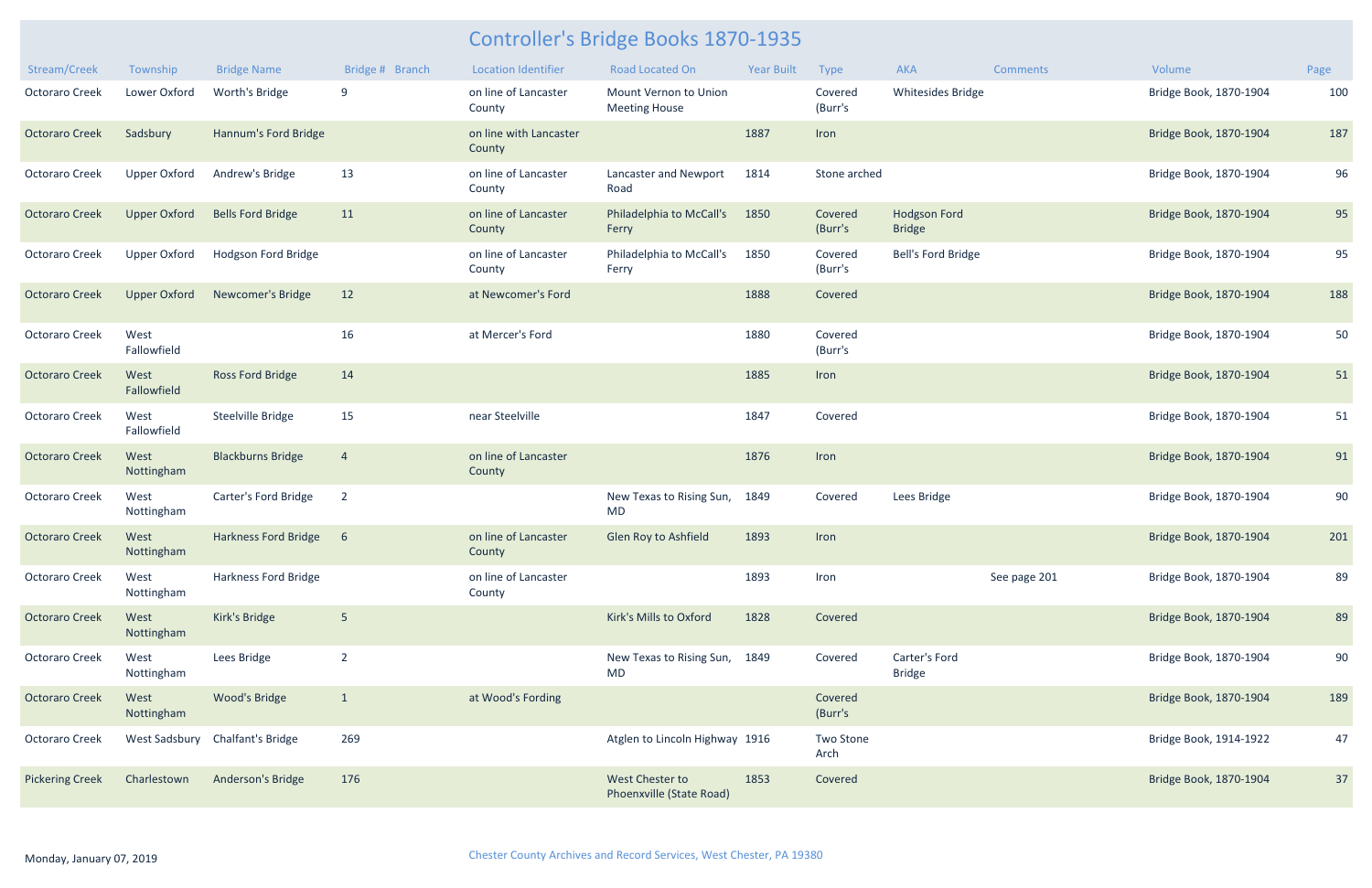|                                             |                      |                                                 |                 |                                          | <b>Controller's Bridge Books 1870-1935</b> |            |                              |                       |                 |                        |      |
|---------------------------------------------|----------------------|-------------------------------------------------|-----------------|------------------------------------------|--------------------------------------------|------------|------------------------------|-----------------------|-----------------|------------------------|------|
| Stream/Creek                                | Township             | <b>Bridge Name</b>                              | Bridge # Branch | <b>Location Identifier</b>               | <b>Road Located On</b>                     | Year Built | Type                         | <b>AKA</b>            | <b>Comments</b> | Volume                 | Page |
| <b>Pickering Creek</b>                      | Charlestown          | Cupola Bridge                                   | 178             | on land of Han. Davis                    |                                            | 1894       | Iron                         |                       |                 | Bridge Book, 1870-1904 | 39   |
| <b>Pickering Creek</b>                      | Charlestown          | <b>Pickering Bridge</b>                         | 177             | at the Village of<br>Charlestown         | Leading to Phoenixville                    | 1853       | Covered                      |                       |                 | Bridge Book, 1870-1904 | 38   |
| <b>Pickering Creek</b>                      | <b>East Pikeland</b> |                                                 | 179             | at Krauser's Mill                        | Phoenixville to                            |            |                              |                       |                 | Bridge Book, 1870-1904 | 119  |
| <b>Pickering Creek</b>                      | <b>East Pikeland</b> | Krauser's Bridge                                | 179             |                                          |                                            |            |                              |                       |                 | Bridge Book, 1914-1922 | 356  |
| <b>Pickering Creek</b>                      | Schuylkill           |                                                 | 173             | below Pennypacker's Mill                 |                                            | 1875       | Iron                         |                       |                 | Bridge Book, 1870-1904 | 124  |
| <b>Pickering Creek</b>                      | Schuylkill           |                                                 | 172             | at the breast of<br><b>Moorehall Dam</b> | Phoenixville to Valley<br>Forge            |            | Stone arch                   |                       |                 | Bridge Book, 1870-1904 | 125  |
| <b>Pickering Creek</b>                      | Schuylkill           |                                                 | 175             | at Thompson Davis Mill                   |                                            | 1879       | Covered                      |                       |                 | Bridge Book, 1870-1904 | 129  |
| <b>Pickering Creek</b>                      | Schuylkill           | Iron Bridge                                     | 173             |                                          |                                            |            |                              |                       |                 | Bridge Book, 1914-1922 | 115  |
| <b>Pickering Creek</b>                      | Schuylkill           | Rapp's Bridge                                   | 174             |                                          | Corner Store to Valley<br>Store            |            | Covered                      | William's Bridge      |                 | Bridge Book, 1870-1904 | 126  |
| <b>Pickering Creek</b>                      | Schuylkill           | Thompson Davis Bridge 175                       |                 |                                          |                                            |            |                              |                       |                 | Bridge Book, 1914-1922 | 365  |
| <b>Pickering Creek</b>                      | Schuylkill           | Thompson Davis Bridge 175                       |                 |                                          |                                            |            |                              |                       |                 | Bridge Book, 1914-1922 | 358  |
| Pickering Creek Schuylkill William's Bridge |                      |                                                 | 174             |                                          | <b>Corner Store to Valley</b><br>Store     |            |                              | Covered Rapp's Bridge |                 | Bridge Book, 1870-1904 | 126  |
| <b>Pickering Creek</b>                      | <b>West Pikeland</b> |                                                 | 180             | near Joseph Tustin                       | Chester Springs to<br>Pikeland Church      | 1855       | Covered<br>(Burr's           |                       |                 | Bridge Book, 1870-1904 | 120  |
| <b>Pickering Creek</b>                      |                      | West Pikeland Anselma Bridge                    | 184             | at Anselma                               |                                            | 1869       | Iron                         |                       |                 | Bridge Book, 1870-1904 | 121  |
| <b>Pickering Creek</b>                      | West Pikeland        | Chester Springs Bridge 182                      |                 | near Chester Springs                     |                                            | 1861/1879  | 1861 - Queen<br>Post/1879 -  |                       |                 | Bridge Book, 1870-1904 | 121  |
| <b>Pickering Creek</b>                      | <b>West Pikeland</b> | Chester Springs Bridge 181                      |                 |                                          |                                            | 1905       | <b>Steel Plate</b><br>Girder |                       |                 | Bridge Book, 1870-1904 | 120  |
| <b>Pickering Creek</b>                      | <b>West Pikeland</b> | Chester Springs Bridge 277                      |                 | West Branch near Chester Springs         | Chester Springs to the<br>Conestoga Pike   | 1917       | Concrete and<br>Steel "I"    |                       |                 | Bridge Book, 1914-1922 | 71   |
| <b>Pickering Creek</b>                      | <b>West Pikeland</b> | <b>Chester Springs</b><br><b>Covered Bridge</b> | 182             |                                          |                                            |            |                              |                       |                 | Bridge Book, 1914-1922 | 360  |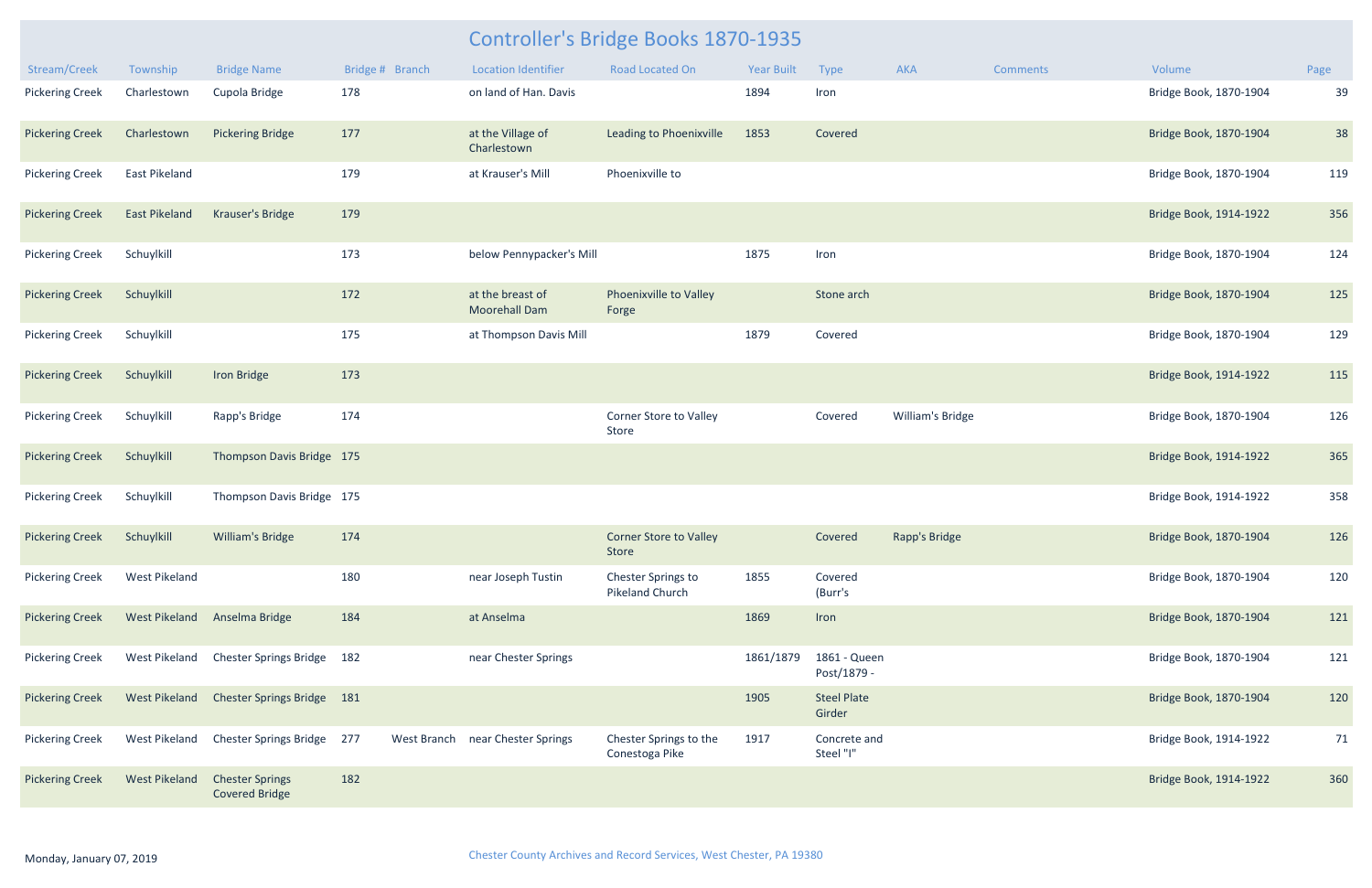|                         |                      |                              |                   |                                   | <b>Controller's Bridge Books 1870-1935</b>      |                 |                             |                                        |              |                        |              |
|-------------------------|----------------------|------------------------------|-------------------|-----------------------------------|-------------------------------------------------|-----------------|-----------------------------|----------------------------------------|--------------|------------------------|--------------|
| Stream/Creek            | Township             | <b>Bridge Name</b>           | Bridge # Branch   | <b>Location Identifier</b>        | <b>Road Located On</b>                          | Year Built Type |                             | AKA                                    | Comments     | Volume                 | Page         |
| Pigeon Creek            |                      | Parkerford                   | 207               |                                   |                                                 |                 |                             |                                        |              | Bridge Book, 1914-1922 | 345          |
| <b>Pigeon Creek</b>     | <b>East Coventry</b> |                              | 209               | at Saylor's Mill                  |                                                 | 1879/1880 Iron  |                             |                                        |              | Bridge Book, 1870-1904 | 34           |
| Pigeon Creek            | <b>East Coventry</b> |                              | 207               |                                   | Reading to Philadelphia                         | 1804            | Stone arch                  |                                        |              | Bridge Book, 1870-1904 | 34           |
| <b>Pigeon Creek</b>     | <b>East Coventry</b> |                              | 210               |                                   | Pottstown to Chester<br><b>Springs</b>          | 1902            | Stone with<br>brick arch    |                                        |              | Bridge Book, 1870-1904 | 36           |
| Pigeon Creek            | <b>East Coventry</b> | Latshaw's Bridge             | 254               | two miles west of<br>Parkerford   | Kulp's Store to Latshaw<br>Mills                | 1914            | <b>Steel Girder</b>         |                                        |              | Bridge Book, 1914-1922 | 13           |
| <b>Pigeon Creek</b>     | <b>East Coventry</b> | Latshaw's Bridge             | 254               | two miles west of<br>Parkerford   | Kulp's Store to Latshaw<br><b>Mills</b>         | 1914            | <b>Steel Girder</b>         |                                        |              | Bridge Book, 1909-1915 | 231          |
| Pigeon Creek            | <b>East Coventry</b> | Parkerford Bridge            |                   | near Parkerford Baptist<br>Church | Schuylkill Road to<br>Snowdenville              | 1916            | Concrete and<br>Steel "I"   |                                        |              | Bridge Book, 1914-1922 | 59           |
| <b>Pigeon Creek</b>     | <b>East Coventry</b> | <b>Wagoner's Bridge</b>      | 208               | at Wagoner's Mill                 |                                                 | 1890            | Iron                        |                                        |              | Bridge Book, 1870-1904 | 200          |
| Pocopson Creek          | Pennsbury            | Pocopson Bridge              | 71                | near Denton's Factory             | <b>Street Road</b>                              |                 | <b>Covered King</b><br>Post |                                        |              | Bridge Book, 1870-1904 | 110          |
| <b>Pocopson Creek</b>   | Pocopson             | Denton's Bridge              | 248               | near Denton's Grist Mill          | Lenape to Parkerville                           | 1914            | <b>Stone Arch</b>           |                                        |              | Bridge Book, 1914-1922 | $\mathbf{1}$ |
| Pocopson Creek          | Pocopson             | Denton's Bridge              | 248               | near Denton's Grist Mill          | Lenape to Parkerville                           | 1914            | Stone Arch                  |                                        |              | Bridge Book, 1909-1915 | 225          |
| Pocopson Creek Pocopson |                      | Pocopson Bridge              | 71                | near Denton's Factory Street Road |                                                 |                 |                             |                                        | See page 110 | Bridge Book, 1870-1904 | 112          |
| <b>Red Clay Creek</b>   | East<br>Marlborough  | Chandler's Bridge            | 65<br>West Branch |                                   | Kennett Square to<br>London Grove               | 1889            | Iron                        |                                        |              | Bridge Book, 1870-1904 | 197          |
| <b>Red Clay Creek</b>   | East<br>Marlborough  | <b>Chandler's Bridge</b>     |                   |                                   |                                                 |                 |                             |                                        |              | Bridge Book, 1914-1922 | 364          |
| Red Clay Creek          | East<br>Marlborough  | Chandler's Bridge            | 65                |                                   |                                                 |                 |                             |                                        |              | Bridge Book, 1914-1922 | 362          |
| <b>Red Clay Creek</b>   | East<br>Marlborough  | Marshall's Bridge            |                   |                                   | Kennett Square to<br><b>London Grove</b>        | 1889            |                             | <b>Red Clay Creek</b><br><b>Bridge</b> |              | Bridge Book, 1870-1904 | 71           |
| <b>Red Clay Creek</b>   | East<br>Marlborough  | <b>Red Clay Creek Bridge</b> |                   |                                   | Kennett Square to<br>London Grove               | 1889            | Iron                        | Marshall's Bridge                      |              | Bridge Book, 1870-1904 | 71           |
| <b>Red Clay Creek</b>   | East<br>Marlborough  | Worth's Bridge               | 66                |                                   | Street Road (Philadelphia 1817<br>to Baltimore) |                 | Open King<br>Post           |                                        |              | Bridge Book, 1870-1904 | 71           |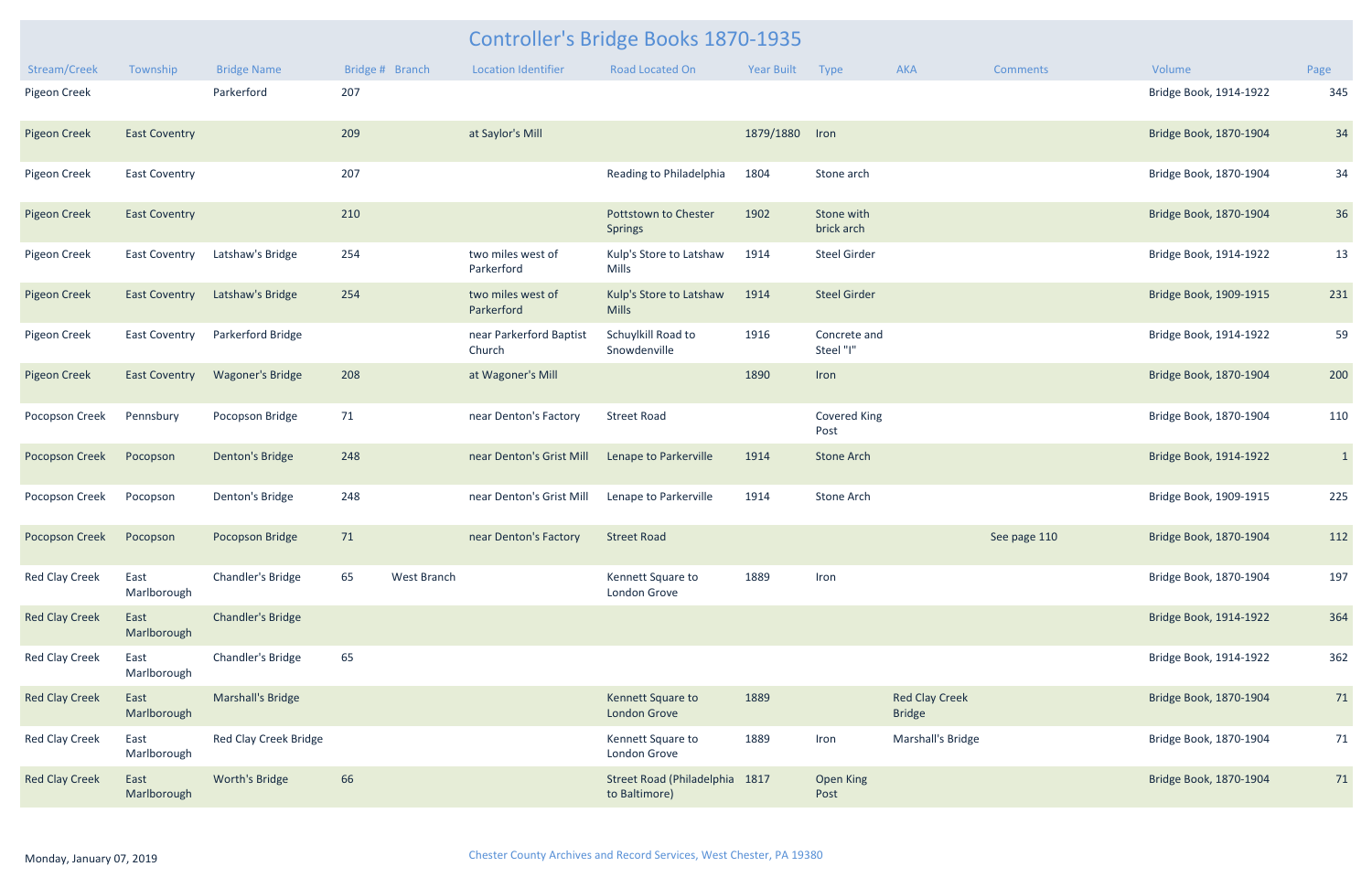| Stream/Creek            | Township              | <b>Bridge Name</b>                 |     | Bridge # Branch | <b>Location Identifier</b>                  | Road Located On                       | <b>Year Built</b> | Type                        | <b>AKA</b> | <b>Comments</b>                               | Volume                 | Page |
|-------------------------|-----------------------|------------------------------------|-----|-----------------|---------------------------------------------|---------------------------------------|-------------------|-----------------------------|------------|-----------------------------------------------|------------------------|------|
| <b>Red Clay Creek</b>   | Kennett               |                                    | 63  |                 | at McFarlan's Quarries                      |                                       |                   | Covered<br>Queen Post       |            |                                               | Bridge Book, 1870-1904 | 59   |
| <b>Red Clay Creek</b>   | Kennett               |                                    | 62  |                 | at Sinclair's Ford                          | New Garden to Kennett<br>Square       | 1867              | Flood                       |            |                                               | Bridge Book, 1870-1904 | 60   |
| <b>Red Clay Creek</b>   | Kennett               |                                    | 64  | West Branch     | near Plankinton                             | <b>State Road</b>                     | 1888              | Iron                        |            | replaced an earlier Open<br>Queen Post bridge | Bridge Book, 1870-1904 | 62   |
| <b>Red Clay Creek</b>   | Kennett               | Becker's Bridge                    | 61  |                 | 1.5 miles south of<br><b>Kennett Square</b> |                                       |                   | Iron                        |            |                                               | Bridge Book, 1870-1904 | 59   |
| <b>Red Clay Creek</b>   | Kennett               | Clifton's Mill Bridge              | 67  | East Branch     | at Taylor's Mill                            | Kennett Square to<br>Wilmington       | 1852              | Open Queen<br>Post          |            |                                               | Bridge Book, 1870-1904 | 60   |
| <b>Red Clay Creek</b>   | Kennett               | <b>Marshall's Bridge</b>           | 60  |                 | near Marshall's Mill                        | New Garden to<br>Wilmington           | 1861              | Covered<br>(Burr's          |            |                                               | Bridge Book, 1870-1904 | 61   |
| <b>Red Clay Creek</b>   | Kennett               | Philips' Bridge                    | 68  |                 |                                             |                                       | 1903              | Steel plate<br>girder       |            |                                               | Bridge Book, 1870-1904 | 61   |
| <b>Red Clay Creek</b>   | <b>Kennett Square</b> |                                    | 70  |                 |                                             | <b>East Birch Street</b>              | 1896              | Iron                        |            |                                               | Bridge Book, 1870-1904 | 63   |
| <b>Red Clay Creek</b>   | Kennett Square        |                                    | 69  | East Branch     |                                             | <b>East State Street</b>              | 1869              | Maseley Iron                |            |                                               | Bridge Book, 1870-1904 | 63   |
| <b>Red Clay Creek</b>   |                       | Kennett Square State Street Bridge | 69  | East Branch     |                                             | <b>State Street</b>                   | 1916              | <b>Stone Arch</b>           |            |                                               | Bridge Book, 1914-1922 | 41   |
| <b>Red Clay Creek</b>   | New Garden            | Miles Bridge                       | 266 | West Branch     | north of Miles' Mill                        |                                       | 1916              | Iron                        |            |                                               | Bridge Book, 1914-1922 | 43   |
| <b>Ridley Creek</b>     | <b>East Goshen</b>    |                                    | 157 |                 | at Dutton's Mill                            |                                       | 1872              | Iron                        |            |                                               | Bridge Book, 1870-1904 | 54   |
| <b>Ridley Creek</b>     | East Goshen           | Dutton's Mill Bridge               | 238 |                 |                                             |                                       |                   |                             |            |                                               | Bridge Book, 1914-1922 | 356  |
| <b>Ridley Creek</b>     | Willistown            |                                    | 156 |                 | at Garrett's Paper Mill                     | West Chester Road to<br>Sugartown     | 1866/1881         | 1866 - Open<br>Queen        |            |                                               | Bridge Book, 1870-1904 | 166  |
| <b>Ridley Creek</b>     | Willistown            |                                    | 154 |                 | on line of Delaware<br>County               | Ashbridge Road                        | 1858              | <b>Covered King</b><br>Post |            |                                               | Bridge Book, 1870-1904 | 168  |
| <b>Ridley Creek</b>     | Willistown            | Garrett's Bridge                   | 155 |                 |                                             | West Chester and<br>Philadelphia Road | 1818              | <b>Stone Arched</b>         |            |                                               | Bridge Book, 1870-1904 | 167  |
| <b>Ridley Creek</b>     | Willistown            | <b>Garrett's Mill Bridge</b>       | 156 |                 |                                             |                                       |                   |                             |            |                                               | Bridge Book, 1914-1922 | 78   |
| <b>Schuylkill Canal</b> | <b>East Vincent</b>   |                                    |     |                 | opposite Reiff's Ford                       |                                       | 1855              | <b>Queen Post</b>           |            | See also page 148                             | Bridge Book, 1870-1904 | 147  |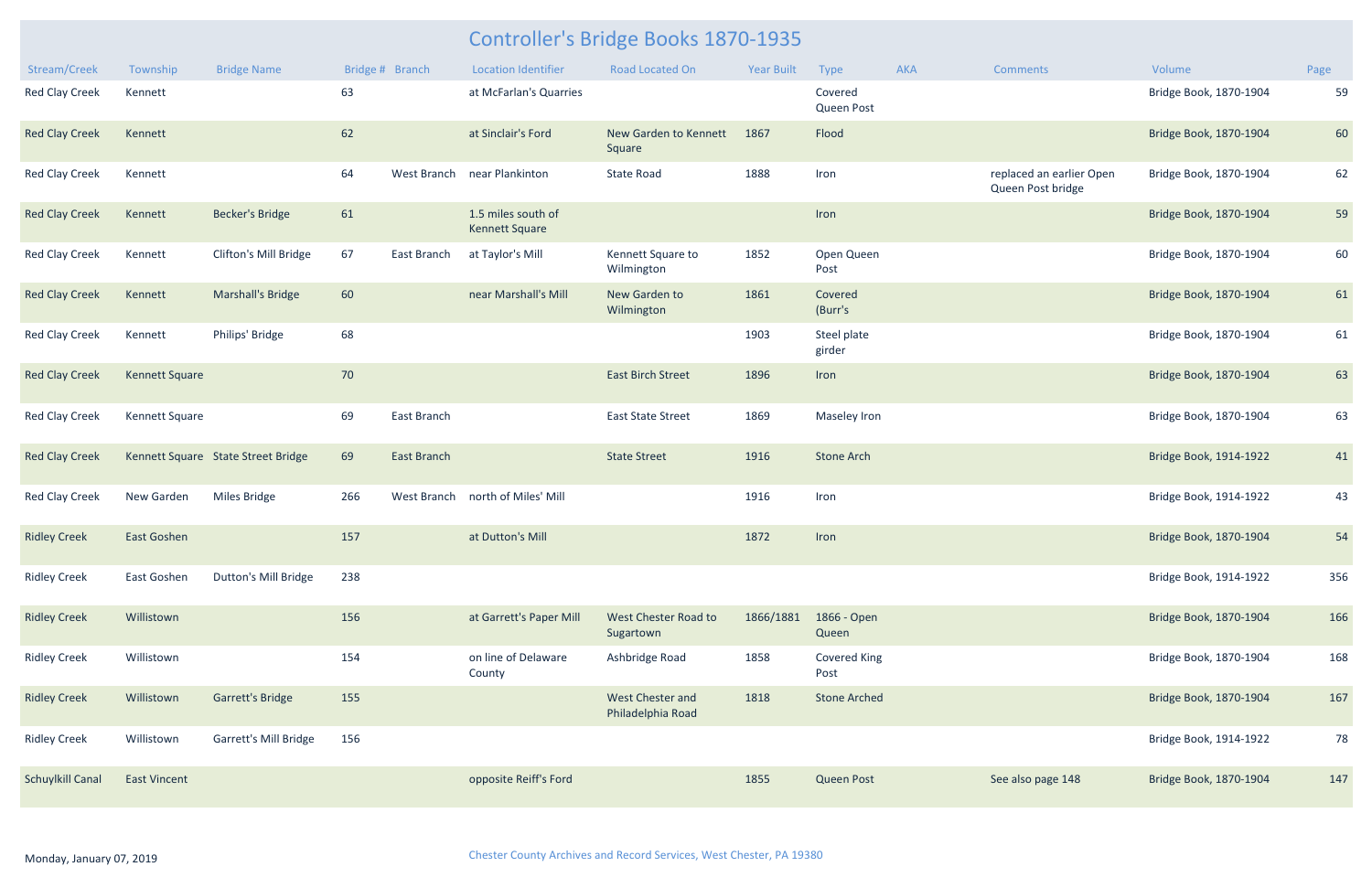| Stream/Creek            | Township                      | <b>Bridge Name</b>                        | Bridge # Branch | <b>Location Identifier</b>                          | <b>Road Located On</b>                | <b>Year Built</b> | Type                      | AKA                                 | <b>Comments</b>   | Volume                 | Page |
|-------------------------|-------------------------------|-------------------------------------------|-----------------|-----------------------------------------------------|---------------------------------------|-------------------|---------------------------|-------------------------------------|-------------------|------------------------|------|
| Schuylkill Canal        | <b>East Vincent</b>           | Tower's Bridge                            | 216             | at Michal Tower's house<br>opposite Tower's Fording |                                       | 1855              | Queen Post                |                                     | See also page 148 | Bridge Book, 1870-1904 | 147  |
| <b>Schuylkill River</b> | <b>East Coventry</b>          | Lawrenceville Bridge                      |                 |                                                     |                                       |                   |                           | <b>Pakers Ford</b><br><b>Bridge</b> |                   | Bridge Book, 1870-1904 | 199  |
| Schuylkill River        | <b>East Coventry</b>          | Parkers Ford Bridge                       |                 |                                                     |                                       |                   |                           | Lawrenceville<br><b>Bridge</b>      |                   | Bridge Book, 1870-1904 | 199  |
| <b>Schuylkill River</b> |                               | North Coventry Hannover Street Bridge 221 |                 | Pottstown                                           |                                       |                   |                           |                                     |                   | Bridge Book, 1870-1904 | 198  |
| Schuylkill River        | North Coventry Madison Bridge |                                           |                 |                                                     |                                       | 1886              | Covered &<br>Iron         |                                     | Toll bridge       | Bridge Book, 1870-1904 | 184  |
| <b>Schuylkill River</b> | North Coventry Madison Bridge |                                           | 220             |                                                     |                                       |                   |                           |                                     | See page 184      | Bridge Book, 1870-1904 | 32   |
| Schuylkill River        |                               | North Coventry Pottstown Bridge           |                 |                                                     |                                       |                   |                           |                                     | See page 198      | Bridge Book, 1870-1904 | 32   |
| <b>Schuylkill River</b> | Phoenixville                  | <b>Phoenixville Bridge</b>                | 212             | near Mont Clare,<br><b>Montgomery County</b>        |                                       |                   |                           |                                     |                   | Bridge Book, 1870-1904 | 186  |
| Schuylkill River        | Schuylkill                    | <b>Black Rock Bridge</b>                  | 213             |                                                     |                                       |                   | Covered                   |                                     |                   | Bridge Book, 1870-1904 | 192  |
| <b>Schuylkill River</b> | Schuylkill                    | <b>Pawlings Bridge</b>                    | 211             |                                                     |                                       |                   | Covered                   |                                     |                   | Bridge Book, 1870-1904 | 185  |
| Schuylkill River        | <b>Spring City</b>            | Royers Ford Bridge                        | 214             |                                                     |                                       |                   | Iron                      |                                     |                   | Bridge Book, 1870-1904 | 191  |
| Shamona Dell<br>Creek   | Uwchlan                       | Ellis' Bridge                             | 257             |                                                     | Downington to Glen<br>Moore           | 1915              | <b>Stone Arch</b>         |                                     |                   | Bridge Book, 1914-1922 | 19   |
| Shamona Dell<br>Creek   | Uwchlan                       | Ellis' Bridge                             | 257             |                                                     | Downington to Glen<br>Moore           | 1915              | Stone Arch                | Thomas' Bridge                      |                   | Bridge Book, 1909-1915 | 235  |
| Shamona Dell<br>Creek   | Uwchlan                       | Thomas' Bridge                            | 257             |                                                     | Downington to Glen<br>Moore           | 1915              | <b>Stone Arch</b>         | Ellis' Bridge                       |                   | Bridge Book, 1909-1915 | 235  |
| <b>Stoney Run</b>       | East Pikeland                 | <b>Red Bridge</b>                         | 205             | near Nathan<br>Pennypacker's                        | Springville to Phoenixville 1852/1885 |                   | 1852 - Open<br>Queen      |                                     |                   | Bridge Book, 1870-1904 | 116  |
| <b>Stoney Run</b>       | <b>East Vincent</b>           | Funk's Bridge                             | 206             | on farm of Henry Funk                               |                                       | 1891              | Iron                      |                                     |                   | Bridge Book, 1870-1904 | 149  |
| Stoney Run              | <b>East Vincent</b>           | Reese's Bridge                            |                 | near Reese's Mill                                   | Spring City to Phoenixville 1916      |                   | Concrete and<br>Steel "I" |                                     |                   | Bridge Book, 1914-1922 | 55   |
| Taylor's Run            | West Goshen                   | Taylor's Run Bridge                       | 287             |                                                     | <b>New Street</b>                     | 1919              | <b>Stone Arch</b>         |                                     |                   | Bridge Book, 1914-1922 | 127  |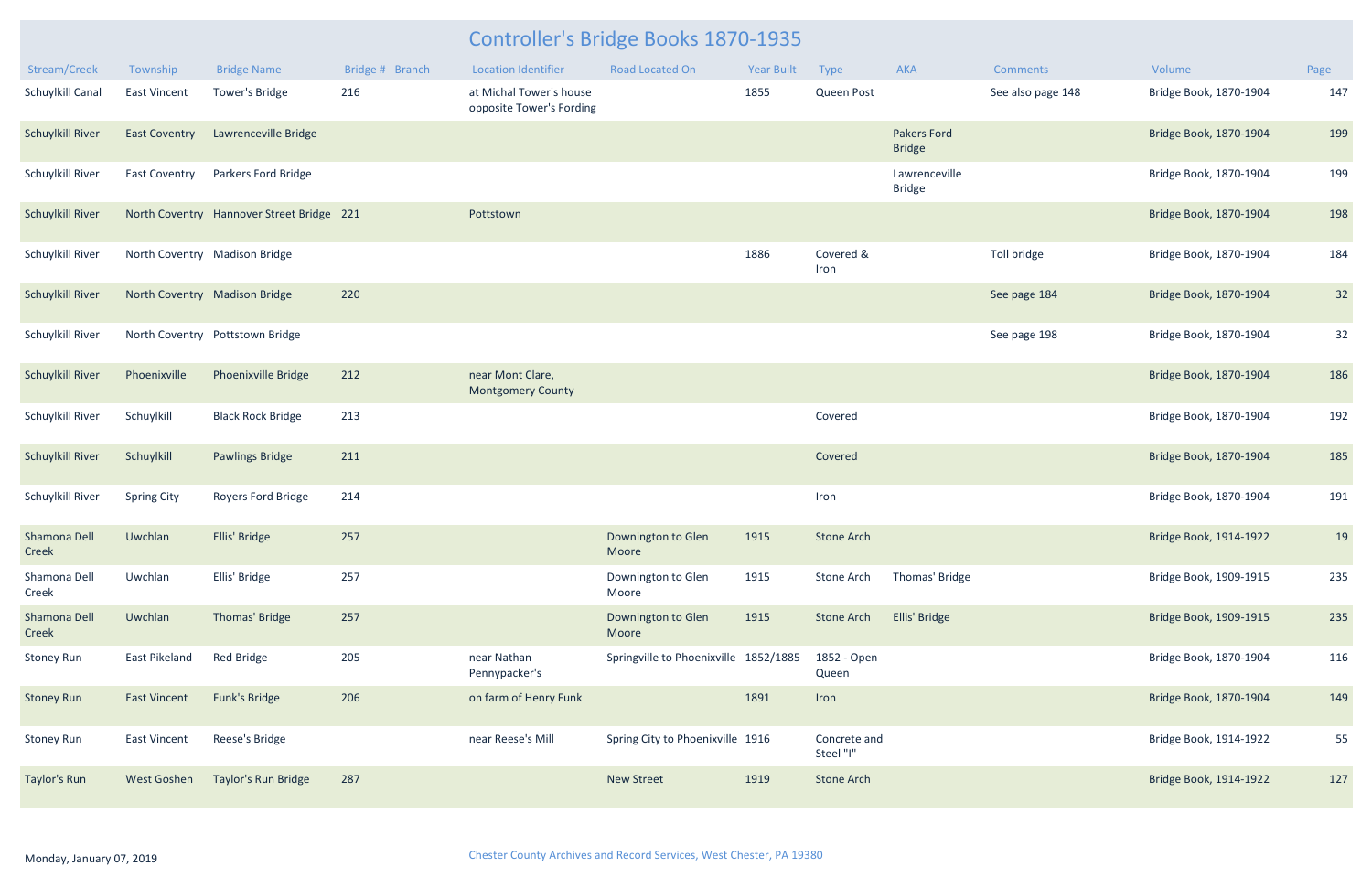| Stream/Creek            | Township              | <b>Bridge Name</b>             | Bridge # Branch |                    | <b>Location Identifier</b>   | <b>Road Located On</b>               | <b>Year Built</b> | Type                   | AKA | <b>Comments</b> | Volume                 | Page |
|-------------------------|-----------------------|--------------------------------|-----------------|--------------------|------------------------------|--------------------------------------|-------------------|------------------------|-----|-----------------|------------------------|------|
| <b>Trout Run</b>        | Tredyffrin            |                                | 163             |                    | near Stephen<br>Stephenson's | Valley Forge to King of<br>Prussia   | 1800              | Stone arched           |     |                 | Bridge Book, 1870-1904 | 134  |
| <b>Tweeds Run</b>       | Lower Oxford          | Reyburn Bridge                 | 261             |                    | near Tweedale                |                                      | 1915              | Concrete &<br>"I" Beam |     |                 | Bridge Book, 1909-1915 | 242  |
| Tweeds Run              | Lower Oxford          | Reyburn Bridge                 | 261             |                    | near Tweedale                |                                      | 1915              | Concrete &<br>"I" Beam |     |                 | Bridge Book, 1914-1922 | 27   |
| <b>Valley Creek</b>     | <b>East Bradford</b>  | <b>Grubb's Mill Bridge</b>     | 278             |                    |                              | Grubb's Mill to Harmony 1917<br>Hill |                   |                        |     |                 | Bridge Book, 1914-1922 | 73   |
| <b>Valley Creek</b>     | East Bradford         | Johnson's Bridge               | 116             |                    |                              | Downingtown to West<br>Chester       | 1897              |                        |     |                 | Bridge Book, 1870-1904 | 13   |
| <b>Valley Creek</b>     | <b>East Bradford</b>  | Johnson's Bridge               | 116             |                    |                              |                                      |                   |                        |     |                 | Bridge Book, 1914-1922 | 128  |
| <b>Valley Creek</b>     | East Caln             |                                | 117             |                    | at Baldwin's Factory         | Downingtown to the<br>Grove          | 1843              | Flood                  |     |                 | Bridge Book, 1870-1904 | 27   |
| <b>Valley Creek</b>     | <b>East Whiteland</b> |                                | 170             |                    |                              | <b>Devault Station to</b><br>Malvern | 1902              | <b>Steel Girder</b>    |     |                 | Bridge Book, 1870-1904 | 163  |
| <b>Valley Creek</b>     | Schuylkill            |                                | 164             |                    | at Valley Forge              |                                      | 1865              | Open Queen<br>Post     |     |                 | Bridge Book, 1870-1904 | 127  |
| <b>Valley Creek</b>     | Tredyffrin            |                                | 166             |                    | at Wilson's Ford             |                                      | 1886              | Iron                   |     |                 | Bridge Book, 1870-1904 | 136  |
| <b>Valley Creek</b>     | Tredyffrin            | Fetter's Mill Bridge           | 282             |                    |                              |                                      | 1918              |                        |     |                 | Bridge Book, 1914-1922 | 321  |
| <b>Valley Creek</b>     | Tredyffrin            | Iron Bridge                    | 169             |                    |                              |                                      |                   |                        |     |                 | Bridge Book, 1914-1922 | 362  |
| <b>Valley Creek</b>     | Tredyffrin            | Rennard's Mill Bridge          | 167             |                    |                              |                                      |                   |                        |     |                 | Bridge Book, 1914-1922 | 365  |
| <b>Valley Creek</b>     | Tredyffrin            | <b>Wilson's Bridge</b>         | 166             |                    |                              |                                      |                   |                        |     |                 | Bridge Book, 1914-1922 | 356  |
| <b>Valley Creek</b>     |                       | West Whiteland Whitford Bridge | 118             |                    | near Whitford Station        |                                      | 1891              | Iron                   |     |                 | Bridge Book, 1870-1904 | 163  |
| West Branch<br>Creek    | <b>Upper Oxford</b>   | Newcomer's Bridge              | 258             | <b>West Branch</b> |                              | Penn Grove to Oxford                 | 1915              | <b>Steel Girder</b>    |     |                 | Bridge Book, 1914-1922 | 21   |
| West Branch<br>Creek    | <b>Upper Oxford</b>   | Newcomer's Bridge              | 258             | West Branch        |                              | Penn Grove to Oxford                 | 1915              | <b>Steel Girder</b>    |     |                 | Bridge Book, 1909-1915 | 240  |
| <b>White Clay Creek</b> |                       | Hindman's Bridge               | 234             |                    |                              |                                      |                   |                        |     |                 | Bridge Book, 1914-1922 | 340  |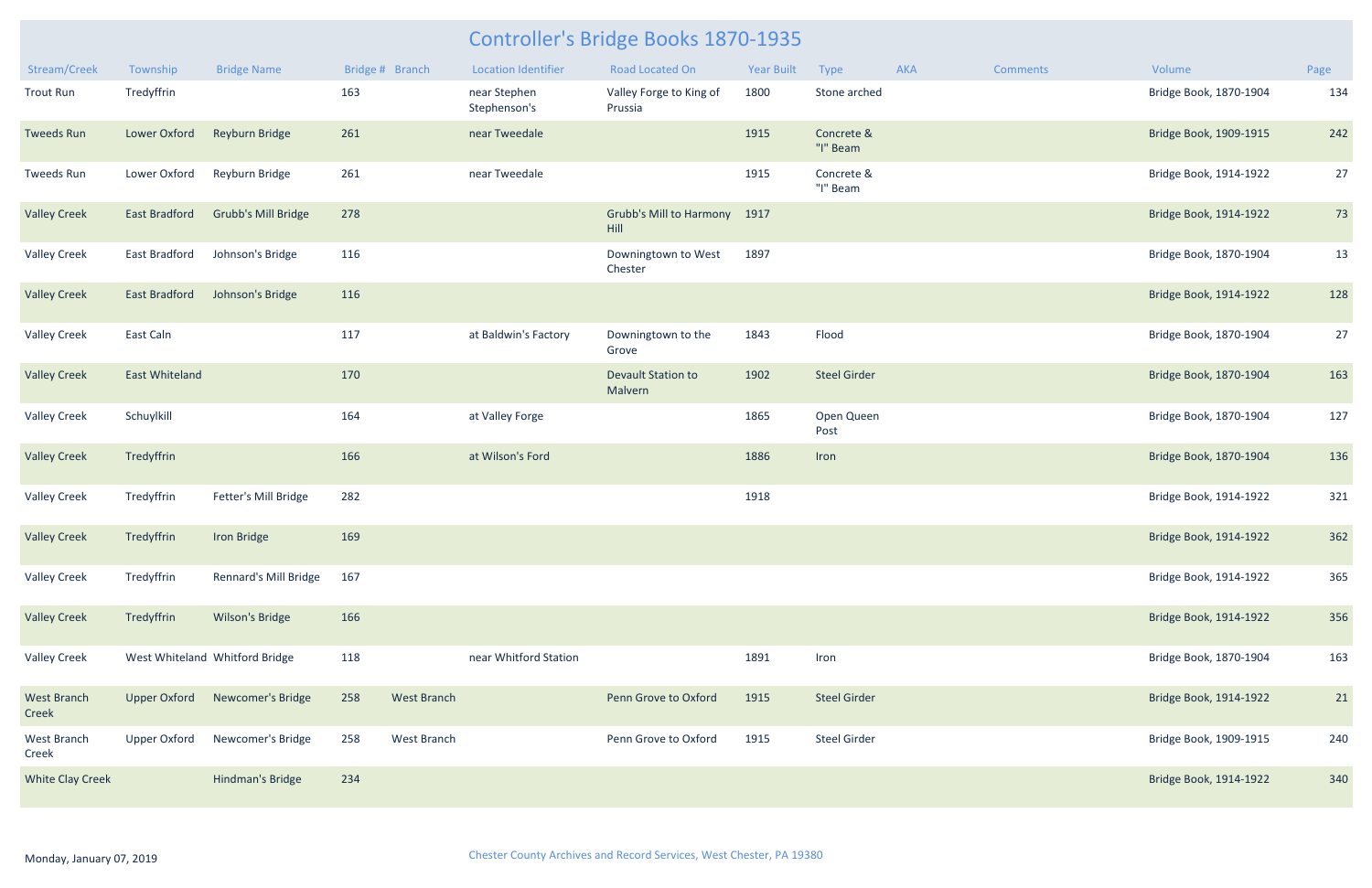|                                                  |                |                                                           |    |                         |                                                 | Controller's Bridge Books 1870-1935          |                   |                             |     |                 |                        |      |
|--------------------------------------------------|----------------|-----------------------------------------------------------|----|-------------------------|-------------------------------------------------|----------------------------------------------|-------------------|-----------------------------|-----|-----------------|------------------------|------|
| Stream/Creek                                     | Township       | <b>Bridge Name</b>                                        |    | Bridge # Branch         | <b>Location Identifier</b>                      | <b>Road Located On</b>                       | <b>Year Built</b> | Type                        | AKA | <b>Comments</b> | Volume                 | Page |
| White Clay Creek                                 | Avondale       | Avondale Bridge                                           | 58 |                         |                                                 |                                              |                   | Iron                        |     |                 | Bridge Book, 1909-1915 | 45   |
| White Clay Creek Franklin                        |                |                                                           |    | Middle<br><b>Branch</b> | at Pennock's Ford                               | Avondale to Elkton                           | 1860              |                             |     |                 | Bridge Book, 1870-1904 | 53   |
| White Clay Creek Franklin                        |                | Pennock's Bridge                                          | 50 |                         | at Pennock's Ford                               |                                              | 1879              | Flood                       |     |                 | Bridge Book, 1870-1904 | 53   |
| White Clay Creek Franklin                        |                | Pennock's Bridge                                          | 50 |                         | at Pennock's Ford                               | Avondale to Elkton                           | 1879              | Iron                        |     |                 | Bridge Book, 1909-1915 | 36   |
| White Clay Creek Franklin                        |                | Schloegel's bridge                                        | 49 |                         | at Schloelgel's Mill                            |                                              |                   | Flood                       |     |                 | Bridge Book, 1870-1904 | 53   |
| White Clay Creek Franklin                        |                | Seagel's Bridge                                           | 49 |                         | at Scheagel's Mill                              | Avondale to Kemblesville                     |                   | Iron                        |     |                 | Bridge Book, 1909-1915 | 35   |
| White Clay Creek Franklin                        |                | Slagel's Mills Bridge                                     | 49 |                         |                                                 |                                              |                   |                             |     |                 | Bridge Book, 1914-1922 | 77   |
| White Clay Creek London Britain                  |                |                                                           | 44 |                         | near Yeatman's Mill                             |                                              | 1874              | Covered<br>(Burr's          |     |                 | Bridge Book, 1870-1904 | 68   |
| White Clay Creek                                 |                | London Britain Good Hope Bridge                           | 47 |                         | near Osmond's Factory                           | Kemblesville to D. B.<br>Nevin's Quarry      |                   | Covered<br>Wooden           |     |                 | Bridge Book, 1909-1915 | 33   |
|                                                  |                | White Clay Creek London Britain Good Hope Bridge          | 47 |                         | near Osmond's Factory                           | Kimbleville to D. B.<br>Nivin's Quarry       | 1852              | <b>Covered King</b><br>Post |     |                 | Bridge Book, 1870-1904 | 64   |
| White Clay Creek                                 | London Britain | John Nevin's Bridge                                       | 46 | West Branch             |                                                 | Kemblesville to John<br>Nevin's Quarry       | 1857              | Covered<br>Wooden           |     |                 | Bridge Book, 1909-1915 | 32   |
|                                                  |                | White Clay Creek London Britain John Nevin's Bridge       | 46 |                         | West Branch near the residence of<br>John Nivin | Kimbleville to John<br><b>Nivin's Quarry</b> | 1857              | <b>Covered King</b><br>Post |     |                 | Bridge Book, 1870-1904 | 67   |
| White Clay Creek London Britain Jones Bridge     |                |                                                           | 48 |                         |                                                 |                                              | 1899              | Wooden                      |     |                 | Bridge Book, 1870-1904 | 179  |
| White Clay Creek London Britain Jones Bridge     |                |                                                           | 48 |                         |                                                 | Mercer's Mill to<br>Landenberg               |                   | Covered<br>Wooden           |     |                 | Bridge Book, 1909-1915 | 34   |
|                                                  |                | White Clay Creek London Britain Nevins Septivan Bridge 52 |    | East Branch             |                                                 | Kemblesville to<br>Wilmington, Delaware      | 1855/1872         | Covered<br>Wooden           |     |                 | Bridge Book, 1909-1915 | 38   |
| White Clay Creek London Britain Nivin's Bridge   |                |                                                           | 51 | East Branch             | near David B. Nivins                            | Kimbleville to Wilmington 1855/1872          |                   | 1855 - Queen<br>Post/1872 - |     |                 | Bridge Book, 1870-1904 | 65   |
| White Clay Creek London Britain Sharpless Bridge |                |                                                           | 45 |                         | West Branch near Yeatman's Mill                 | Kemblesville to<br>Wilmington, Delaware      | 1851              | Covered<br>Wooden           |     |                 | Bridge Book, 1909-1915 | 31   |
| White Clay Creek London Britain Sharpless Bridge |                |                                                           | 45 |                         | West Branch near Yeatman's Mill                 | Kimbleville to Wilmington 1851               |                   | <b>Covered King</b><br>Post |     |                 | Bridge Book, 1870-1904 | 66   |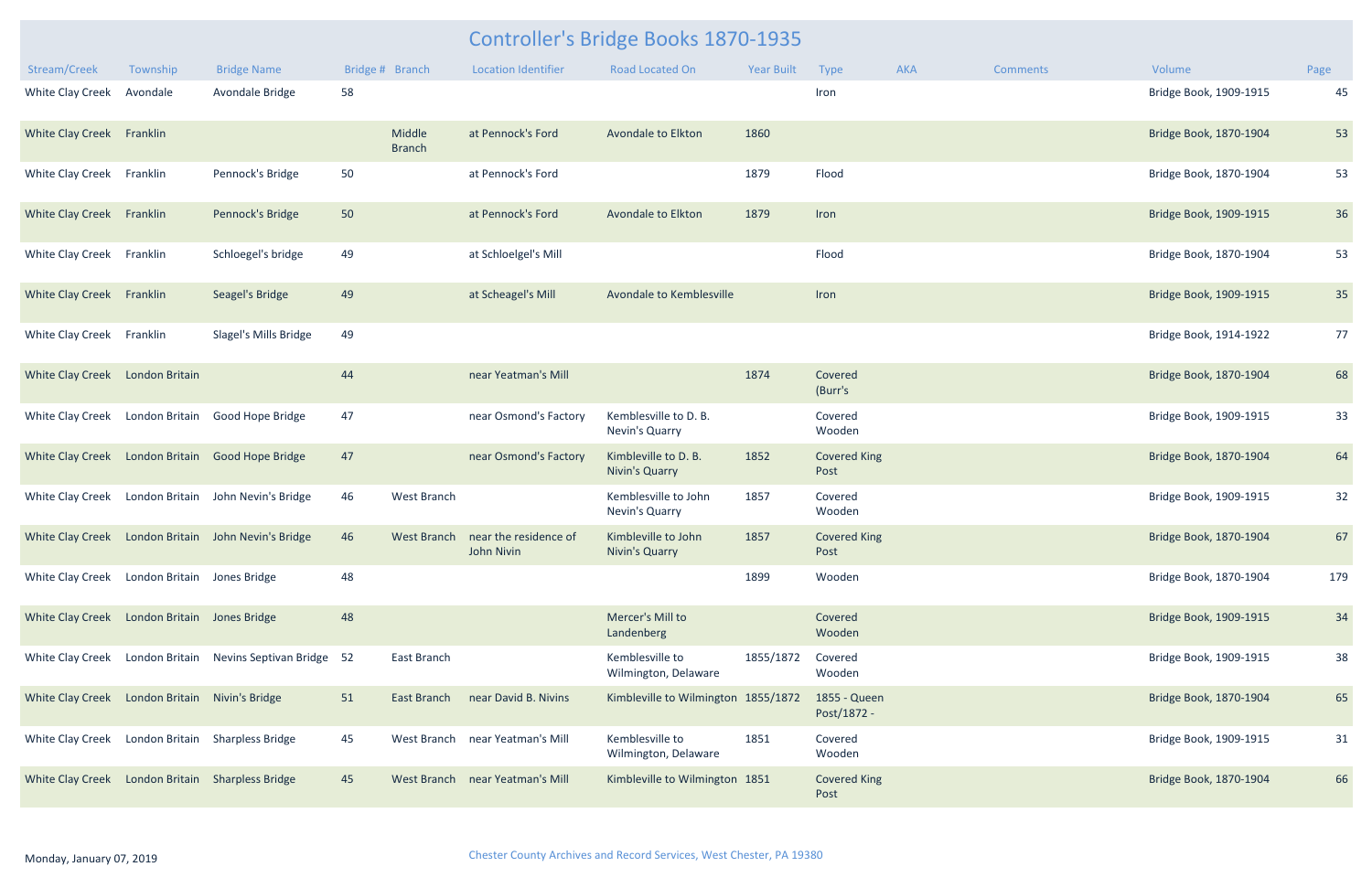| Stream/Creek                                   | Township                    | <b>Bridge Name</b>         |     | Bridge # Branch         | <b>Location Identifier</b>                | <b>Road Located On</b>                | <b>Year Built</b>  | <b>Type</b>                     | AKA                            | <b>Comments</b>   | Volume                 | Page           |
|------------------------------------------------|-----------------------------|----------------------------|-----|-------------------------|-------------------------------------------|---------------------------------------|--------------------|---------------------------------|--------------------------------|-------------------|------------------------|----------------|
| White Clay Creek                               | London Britain              | Yeatman's Bridge           | 44  |                         | near Yeatman's Mill                       | Yeatman's to<br>Wilmington, Delaware  | 1874               | Covered<br>Wooden               |                                |                   | Bridge Book, 1909-1915 | 30             |
| White Clay Creek London Grove                  |                             |                            |     |                         | West Branch at Wickersham's Mill          | New London to New<br>Garden           | 1855               | Flood                           |                                |                   | Bridge Book, 1870-1904 | 69             |
| White Clay Creek London Grove                  |                             | Avondale Bridge            |     | East Branch             |                                           | Gap & Newport Turnpike<br>to Avondale | 1873               | Stone arch                      |                                | See also page 196 | Bridge Book, 1870-1904 | 69             |
| White Clay Creek London Grove                  |                             | <b>Chamberlin's Bridge</b> |     | East Branch             | near Avondale                             | New London to New<br>Garden           | 1789/1885          | Covered                         | Miller's Bridge                |                   | Bridge Book, 1870-1904 | 70             |
| White Clay Creek London Grove                  |                             | Gilbert's Bridge           |     | Middle<br><b>Branch</b> | near Gilbert's Mill                       | West Grove to Chatham                 | 1916               | Steel "I"<br>Beam               |                                |                   | Bridge Book, 1914-1922 | 53             |
| White Clay Creek                               | London Grove                | London Grove Bridge        | 265 |                         | near London Grove<br><b>Meeting House</b> | <b>Avondale to New State</b><br>Road  | 1915               | <b>Steel Girder</b>             |                                |                   | Bridge Book, 1914-1922 | 35             |
| White Clay Creek                               | London Grove                | London Grove Bridge        | 265 |                         | near London Grove<br><b>Meeting House</b> | Avondale to New State<br>Road         | 1915               | <b>Steel Girder</b>             |                                |                   | Bridge Book, 1909-1915 | 246            |
| White Clay Creek London Grove Miller's Bridge  |                             |                            | 57  |                         |                                           | West Grove to<br>Landenberg           | 1882               | Covered<br>Wooden               |                                |                   | Bridge Book, 1909-1915 | 44             |
| White Clay Creek London Grove Miller's Bridge  |                             |                            | 57  | East Branch             | near Avondale                             | New London to New<br>Garden           | 1789/1885          | Covered                         | Chamberlain's<br><b>Bridge</b> |                   | Bridge Book, 1870-1904 | 70             |
| White Clay Creek                               | London Grove Pusey's Bridge |                            | 249 |                         |                                           | West Grove to New<br>London           | 1914               | Steel "I"<br>Beam               |                                |                   | Bridge Book, 1914-1922 | $\overline{3}$ |
| White Clay Creek                               | London Grove                | Pusey's Bridge             | 249 |                         |                                           | West Grove to New<br>London           | 1914               | Steel "I"<br>Beam               |                                |                   | Bridge Book, 1909-1915 | 226            |
| <b>White Clay Creek</b>                        | <b>London Grove</b>         | <b>Wickerton Bridge</b>    | 51  |                         |                                           | New London to New<br>Garden           | 1894               | Iron                            |                                |                   | Bridge Book, 1909-1915 | 37             |
| White Clay Creek London Grove Wickerton Bridge |                             |                            | 51  | Middle<br><b>Branch</b> | 2 miles south of West<br>Grove            |                                       | 1894               | Iron                            |                                |                   | Bridge Book, 1870-1904 | 70             |
| White Clay Creek London Grove Wickerton Bridge |                             |                            | 51  |                         |                                           |                                       |                    |                                 |                                |                   | Bridge Book, 1914-1922 | 356            |
| White Clay Creek New Garden                    |                             |                            | 55  |                         | at E. Pierson's Fording                   | Worth's Mill to<br>Chesterville       | 1857               | Flood<br>(Good's                |                                |                   | Bridge Book, 1870-1904 | 76             |
| White Clay Creek New Garden                    |                             |                            |     |                         | near Davis' Mill                          |                                       | 1894               | Iron                            |                                |                   | Bridge Book, 1870-1904 | 75             |
| White Clay Creek New Garden                    |                             | Chandlerville Bridge       |     |                         |                                           |                                       | 1856/1871/<br>1899 | 1856 - Queen Landenberg<br>Post | <b>Bridge</b>                  |                   | Bridge Book, 1870-1904 | 77             |
| White Clay Creek New Garden                    |                             | <b>Crossan's Bridge</b>    | 55  | East Branch             |                                           |                                       |                    |                                 |                                |                   | Bridge Book, 1914-1922 | 358            |